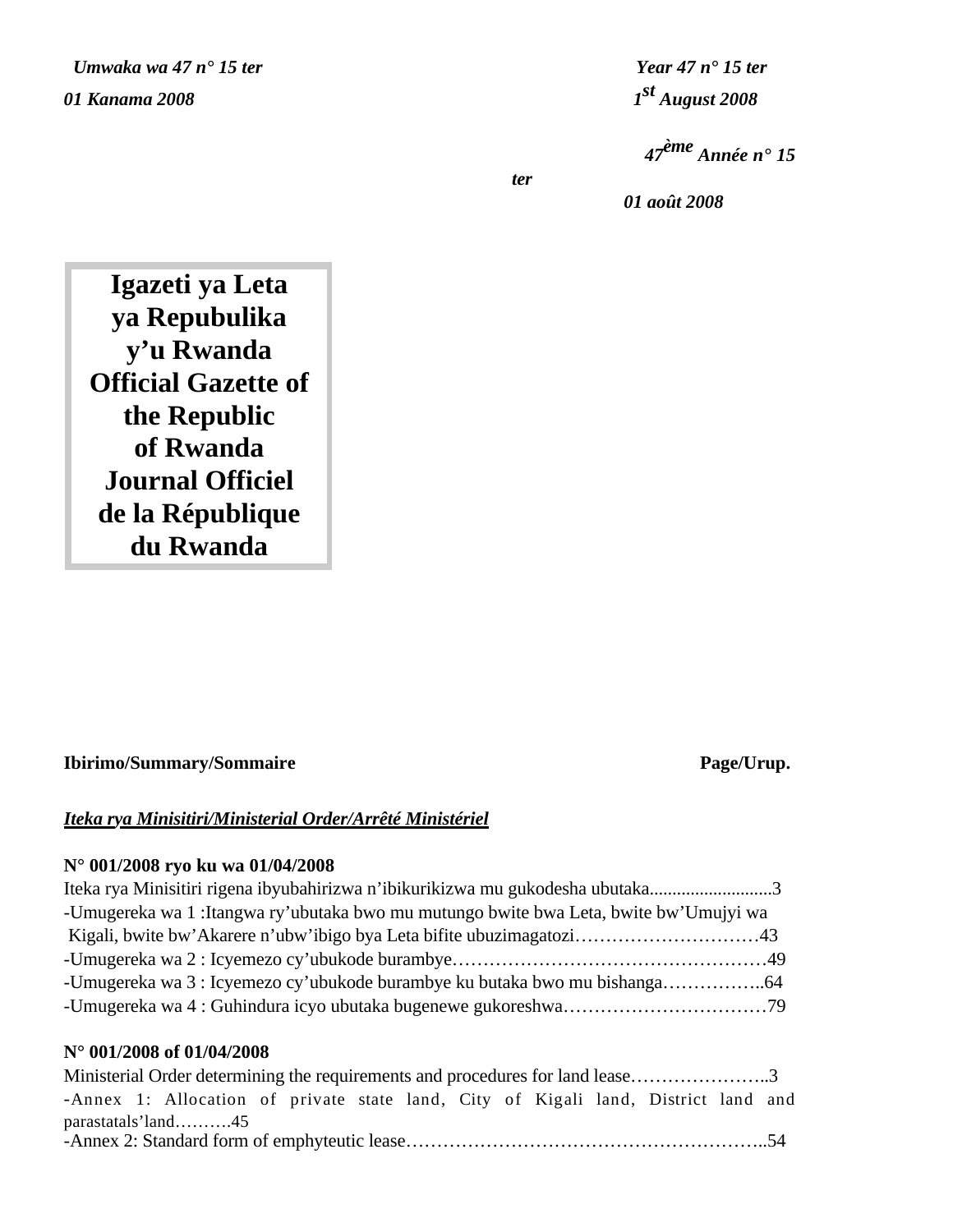# **N° 001/2008 du 01/04/2008**

| Arrêté Ministériel déterminant les conditions et les procédures suivies pour le bail des terres3 |  |
|--------------------------------------------------------------------------------------------------|--|
| -Annexe 1 : Demande d'un bail emphytéotique sur le domaine foncier privé de l'Etat, de la Ville  |  |
|                                                                                                  |  |
|                                                                                                  |  |
| -Annexe 3 : Formulaire standard du bail emphytéotique pour les terres marécageuses74             |  |
|                                                                                                  |  |
|                                                                                                  |  |

| ITEKA RYA MINISITIRI N°<br>001/2008 RYO KU WA 01/04/2008<br>RIGENA IBYUBAHIRIZWA<br>N'IBIKURIKIZWA<br>M U<br><b>GUKODESHA UBUTAKA</b> | MINISTERIAL ORDER N° 001/2008<br>OF 01/04/2008 DETERMINING THE<br><b>REQUIREMENTS</b><br>AND<br>PROCEDURES FOR LAND LEASE | Arrêté ministériel N° 001/2008 du<br>01/04/2008 déterminant les conditions<br>ET LES PROCEDURES SUIVIES<br><b>POUR LE BAIL des terreS</b> |
|---------------------------------------------------------------------------------------------------------------------------------------|---------------------------------------------------------------------------------------------------------------------------|-------------------------------------------------------------------------------------------------------------------------------------------|
| <b>ISHAKIRO</b>                                                                                                                       | <b>TABLE OF CONTENTS</b>                                                                                                  | <b>TABLE DES MATIERES</b>                                                                                                                 |
| UMUTWE<br><b>WA</b><br>MBERE:<br>IBYEREKEYE INGINGO<br><b>RUSANGE</b>                                                                 | CHAPTER ONE: GENERAL<br><b>PROVISIONS</b><br>Article one: Purpose of this Order                                           | <b>CHAPITRE PREMIER: DES</b><br><b>DISPOSITIONS GENERALES</b><br>Article premier : De l'objet du présent<br>Arrêté                        |
| Ingingo ya mbere: Ibyerekeye icyo iri<br>Teka rigamije                                                                                | Article 2: Land referred to by this Order                                                                                 | Article 2 : Des terres concernées par le                                                                                                  |
| Ingingo ya 2: Ibyerekeye ubutaka<br>burebwa n'iri Teka                                                                                | Article 3: Definitions                                                                                                    | présent Arrêté<br>Article 3 : Des définitions                                                                                             |
| Ingingo ya 3: Ibyerekeye ibisobanuro<br>by'amagambo                                                                                   | <b>CHAPTER II: ALLOCATION AND</b>                                                                                         | <b>CHAPITRE</b><br>II:<br>DE.                                                                                                             |
| UMUTWE WA II: IBYEREKEYE<br>ITANGWA N'IKODESHA KU<br><b>BURYO</b><br><b>BURAMBYE</b><br>BY'UBUTAKA BURI MU<br>MUTUNGO BWITE W'INZEGO  | <b>EMPHYTEUTIC LEASE OF LAND</b><br>IN THE PRIVATE DOMAIN HELD<br><b>BY PUBLIC INSTITUTIONS</b>                           | L'ALLOCATION ET DU BAIL<br><b>EMPHYTEOTIQUE DES TERRES</b><br>DU DOMAINE PRIVE DES<br><b>INSTITUTIONS PUBLIQUES</b>                       |
| <b>ZA LETA</b><br>Icyiciro cya mbere: Ibyerekeye                                                                                      | Section One: Applications for<br><b>Emphyteutic Lease</b>                                                                 | Section première : De la demande du<br>bail emphytéotique                                                                                 |
| gusaba ubukode bw'igihe kirekire<br>Ingingo ya 4: Ibyerekeye abashobora                                                               | Article 4: Persons who may apply for<br>emphyeutic lease                                                                  | Article 4: Des personnes qui peuvent<br>demander le bail emphytéotique                                                                    |
| gusaba ubukode burambye<br>Ingingo ya 5: Ibyerekeye inzego zisabwa                                                                    | Article 5: Authorities to whom<br>land<br>allocation applications are made                                                | Article 5: Des organes auxquels sont<br>adressées les demandes de bail des terres                                                         |
| ubutaka kugira ngo bukodeshwe<br>Ingingo ya 6: Ibyerekeye ingingo                                                                     | Article 6: Elements to be included in an<br>application for land allocation                                               | Article 6: Des indications devant être<br>comprises dans une demande de terre                                                             |
| zigomba kuba zikubiye mu busabe<br>bw'ubutaka                                                                                         | <b>Section II: Processing of applications</b>                                                                             |                                                                                                                                           |
|                                                                                                                                       | Article 7: Land allocation decision                                                                                       | Section II: Du traitement des<br>demandes                                                                                                 |
| Icyiciro cya II: Ibyerekeye isesengura<br>ry'ubusabe<br>Ingingo ya 7: Ibyerekeye icyemezo cyo<br>gutanga ubutaka                      | Article 8: Contract of emphyteutic lease                                                                                  | Article 7: De l'acte de cession de terre                                                                                                  |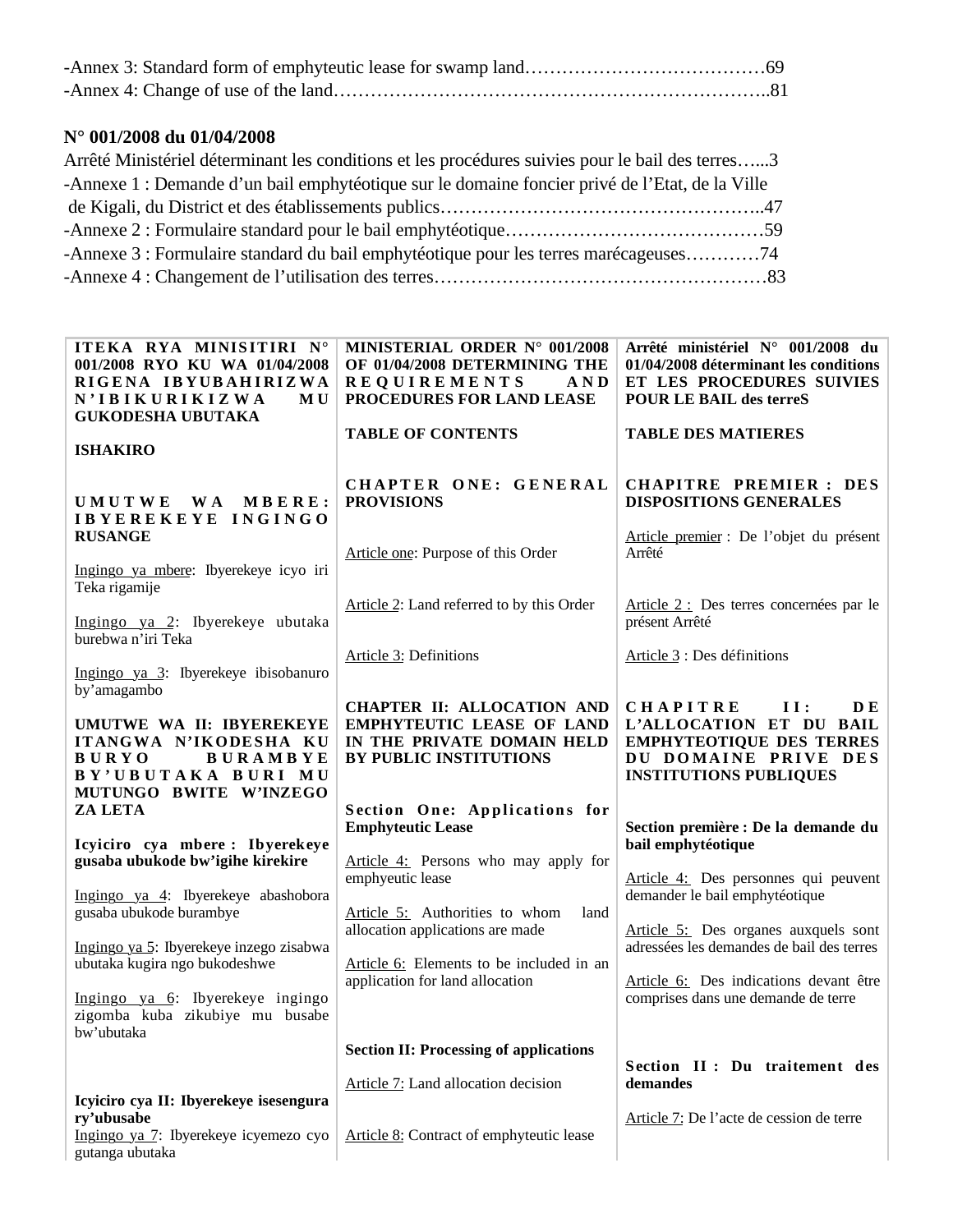| Ingingo ya 8: Ibyerekeye amasezerano<br>y'ubukode burambye                                                                               | Article 9: Technical support organs                                                               | Article 8: Du contrat de bail<br>emphytéotique                                                      |
|------------------------------------------------------------------------------------------------------------------------------------------|---------------------------------------------------------------------------------------------------|-----------------------------------------------------------------------------------------------------|
| Ingingo ya 9: Ibyerekeye inzego<br>zifashishwa mu rwego rwa tekiniki                                                                     | Article 10: Deadline for response                                                                 | Article 9: Des organes techniques<br>d'appui                                                        |
| Ingingo ya 10: Ibyerekeye igihe<br>igisubizo kigomba kuba cyatangiwe                                                                     | Article 11: Authority with competence to<br>confirm land lease                                    | Article 10: Du délai limite pour donner<br>la réponse                                               |
| Ingingo ya 11: Ibyerekeye urwego rufite<br>ububasha bwo kwemeza ikodeshwa<br>ry'ubutaka                                                  | Article 12: Certificate of land lease<br>registration                                             | Article 11: De l'autorité compétente<br>pour confirmer le bail des terres                           |
| Ingingo ya 12: Ibyerekeye icyemezo<br>cy'iyandikisha ry'ubukode burambye                                                                 | Section III: Rights and Obligations<br>related to emphyteutic leases                              | Article 12: Du certificat<br>d'enregistrement du bail emphytéotique                                 |
| Icyiciro cya III: Ibyerekeye<br>uburenganzira n'ibigomba<br>kubahirizwa mu bukode burambye<br>bw'ubutaka                                 | Sub-section one: Rights conferred by<br>the emphyteutic lease                                     | Section III : Des droits et des<br>obligations liés au bail<br>emphytéotique                        |
| Akiciro ka mbere: Ibyerekeye<br>uburenganzira bukomoka ku<br>bukode burambye                                                             | Article 13: Land to be materially fit                                                             | Sous-section première : Des droits liés<br>au bail emphytéotique                                    |
| Ingingo ya 13: Ibyerekeye<br>kutabangamirwa n'ubundi butaka<br>Ingingo ya 14: Ibyerekeye gutanga<br>cyangwa kugwatiriza uburenganzira ku | Article 14: Transfer and mortgage<br>Sub-section II: Obligations related to                       | Article 13: De l'interdiction de perturber<br>les propriétés foncières voisines                     |
| bukode                                                                                                                                   | the emphyteutic lease                                                                             | Article 14: De l'aliénation et de<br>l'hypothèque des droits liés au bail                           |
| Akiciro ka II: Ibyerekeye inshingano<br>zishingiye ku bukode burambye                                                                    | <b>Article 15: General Obligations</b><br>Article 16: Inspection of land use                      | Sous-section II : Des obligations liées<br>au bail emphytéotique                                    |
| Ingingo ya 15: Inshingano rusange<br>Ingingo ya 16: Ibyerekeye kugenzura<br>imikoreshereze y'ubutaka                                     | Article 17: Temporary absence                                                                     | Article 15: Des obligations générales<br>Article 16: De l'inspection de<br>l'utilisation des terres |
| Ingingo ya 17: Ibyerekeye kuba<br>ukodesha adahari mu gihe runaka                                                                        | Article 18: Permissions before erecting<br>structures                                             | Article 17: De l'absence temporaire de<br>l'emphytéote                                              |
| Ingingo ya 18: Ibyerekeye impushya<br>zisabwa mbere yo kubaka                                                                            | Article 19: Mining Land                                                                           | Article 18: Des autorisations de bâtir                                                              |
| Ingingo ya 19: Ibyerekeye ubutaka<br>burimo amabuye y'agaciro                                                                            | Article 20: Additional obligations for the<br>emphyteutic lessee                                  | Article 19: Du domaine foncier<br>contenant les ressources minières                                 |
| Ingingo ya 20: Ibyerekeye inshingano<br>z'inyongera k'ukodesha                                                                           | <b>CHAPTER III: LEASES GRANTED</b><br>TO INDIVIDUAL LAND HOLDERS                                  | Article 20: Des obligations<br>complémentaires pour l'emphytéote                                    |
| UMUTWE WA III: IBYEREKEYE<br>UBUKODE BUHABWA ABANTU<br>BAFITE UBUTAKA KU GITI                                                            | Article 21: Freehold title to land vested<br>in the State                                         | CHAPITRE III: DES BAUX<br><b>OCTROYES AUX DETENTEURS</b><br>DES TERRES INDIVIDUELLES                |
| <b>CYABO</b><br>Ingingo ya 21: Ibyerekeye ububasha                                                                                       | Article 22: Emphyteutic lease vested in<br>all persons subject to Article 5 of the<br>Organic Law | Article 21: Du droit éminent de l'Etat<br>sur les terres                                            |
| bw'ikirenga Leta ifite ku butaka<br>Ingingo ya 22: Ibyerekeye ubukode<br>burambye bufitwe n'abantu<br>bavugwa                            | Article 23: Conversion of Statutory<br>Lease to Documentary Title                                 | Article 22: Du bail emphytéotique des<br>personnes visées à l'Article 5 de la Loi<br>Organique      |
| mu ngingo ya 5 y'Itegeko Ngenga<br>Ingingo ya 23: Ibyerekeye gutanga                                                                     |                                                                                                   | Article 23: De la conversion du bail<br>reconnu par la loi en titre documentaire                    |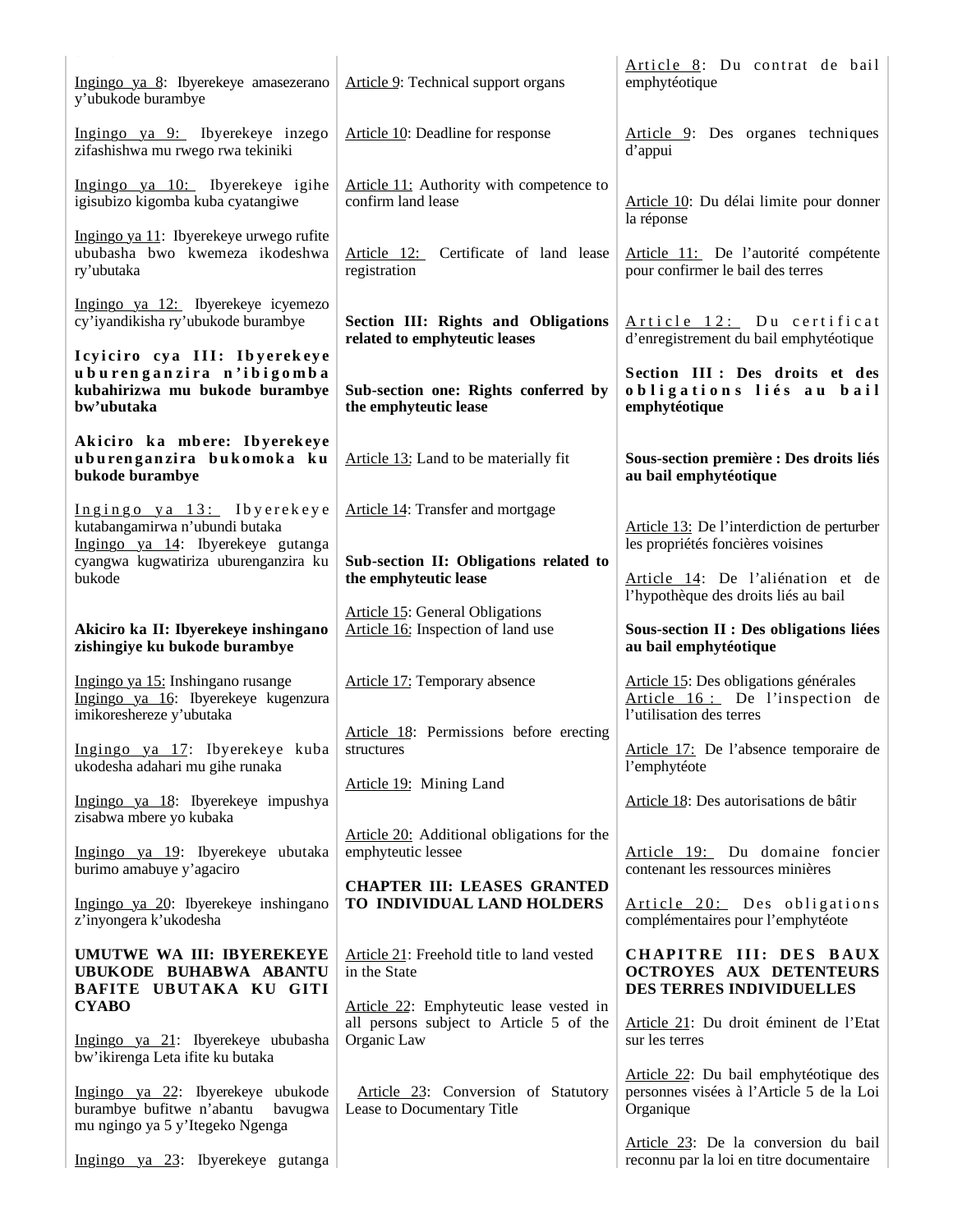| Icyemezo cyanditse cy'ubukode ku<br>butaka bukodeshejwe mu buryo<br>bwemewe n'amategeko                               | Article 24: Registration of lease                                                                    |                                                                                                                        |
|-----------------------------------------------------------------------------------------------------------------------|------------------------------------------------------------------------------------------------------|------------------------------------------------------------------------------------------------------------------------|
| Ingingo ya 24: Ibyerekeye iyandikwa<br>ry'ubukode                                                                     | Article 25: Payment of rent                                                                          | Article 24: De l'enregistrement des titres                                                                             |
| Ingingo ya 25: Ibyerekeye kwishyura<br>amafaranga y'ubukode                                                           | Article 26: Rights and obligations related<br>to emphyteutic lease on individual land                | Article 25: Du paiement des redevances                                                                                 |
| Ingingo ya 26: Ibyerekeye uburenganzira<br>n'ibyubahirizwa birebana n'ubukode<br>burambye ku butaka bw'abantu ku giti | <b>CHAPTER IV: TRANSACTIONS</b><br>RELATED TO LAND UNDER<br><b>EMPHYTEUTIC LEASE</b>                 | Article 26: Des droits et obligations<br>liées au bail emphytéotique sur les terres<br>individuelles                   |
| cyabo<br>UMUTWE WA IV: IBYEREKEYE<br><b>IHEREREKANYA RY'UBUTAKA</b><br><b>BURI MU BUKODE BURAMBYE</b>                 | Section one: Rules and content of<br>transactions<br>Article 27: Rules governing transactions        | <b>CHAPITRE</b><br><b>DES</b><br>IV:<br>TRANSACTIONS RELATIVES<br>AUX TERRES SOUS BAIL<br><b>EMPHYTEOTIQUE</b>         |
| <b>Ibyerekeye</b>                                                                                                     |                                                                                                      |                                                                                                                        |
| Icyiciro cya mbere:<br>amategeko n'ibikubiye mu<br>ihererekanya                                                       | Article 28: Transactions related to land of<br>minors, incompetent and wards of the                  | Section première : Des règles et du<br>contenu des transactions                                                        |
| Ingingo ya 27: Ibyerekeye amategeko<br>agenga ihererekanya                                                            | court                                                                                                | Article 27: Des règles qui régissent les<br>transactions                                                               |
| Ingingo ya 28: Ibyerekeye ihererekanya<br>ry'ubutaka bw'abana batarageza ku<br>myaka y'ubukure, abatswe ubushobozi    | Article 29: Content of transaction                                                                   | Article 28: Des transactions relatives<br>aux propriétés foncières appartenant aux<br>mineurs, incapables et interdits |
| n'abadashoboye gucunga ibyabo                                                                                         | Section II: Temporary allocation of<br>requisitioned land to a third party                           | Article 29: Du contenu de la transaction                                                                               |
| Ingingo ya 29: Ibyerekeye ibikubiye mu<br>nyandiko y'ihererekanya                                                     | Article 30: Issuance of the decision of<br>temporary allocation                                      | Section II: De l'allocation temporaire                                                                                 |
|                                                                                                                       |                                                                                                      |                                                                                                                        |
| Icyiciro cya II: Ibyerekeye kuragiza<br>undi muntu ubutaka bwafatiriwe                                                | Article 31: Selection of the assignee                                                                | des terres réquisitionnées à une tierce<br>personne                                                                    |
| Ingingo ya 30: Ibyerekeye itangwa<br>ry'icyemezo cyo kuragiza ubukode                                                 | Article 32: Effect of decision of<br>temporary assignment                                            | Article 30: De la prise de décision de<br>confier temporairement le bail à une<br>tierce personne                      |
| Ingingo ya 31: Ibyerekeye guhitamo<br>uragizwa ubukode                                                                | Article 33: Registration of land lease Article 31: Du choix de la tierce<br>allocated to an assignee | personne                                                                                                               |
| Ingingo ya 32: Ibyerekeye ingaruka<br>z'icyemezo kiragiza ubutaka undi muntu                                          | Article 34: Obligations of the assignee                                                              |                                                                                                                        |
| Ingingo ya 33: Ibyerekeye iyandikisha<br>ry'ubukode bwaragijwe undi muntu                                             | Article 35: Payment of debts related to                                                              | Article 32: Des effets de la décision de<br>confier temporairement le bail à une<br>tierce personne                    |
| Ingingo ya 34: Ibyerekeye inshingano<br>z'uragijwe ubukode                                                            | the emphyteutic lease temporarily<br>assigned to another person                                      | Article 33: De l'enregistrement du bail<br>relatif à une terre confiée à une tierce                                    |
| Ingingo ya 35: Ibyerekeye kwishyura<br>imyenda y'ubukode bwaragijwe                                                   | Article 36: Application for the assigned<br>lease                                                    | personne<br>Article 34: Des obligations du<br>cessionnaire                                                             |
| Ingingo ya 36: Ibyerekeye gusaba<br>guhabwa ubukode bwaragijwe                                                        | <b>CHAPTER V: CHANGE OF THE</b><br><b>INTENDED USE OF LAND</b>                                       | Article 35: Du paiement des dettes liées<br>au bail emphytéotique temporairement<br>cédé à une tierce personne.        |
| UMUTWE WA V: IBYEREKEYE<br><b>IHINDURWA RY'ICYO UBUTAKA</b><br><b>BUGENEWE GUKORESHWA</b>                             | Article 37: Prohibition for change of land<br>use                                                    | Article 36: De la demande du bail<br>emphytéotique temporairement confié à<br>une autre personne                       |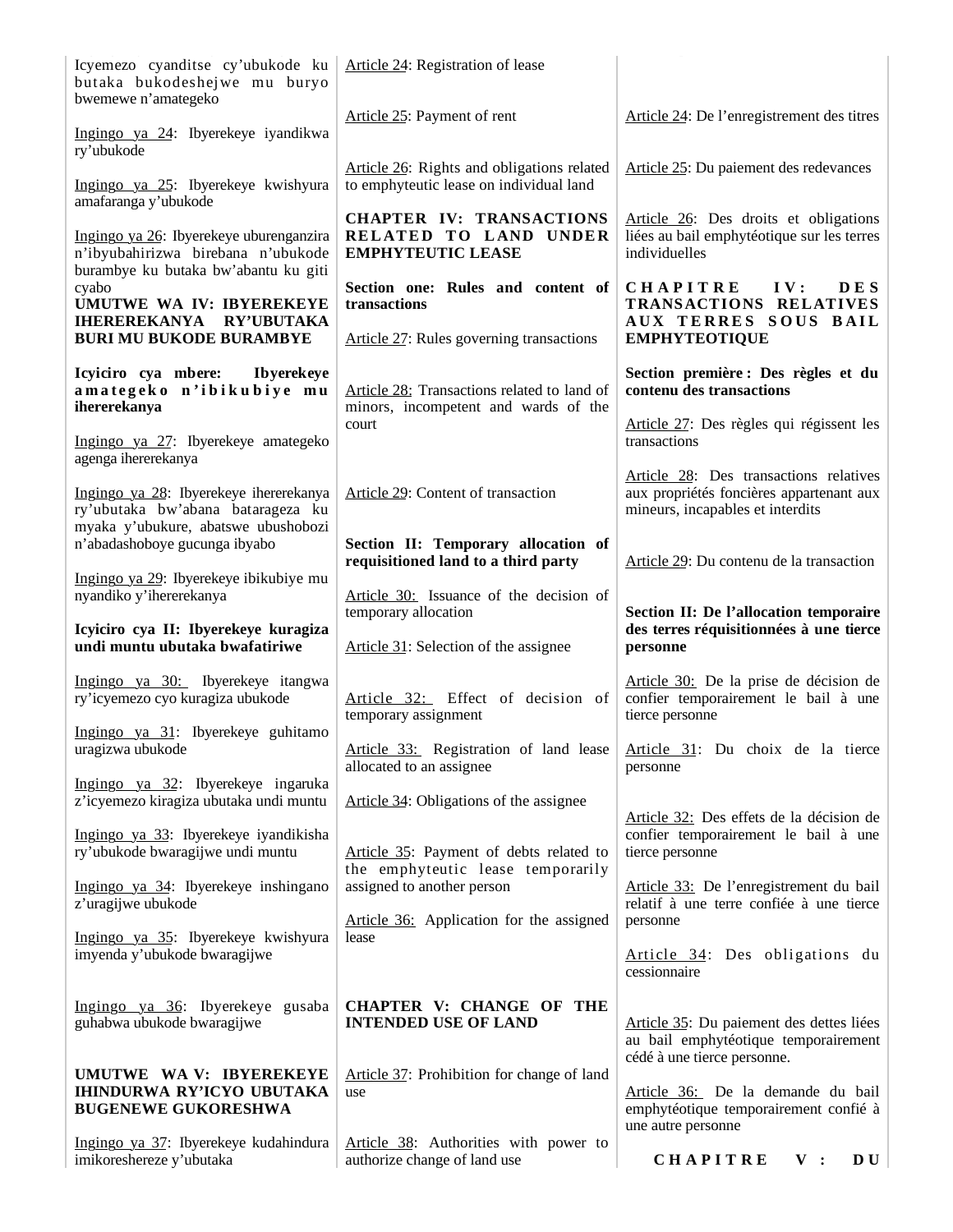|                                                                                                              |                                                                                   | CHANGEMENT DE L'USAGE                                                                             |
|--------------------------------------------------------------------------------------------------------------|-----------------------------------------------------------------------------------|---------------------------------------------------------------------------------------------------|
| Ingingo ya 38: Ibyerekeye inzego zifite<br>ububasha bwo kwemeza ihindurwa<br>ry'imikoreshereze y'ubutaka     | Article 39: Requirements for the applicant                                        | <b>DESTINE A LA TERRE</b>                                                                         |
| Ingingo ya 39: Ibyerekeye ibyangombwa<br>usaba agomba kuba yujuje                                            | Article 40: Deadline for giving response                                          | Article 37: De l'interdiction de<br>changement d'utilisation des terres                           |
| Ingingo ya 40: Ibyerekeye igihe<br>ntarengwa cyo gutanga igisubizo                                           | Article 41: Notification of the<br>modification of the intended use of land       | Article 38: Des services compétents<br>pour autoriser le changement<br>d'utilisation des terres   |
| Ingingo ya 41: Ibyerekeye imenyesha<br>ryo guhindura icyo ubutaka bwagenewe<br>gukoreshwa                    | Article 42: Registration of land whose<br>use has been changed                    | Article 39: Des conditions requises pour<br>le demandeur                                          |
| Ingingo ya 42: Ibyerekeye iyandikishwa<br>ry'ubutaka bwahinduriwe imikoreshereze                             | Article 43: Effects of the change of land<br>use                                  | Article 40: Du délai maximum pour<br>donner la réponse                                            |
| Ingingo ya 43: Ibyerekeye inkurikizi zo<br>guhindura icyo ubutaka bugenewe<br>gukoreshwa                     | CHAPTER VI: TERMINATION,<br>LAND CONFISCATION AND                                 | Article 41: De la communication du<br>changement d'utilisation des terres                         |
| UMUTWE WA VI: IBYEREKEYE<br>ISESWA RY'UBUKODE,<br>KWAMBURWA UBUTAKA NO                                       | <b>REPOSSESSION</b>                                                               | Article 42: De l'enregistrement de la<br>terre dont l'utilisation a été changée                   |
| <b>KUBUSUBIRANA</b><br>Ingingo ya 44: Ibyerekeye igenzura                                                    | Article 44: Inspection and investigation<br>of compliance with obligations        | Article 43: Des effets du changement<br>d'utilisation des terres                                  |
| n'iperereza ku iyubahirizwa<br>ry'inshingano                                                                 | Article 45: Requisition of land and<br>termination of lease                       | CHAPITRE VI:<br>D E<br>L A<br>RESILIATION, DE<br>L A                                              |
| Ingingo ya 45: Ibyerekeye gufatira<br>ubutaka no gusesa ubukode                                              | Article 46: Provisions applicable in the<br>lease termination                     | CONFISCATION ET DE LA<br>REPRISE DE POSSESSION DES<br><b>TERRES</b>                               |
| Ingingo ya 46: Ibyerekeye amategeko<br>akurikizwa mu iseswa ry'ubukode<br>Ingingo ya 47: Ibyerekeye imihango | Article 47: Procedures for the termination<br>of lease                            | Article 44: De l'inspection et de<br>l'enquête relative au respect des<br>obligations             |
| ikurikizwa mu iseswa ry'ubukode                                                                              | Article 48: Procedures for effecting<br>termination of lease                      | Article 45: Des réquisitions et de la                                                             |
| Ingingo ya 48: Ibyerekeye ibikurikizwa<br>mu ishyirwa mu bikorwa ry'iseswa<br>ry'ubukode                     | Article 49:<br>Termination of a lease for<br>land not used                        | résiliation du bail<br>Article 46: Des dispositions applicables                                   |
| Ingingo ya 49: Ibyerekeye iseswa<br>ry'amasezerano y'ubukode bw'ubutaka<br>butakoreshejwe                    | <b>CHAPTER VII: MISCELLANEOUS,</b><br>TRANSITIONAL AND FINAL<br><b>PROVISIONS</b> | lors de la résiliation du bail<br>Article 47: De la procédure de résiliation<br>du bail           |
| <b>UMUTWE WA VII : IBYEREKEYE</b><br>INGINGO ZINYURANYE,<br>IZ'INZIBACYUHO N'IZISOZA                         | <b>Section one: Miscellaneous provisions</b>                                      | Article 48: De la procédure d'exécution<br>de la résiliation du bail                              |
| Igice cya mbere: Ibyerekeye ingingo<br>zinyuranye                                                            | Article 50: Allocation and lease of<br>mining and quarries sites land             | Article 49: De la résiliation du contrat<br>de bail des terres non exploitées                     |
| Ingingo ya 50: Ibyerekeye itangwa<br>n'ikodesha ry'ubutaka burimo amabuye<br>y'agaciro na kariyeri           | Article 51: Rights of spouses and other<br>family members                         | <b>CHAPITRE</b><br>VII:<br><b>DES</b><br>DISPOSITIONS DIVERSES,<br><b>TRANSITOIRES ET FINALES</b> |
| Ingingo ya 51: Ibyerekeye uburenganzira<br>bw'abashyingiranywe n'ubw'abandi<br>bagize umuryango              | Article 52: Entry onto Land                                                       | Section première: Des dispositions<br>diverses                                                    |
| Ibyerekeye kugera ku<br>Ingingo ya $52$ :<br>butaka kugirango bugenzurwe                                     | Article 53: Request for information                                               | Article 50: De la cession et de la<br>location des terres sur lesquelles se                       |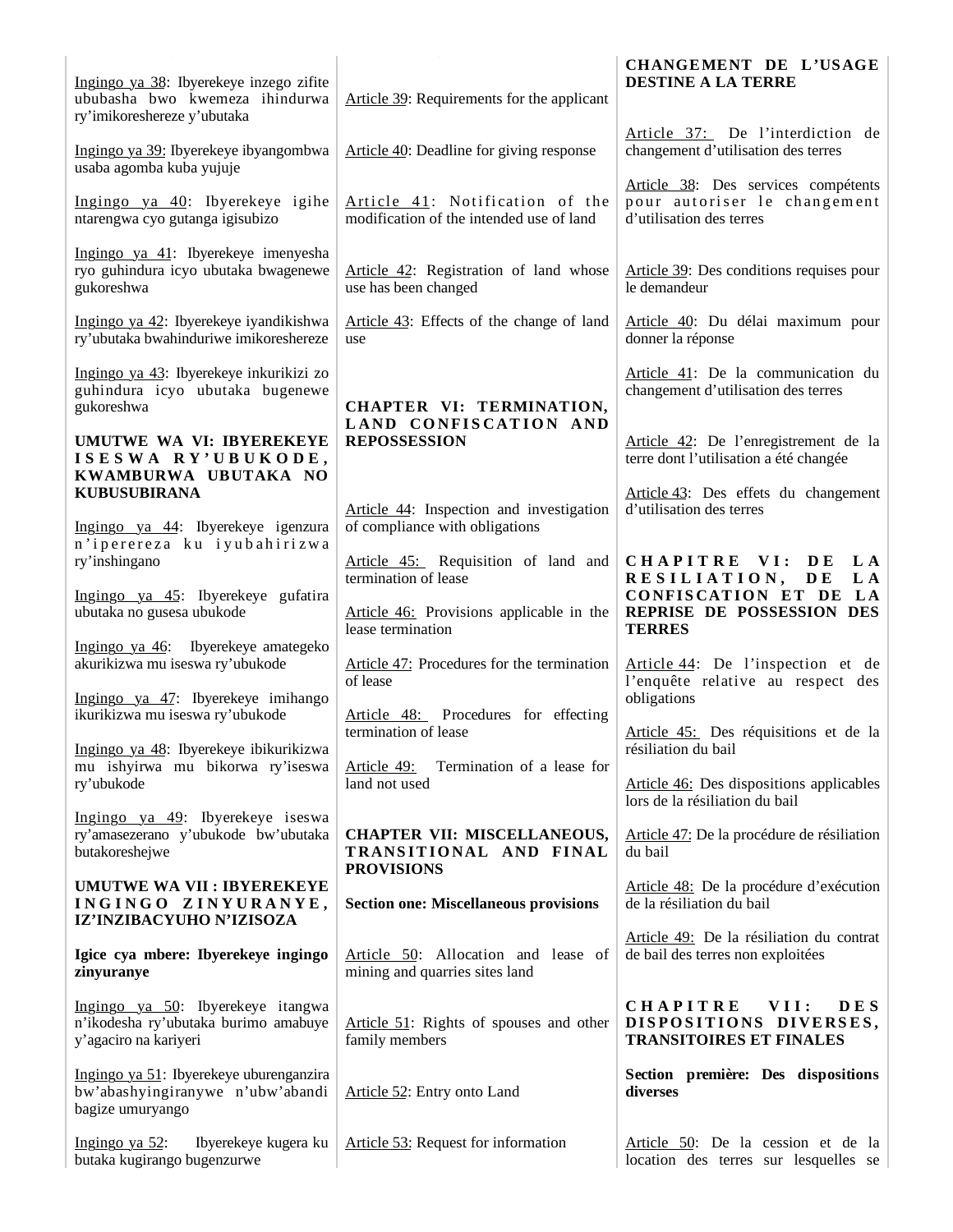|                                                                                                                                                            | Article 54: Serving notices to individuals                                          | touvent des sites miniers ou de carrières                                                                                                                 |
|------------------------------------------------------------------------------------------------------------------------------------------------------------|-------------------------------------------------------------------------------------|-----------------------------------------------------------------------------------------------------------------------------------------------------------|
| Ingingo ya 53: Ibyerekeye gusaba<br>amakuru                                                                                                                | Article 55: Serving of notices to the<br>public                                     | Article 51: Droits des époux (ses) et<br>d'autres membres de famille                                                                                      |
| Ingingo ya 54: Ibyerekeye kumenyesha<br>nyir'ubwite                                                                                                        |                                                                                     |                                                                                                                                                           |
| Ingingo ya 55: Ibyerekeye kumenyesha<br>abaturage muri rusange                                                                                             | Article 56: Fees and Charges                                                        | Article 52: De l'accès des officiels sur<br>les propriétés foncières                                                                                      |
| Ingingo ya 56: Ibyerekeye amafaranga<br>yishyurwa                                                                                                          | <b>Article 57: Dispute Settlement</b><br>Article 58: Obstruction of Land            | Article 53: De la demande<br>d'informations                                                                                                               |
| Article 57: Ibyerekeye gukemura impaka<br>Ingingo ya 58: Ibyerekeye kubangamira                                                                            | Administration<br><b>Section II: Transitional provisions</b>                        | Article 54: De la notification<br>individuelle                                                                                                            |
| ubutegetsi bushinzwe imicungire<br>y'ubutaka                                                                                                               |                                                                                     | Article 55: De la notification au public                                                                                                                  |
| Icyiciro cya II: Ibyerekeye Ingingo<br>z'inzibacyuho                                                                                                       | Article 59: Validity of prior dispositions<br>of individual land                    | Article 56: Des frais et des charges                                                                                                                      |
| Ingingo ya 59: Ibyerekeye agaciro                                                                                                                          | Article 60: Validity of prior rights on<br>private State land, private parastatal's | Article 57: De la résolution des conflits                                                                                                                 |
| k'ubutaka bw'abantu ku giti cyabo<br>bwatanzwe mbere                                                                                                       | land, private City of Kigali land or<br>private District land                       | Article 58: De l'obstruction à<br>l'administration foncière                                                                                               |
| Ingingo ya 60: Ibyerekeye agaciro<br>k'uburenganzira abantu basaganywe ku<br>butaka bwite bwa Leta, ubw'Ibigo bya<br>Leta bifite ubuzima gatozi, Umujyi wa | <b>Section III: Final provisions</b>                                                | Section II: Des dispositions<br>transitoires                                                                                                              |
| Kigali cyangwa Akarere                                                                                                                                     | Article 61: Abrogation of contrary<br>provisions                                    | Article 59: De la validité des aliénations                                                                                                                |
| Icyiciro cya III: Ibyerekeye ingingo<br>zisoza                                                                                                             |                                                                                     | antérieures des propriétés foncières<br>individuelles                                                                                                     |
| Ingingo ya 61: Ibyerekeye kuvanwaho<br>kw'ingingo z'amateka zinyuranye n'iri<br>Teka                                                                       | Article 62: Coming into force of this<br>Order                                      | Article 60: De la validité des droits<br>antérieurs sur le domaine privé de l'Etat,<br>d'un Etablissement Public, de la Ville<br>de Kigali ou de District |
| Ingingo ya 62: Ibyerekeye igihe iteka<br>ritangira gukurikizwa                                                                                             |                                                                                     | <b>Section III: Des dispositions finales</b>                                                                                                              |
|                                                                                                                                                            |                                                                                     | Article 61: De l'abrogation des<br>dispositions antérieures                                                                                               |
|                                                                                                                                                            |                                                                                     | Article 62: De l'entrée en vigueur                                                                                                                        |
|                                                                                                                                                            |                                                                                     |                                                                                                                                                           |

|                                                          |                     | ITEKA RYA MINISITIRI N°   MINISTERIAL ORDER N°   Arrêté ministériel N°001/2008 du       |
|----------------------------------------------------------|---------------------|-----------------------------------------------------------------------------------------|
|                                                          |                     | 001/2008 RYO KU WA 01/4/2008 001/2008 OF 01/4/2008 01/4/2008 déterminant les conditions |
|                                                          |                     | RIGENA IBYUBAHIRIZWA DETERMINING THE ET LES PROCEDURES SUIVIES                          |
| N'IBIKURIKIZWA MU REQUIREMENTS AND POURLEBAIL des terreS |                     |                                                                                         |
| GUKODESHA UBUTAKA                                        | PROCEDURES FOR LAND |                                                                                         |
|                                                          | <b>LEASE</b>        | Le Ministre des Ressources Naturelles ;                                                 |
| Minisitiri w'Umutungo Kamere;                            |                     |                                                                                         |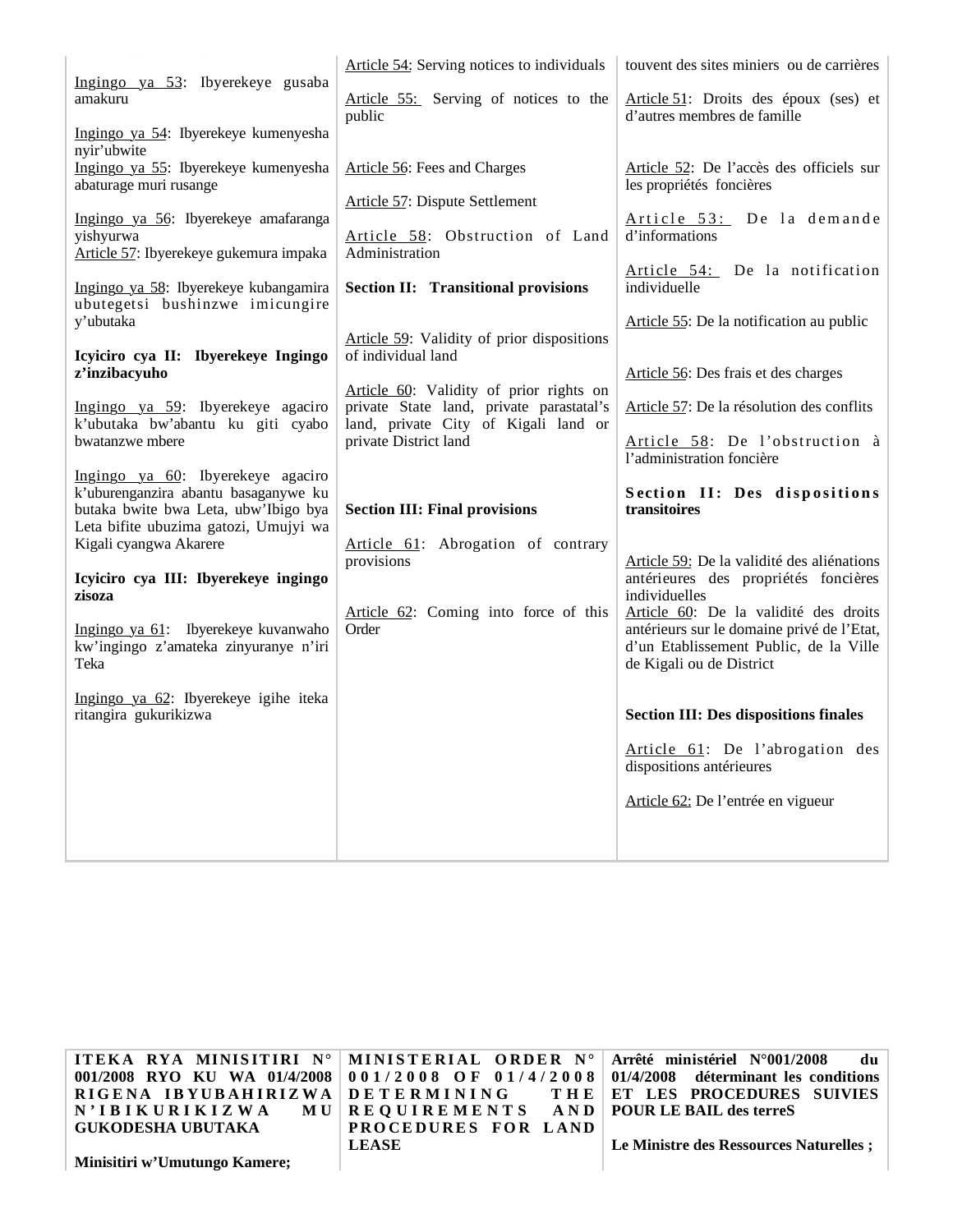|                                                                                                                                                                                                                                                          | The Minister of Natural Resources;                                                                                                                                                                                                                                    | Vu la Constitution de la République du                                                                                                                                                                                          |
|----------------------------------------------------------------------------------------------------------------------------------------------------------------------------------------------------------------------------------------------------------|-----------------------------------------------------------------------------------------------------------------------------------------------------------------------------------------------------------------------------------------------------------------------|---------------------------------------------------------------------------------------------------------------------------------------------------------------------------------------------------------------------------------|
| Ashingiye ku Itegeko Nshinga rya<br>Repubulika y'u Rwanda ryo ku wa 4<br>Kamena 2003 nk'uko ryavuguruwe<br>kugeza ubu, cyane cyane mu ngingo<br>zaryo, iya 11, iya 28, iya 29, iya 30, iya<br>31, iya 32, iya 43, iya 93, iya 120, iya<br>200 n'iya 201; | Pursuant the Constitution of the<br>Republic of Rwanda of June 4 <sup>th</sup> , 2003<br>as amended to date, especially in its<br>articles 11, 28, 29, 30, 31, 32, 43, 93,<br>120, 200 and 201;                                                                       | Rwanda du 4 Juin 2003 telle que révisée à<br>ce jour, spécialement en ses articles 11,<br>28, 29, 30, 31, 32, 43, 93, 120, 200 et<br>201:<br>Vu la loi organique $N^{\circ}$ 08/2005 du<br>14/07/2005 portant régime foncier au |
| Ashingiye ku Itegeko Ngenga N°<br>08/2005 ryo ku wa 14/07/2005 rigena<br>imikoreshereze n'imicungire y'ubutaka<br>mu Rwanda, cyane cyane mu ngingo<br>zaryo, iya 3, iya 4, iya 5, iya 7, iya 11,<br>iya 24, iya 25 n'iya 27;                             | Pursuant the Organic Law N° 08/2005<br>of 14/07/2005 determining land use<br>and management in Rwanda, especially<br>in its articles 3, 4, 5, 7, 11, 24, 25 and<br>27;                                                                                                | Rwanda, spécialement en ses articles 3, 4,<br>5, 7, 11, 24, 25 et 27;<br>Vu l'Arrêté Présidentiel N° 53/01 du                                                                                                                   |
| Ashingiye ku Iteka rya Perezida N°<br>53/01 ryo ku wa 12/10/2006 rigena<br>imiterere, ububasha<br>n'imikorere<br>rw'Umubitsi<br>$y'$ U r w e g o<br>w'Impapurompamo z'Ubutaka, cyane<br>cyane mu ngingo yaryo ya 8;                                      | Pursuant the Presidential Order N°<br>53/01 of 12/10/2006 determining the<br>structure, the powers and the<br>functioning of the Office of the<br>Registrar of Land Titles, especially in<br>its article 8;                                                           | 12/10/2006 portant structure, compétence<br>et fonctionnement du Service du<br>Conservateur des Titres Fonciers<br>spécialement en son article 8 ;<br>Vu l'Arrêté Présidentiel N° 54/01 du<br>12/10/2006 portant organisation,  |
| Ashingiye ku Iteka rya Perezida N°<br>54/01 ryo ku wa 12/10/2006 rigena<br>imiterere, inshingano, imikorere<br>n'abagize Komisiyo zishinzwe<br>iby'ubutaka cyane cyane mu ngingo<br>zaryo: iya 14, iya 17 n'iya 19;                                      | Pursuant the Presidential Order N°<br>54/01 of 12/10/2006 determining the<br>structure, the responsibilities, the<br>functioning and the composition of<br>Land Commissions especially in its<br>articles 14, 17 and 19;                                              | attributions, fonctionnement et<br>composition des commissions foncières,<br>spécialement en ses articles 14, 17 et 19;<br>Vu l'Arrêté Présidentiel N° 30/01 du                                                                 |
| Ashingiye ku Iteka rya Perezida N°<br>30/01 ryo ku wa 29/06/2007 rigena<br>umubare nyakuri w'imyaka y'ubukode<br>bw'ubutaka;                                                                                                                             | Pursuant the Presidential Order N°<br>30/01 of 29/06/2007 determining the<br>exact number of years of land lease;                                                                                                                                                     | 29/06/2007 déterminant le nombre exact<br>des années de bail des terres;<br>Vu l'Arrêté Ministériel N° 001/2006 du<br>25/10/2006 portant nature des documents                                                                   |
| Ashingiye ku Iteka rya Minisitiri N°<br>001/2006 ryo ku wa 26/09/2006 rigena<br>imiterere y'ibitabo bikoreshwa mu<br>gucunga ubutaka, inshingano<br>n'imikorere by'ibiro by'ubutaka muri<br>buri Karere, cyane cyane mu ngingo<br>zaryo, iya 5 n'iya 7;  | Pursuant the Ministerial Order N°<br>001/2006 of 26/09/2007 determining<br>the structure of Land Registers, the<br>responsibilities and the functioning of<br>the District Land Bureau, especially in<br>its articles 5 and 7;<br>After consideration and adoption by | fonciers, attributions et fonctionnement<br>des Bureaux Foncier dans les Districts,<br>spécialement en ses articles 5 et 7;<br>Après examen et adoption par le Conseil<br>des Ministres dans sa séance du 20 février<br>2008;   |
| Inama y'Abaminisitiri yateranye ku wa<br>20 Gashyantare 2008 imaze kubisuzuma<br>no kubyemeza;                                                                                                                                                           | the Cabinet, in its meeting of February<br>$20^{th}$ , 2008;                                                                                                                                                                                                          | <b>ADOPTE:</b>                                                                                                                                                                                                                  |
| <b>ATEGETSE:</b>                                                                                                                                                                                                                                         | <b>HEREBY ORDERS:</b>                                                                                                                                                                                                                                                 | <b>CHAPITRE PREMIER: DES</b><br><b>DISPOSITIONS GENERALES</b>                                                                                                                                                                   |
| UMUTWE<br>W A<br>MBERE:<br>IBYEREKEYE INGINGO<br><b>RUSANGE</b>                                                                                                                                                                                          | CHAPTER ONE: GENERAL<br><b>PROVISIONS</b>                                                                                                                                                                                                                             | Article premier : De l'objet du présent<br>Arrêté                                                                                                                                                                               |
| Ingingo ya mbere: Ibyerekeye icyo iri<br>Teka rigamije                                                                                                                                                                                                   | <b>Article One: Purpose of this Order</b>                                                                                                                                                                                                                             | Le présent Arrêté détermine les conditions<br>requises et les procédures à suivre pour le<br>bail des terres.                                                                                                                   |
| Iri Teka rigena ibikurikizwa<br>n'ibyubahirizwa mu bukode bw'ubutaka.                                                                                                                                                                                    | This Order determines the requirements<br>and procedures to be followed for<br>leases of land.                                                                                                                                                                        | Article 2 : Des terres concernées par le<br>présent Arrêté                                                                                                                                                                      |
| Ingingo ya 2: Ibyerekeye ubutaka<br>burebwa n'iri tTka                                                                                                                                                                                                   | Article 2: Land referred to by this<br>Order                                                                                                                                                                                                                          | Les terres concernées par le présent Arrêté<br>sont :                                                                                                                                                                           |
| Ubutaka burebwa n'iri Teka ni ubu<br>bukurikira:                                                                                                                                                                                                         |                                                                                                                                                                                                                                                                       | $1^\circ$ Les terres individuelles;                                                                                                                                                                                             |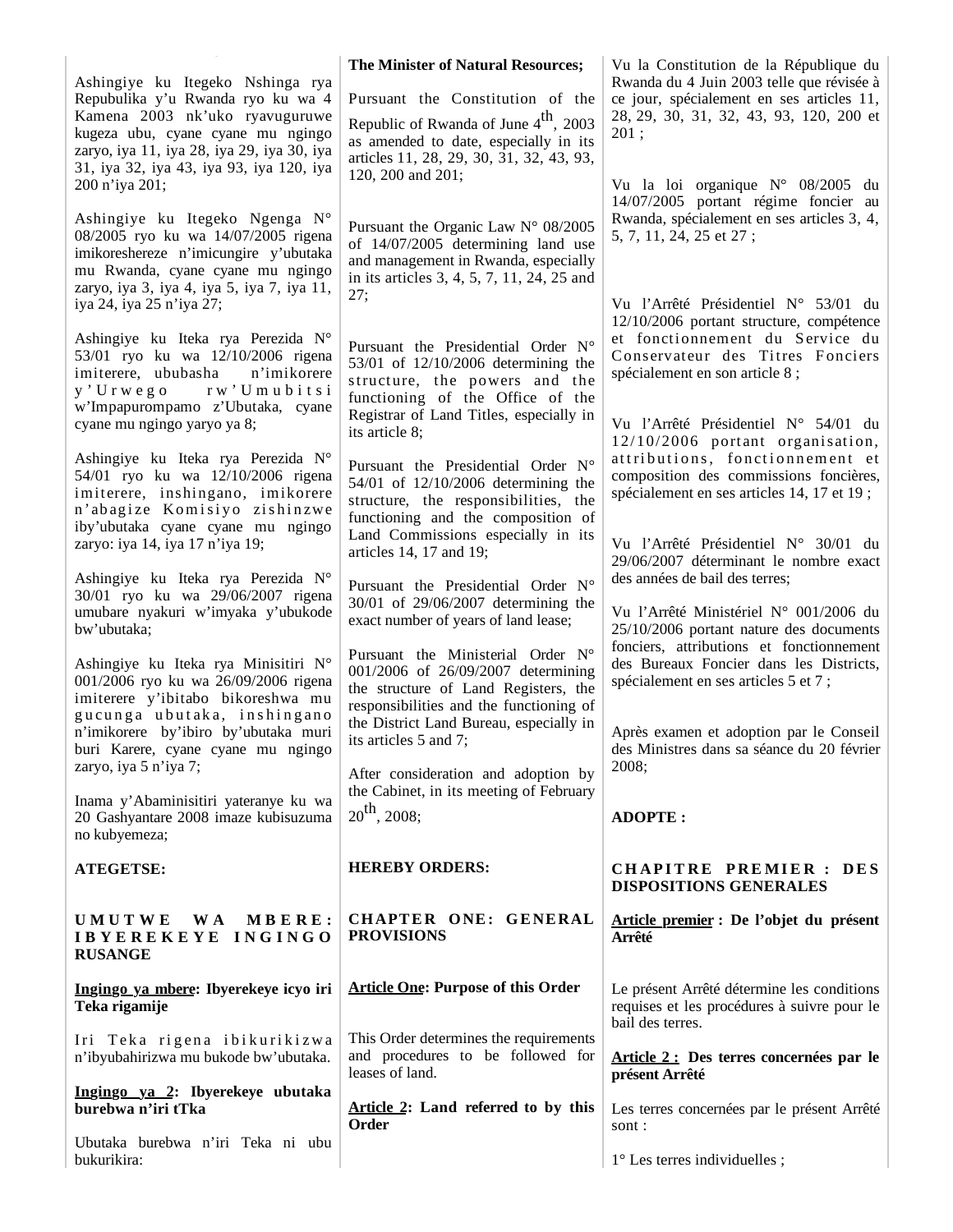| 1° Ubutaka bw'abantu ku giti cyabo;<br>2° Ubutaka bwo mu mutungo bwite:<br>wa Leta:<br>a.<br>w'Umujyi wa Kigali;<br>b.<br>w'Akarere;<br>c.<br>uw'Ibigo bya Leta bifite<br>d.<br>ubuzima gatozi.                                                                                                                                                                                                        | 1° Individual land;<br>2° Private:<br>State land;<br>a.<br>City of Kigali land;<br>b.<br>District land;<br>c.<br>parastatals' land.<br>d.                                                                                                                                                                                                                                                                                                    | $2^{\circ}$ Les terres du domaine privé :<br>de l'Etat;<br>a.<br>de la Ville de Kigali;<br>b.<br>des Districts;<br>c.<br>des Etablissements Publics.<br>d.<br><b>Article 3 : Des définitions</b>                                                                                                                                                                                                                                         |
|--------------------------------------------------------------------------------------------------------------------------------------------------------------------------------------------------------------------------------------------------------------------------------------------------------------------------------------------------------------------------------------------------------|----------------------------------------------------------------------------------------------------------------------------------------------------------------------------------------------------------------------------------------------------------------------------------------------------------------------------------------------------------------------------------------------------------------------------------------------|------------------------------------------------------------------------------------------------------------------------------------------------------------------------------------------------------------------------------------------------------------------------------------------------------------------------------------------------------------------------------------------------------------------------------------------|
| Ingingo ya 3: Ibyerekeye ibisobanuro<br>by'amagambo                                                                                                                                                                                                                                                                                                                                                    | <b>Article 3: Definitions</b>                                                                                                                                                                                                                                                                                                                                                                                                                | Dans le présent Arrêté, les mots suivants<br>sont définis comme suit :                                                                                                                                                                                                                                                                                                                                                                   |
| Muri iri Teka, amagambo akurikira<br>asobanurwa mu buryo bukurikira:<br>$1^\circ$ « Umuntu » ni umuntu ku giti cye,<br>sosiyete y'ubucuruzi, umuryango<br>cyangwa ishyirahamwe bifite ubuzima<br>gatozi;<br>$2^{\circ}$ « Ucunga umutungo w'undi » ni<br>umuntu wese washyizweho n'urukiko<br>cyangwa mu bundi buryo kugira ngo<br>acunge umutungo w'umwana utarageza<br>ku myaka y'ubukure, uw'umuntu | In this Order, the following terms shall<br>be defined as follows:<br>1° "Person" means an individual, a<br>registered company, an organization or<br>an association with legal personality;<br>$2^{\circ}$ "Administrator" means a person,<br>whether designated by a Court of Law<br>or acting in that capacity in practice,<br>who manages and administers the<br>patrimony of a minor, a mentally<br>incompetent or a ward of the court; | $1^{\circ}$ « <b>Personne</b> » désigne une personne<br>physique, une société commerciale, une<br>organisation ou une association dotée de la<br>personnalité juridique;<br>$2^{\circ}$ « Administrateur » est toute personne<br>désignée par une juridiction compétente ou<br>agissant, en tant que tel, de par la<br>pratique, qui assure la gestion et<br>l'administration des biens d'un mineur,<br>d'un incapable ou d'un interdit; |
| mukuru udafite ubushobozi bwo<br>gucunga ibye cyangwa udashobora<br>gucunga ibye hashingiwe ku cyemezo<br>cy'urukiko;<br>$3^{\circ}$ « Umukode » ni urwego rutunze<br>ubutaka bukodeshwa. Muri iri Teka, ni<br>Leta, Ibigo bya Leta bifite ubuzima<br>gatozi, Umujyi wa Kigali n'Akarere;                                                                                                              | 3° "Lessor" means the public<br>institution that holds land subject to<br>lease. In this Order, the public<br>institution is the State, a parastatal, the<br>City of Kigali or the District;                                                                                                                                                                                                                                                 | $3^{\circ}$ « <b>Bailleur</b> » désigne l'institution<br>publique détentrice du domaine foncier à<br>louer. Dans cet Arrêté, l'institution<br>publique est l'Etat, un Etablissement<br>Public, la Ville de Kigali ou le District;<br>$4^{\circ}$ « <b>Emphytéote</b> » est une personne qui<br>détient une terre individuelle ou qui prend                                                                                               |
| $4^{\circ}$ « Ukodesha » ni umuntu utunze<br>ubutaka bwe ku giti cye cyangwa<br>wiyemeje gufata ubutaka bwite bwa<br>Leta, bwite bw'Ikigo cya Leta gifite<br>ubuzima gatozi, bwite bw'Umujyi wa<br>Kigali cyangwa bwite bw'Akarere,<br>kugira ngo abukodeshe;                                                                                                                                          | 4° "Emphyteutic Lessee" means a<br>person who holds individual land or<br>who takes on lease private State owned<br>land, private parastatal's owned land,<br>private City of Kigali owned land or<br>private District owned land;                                                                                                                                                                                                           | en location une terre du domaine privé de<br>l'Etat, des Etablissements Publics, de la<br>Ville de Kigali ou des Districts ;<br>$5^{\circ}$<br>« Loi organique » est la Loi<br>Organique nº 08/2005 du 14/07/2005<br>portant régime foncier au Rwanda;                                                                                                                                                                                   |
| $5^{\circ}$<br>« Itegeko Ngenga » ni Itegeko<br>Ngenga n° 08/2005 ryo ku wa<br>14/07/2005 rigena imikoreshereze<br>n'imicungire y'ubutaka mu Rwanda;                                                                                                                                                                                                                                                   | 5° "Organic Law" means the Organic<br>Law no 08/2005 of 14/7/2005<br>determining the use and the<br>management of land in Rwanda;                                                                                                                                                                                                                                                                                                            | $6^{\circ}$ « Aliénation », selon l'acte juridique<br>qui a été accompli, est soit une vente, un<br>legs, un don, un échange, un partage, une                                                                                                                                                                                                                                                                                            |
| $6^{\circ}$<br>« Ihererekanya ry'ubutaka »,<br>bitewe n'icyakozwe, ni ukubugurisha,<br>kuburaga, kubutangaho impano,<br>kubugurana ubundi cyangwa ikindi<br>kintu, kubusaranganya, kubugabana<br>cyangwa se ubundi buryo bwose bwo                                                                                                                                                                     | 6° "Disposition", due to the<br>transaction completed, means a sale, an<br>inheritance, a gift, an exchange, a<br>partition, a subdivision or any other<br>way of transfer of land rights or a part<br>thereof according to the provisions of                                                                                                                                                                                                | subdivision ou tout autre moyen de<br>cession des droits fonciers ou leur partie<br>conformément aux dispositions du Code<br>Civil;                                                                                                                                                                                                                                                                                                      |
| kwikuraho umutungo w'ubutaka<br>cyangwa igice cyawo hubahirijwe<br>amategeko mboneza mubano;                                                                                                                                                                                                                                                                                                           | the Civil Code;<br>7° "Registrar" means the Registrar of                                                                                                                                                                                                                                                                                                                                                                                     | 7° « Conservateur » désigne le<br>Conservateur des Titres Fonciers;<br>8° « Conservateur Adjoint » désigne le                                                                                                                                                                                                                                                                                                                            |
| 7° « Umubitsi w'Impapurompamo »<br>ni Umubitsi w'Impapurompamo<br>z'Ubutaka;                                                                                                                                                                                                                                                                                                                           | Land Titles;<br>8° "Deputy Registrar" means the                                                                                                                                                                                                                                                                                                                                                                                              | Conservateur Adjoint des Titres Fonciers.<br><b>CHAPITRE II: DE L'ALLOCATION</b>                                                                                                                                                                                                                                                                                                                                                         |
| « Umubitsi w'Impapurompamo<br>$8^{\circ}$                                                                                                                                                                                                                                                                                                                                                              | Deputy Registrar of Land Titles.                                                                                                                                                                                                                                                                                                                                                                                                             | ET DU BAIL EMPHYTEOTIQUE<br>DES TERRES DU DOMAINE PRIVE                                                                                                                                                                                                                                                                                                                                                                                  |

Land referred to by this Order is: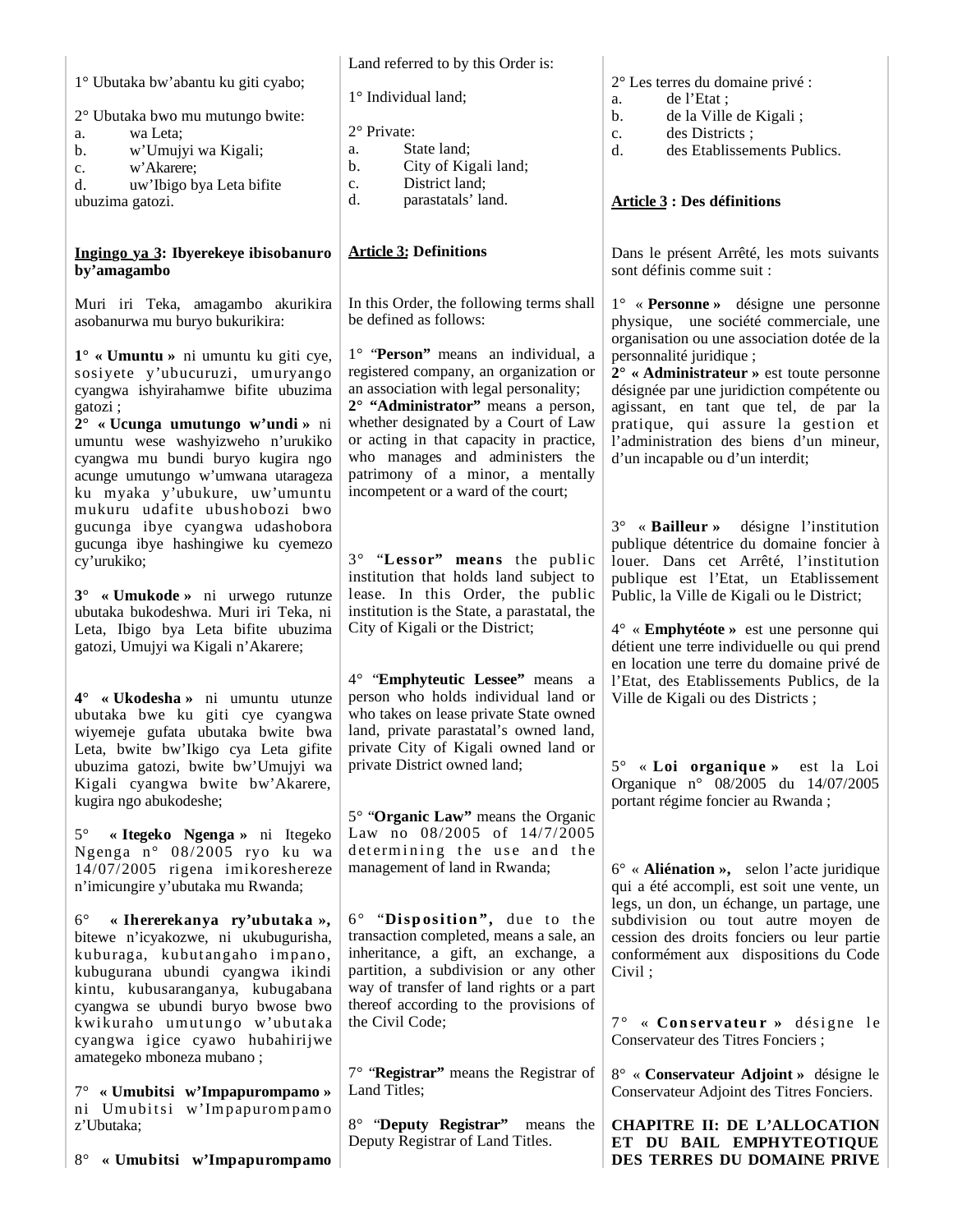| wungirije » ni Umubitsi<br>CHAPTER II: ALLOCATION<br>AND EMPHYTEUTIC LEASE OF<br>w'Impapurompamo z'Ubutaka wungirije.<br>LAND IN THE PRIVATE<br>UMUTWE WA II: IBYEREKEYE<br>DOMAIN HELD BY PUBLIC<br>ITANGWA N'IKODESHA KU<br><b>INSTITUTIONS</b><br><b>BURAMBYE</b><br><b>BURYO</b> |                                                                                                                                                                                                      | DES INSTITUTIONS PUBLIQUES<br>Section première : De la demande du<br>bail emphytéotique                                                                                              |  |  |  |
|--------------------------------------------------------------------------------------------------------------------------------------------------------------------------------------------------------------------------------------------------------------------------------------|------------------------------------------------------------------------------------------------------------------------------------------------------------------------------------------------------|--------------------------------------------------------------------------------------------------------------------------------------------------------------------------------------|--|--|--|
| BY'UBUTAKA BURI MU<br>MUTUNGO BWITE W'INZEGO ZA<br><b>LETA</b>                                                                                                                                                                                                                       | Section One: Applications for<br><b>Emphyteutic Lease</b>                                                                                                                                            | Article 4: Des personnes qui peuvent<br>demander le bail emphytéotique                                                                                                               |  |  |  |
| Icyiciro cya mbere: Ibyerekeye<br>gusaba ubukode bw'igihe kirekire                                                                                                                                                                                                                   | <b>Article 4: Persons who may apply</b><br>emphyeutic lease                                                                                                                                          | Conformément aux dispositions de<br>l'article 4 de la Loi Organique, toute<br>personne a le droit de louer les terres du<br>domaine privé de l'Etat, du domaine privé                |  |  |  |
| Ingingo ya 4: Ibyerekeye abashobora<br>gusaba ubukode burambye<br>Hakurikijwe ibiteganijwe mu ngingo ya<br>4 y'Itegeko Ngenga, umuntu wese                                                                                                                                           | In accordance with the provision of<br>Article 4 of the Organic Law, any<br>person is allowed to lease private state<br>owned land, parastatal's owned land,<br>private City of Kigali owned land or | des Etablissements Publics, du domaine<br>privé de la Ville de Kigali ou du domaine<br>privé de District.                                                                            |  |  |  |
| yemerewe gukodesha ubutaka, bwaba<br>ubwo mu mutungo bwite wa Leta,<br>bwaba ubwo mu mutungo bwite w'Ibigo<br>bya Leta bifite ubuzima gatozi, bwaba<br>ubwo mu mutungo bwite w'Umujyi wa<br>Kigali cyangwa ubwo mu mutungo<br>bwite w'Akarere.                                       | private District owned land.<br><b>Article 5: Authorities to whom land</b><br>allocation applications are made                                                                                       | <b>Article 5:</b> Des organes auxquels sont<br>adressées les demandes de bail des<br>terres<br>Les demandes des terres du domaine privé<br>de l'Etat sont adressées au Ministère qui |  |  |  |
| Ingingo ya 5: Ibyerekeye inzego<br>zisabwa ubutaka kugira ngo<br>bukodeshwe<br>Ubutaka bwite bwa Leta busabwa                                                                                                                                                                        | Applications for private state owned<br>land are addressed to the Ministry that<br>manages the land in question.<br>Applications for private parastatal's<br>owned land are addressed to the         | gère la terre concernée.<br>Les demandes des terres des<br>Etablissements publics sont adressées au<br>Ministère qui assure la tutelle de<br>l'Etablissement public.                 |  |  |  |
| Minisiteri icunga ubwo butaka.<br>Ubutaka bwite bw'Ikigo cya Leta gifite<br>ubuzima gatozi busabwa Minisiteri<br>ireberera icyo kigo.                                                                                                                                                | Ministry that supervises the parastatal.<br>Applications for the City of Kigali<br>owned land are addressed to the Mayor<br>of the City of Kigali.                                                   | Les demandes des terres du domaine privé<br>de la Ville de Kigali sont adressées au<br>Maire de la Ville de Kigali.<br>Les demandes des terres du domaine privé                      |  |  |  |
| Ubutaka bwite bw'Umujyi wa Kigali<br>busabwa Umuyobozi w'Umujyi wa<br>Kigali.                                                                                                                                                                                                        | Applications for the District owned<br>land are addressed to the Mayor of the<br>District.                                                                                                           | des Districts sont adressées au Maire du<br>District.                                                                                                                                |  |  |  |
| Ubutaka bwite bw'Akarere busabwa<br>Umuyobozi w'Akarere.                                                                                                                                                                                                                             | <b>Article 6: Elements to be included in</b><br>an application for land allocation                                                                                                                   | Article 6: Des indications devant être<br>comprises dans une demande de terre<br>Celui qui demande une terre remplit un<br>formulaire approprié, figurant à l'annexe 1               |  |  |  |
| Ingingo ya 6: Ibyerekeye ingingo<br>zigomba kuba zikubiye mu busabe<br>bw'ubutaka                                                                                                                                                                                                    | The applicant fills an appropriate form<br>that is on Annex 1 of this Order<br>including the following:<br>1° identification and passport photo of                                                   | du présent Arrêté portant les indications<br>suivantes :<br>1° l'identification<br>ainsi qu'une photo<br>passeport du demandeur :                                                    |  |  |  |
| Usaba ubutaka abikora yuzuza ifishi<br>yabugenewe, iri ku Mugereka wa 1 w'iri<br>Teka, ikubiyemo ibi bikurikira:                                                                                                                                                                     | the applicant:<br>2° the exact location of the land<br>applied for in the District, Sector and                                                                                                       | 2° la localisation exacte de la parcelle qui<br>fait l'objet de la demande dans le District,<br>le Secteur et la Cellule;                                                            |  |  |  |
| 1° umwirondoro n'ifoto ngufi by'usaba<br>ubutaka;                                                                                                                                                                                                                                    | Cell;                                                                                                                                                                                                | 3° la superficie des terres concernées;<br>4° l'usage proposé de ces terres et le                                                                                                    |  |  |  |
| aho ubutaka asaba buherereye mu<br>$2^{\circ}$<br>Karere, mu Murenge no mu Kagali;                                                                                                                                                                                                   | 3° the size of land applied for;<br>4° the intended land use and time-<br>frame for planned activities;                                                                                              | calendrier des activités prévues;<br>5° d'autres terres qu'il détient, leur<br>localisation et leur usage ainsi que les<br>droits que d'autres personnes détiennent                  |  |  |  |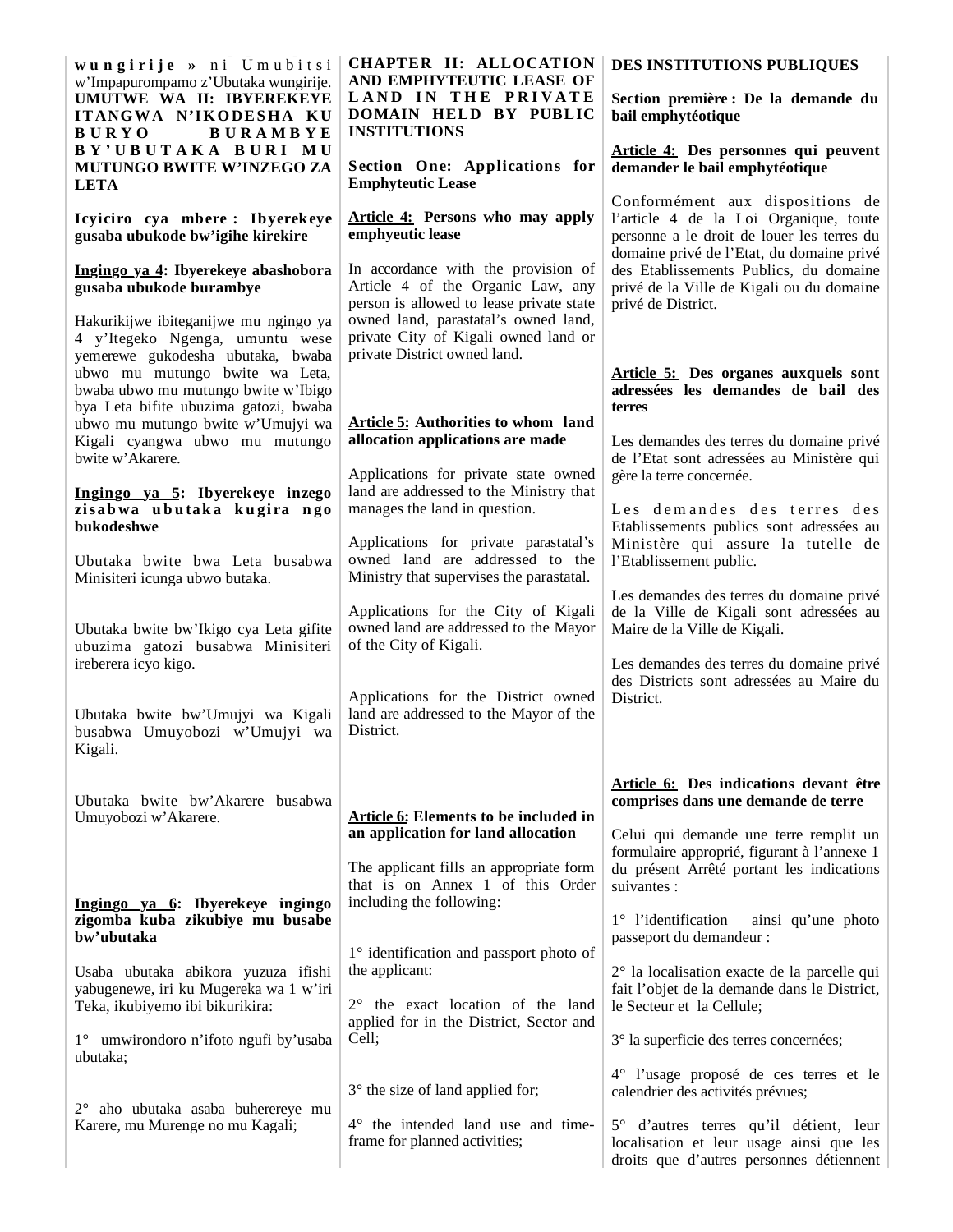| 3° ubuso bw'ubutaka asaba;                                                                                                                                           | 5° any other land held by him or her,                                                                                                             | sur elles;                                                                                                                                                                    |
|----------------------------------------------------------------------------------------------------------------------------------------------------------------------|---------------------------------------------------------------------------------------------------------------------------------------------------|-------------------------------------------------------------------------------------------------------------------------------------------------------------------------------|
| 4° ibikorwa ateganya gukorera kuri ubwo<br>butaka n'ingengabihe byabyo;                                                                                              | its location and use and other people's<br>rights to it;                                                                                          | 6° lorsque le demandeur est une personne<br>mariée sous le régime de la communauté<br>universelle des biens ou celui de la                                                    |
| 5° ubundi butaka afite, aho buherereye<br>n'icyo abukoresha ndetse n'ubundi<br>burenganzira abandi bantu babufiteho;                                                 | 6° where the applicant is legally<br>married under the regime of<br>community of property or the regime<br>of limited community of acquests, he   | communauté réduite aux acquêts, la<br>demande est présentée conjointement avec<br>son époux (se), accompagnée des détails<br>de leur identification et de leurs photos        |
| 6° iyo usaba yashyingiwe mu buryo<br>bw'ivangamutungo rusange risesuye<br>cyangwa ivangamutungo w'umuhahano,<br>asabira hamwe n'uwo bashakanye kandi                 | or she shall apply jointly with the<br>spouse and provide full identification<br>details for both applicants and attach<br>their passport photos. | passeports.<br>7° lorsque le demandeur est une personne<br>morale, la demande est accompagnée par la                                                                          |
| bombi bakagaragaza umwirondoro wabo,<br>bakomekaho n'amafoto magufi yabo<br>bombi;                                                                                   | $7^\circ$ in the case of a legal person, the<br>application must be accompanied by<br>proof of its legal personality.                             | preuve de la personnalité juridique.<br>En cas de besoin, l'organe qui a reçu la<br>demande peut demander des informations<br>complémentaires pertinentes qui seront          |
| 7° iyo ari ishyirahamwe, inyandiko isaba<br>igomba guherekezwa n'icyemezo<br>kigaragaza ubuzimagatozi bwaryo.<br>Iyo bibaye ngombwa, urwego rwasabwe                 | If need be, the organ that received the<br>application may request additional<br>relevant information to be submitted in<br>writing.              | soumises par écrit.                                                                                                                                                           |
| ubutaka rushobora gusaba andi makuru<br>y'inyongera akenewe, agomba gutangwa<br>mu buryo bwanditse.                                                                  |                                                                                                                                                   | Section II: Du traitement des<br>demandes                                                                                                                                     |
|                                                                                                                                                                      | Section II: Processing of<br>applications                                                                                                         | Article 7: De l'acte de cession de terre                                                                                                                                      |
| Icyiciro cya II: Ibyerekeye isesengura<br>ry'ubusabe                                                                                                                 | <b>Article 7: Land allocation decision</b>                                                                                                        | Lorsque le Ministère dont question à                                                                                                                                          |
| Ingingo ya 7: Ibyerekeye icyemezo cyo<br>gutanga ubutaka                                                                                                             | When the Ministry mentioned in<br>Article 5, paragraphs 1 and 2 of this<br>Order finds that the application is                                    | l'Article 5, aux alinéas 1 et 2 du présent<br>Arrêté conclut à une réponse favorable, il<br>adresse au Ministre ayant les terres dans<br>ses attributions, une proposition de |
| Iyo Minisiteri yavuzwe mu ngingo ya 5<br>y'iri Teka, igika cya 1 n'icya 2, isanze<br>uwasabye ubutaka akwiriye kubuhabwa,<br>ishyikiriza Minisitiri ufite ubutaka mu | valid, it submits a proposed response<br>to the Minister in charge of lands.                                                                      | réponse.<br>Après avis de la Commission Foncière au                                                                                                                           |
| nshingano ze inyandiko ikubiyemo<br>umushinga w'igisubizo.                                                                                                           | Upon advice of the National Land<br>Commission, the Minister in charge of                                                                         | niveau national, le Ministre ayant les<br>terres dans ses attributions soumet la<br>proposition de réponse au Conseil des                                                     |
| Amaze kumva icyo Komisiyo y'ubutaka<br>ku rwego rw'Igihugu ibivugaho,<br>Minisitiri ufite ubutaka mu nshingano ze                                                    | lands submits the proposal to the<br>Cabinet for approval.                                                                                        | Ministres pour approbation.<br>L'acte de cession de terre pour le bail                                                                                                        |
| ashyikiriza umushinga Inama<br>y'Abaminisitiri kugirango iwemeze.                                                                                                    | The decision of allocation of land to be<br>leased is issued by the Minister in                                                                   | emphytéotique est délivré par le Ministre<br>ayant les terres dans ses attributions.                                                                                          |
| Icyemezo cyo gutanga ubutaka kugirango<br>bukodeshwe gitangwa na Minisitiri ufite<br>ubutaka mu nshingano ze.                                                        | charge of land.                                                                                                                                   | La cession des terres du domaine privé de<br>la Ville de Kigali est décidée par le<br>Conseil de la Ville de Kigali après avis de                                             |
| Itangwa ry'ubutaka bwite bw'Umujyi wa<br>Kigali ryemezwa n'Inama Njyanama                                                                                            | Allocation of the City of Kigali private<br>owned land is decided by the City of<br>Kigali Council after advice of the Land                       | la Commission Foncière au niveau de la<br>Ville de Kigali.                                                                                                                    |
| y'Umujyi wa Kigali ishingiye ku nama<br>yagiriwe na Komisiyo y'ubutaka ku<br>rwego rw'Umujyi wa Kigali.                                                              | Commission of the City of Kigali.<br>Allocation of the District private<br>owned land is decided by the District                                  | La cession des terres du domaine privé de<br>District est décidée par le Conseil du<br>après avis de la Commission<br>District<br>Foncière au niveau du District.             |
| Itangwa ry'ubutaka bwite bw'Akarere<br>ryemezwa n'Inama Njyanama y'Akarere<br>ishingiye ku nama yagiriwe na                                                          | Council after advice of the Land<br>Commission of the District.                                                                                   |                                                                                                                                                                               |
| Komisiyo y'ubutaka ku rwego<br>rw'Akarere.                                                                                                                           | <b>Article 8:</b> Contract of emphyteutic<br>lease                                                                                                | Article 8: Du contrat de bail<br>emphytéotique                                                                                                                                |
| Ingingo ya 8: Ibyerekeye amasezerano<br>y'ubukode burambye                                                                                                           |                                                                                                                                                   | Le bail emphytéotique d'une terre est<br>constaté par un contrat dont le modèle est                                                                                           |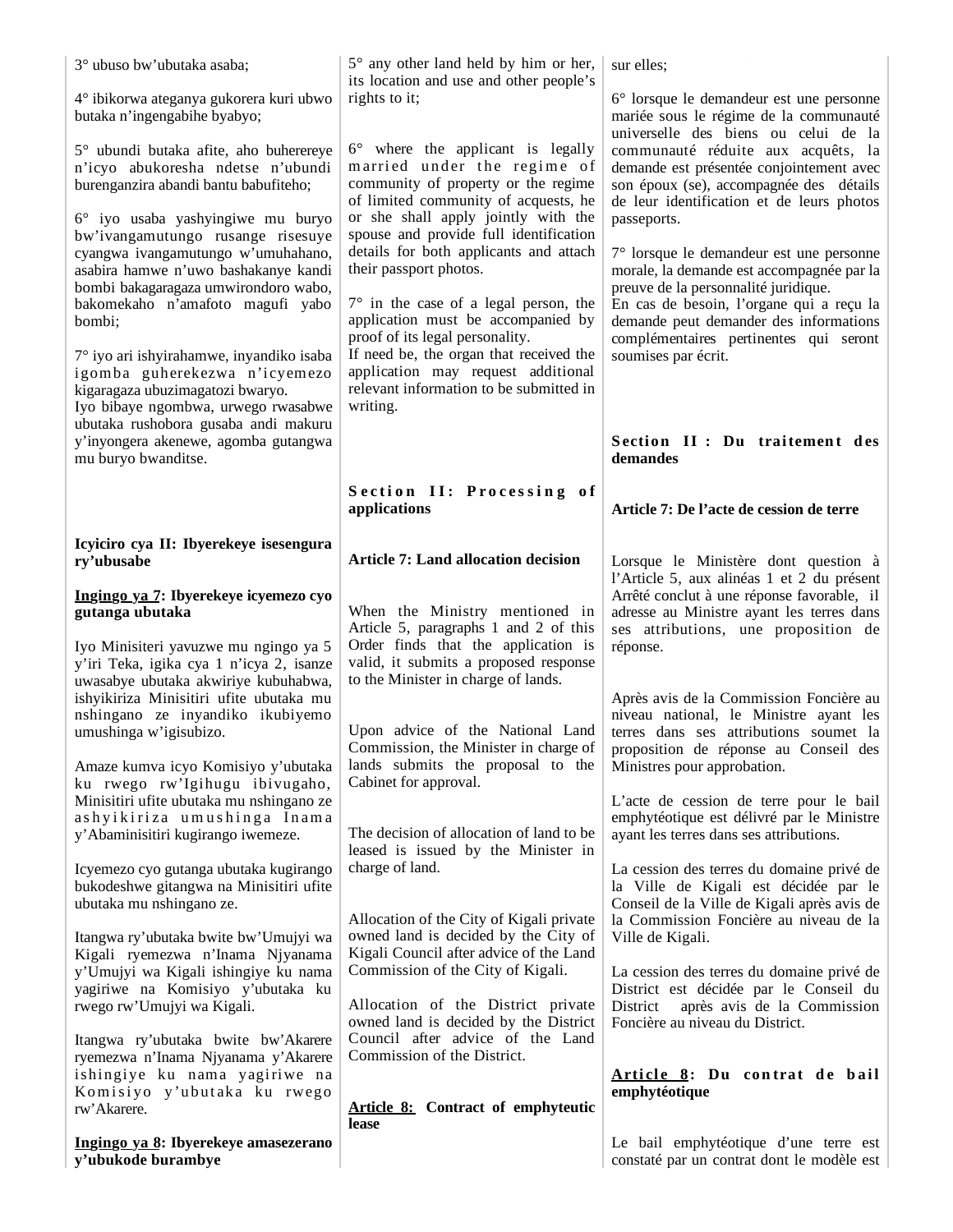| marécageuses est prévu à                                                                                                                                                                                                                                                                                                                                                                                                                                                                                               |  |  |
|------------------------------------------------------------------------------------------------------------------------------------------------------------------------------------------------------------------------------------------------------------------------------------------------------------------------------------------------------------------------------------------------------------------------------------------------------------------------------------------------------------------------|--|--|
| prévu à l'annexe 2 du présent Arrêté. Le<br>modèle du contrat de bail emphythéotique<br>des terres<br>l'Annexe 3 du présent Arrêté.                                                                                                                                                                                                                                                                                                                                                                                    |  |  |
| Le contrat de bail emphytéotique est<br>signé, pour les institutions publiques, par<br>le Conservateur ou le Conservateur<br>Adjoint qui peut déléguer ce pouvoir au<br>Chef du Bureau Foncier pour les terres de<br>moins de cinq (5) hectares.<br>La durée du bail emphytéotique<br>correspond à celle prévue par l'Arrêté<br>Presidentiel $n^{\circ}$ 30/01 du 29/06/2007<br>determinant le nombre exact des années de<br>bail des terres suivant la finalité de son<br>usage.<br>Article 9: Des organes techniques |  |  |
| d'appui                                                                                                                                                                                                                                                                                                                                                                                                                                                                                                                |  |  |
| L'organe qui reçoit une demande de terre a<br>recours aux services suivants :<br>1° le Ministère qui assure la gestion de la<br>terre concernée, le Ministère de tutelle de<br>l'Etablissement Public et la Ville de<br>Kigali sont techniquement assistés par<br>l'organe national chargé de la gestion et de<br>l'utilisation des terres.                                                                                                                                                                            |  |  |
| 2° le District est techniquement assisté par<br>le Bureau Foncier de District.<br>Article 10: Du délai limite pour donner                                                                                                                                                                                                                                                                                                                                                                                              |  |  |
| la réponse                                                                                                                                                                                                                                                                                                                                                                                                                                                                                                             |  |  |
| La Commission Foncière au niveau<br>national fixe, par instruction, le délai<br>limite pour examiner les demandes<br>d'allocation des terres ainsi que pour<br>donner la réponse et ce qui doit être fait au<br>cas où les délais ne sont pas respectés.                                                                                                                                                                                                                                                               |  |  |
| Article 11: De l'autorité compétente<br>pour confirmer le bail des terres<br>Les baux emphytéotiques sont signés et                                                                                                                                                                                                                                                                                                                                                                                                    |  |  |
|                                                                                                                                                                                                                                                                                                                                                                                                                                                                                                                        |  |  |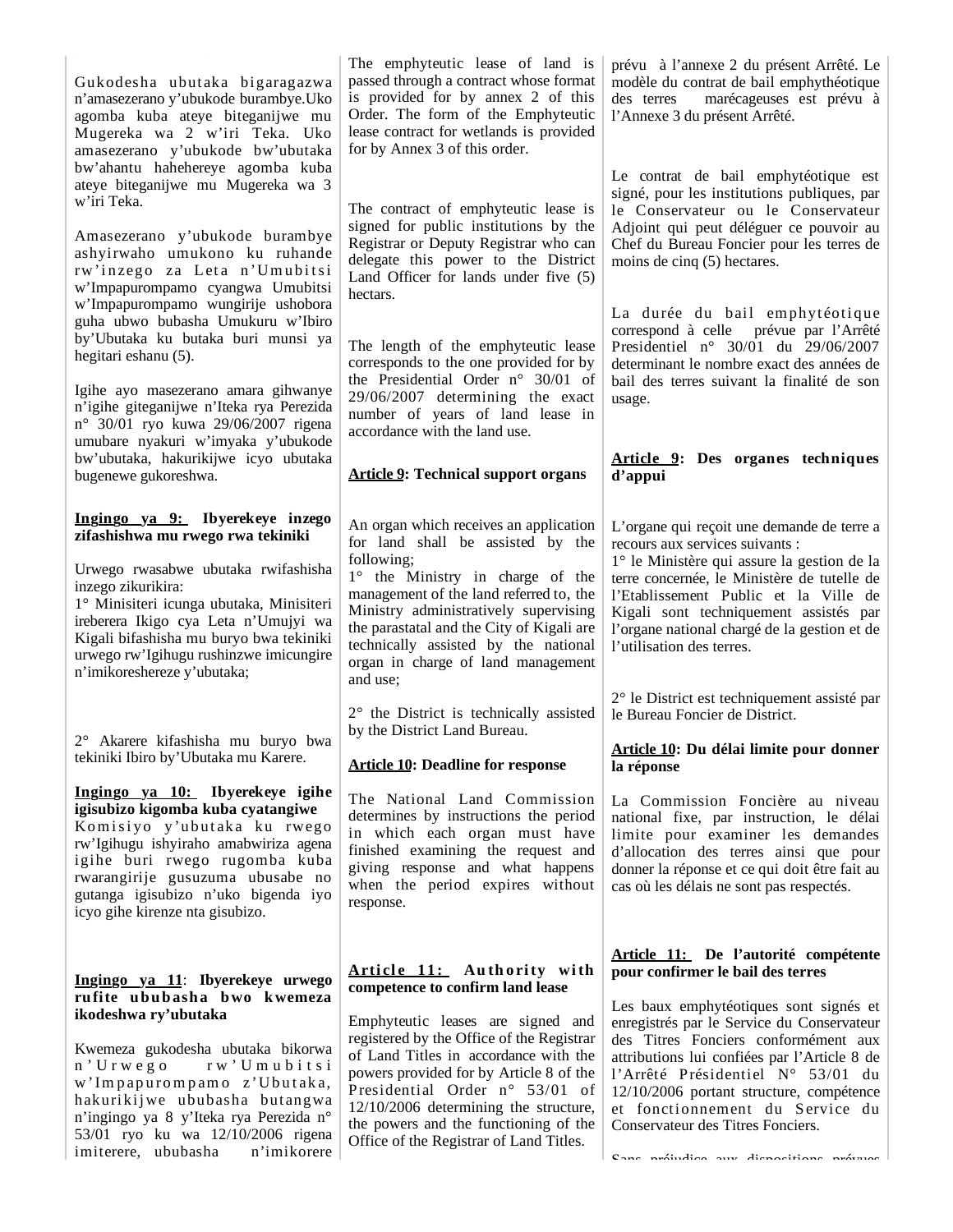y ' U r w e g o r w ' U m u b i t s i w'Impapurompamo z'Ubutaka.

Bitabangamiye ibivugwa mu gika kibanza, ubukode bw'ubutaka bw'Umubitsi w'Impapurompamo wungirije n'ubw'abo bafitanye isano bo mu rwego rwa mbere bwemezwa n'Umubitsi w'Impapurompamo, naho ubw'Umubitsi w'Impurompamo n'abo bafitanye isano bo mu rwego rwa mbere b u k e m e z w a n ' U m u b i t s i w'Impapurompamo wungirije ufite u b u b a s h a m u i f a s i u b u t a k a buherereyemo.

#### **Ingingo ya 12: Ibyerekeye icyemezo cy'iyandikisha ry'ubukode burambye**

Ukodesha ubutaka wese ahabwa icyemezo cy'iyandikisha ry'ubukode burambye, nk'uko biteganijwe mu Iteka rya Minisitiri rigena uburyo iyandishwa ry'ubutaka rikorwa rivugwa mu ngingo ya 30 y'Itegeko Ngenga.

I cyiciro cy a III: Ibyerekeye **u b u r e n g a n z i r a n ' i b i g o m b a kubahirizwa mu bukode burambye bw'ubutaka**

Akiciro ka mbere: Ibyerekeye **uburenganzira bukomoka ku bukode burambye**

### **I n g i n g o y a 1 3 : I b y erek ey e kutabangamirwa n'ubundi butaka**

Umukode ntiyemerewe gukoresha cyangwa ngo yemere ko ubutaka bwe cyangwa ubwo agenzura bwegeranye n'ubukodeshwa bukoreshwa mu buryo bububangamira cyangwa se bubangamira inyubako ziburiho cyangwa se ko butabyazwa umusaruro hakurikijwe icyo bugenewe gukoreshwa, hashingiwe ku nshingano z'ubukode.

#### **Ingingo ya 14: Ibyerekeye gutanga cyangwa kugwatiriza uburenganzira ku bukode**

U k o d e s h a a s h o b o r a gut ang a uburenganzira bwe ku butaka cyangwa kubugwatiriza mu gihe cy'ubukode nk'uko biteganywa n'Amategeko Mbonezamubano, bitabangamiye iyandikishwa ryabyo.

**Agace ka II: Ibyerekeye inshingano zishingiye ku bukode burambye**

Without prejudice to what is mentioned in the previous paragraph, the lease of land held by a Deputy Registrar and that one held by his relatives of fisrt degree are certified by the Registrar while the one held by the Registrar and one held by his relatives of the first degree are certified by the relevant Deputy Registrar.

**Article 12: Certificate of Land lease** 

Every lessee shall be granted a certificate of land lease registration as provided for by the Ministerial Order determining modalities of land registration mentionned by article 30

**Section III: Rights and Obligations** 

**Sub-section one: Rights conferred** 

**Article 13: Land to be materially fit**

The lessor shall not use or permit any adjoining or neighbouring land of which it is the occupier or which is under its control to be used in any way which would render the leased land or any buildings on the leased land unfit or materially less fit for any purpose for which they were leased or may, consistent with the obligations of the

**Article 14: Transfer and mortgage**

The emphyteutic lessee may alienate or mortgage his/her rights on the leased land for the duration of the lease in accordance with the provisions of the Civil Code, subject to the their

**Sub-section II: Obligations related** 

As a custodian of land rights, the State reserves the right to resume up to five percent (5%) of the land leased for public purposes without payment of

**Article 15: General Obligations**

**to the emphyteutic lease**

**related to emphyteutic leases**

**by the emphyteutic lease** 

lease, be used.

registration.

**Registration**

of the Organic law.

Sans préjudice aux dispositions prévues par l'alinéa précédent, le bail des terres du Conservateur adjoint et celui de ses parents au premier degré sont certifiés par le Conservateur tandis que celui du Conservateur et de ses parents au premier degré sont certifiés par le Conservateur adjoint compétent.

#### **A r t i c l e 1 2 : D u c e r t i f i c a t d'enregistrement du bail emphytéotique**

Chaque emphytéote reçoit un certificat d'enregistrement du bail emphytéotique tel que prévu par l'Arrêté Ministériel relatif aux modalités d'enregistrement des terres dont question à l'Article 30 de la Loi Organique.

Section III : Des droits et des **obligations liés au bail emphytéotique**

**Sous-section première : Des droits liés au bail emphytéotique** 

#### **Article 13: De l'interdiction de perturber les propriétés foncières voisines**

En utilisant sa propriété foncière ou celle qui est sous sa garde ou en acceptant que cette propriété soit utilisée, le bailleur n'est pas autorisé à gêner la terre avoisinante en bail. Il ne doit pas non plus obstruer les constructions se trouvant sur le terrain ou faire une utilisation non rationnelle de la terre compte tenu de l'usage qui lui est destiné eu égard aux obligations stipuleés au bail.

### **Article 14: De l'aliénation et de l'hypothèque des droits liés au bail**

L'emphytéote peut aliéner ou hypothéquer les droits liés à son bail pour sa durée conformément aux dispositions du Code Civil, sous réserve de leur enregistrement.

### **Sous-section II : Des obligations liées au bail emphytéotique**

## **Article 15: Des obligations générales**

En tant que garant des droits fonciers, l'Etat se réserve le droit de reprendre jusqu'à cinq pourcent (5%) des terres louées pour l'utilité publique, sans paiement de compensation pour les terres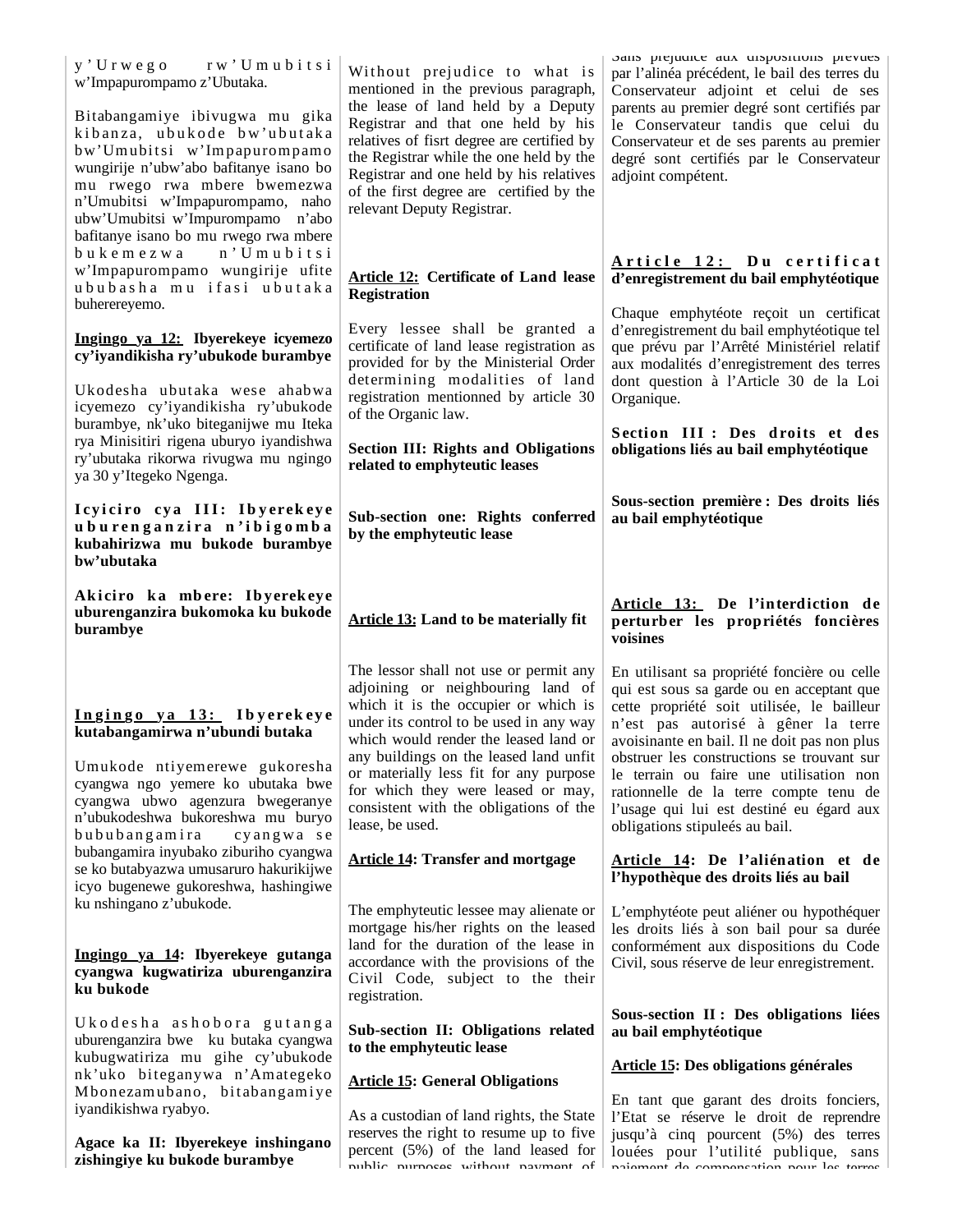| <u>Ingingo ya 15:</u> Inshingano rusange                                                                                                                                                                                                                                                                      | reprises.                                                                                                                                                                                                                                                                                                                                                                                                                                                                                                                                                                                                                                                                                                                                                                     |                                                                                                                                                                                                                                   |  |  |
|---------------------------------------------------------------------------------------------------------------------------------------------------------------------------------------------------------------------------------------------------------------------------------------------------------------|-------------------------------------------------------------------------------------------------------------------------------------------------------------------------------------------------------------------------------------------------------------------------------------------------------------------------------------------------------------------------------------------------------------------------------------------------------------------------------------------------------------------------------------------------------------------------------------------------------------------------------------------------------------------------------------------------------------------------------------------------------------------------------|-----------------------------------------------------------------------------------------------------------------------------------------------------------------------------------------------------------------------------------|--|--|
| Nk'urwego rushinzwe kureberera<br>uburenganzira abantu bafite ku butaka,<br>Leta ifite uburenganzira bwo gufatira<br>bitanu kw'ijana (5%) by'ubutaka<br>bukodeshejwe ku bw'inyungu rusange<br>itarinze kwishyura indishyi y'ubutaka<br>ifatiriye.                                                             | any compensation for the land retaken.<br>The land resumed has to strictly<br>comply with the requirements for the<br>use it was designated for. Where the<br>resumption makes it unfit for the<br>remaining land use according to its<br>designated use, the holder may apply<br>for change of use or the compensation<br>for that remaining land.<br>lands occupied by third parties.<br><b>Article 16: Inspection of land use</b><br>land to ensure compliance with the<br>held.<br>gishinzwe imikoreshereze n'imicungire<br><b>Article 17: Temporary absence of the</b><br>lessee<br>has to be absent from the leased land<br>land to be managed and used in<br>under this section.<br>erecting structures<br>erected must be obtained.<br><b>Article 19: Mining Land</b> |                                                                                                                                                                                                                                   |  |  |
| Ubutaka Leta isubiranye bugomba<br>guhura n'icyo busubiraniwe cyonyine.<br>Iyo gusubirana ubutaka bitumye<br>imikoreshereze y'ubusigaye budashobora<br>gukoreshwa icyo bwagenewe, nyirabwo<br>ashobora gusaba guhindura<br>imikoreshereze cyangwa agasaba<br>kwishyurwa indishyi y'ubwo butaka<br>asigaranye. | The purposes for which such land may<br>be resumed include, but are not limited<br>to, the provision of roads and<br>footpaths from public roads and other                                                                                                                                                                                                                                                                                                                                                                                                                                                                                                                                                                                                                    | restante.<br>Parmi les raisons pour lesquelles de telles<br>terres peuvent être reprises, il y a<br>notamment l'aménagement des routes et<br>trottoirs à partir des voies publiques et<br>d'autres terres occupées par les tiers. |  |  |
| Mu mpamvu zishobora gutuma Leta                                                                                                                                                                                                                                                                               | Article 16: De l'inspection de<br>l'utilisation des terres                                                                                                                                                                                                                                                                                                                                                                                                                                                                                                                                                                                                                                                                                                                    |                                                                                                                                                                                                                                   |  |  |
| isubirana ubwo butaka harimo<br>izishingiye ku gutunganya imihanda<br>n'inzira uhereye ku mihanda<br>nyabagendwa no ku bundi butaka<br>butunzwe n'abandi.                                                                                                                                                     | The emphyteutic lessee shall allow any<br>officer of the District Land Bureau or<br>any person duly authorized by the<br>national institution in charge of land                                                                                                                                                                                                                                                                                                                                                                                                                                                                                                                                                                                                               | L'emphytéote ne peut pas empêcher un<br>agent du Bureau Foncier ou toute personne<br>habilitée par l'institution nationale chargée<br>de la gestion foncière d'entrer dans le<br>domaine foncier en location pour vérifier        |  |  |
| <u>Ingingo ya 16</u> : Ibyerekeye kugenzura<br>imikoreshereze y'ubutaka                                                                                                                                                                                                                                       | management to enter upon the land<br>hereby leased at such time as may be<br>reasonable to inspect the use of the                                                                                                                                                                                                                                                                                                                                                                                                                                                                                                                                                                                                                                                             | si l'usage de la terre est conforme aux<br>obligations contractées à l'acquisition.                                                                                                                                               |  |  |
| Ukodesha ntashobora kubuza umukozi<br>w'Ibiro by'ubutaka cyangwa undi wese<br>wabiherewe ubuhasha n'Ikigo cy'Igihugu                                                                                                                                                                                          | obligations under which that lease is                                                                                                                                                                                                                                                                                                                                                                                                                                                                                                                                                                                                                                                                                                                                         | Article 17: De l'absence temporaire de<br>l'emphytéote                                                                                                                                                                            |  |  |
| y'ubutaka kwinjira ku butaka buri mu<br>bukode mu gihe cyabugenewe kugirango<br>agenzure niba imikoreshereze yabwo<br>ijyanye n'inshingano zashingiweho mu<br>itangwa ry'ubukode.                                                                                                                             | If the emphyteutic lessee for any reason                                                                                                                                                                                                                                                                                                                                                                                                                                                                                                                                                                                                                                                                                                                                      | Lorsque l'emphytéote a des motifs qui<br>l'obligent à être temporairement absent, il<br>doit prendre toutes les dispositions<br>nécessaires pour assurer la conservation et<br>l'utilisation de la terre conformément aux         |  |  |
| <u>Ingingo ya 17</u> : Ibyerekeye kuba<br>ukodesha adahari mu gihe runaka                                                                                                                                                                                                                                     | on a temporary basis, he/she shall<br>make all necessary arrangements for the                                                                                                                                                                                                                                                                                                                                                                                                                                                                                                                                                                                                                                                                                                 | obligations prévues dans cette section.                                                                                                                                                                                           |  |  |
| Iyo ukodesha agize impamvu ituma<br>ataba ku butaka akodesha mu gihe                                                                                                                                                                                                                                          | accordance with the obligations set out                                                                                                                                                                                                                                                                                                                                                                                                                                                                                                                                                                                                                                                                                                                                       | <b>Article 18: Des autorisations préalables</b><br>avant l'érection des structures                                                                                                                                                |  |  |
| runaka, akora ibishoboka byose kugira<br>ngo bucungwe neza kandi bukoreshwe<br>hakurikijwe inshingano zikubiye muri                                                                                                                                                                                           | <b>Article 18: Permissions before</b>                                                                                                                                                                                                                                                                                                                                                                                                                                                                                                                                                                                                                                                                                                                                         | Les autorisations requises doivent être<br>obtenues avant de commencer toute<br>construction ou structure.                                                                                                                        |  |  |
| iki cyiciro.<br><u>Ingingo ya 18:</u> Ibyerekeye impushya                                                                                                                                                                                                                                                     | Permissions that are required before<br>any buildings or other structures are                                                                                                                                                                                                                                                                                                                                                                                                                                                                                                                                                                                                                                                                                                 | Article 19: Du domaine foncier<br>contenant les ressources minières                                                                                                                                                               |  |  |
| zisabwa mbere yo kubaka                                                                                                                                                                                                                                                                                       |                                                                                                                                                                                                                                                                                                                                                                                                                                                                                                                                                                                                                                                                                                                                                                               |                                                                                                                                                                                                                                   |  |  |
| Impushya za ngombwa zisabwa mbere<br>y'uko inyubako zitangira gukorwa<br>zigomba kubanza kuboneka.                                                                                                                                                                                                            | The emphyteutic lessee has no right to<br>mines on or under ground and he shall                                                                                                                                                                                                                                                                                                                                                                                                                                                                                                                                                                                                                                                                                               | Le bail ne donne aucun droit à<br>l'emphytéote sur les ressources minières<br>qui se trouvent dans le fonds sous bail.<br>L'emphytéote ne peut pas faire obstacle à                                                               |  |  |
| <u>Ingingo ya 19</u> : Ibyerekeye ubutaka<br>burimo amabuye y'agaciro                                                                                                                                                                                                                                         | not act against the person who is<br>entitled to enter in his land or part of it<br>for research purposes or extraction of                                                                                                                                                                                                                                                                                                                                                                                                                                                                                                                                                                                                                                                    | une personne autorisée à entrer dans le<br>domaine foncier ou dans une partie de ce<br>domaine pour y faire des recherches ou                                                                                                     |  |  |
| NT.                                                                                                                                                                                                                                                                                                           | mines. However, the emphyteutic                                                                                                                                                                                                                                                                                                                                                                                                                                                                                                                                                                                                                                                                                                                                               | extraire les ressources minières.                                                                                                                                                                                                 |  |  |

lessee shall obtain compensation in accordance with laws for his works that

could be damaged

public purposes without payment of

Nta burenganzira ku mabuye y'agaciro ubukode bugenera ukodesha, kandi ukodesha ntiyemerewe kubangamira

indemnisation conformément à la loi pour sos œuvreos qui nourrainnt Âtro

L'emphytéote a cependant droit à une

paiement de compensation pour les terres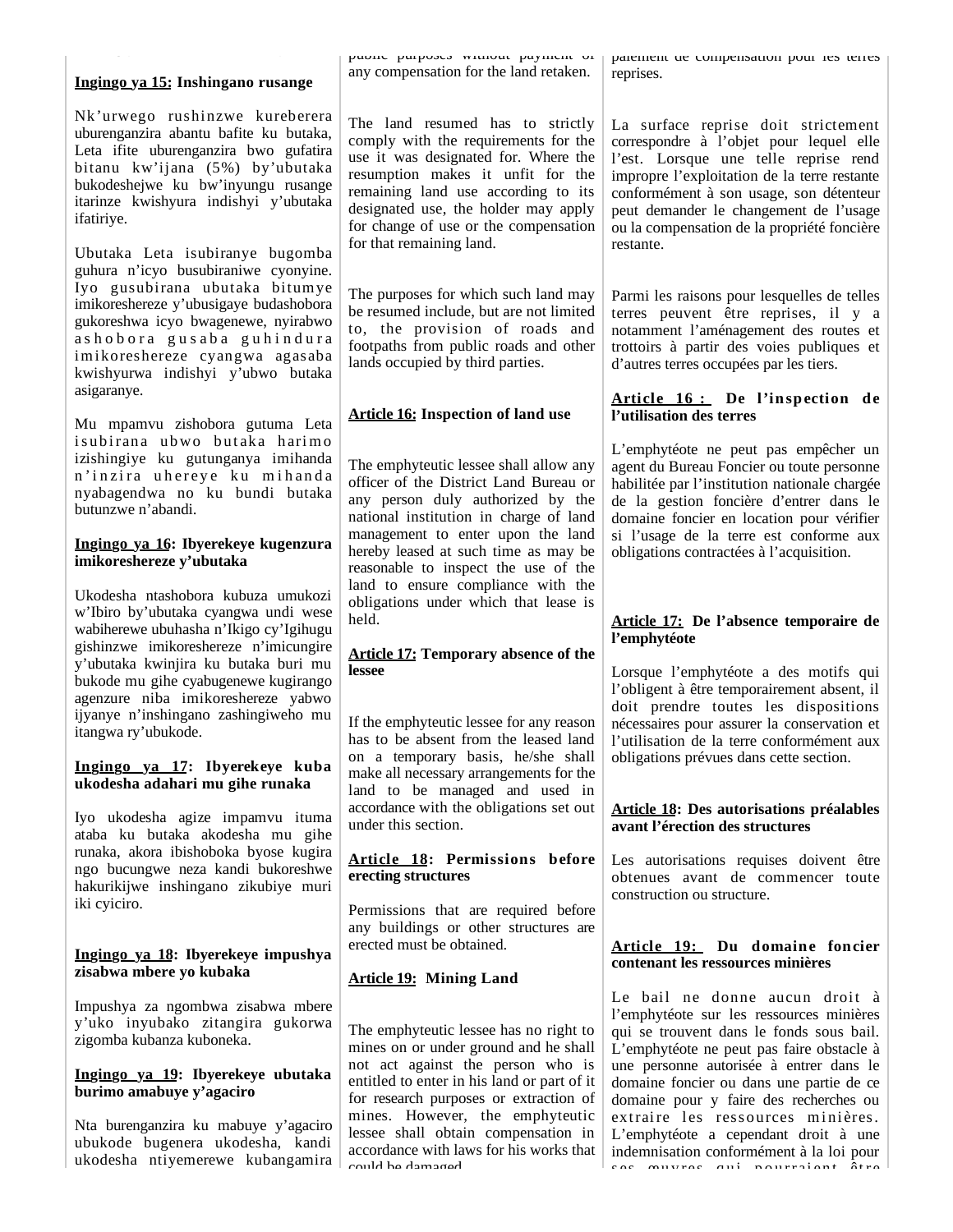umuntu wahawe ububasha bwo kwinjira ku butaka cyangwa igice cyabwo kugirango akore ubushakashatsi cyangwa acukure amabuye y'agaciro. Ariko, ukodesha agomba guhabwa indishyi, hakurikijwe amategeko, ku bikorwa bye byakwangizwa.

### **Ingingo ya 20: Ibyerekeye inshingano z'inyongera k'ukodesha**

Komisiyo y'ubutaka ku rwego rw'Igihugu ishobora gushyiraho izindi nshingano z'iyongera ku ziteganijwe mu ngingo kuva ku ya 15 kugera ku ya 19 z'iri Teka , kugirango imikoreshereze y'ubutaka igamije kububyaza umusaruro igendane n'igishushanyombonera cyihariye cy'agace ubwo butaka buherereyemo. Izo nshingano zitangazwa mu Igazeti ya Leta ya Repubulika y'u Rwanda.

Mu gihe ibigomba kubahirizwa by'inyongera bivugwa mu gika kibanziriza iki bigize ingaruka ku cyemezo cy'ubukode, ukodesha ahabwa nibura igihe cy'umwaka umwe (1) uhereye umunsi ibisabwa bitangiriyeho gukurikizwa kugirango avugurure imikoreshereze y'ubutaka bwe ayihuza n'ibisabwa by'inyongera.

Umukuru w'Ibiro by'Ubutaka agomba kumanika kopi y'ibisabwa by'inyongera ahantu hagaragarira rubanda ku biro by'ubutaka no ku biro by'Umurenge ubwo butaka buherereyemo.

## **UMUTWE WA III: IBYEREKEYE UBUKODE BUHABWA ABANTU BAFITE UBUTAKA KU GITI CYABO**

### **Ingingo ya 21: Ibyerekeye ububasha bw'ikirenga Leta ifite ku butaka**

Ubutaka bwose butunzwe n'abantu hashingiwe ku kindi cyemezo kitari impapurompamo z'umutungo bwite w'ubutaka burindwa na Leta ibufiteho icyemezo cy'ubutunzi haseguriwe ubundi burenganzira buteganijwe n'Itegeko Ngenga abantu bafite kuri ubwo butaka.

**Ingingo ya 22: Ibyerekeye ubukode**

could be damaged.

## **Article 20: Additional obligations for the emphyteutic lessee**

The Land Commission at the National Level may set up additional obligations to those provided for under articles 15 through 19 of this Order, so that the productive use of land may comply with the land use and management plan of areas where that land is located. Those obligations are published in the Official Gazette of the Republic of Rwanda.

When additional obligations mentioned in the previous paragraph have an effect on the lease, the emphyteutic lessee will be given a period of at least one year (1) from the day of enforcement of the obligations, to make sure the land use complies with those obligations.

The District Land Officer must display a copy of the additional conditions in an open place at the Land Bureau and the Sector office where that land is located.

### **C H A P T E R I I I : L E A S E S GRANTED TO INDIVIDUAL LAND HOLDERS**

### **Article 21: Freehold title to land vested in the State**

All land held under a title other than full ownership falls under the custodianship of the State that has freehold title on them, subject to any real rights over such land conferred upon other persons by the Organic Law.

### **Article 22: Emphyteutic lease vested in all persons subject to Article 5 of the Organic Law**

Every person who holds individual land is deemed to be in possession of his/her land under a statutory lease ses œuvres qui pourraient ette endommagées.

### **A r ti c l e 2 0 : Des o b l i g a ti o n s complémentaires pour l'emphytéote**

La Commission Foncière au niveau national peut ajouter d'autres obligations complémentaires à celles prévues aux articles 15 jusqu'à l'article 19 du présent Arrêté pour que l'utilisation rationnelle de la terre soit conforme au plan d'aménagement et d'utilisation des terres des zones abritant ces terres. Ces obligations sont publiées au Journal Officiel de la République du Rwanda.

Si après l'acquisition du bail, les obligations complémentaires stipulées dans l'alinéa précédent ont une incidence sur le bail, l'emphytéote a un délai d'au moins une (1) année, à partir de la date de la mise en application des obligations, pour rendre l'utilisation de la terre conforme aux dites obligations.

Le Chef du Bureau Foncier doit afficher la copie des obligations complémentaires dans un lieu public au Bureau Foncier et au bureau du Secteur dans lequel la terre est située.

## **C H A P I T R E I I I : D E S B A U X OCTROYES AUX DETENTEURS DES TERRES INDIVIDUELLES**

### **Article 21: Du droit éminent de l'Etat sur les terres**

Toutes les terres détenues en vertu d'un titre autre que le titre de propriété sont sous le gardiennage de l'Etat qui dispose sur elles d'un droit éminent, sous réserve des droits réels qu'ont d'autres personnes sur ces terres et qui sont prévus par la Loi Organique.

### **Article 22: Du bail emphytéotique des personnes visées à l'Article 5 de la Loi Organique**

Toute personne qui détient une terre individuelle est présumée être en possession de sa terre en vertu d'un bail reconnu par la loi à partir du 15 septembre 2005.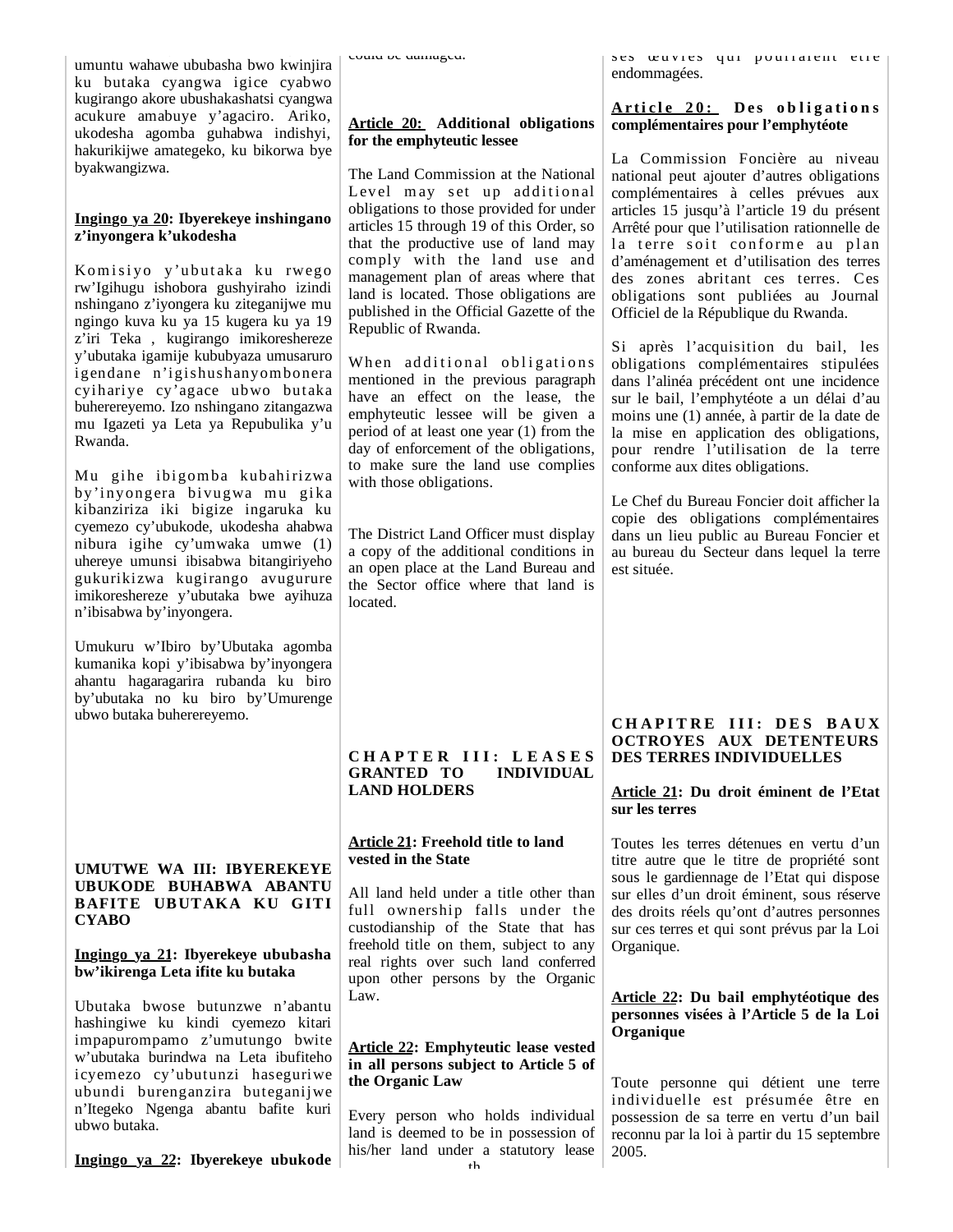### burambye bufitwe n'abantu | **bavugwa mu ngingo ya 5 y'Itegeko Ngenga**

Umuntu wese utunze ubutaka ku giti cye afatwa nk'aho atunze ubwo butaka mu buryo bw'ubukode bukomoka ku mategeko guhera tariki ya 15 Nzeri 2005.

#### **Ingingo ya 23: Ibyerekeye gutanga icyemezo cyanditse cy'ubukode ku butaka bukodeshejwe mu buryo bwemewe n'amategeko**

Iyo ahantu hamaze kwemezwa kuba ahantu handikishirizwa uburenganzira bwo gutunga ubutaka nk'uko biteganywa mu ijyanisha n'igihe ry'uburenganzira abantu bafite ku butaka, buri muntu utunze ubutaka mu buryo bw'ubukode bukomoka ku mategeko agomba gusaba ko uburenganzira bwe bwandikwa mu gihe cya gahunda yo kwemeza uburenganzira abantu bafite ku butaka. Iyo raporo igaragaza uburenganzira bw'abantu ku butaka imaze yamaze kwemezwa kandi yatanzwe ku Mubitsi w'Impapurompamo z'Ubutaka, ubukode bwemewe n'amategeko busimburwa n'icyemezo cyanditse cy'ubukode git angwa n' U mu bit si w'impapurompamo wungirije ubifitiye ububasha.

### **Ingingo ya 24: Ibyerekeye iyandikwa ry'ubukode**

Iyo ubukode bukomoka ku mategeko bushyizwe mu nyandiko, Umubitsi w'impapurompamo wungirije agomba kwandika ko ukodesha ahawe ubukode burambye ku cyemezo cy'umutungo bwite w'ubutaka ari na cyo ubwo bukode bushingiyeho.

### **Ingingo ya 25: Ibyerekeye kwishyura amafaranga y'ubukode**

Ubwishyu bw'ubukode ku mwaka butangwa n'ukodesha bugenwa igihe ukodesha ahawe icyemezo cyanditse cy'ubukode.

#### **I n g i n g o y a 2 6 : I b y e r e k e y e uburenganzira n'ibyubahirizwa birebana n'ubukode burambye ku butaka bw'abantu ku giti cyabo**

Uburenganzira n'ibyubahirizwa biteganijwe mu Mutwe wa II w'iri Teka ni nabyo bikurikizwa ku bukode burambye ku butaka bw'abantu ku giti cyabo.

with effect from  $15<sup>th</sup>$  September 2005.

### **Article 23: Conversion of Statutory Lease to Documentary Title**

When an area is designated as a Registration Area pursuant to land tenure regularization, every person who is deemed to be in possession of land under a statutory lease shall apply to have his/her claim to the land recorded during the land tenure regularisation programme. After the adjudication record has been certified and transmitted to the Registrar of Land Titles, the statutory lease will be converted into a written lease issued by the competent Deputy Registrar.

**Article 24: Registration of lease**

serves as its base.

documentary title.

**Article 25: Payment of rent**

## **Article 23: De la conversion du bail reconnu par la loi en titre documentaire**

Lorsqu'une zone est désignée comme une Zone d'enregistrement conformément aux modalités de régularisation de la tenure foncière, toute personne présumée être en possession d'une terre aux termes d'un bail reconnu par la loi doit introduire une demande pour que ses droits sur la terre soient enregistrés pendant le programme de régularisation de la tenure foncière. Après la certification et la transmission du rapport de constatation des droits fonciers au Conservateur des Titres Fonciers, le bail reconnu par la loi sera converti en un bail écrit délivré par le Conservateur adjoint compétent.

## **Article 24: De l'enregistrement des titres**

When the statutory lease has been converted into a documentary title, the Deputy Registrar shall make an annotation to record the grant of the emphyteutic lease on the Certificate of Registration of land property which Lorsque le bail reconnu par la loi a été converti en titre documentaire, le Conservateur adjoint fait une annotation pour inscrire l'octroi du bail em phytéotique sur le Certificat d'Enregistrement d'une propriété foncière qui lui sert de base.

## **Article 25: Du paiement des redevances**

Les redevances annuelles payables par l'emphytéote à l'Etat sont déterminées lorsque le bail légal est converti en un titre documentaire.

**Article 26: Des droits et obligations liées au bail empyhtéotique sur les terres individuelles**

Les droits et les obligations prévus au Chapitre II du présent Arrêté s'appliquent également au bail empyhtéotique octroyé sur les terres individuelles.

**C H A P I T R E I V : D E S TRANSACTIONS RELATIVES AUX T E R R E S S O U S B A I L EMPHYTEOTIQUE** 

**Section première : Des règles et du contenu des transactions**

**Article 27: Des règles qui régissent les transactions**

### **Article 26: Rights and obligations related to emphyteutic lease on individual land**

The annual rent payable by the lessee to the State shall be determined when the statutory lease is converted to a

The rights and obligations provided for under Chapter II of this Order shall apply to the emphyteutic lease granted on individual land.

### **CHAPTER IV: TRANSACTIONS RELATED TO LAND UNDER EMPHYTEUTIC LEASE**

**Section one: Rules and Content of transactions** 

Article 27: Rules Governing **Transactions**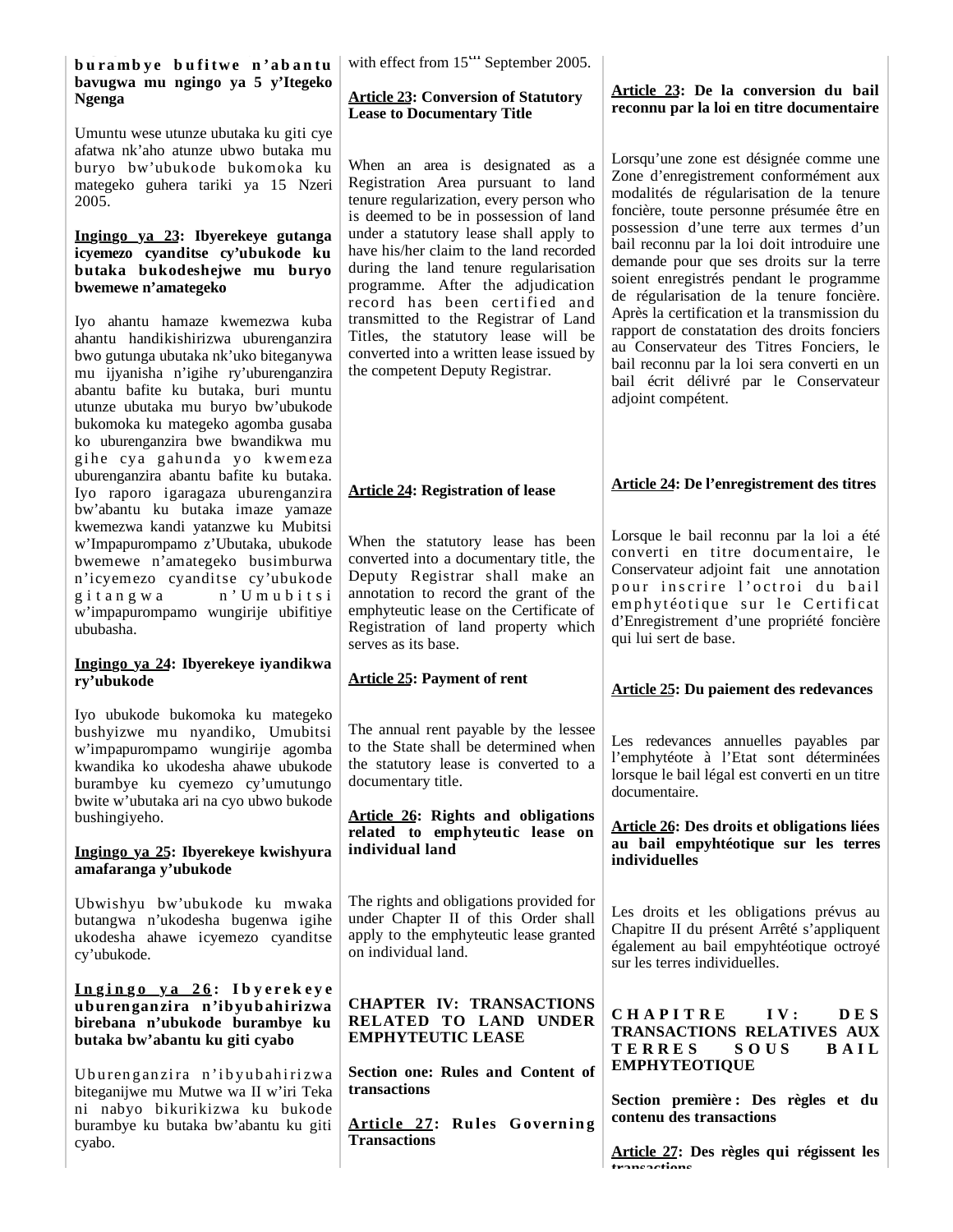### **UMUTWE WA IV: IBYEREKEYE IHEREREKANYA RY'UBUTAKA BURI MU BUKODE BURAMBYE**

**Icyiciro cya mbere: Ibyerekeye a m a t e g e k o n ' i b i k u b i y e m u ihererekanya**

#### **Ingingo ya 27: Ibyerekeye amategeko agenga ihererekanya**

Ihererekanya ry'ubutaka buri mu bukode buram bye rikorwa hakurikijwe amategeko yihariye agenga ikigamijwe gukorwa.

#### **I n g i n g o y a 2 8 : I b y e r e k e y e ihererekanya ry'ubutaka bw'abana batarageza ku myaka y'ubukure, abatswe ubushobozi n'abadashoboye gucunga ibyabo**

Hatitawe ku bivugwa mu Ngingo ibanziriza iyi kandi bitabangamiye ingingo z'amategeko mbonezamubano zerekeranye n'ubwishingire, kwakwa ubushobozi cyangwa kugena ubufasha bw'udashoboye gucunga ibye, umushinga wose w'ihererekanya ry'ubutaka bucungirwa umwana utarageza ku myaka y'ubukure, umuntu mukuru udashoboye gucunga ibye cyangwa uwambuwe ubushobozi, ugomba kubanza gutangwaho inama na Komisiyo y'Ubutaka ku rwego rw'Akarere ubwo butaka buherereyemo.

Ihererekanya ry'ubutaka bucungwa n'uhagarariye umwana utarageza imyaka y'ubukure, umuntu mukuru udashoboye gucunga ibye cyangwa uwambuwe ubushobozi, nta gaciro rigira iyo ridakurikije ibiteganywa n'iyi ngingo kandi umuntu wese, abizi neza, uhawe bene ubwo butaka, aryozwa inyungu yakuye muri iryo hererekanya n'igihombo yateje umwana utarageza ku myaka y'ubukure, umuntu mukuru udashoboye gucunga ibye cyangwa uwambuwe ubushobozi.

Ucunga umutungo w'undi uhererekanya ubutaka mu buryo bunyuranije n'ingingo z'iri Teka aryozwa ku giti cye inyungu y akuye muri iryo hererekanya n'igihombo yateje umwana utarageza ku myaka y'ubukure, udashoboye gucunga ibye cyangwa uwambuwe ubushobozi.

### **Ingingo ya 29: Ibyerekeye ibikubiye mu n yan d i k o y'i h ererek an ya ry'ubukode**

Transactions related to land under emphyteutic leases are subject to the specific rules governing the nature of the transaction to be completed.

**Article 28: Transactions related to land of minors, incompetent and wards of the court**

Notwithstanding the previous Article and without prejudice to provisions of the Civil Code relating to guardianship, loss of authority due to incapacitation, legal counsel support, any proposed transaction of land held by an administrator on behalf of a minor or an incapacitated person or a ward of the court shall require prior advice of the District Land Commission where the land is located.

Any transaction of land held by an administrator on behalf of a minor, an incompetent or a ward of the court shall be void if it does not comply with the provisions of this article, and any person who knowingly enters into any such transaction with an administrator shall be accountable to the minor, the incompetent or the ward of justice for any gains he or she may have made from the transaction and for any losses suffered by the minor, the incompetent or the ward of justice from the transaction.

An administrator who undertakes a transaction that does not comply with the provisions of this article shall be personally accountable to the minor, the incompetent or the ward of justice on whose behalf he or she is acting as an administrator for any gains or losses arising from such a transaction.

**Article 29: Content of transaction** 

A transaction shall include –

- 1° the parties to the transaction;
- 2° the land to which the transaction refers and its location;
- 3° the intended effect of the transaction;

the time left on the lease whether the lessee(s) has (have) a

#### **transactions**

Les transactions relatives aux terres sous bail emphytéotique sont soumises aux règles spécifiques régissant la nature de la transaction à effectuer.

### **Article 28: Des transactions relatives aux propriétés foncières appartenant aux mineurs, incapables et interdits**

Par dérogation à l'article précédent et sans préjudice des dispositions du Code Civil relatives à la tutelle, à l'interdiction et au conseil judiciaire, toute transaction proposée d'une terre détenue par un administrateur au nom d'un mineur, d'un incapable ou d'un interdit doit préalablement obtenir l'avis de la Commission Foncière au niveau du District dans lequel la terre est située.

Toute transaction d'une terre détenue par un administrateur au nom d'un mineur, d'un incapable ou d'un interdit est nulle si elle n'est pas conforme aux dispositions du présent article, et toute personne qui bénéficie sciemment d'une telle transaction de la part d'un administrateur est responsable vis-à-vis du mineur, de l'incapable ou de l'interdit pour tout bénéfice issu de la transaction et pour toute perte encourue par le mineur, l'incapable ou de l'interdit.

Un administrateur qui entreprend une transaction non conforme aux dispositions du présent article est tenu personnellement responsable vis-à-vis du mineur, de l'incapable ou de l'interdit au nom duquel il agit en tant qu'administrateur pour tout bénéfice ou toute perte issue d'une telle transaction.

**Article 29: Du contenu de la transaction**

Un acte de transaction comprend notamment :

1° les parties à la transaction;

2° la propriété qui fait l'objet de transaction et sa localisation;

3° le but recherché de la transaction;

4° la durée restante du bail, que l'(les) emphytéote(s) aie un certificat de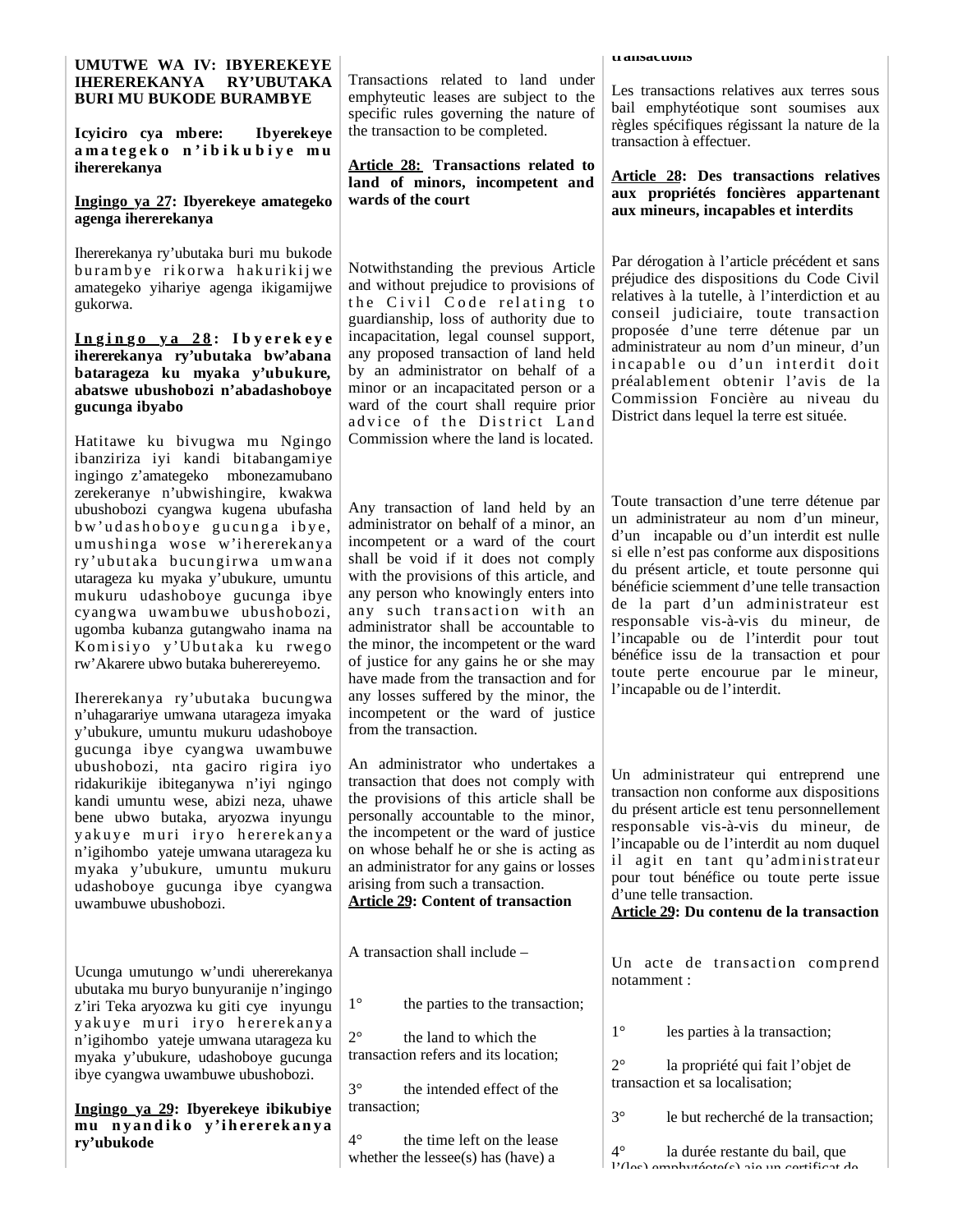Mu byo ihererekanya ry'uburenganzira ku butaka rigomba kugaragaza, harimo:

1° abarebwa n'ihererekanya;

2° ubutaka burebwa n'ihererekanya n'aho buherereye;

3° ikigamijwe mu ihererekanya;

4° igihe cy'ubukode gisigaye, ukodesha yaba afite icyemezo cy'ubukode cyangwa ntacyo afite.

Ihererekanya ry'uburenganzira ku butaka rigaragaza kandi ubwumvikane bw'abafite inyungu kuri ubwo bukode nk'uko biteganywa n'Itegeko Ngenga kandi bukaba bwarakorewe imbere y'Umukuru w'Ibiro by'Ubutaka nka noteri mu birebana n'ubutaka.

Kwandikisha ihererekanya ry'uburenganzira ku butaka bikorwa hakurikijwe ibiteganywa n'amategeko agenga iyandikisha ry'ubutaka.

**Icyiciro cya II: Ibyerekeye kuragiza undi muntu ubutaka bwafatiriwe** 

### **Ingingo ya 30: Ibyerekeye itangwa ry'icyemezo cyo kuragiza ubukode**

Hashingiwe ku biteganijwe mu ngingo ya 74 y'Itegeko Ngenga, icyemezo giha umuntu runaka uburenganzira bwo kuragizwa ubutaka gifatwa na Komisiyo y'ubutaka ku rwego rw'Akarere, hifashishijwe ibitekerezo byatanzwe n'Ibiro by'ubutaka. Kumenyekanisha cyo cyemezo no kugishyira mu bikorwa bikorwa n'Umukuru w'Ibiro by'ubutaka by'Akarere.

Icyemezo cyo kuragiza ubukode undi muntu ntigishobora kujya hasi y'imyaka itatu (3) cyangwa ngo kirenze imyaka itandatu (6). Igihe cyatanzwe gishobora kongerwa rimwe gusa.

### **Ingingo ya 31: Ibyerekeye guhitamo uragizwa ubukode**

Nyuma y'uko hafashwe icyemezo cyo kuragiza ubukode undi muntu, Ibiro by'ubutaka mu rwego rw'Akarere ubutaka buherereyemo bitangaza ubutaka bwafatiwe icyemezo cyo kuragizwa, bigahamagarira abantu bujuje ibisabwa bigenwa na Komisiyo y'Ubutaka ku rwego rw'Igihugu babyifuza, kubusaba.

Imihango ikurikizwa mu guhitamo uragizwa ubukode ishyirwaho na Komisiyo y'ubutaka ku rwego certificate of leasehold title or not.

The transaction also indicates that the necessary consent of all those with legal interests in the leasehold as prescribed in the Organic Law has been obtained and authenticated by District Land Officer in his capacity as a public notary on land matters.

Registration of dispositions shall take place in accordance with the provisions of legislation relating to land registration.

### **Section II: Temporary allocation of requisitioned land to a third party**

### **Article 30: Issuance of the decision of temporary allocation**

According to Article 74 of the Organic Law, the decision of entrusting the lease to another person on a temporary basis is taken by the District Land Commission based on advice from District Land Bureau. Notification and implementation of that decision are carried out by the District Land Officer.

The decision of lease assignment is valid for a period that is not less than (3) years or beyond six (6) years. It may be renewed only once.

## **Article 31: Selection of the assignee**

After the decision of temporarily entrusting lease to another person, the District Land Bureau where the land is located makes a public announcement about the land to be assigned and invites all persons that fulfill conditions required by the Land Commission at National level to apply for it.

Procedures applied to select the temporary assignee are set up by National Land Commission.

### **Article 32: Effect of decision of temporary assignment**

The decision to entrust a lease to a third person:

1° nullifies all the powers of the emphyteutic lessee who cannot give any instructions about the l (les) emphytéote(s) aie un certificat de bail ou non.

L'acte de transaction mentionne également que le consentement nécessaire de tous ceux qui ont sur le bail des intérêts légitimes tels que prescrits par la Loi Organique a été obtenu et certifié par le Chef du Bureau Foncier agissant en qualité de notaire en matière foncière.

L'enregistrement des aliénations se fait conformément aux dispositions de la législation relative à l'enregistrement des terres.

**Section II: De l'allocation temporaire des terres réquisitionnées à une tierce personne** 

**Article 30: De la prise de décision de confier temporairement le bail à une tierce personne**

Sur base de l'Article 74 de la Loi Organique, la décision de céder temporairement le bail à une tierce personne est prise par la Commission Foncière au niveau du District, après avis du Bureau Foncier de District. La notification et la mise en exécution de cette décision sont assurées par le Chef du Bureau Foncier du District.

La décision de céder le bail à une tierce personne est valable pour une durée qui ne peut pas aller en dessous de trois (3) ans ni au-delà de six (6) ans. La durée est renouvelable une fois seulement.

## **Article 31: Du choix de la tierce personne**

Après la prise de décision de confier temporairement le bail à une autre personne, le Bureau Foncier du District du lieu de situation de la terre concerneé porte à la connaissance de toutes les personnes qui le désirent et qui remplissent les conditions exigées par la Commission Foncière au niveau national de faire la demande de ladite terre.

La procédure suivie pour confier temporairement le bail à une autre personne est déterminée par la Commission Foncière au niveau national.

### **Article 32: Des effets de la décision de confier temporairement le bail à une tierce personne**

La décision de confier temporairement un bail à une tierce personne a pour effet de: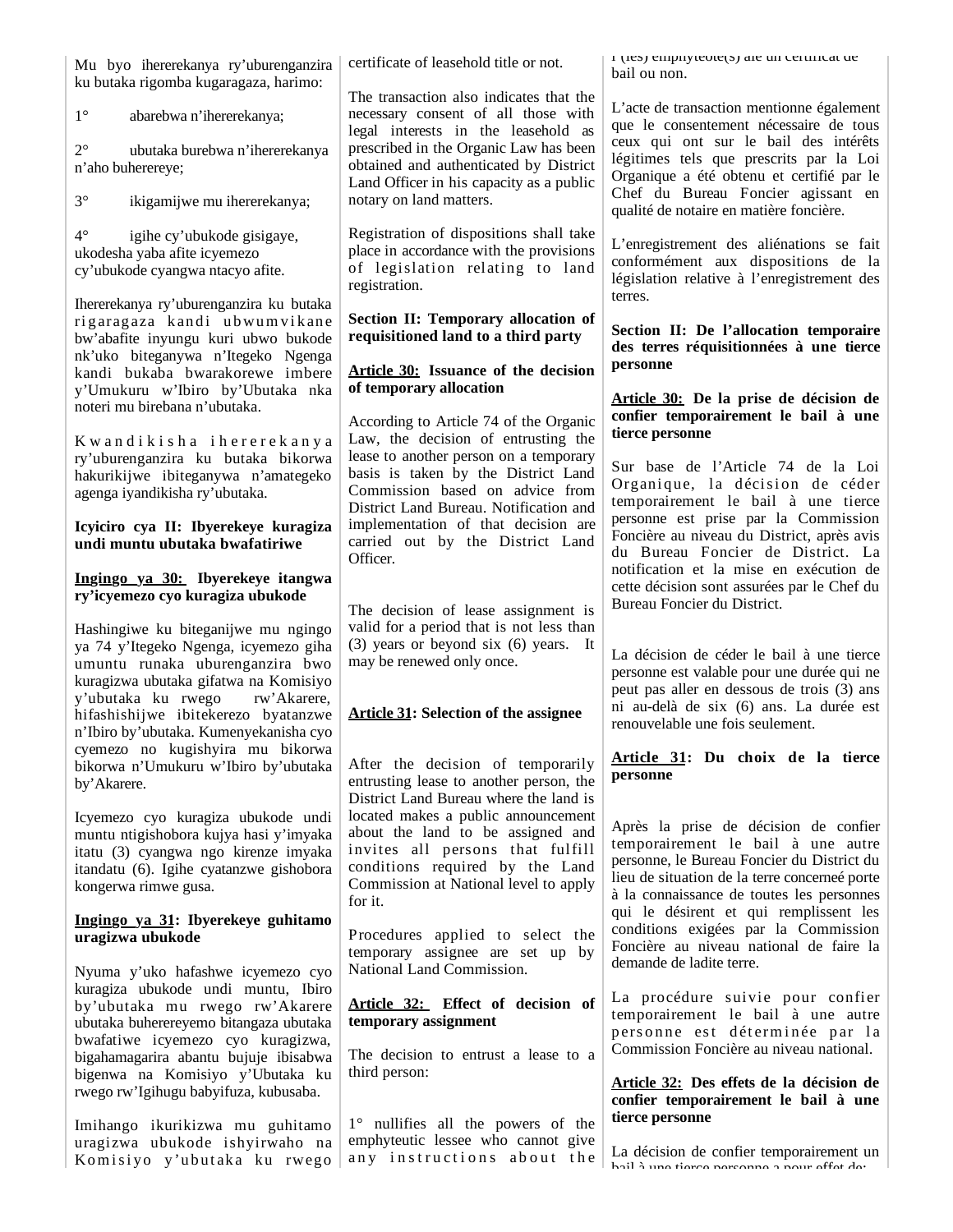| 191111911 |  |
|-----------|--|

## **Ingingo ya 32: Ibyerekeye ingaruka z'icyemezo kiragiza ubutaka undi muntu**

Icyemezo kiragiza ubutaka undi muntu:

1° kivanaho ububasha ubwo aribwo bwose bw'ukodesha udafite uburenganzira bwo gutanga amabwiriza ajyanye n'imicungire, imikoreshereze no guteza imbere ubwo butaka mu gihe giteganijwe mu gika cya 2 cy'Ingingo ya 30 y'iri Teka;

2° gihagarika ibikorwa byose by'ukodesha bishobora kwononera cyangwa gutuma ukodesha atubahiriza ibiteganijwe hashingiwe ku cyo ubutaka bwagenewe gukoreshwa.

## **I n g i n g o y a 3 3 : I b y e r e k e y e iyandikisha ry'ubukode bwaragijwe undi muntu**

Ashingiye ku imenyesha ryatanzwe n'Umukuru w'Ibiro by'ubutaka, Umubitsi w'impapurompamo cyangwa Umubitsi w'Impapurompamo wungirije ufite ububasha yandika ubukode bwaragijwe.

## **Ingingo ya 34: Ibyerekeye inshingano z'uragijwe ubukode**

Umuntu waragijwe ubutaka bw'undi yita ku nshingano nk'iz'ukudesha.

Nta burenganzira afite bwo guhererekanya ubwo butaka ku mpamvu iyo ari yo yose.

## **Ingingo ya 35: Ibyerekeye kwishyura imyenda y'ubukode bwaragijwe**

Uragijwe ubutaka bw'undi akoresha ku buryo bukurikira inyungu ibukomokaho:

1° kwishyura imisoro n'andi mahôro ya Leta yabazwaga ukodesha;

2° gusana ibyononwe n'ukodesha, haba ku butaka cyangwa ku nyubako ziburiho.

# **Ingingo ya 36: Ibyerekeye gusaba guhabwa ubukode bwaragijwe**

Iyo icyemezo cyo kuragiza ubukode undi muntu gicyuye igihe kandi ukodesha

management, the use and development on that land within the period stipulated under paragraph 2 of Article 30 of this Order;

 $2^{\circ}$  halts all activities of the emphyteutic lessee that may prevent the assignee from complying with the management plan provided for that land use.

# **Article 33: Registration of land lease allocated to an assignee**

Based on the notification issued by the Land Officer, the Registrar or competent Deputy Registrar registers the temporary assignment of the lease.

**Article 34: Obligations of the assignee**

The assignee must comply with obligations that lied on the lessee.

He has no right of carrying out any transaction over that land.

## **Article 35: Payment of debts related to the emphyteutic lease temporarily assigned to another person**

The assignee shall use the land-related profits as follows:

1° repaying outstanding taxes and revenues that lied on the emphyteutic lessee;

2° repairing all damages caused by the emphyteutic lessee on that land or constructions therein.

**Article 36: Application for the assigned lease**

When the lease temporarily assigned to another person expires and the emphyteutic lessee does not reclaim it, the assignee may apply to the authorities mentioned in Article 5 of this Order for the remaining emphyteutic lease period.

For individual land, the application is made to the District Land Commission.

The lessee who retakes the lease must compensate the assignee for the cost of bail à une tierce personne a pour effet de:

1° mettre fin à tous les pouvoirs de l'emphytéote qui ne peut pas donner d'instructions en rapport avec la gestion, l'utilisation et l'aménagement de la terre pendant la période stipulée à l'alinéa 2 de l'Article 30 du présent Arrêté ;

2° suspendre toutes les activités de l'emphytéote de nature à empêcher le cessionnaire de respecter le plan d'aménagement lié à l'usage de cette terre.

## **Article 33: De l'enregistrement du bail relatif à une terre confiée à une tierce personne**

Sur base de la notification de cession temporaire du bail par le Chef du Bureau Foncier, le Conservateur ou le Conservateur-Adjoint compétent enregistre la cession temporaire du bail.

Article 34: Des obligations du **cessionnaire**

Le cessionnaire est tenu de respecter les obligations qui incombaient à l'emphytéote.

Il n'a pas le droit de faire une quelconque transaction sur cette terre.

## **Article 35: Du paiement des dettes liées au bail emphytéotique temporairement cédé à une tierce personne.**

Le cessionnaire utilise les profits issus de la terre lui confiée de la manière suivante :

1° rembourser les impôts et les autres taxes dûs à l'Etat qui incombaient à l'emphytéote;

2° réparer tout ce qui a été endommagé soit sur la terre soit sur les constructions installées sur cette terre par son prédécesseur.

## **Article 36: De la demande du bail emphytéotique temporairement confié à une autre personne**

Lorsque le bail confié à un cessionnaire temporaire arrive à expiration et que l'emphytéote n'en demande pas la reprise, le premier peut faire la demande du bail de la terre aux autorités citées à l'article 5 du présent Arrêté pour la durée restante du bail emphytéotique.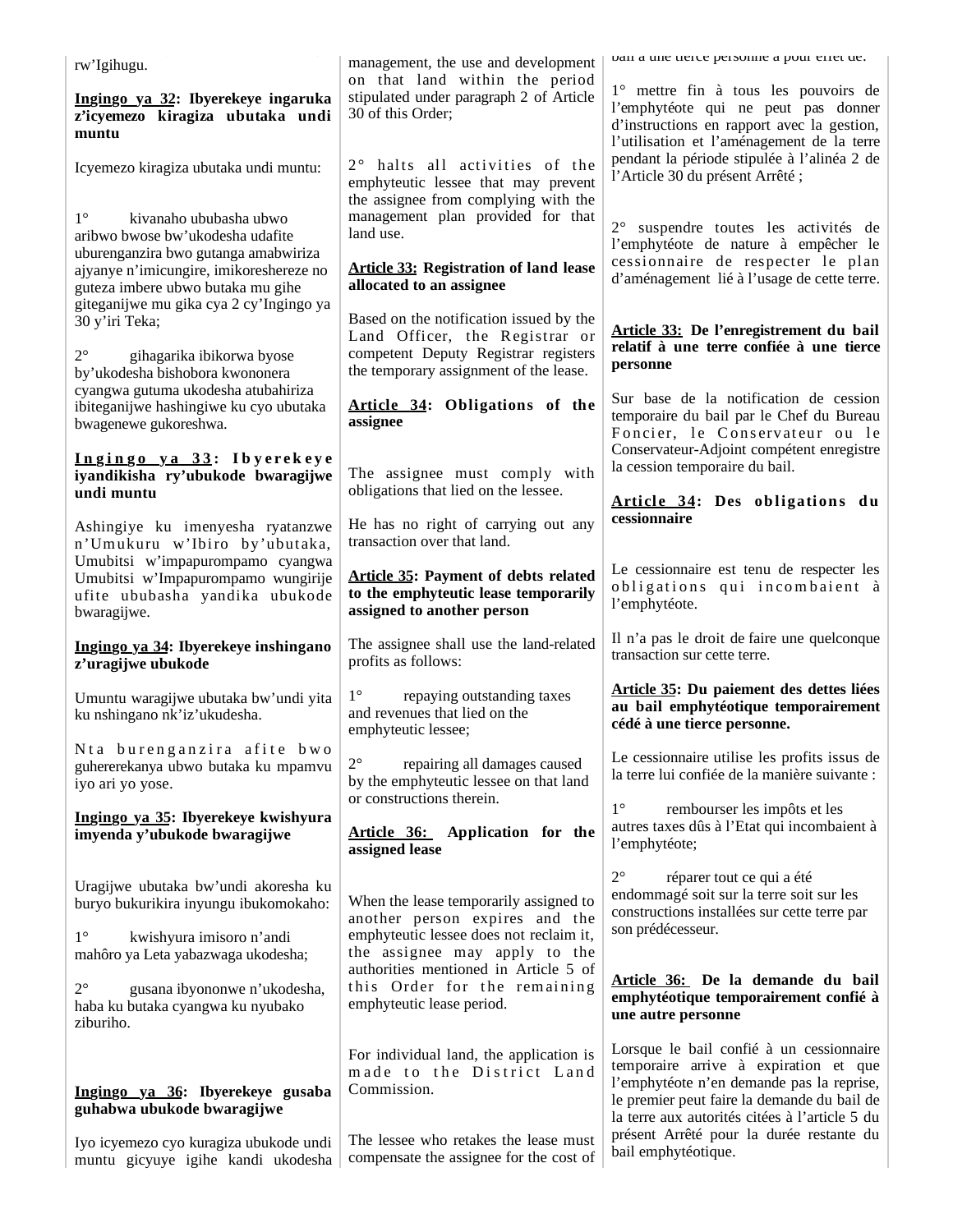|                                                                                                                                                             | improvements made to the land and                                                                                                                             |                                                                                                                                                    |  |  |  |
|-------------------------------------------------------------------------------------------------------------------------------------------------------------|---------------------------------------------------------------------------------------------------------------------------------------------------------------|----------------------------------------------------------------------------------------------------------------------------------------------------|--|--|--|
| ntasabe kubusubirana, uwaragijwe<br>ubukode ashobora gusaba abayobozi<br>bavugwa mu ngingo ya 5 y'iri Teka<br>kumuha ubutaka kugirango abe ariwe            | constructions therein.                                                                                                                                        | Lorsqu' il s'agit d'une terre individuelle,<br>la demande est adressée à la Commission<br>Foncière au niveau du District.                          |  |  |  |
| ubukodesha, mu gihe gisigaye<br>cy'ubukode.                                                                                                                 | <b>CHAPTER V: CHANGE OF THE</b><br><b>INTENDED USE OF LAND</b>                                                                                                | L'emphytéote qui reprend le bail doit<br>indemniser le cessionnaire des frais                                                                      |  |  |  |
| Iyo ari ubutaka bw'umuntu ku giti cye,<br>ubutaka busabwa Komisiyo y'ubutaka<br>ku rwego rw'Akarere.                                                        | <b>Article 37: Prohibition for change of</b><br>land use                                                                                                      | engagés pour les améliorations faites sur la<br>parcelle ainsi que les constructions y<br>érigées.                                                 |  |  |  |
| Ukodesha wasubiranye ubukode bwe<br>agomba kuriha uwaragijwe ubukode<br>amafaranga yose yakoresheje mu kongera<br>agaciro k'ubutaka n'inyubako ziburiho.    | Land use that has been determined by<br>the National, Kigali City and the<br>District master plan cannot be<br>modified.                                      | <b>CHAPITRE V: DU CHANGEMENT</b><br>DE L'USAGE DESTINE A LA<br><b>TERRE</b>                                                                        |  |  |  |
| UMUTWE WA V: IBYEREKEYE<br><b>IHINDURWA RY'ICYO UBUTAKA</b><br><b>BUGENEWE GUKORESHWA</b>                                                                   | However, if need be, change of land<br>use is operated by way of an Order of<br>the Minister having land in his/her                                           | Article 37: De l'interdiction de<br>changement d'utilisation des terres                                                                            |  |  |  |
| Ingingo ya 37: Ibyerekeye<br>kudahindura imikoreshereze                                                                                                     | attributions.                                                                                                                                                 | L'utilisation des terres été déterminée par<br>le schéma directeur national, de la Ville de<br>Kigali ou du District ne peut pas être<br>modifiée. |  |  |  |
| y'ubutaka                                                                                                                                                   | <b>Article 38: Authorities with power to</b><br>authorize change of land use                                                                                  |                                                                                                                                                    |  |  |  |
| Imikoreshereze y'ubutaka yagenwe                                                                                                                            |                                                                                                                                                               | Cependant, en cas de besoin, le<br>changement d'utilisation des terres est                                                                         |  |  |  |
| n'igishushanyo mbonera rusange<br>cy'Igihugu, Umujyi wa Kigali cyangwa<br>Akarere ntishobora guhinduka.                                                     | The emphyteutic lessee may apply for<br>change of land use by using a form<br>indicated on the annex 4 of this Order.                                         | opéré par Arrêté du Ministre ayant les<br>terres dans ses attributions.                                                                            |  |  |  |
| Icyakora, iyo bibaye ngombwa,<br>guhindura imikoreshereze y'ubutaka<br>bikorwa n'Iteka rya Minisitiri ufite<br>ubutaka mu nshingano ze.                     | Change of land use for individual land<br>is applied for to the District Land<br>Bureau; the authorization for that<br>change is submitted to the approval of | Article 38: Des services compétents pour<br>autoriser le changement de l'utilisation<br>des terres                                                 |  |  |  |
| Ingingo ya 38: Ibyerekeye inzego zifite<br>ububasha bwo kwemeza ihindurwa<br>ry'imikoreshereze y'ubutaka                                                    | the District Land Commission, before<br>its notification to the applicant.                                                                                    | L'emphytéote peut demander le<br>changement de l'utilisation de la terre en<br>se servant du formulaire prévu à l'annexe 4<br>du présent Arrêté.   |  |  |  |
| Ukodesha ashobora gusaba guhindura<br>icyo ubutaka bugenewe gukoreshwa<br>hifashishijwe ifishi iri ku mugereka wa<br>4 w'iri Teka.                          | Article 39: Requirements for the<br>applicant                                                                                                                 | Les demandes de changement de<br>l'utilisation des terres individuelles sont                                                                       |  |  |  |
|                                                                                                                                                             | The applicant must:                                                                                                                                           | adressées au Bureau Foncier de District, et<br>l'autorisation de changement est soumise à                                                          |  |  |  |
| Ku bijyanye n'ubutaka bw'abantu ku giti<br>cyabo, gusaba guhindura icyo ubutaka<br>bugenewe gukoreshwa bisabwa Ibiro<br>by'Ubutaka mu Karere; uruhushya rwo | $1^{\circ}$<br>apply in writing;<br>$2^{\circ}$<br>show the clearance certificate<br>as provided for by instructions given                                    | l'approbation de la Commission Foncière<br>au niveau du District avant sa notification<br>au demandeur.                                            |  |  |  |
| guhindura icyo ubutaka bugenewe<br>gukoreshwa rukemezwa na Komisiyo<br>y'Ubutaka ku rwego rw'Akarere mbere<br>y'uko rumenyeshwa uwasabye.                   | by competent authorities;                                                                                                                                     | <b>Article 39: Des conditions requises pour</b><br>le demandeur                                                                                    |  |  |  |
| Ingingo ya 39: Ibyerekeye                                                                                                                                   | $3^\circ$<br>indicate his identification;                                                                                                                     | Le demandeur doit :                                                                                                                                |  |  |  |
| ibyangombwa usaba agomba kuba<br>yujuje                                                                                                                     | $4^{\circ}$<br>indicate where the land is<br>located in the District, Sector and Cell;                                                                        | $1^{\circ}$<br>faire la demande par écrit;<br>$2^{\circ}$<br>montrer l'attestation de paiement                                                     |  |  |  |
| Usaba agomba:                                                                                                                                               | $5^{\circ}$<br>indicate the surface area of the<br>plot;                                                                                                      | tel que prévu par les règlements établis par<br>les autorités compétentes;                                                                         |  |  |  |
| $1^{\circ}$<br>kubikora mu nyandiko;<br>$2^{\circ}$<br>kugaragaza icyemezo<br>cy'ubwishyu bwakozwe nk'uko                                                   | $6^{\circ}$<br>indicate what he or she plans<br>to do and the time frame;                                                                                     | $3^\circ$<br>donner son identification;                                                                                                            |  |  |  |
| biteganywa n'amabwiriza yashyizweho<br>n'abayobozi babifitiye ububasha;                                                                                     | $7^{\circ}$<br>affix his or her signature on<br>the application.                                                                                              | $4^{\circ}$<br>indiquer la localisation de la terre<br>dans le District, le Secteur et dans la<br>$C21112$ .                                       |  |  |  |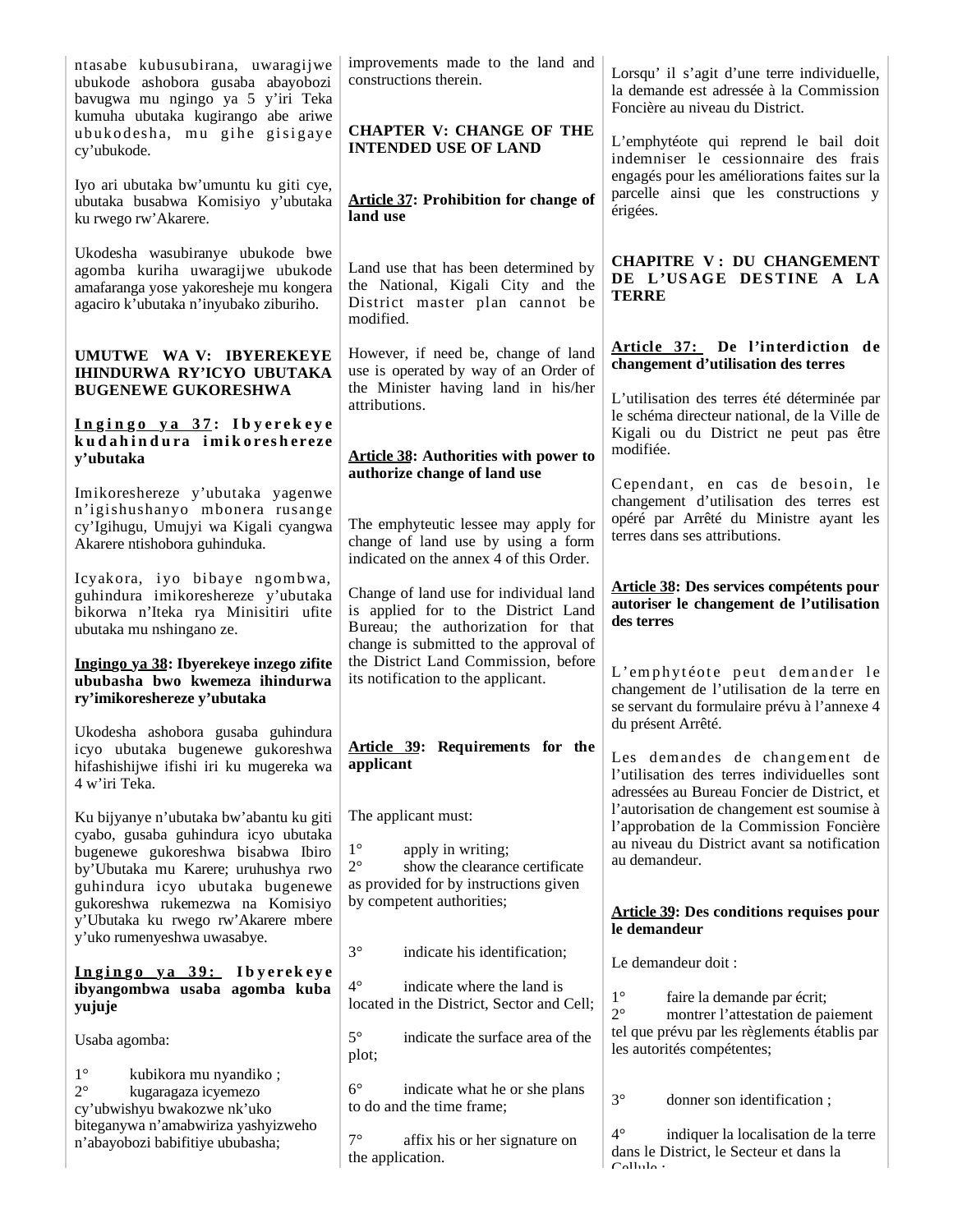| $3^\circ$<br>kugaragaza umwirondoro we;                                                                                                                                           |                                                                                                                                                                                                            | cenuie,                                                                                                                                                                                                                                                                  |  |  |
|-----------------------------------------------------------------------------------------------------------------------------------------------------------------------------------|------------------------------------------------------------------------------------------------------------------------------------------------------------------------------------------------------------|--------------------------------------------------------------------------------------------------------------------------------------------------------------------------------------------------------------------------------------------------------------------------|--|--|
| $4^\circ$<br>kugaragaza aho ubutaka<br>buherereye mu Karere, ku Murenge no<br>mu Kagari;                                                                                          | When the applicant is married under<br>the regime of community of property<br>or the regime of limited community of<br>acquests, he makes application with<br>his spouse and they both indicate their      | $5^\circ$<br>indiquer la superficie de la terre<br>concernée ;<br>$6^{\circ}$<br>indiquer l'utilisation prévue et                                                                                                                                                        |  |  |
| $5^{\circ}$<br>kugaragaza ubuso bw'ubutaka;                                                                                                                                       | identification                                                                                                                                                                                             | délai d'exécution :                                                                                                                                                                                                                                                      |  |  |
| $6^{\circ}$<br>kugaragaza icyo ateganya<br>kubukoreraho n'ingengabihe iteganijwe;                                                                                                 | The application made by an association<br>with legal personality must include a<br>certificate of grant of legal personality.                                                                              | $7^{\circ}$<br>apposer sa signature à la<br>demande.                                                                                                                                                                                                                     |  |  |
| $7^\circ$<br>kuba iriho umukono wa<br>nyir'ubwite.                                                                                                                                | Article 40: Deadline for giving<br>response                                                                                                                                                                | Lorsque la demande est formulée par une<br>personne mariée sous le régime de la<br>Communauté universelle ou de la                                                                                                                                                       |  |  |
| Iyo usaba yashyingiwe mu buryo<br>bw'ivangamutungo rusange cyangwa<br>ivangamutungo w'umuhahano, asabira<br>hamwe n'uwo bashakanye kandi                                          | The National Land Commission<br>determines the deadline for each organ                                                                                                                                     | Communauté réduite aux acquêts, elle est<br>faite conjointement avec son époux ou son<br>épouse et doit fournir leur identification.<br>La demande qui émane d'une personne<br>morale doit être accompagnée d'une<br>attestation accordant la personnalité<br>juridique. |  |  |
| bakagaragaza umwirondoro wabo.<br>Ubusabe bukozwe n'ishyirahamwe rifite<br>ubuzima gatozi bugomba guherekezwa                                                                     | to examine the application and give<br>response and what happens when the<br>period expires without a response.                                                                                            |                                                                                                                                                                                                                                                                          |  |  |
| n'icyemezo gitanga ubuzima gatozi.<br>Ingingo ya 40: Ibyerekeye igihe                                                                                                             | Article 41: Notification of the<br>modification of the intended use of<br>land                                                                                                                             | Article 40: Du délai maximum pour<br>donner la réponse                                                                                                                                                                                                                   |  |  |
| ntarengwa cyo gutanga igisubizo                                                                                                                                                   |                                                                                                                                                                                                            | La Commission Foncière au niveau                                                                                                                                                                                                                                         |  |  |
| Komisiyo y'ubutaka ku rwego<br>rw'Igihugu igenera buri rwego igihe<br>rugomba kuba rwarangije gusuzuma<br>ubusabe no gutanga igisubizo n'uko<br>bigenda iyo icyo gihe kirenze nta | The change of land use is<br>communicated to the Registrar or the<br>competent Deputy Registrar for the<br>purposes of registration.                                                                       | national détermine pour chaque organe le<br>délai maximum d'examen de la demande<br>et celui de donner la réponse et ce qui doit<br>être fait lorsque ce délai est écoulé sans<br>réponse.                                                                               |  |  |
| gisubizo.                                                                                                                                                                         | Article 42: Registration of land<br>whose use has been changed                                                                                                                                             | Article 41: De la communication du<br>changement d'utilisation des terres                                                                                                                                                                                                |  |  |
| Ingingo ya 41: Ibyerekeye imenyesha<br>ryo guhindura icyo ubutaka<br>bwagenewe gukoreshwa<br>Ihindurwa ry'imikoreshereze y'ubutaka                                                | The Registrar or Deputy Registrar<br>registers lease in land registers if lease<br>was not registered, and registers the<br>change of use.                                                                 | Le changement de l'utilisation des terres<br>est communiqué au Conservateur ou au<br>Conservateur-Adjoint compétent aux fins                                                                                                                                             |  |  |
| imenyeshwa<br>Umubitsi<br>w'Impapurompamo cyangwa Umubitsi                                                                                                                        |                                                                                                                                                                                                            | d'enregistrement.                                                                                                                                                                                                                                                        |  |  |
| w'Impapurompamo wungirije ufite<br>ububasha kugira ngo hakorwe<br>iyandikisha.                                                                                                    | When it is already registered, he/she<br>only registers the change of use.                                                                                                                                 | Article 42: De l'enregistrement de la<br>terre dont l'utilisation a été changée                                                                                                                                                                                          |  |  |
| Ingingo ya 42: Ibyerekeye<br>iyandikishwa ry'ubutaka<br>bwahinduriwe imikoreshereze                                                                                               | Article 43: Effects of the change of<br>land use                                                                                                                                                           | Le Conservateur ou le Conservateur-<br>Adjoint enregistre le bail dans le registre<br>des titres fonciers lorsqu'il n'était pas<br>enregistré et enregistre ensuite le                                                                                                   |  |  |
| Umubitsi w'Impapurompamo cyangwa<br>Umubitsi w'Impapurompamo wungirije                                                                                                            | The change of land use;                                                                                                                                                                                    | changement d'utilisation.                                                                                                                                                                                                                                                |  |  |
| yandika ubukode muri rejisitiri<br>y'impapurompamo z'ubutaka mu gihe<br>butari bwanditse akanandika ihindurwa<br>ry'imikoreshereze.                                               | $1^\circ$ gives the emphyteutic lessee the right<br>to the full number of years of lease,<br>according to the designated land use,<br>such as provided for by Presidential<br>Order n° 30/01 of 29/06/2007 | Lorsque le bail est déjà enregistré, il<br>enregistre seulement le changement<br>d'utilisation.                                                                                                                                                                          |  |  |
| Iyo busanzwe bwanditse, yandika gusa<br>ihindurwa ry'imikoreshereze yabwo.                                                                                                        | determining the exact number of years of<br>land lease;                                                                                                                                                    | Article 43: Des effets du changement<br>d'utilisation des terres                                                                                                                                                                                                         |  |  |
| Ingingo ya 43: Ibyerekeye inkurikizi<br>zo guhindura icyo ubutaka bugenewe                                                                                                        | 2° invalidates the previous<br>emphyteutic lease.                                                                                                                                                          | Le changement d'utilisation des terres :                                                                                                                                                                                                                                 |  |  |
| gukoreshwa                                                                                                                                                                        | CHAPTER VI TERMINATION                                                                                                                                                                                     | 1° confère à l'emphytéote le droit à la<br>totalité du nombre d'années de boil solon                                                                                                                                                                                     |  |  |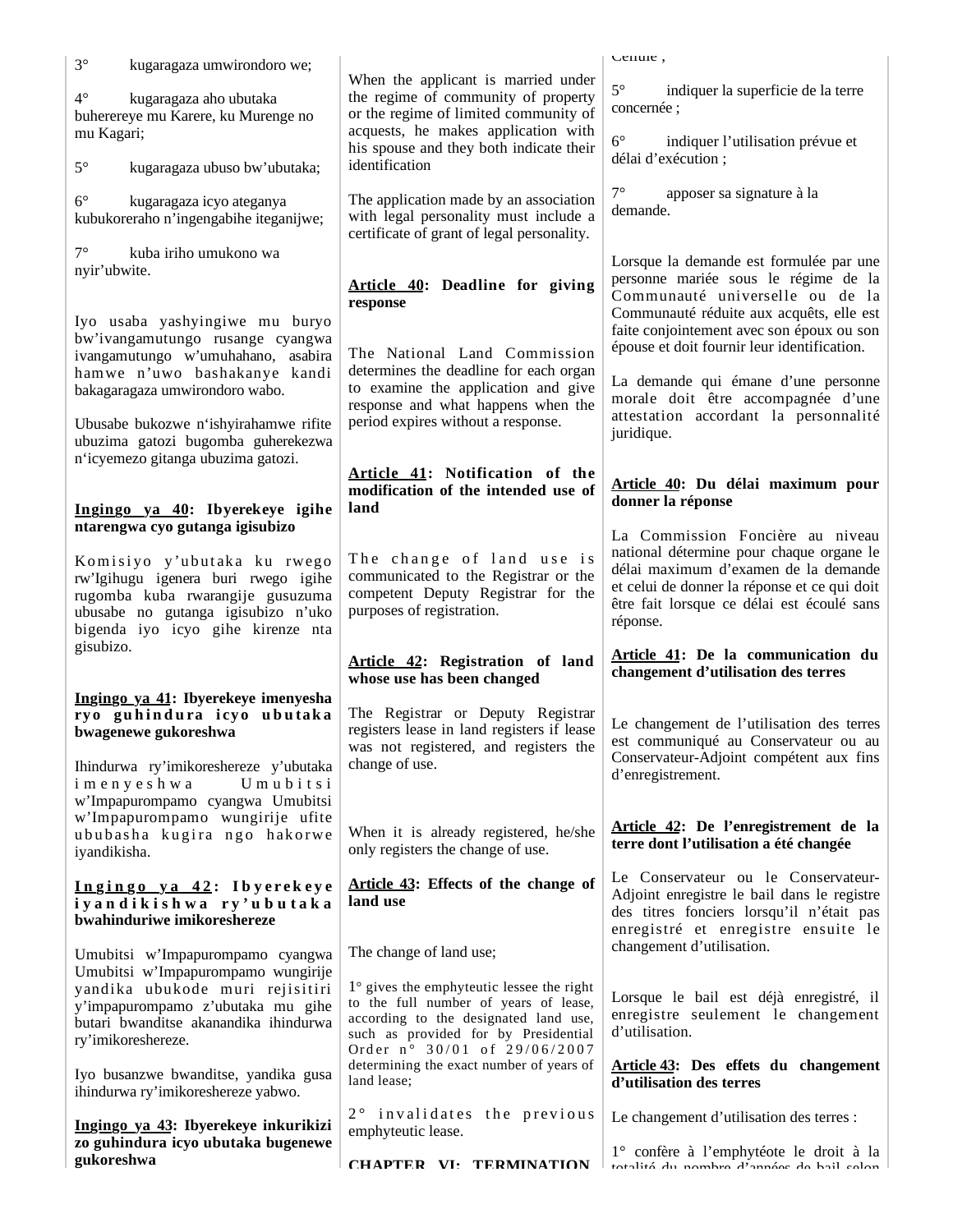Guhindura icyo ubutaka bugenewe gukoreshwa bituma:

1° ukodesha agira uburenganzira bwo guhabwa imyaka yose y'ubukode, hakurikijwe icyo ubutaka bugenewe gukoreshwa, nk'uko biteganywa n'Iteka rya Perezida N° 30/01 ryo kuwa 29/06/2007 rigena imyaka nyakuri y'ubukode bw'ubutaka;

2° ubukode buheruka buta agaciro.

#### **UMUTWE WA VI: IBYEREKEYE I S E S W A R Y ' U B U K O D E , KWAMBURWA UBUTAKA NO KUBUSUBIRANA**

#### **Ingingo ya 44: Ibyerekeye igenzura n 'i p erereza k u i y u b a h i ri zwa ry'inshingano**

Umukuru w'ibiro by'ubutaka cyangwa undi mukozi wahawe ububasha bwanditse ashobora gusura ubutaka bw'umuntu no kugenzura ko inshingano zashingiweho mu gutanga ubukode zubahirizwa, agashyikiriza raporo Ubuyobozi bw'Akarere binyujijwe kandi byemejwe na Komisiyo y'Ubutaka kuri urwo rwego. Umukuru w'Ibiro by'ubutaka agenera kopi y'iyo raporo ubuyobozi bw'urwego rw'Igihugu rushinzwe imicungire y'ubutaka.

#### **Ingingo ya 45: Ibyerekeye gufatira ubutaka no gusesa ubukode**

Muri iri Teka, gufatira ubutaka bisesa ubukode bw'ubutaka umuntu yagiranye na Leta nta yindi mihango ikozwe, kimwe n'uko iyo habaye iseswa ry'ubukode, ubutaka burebwa nabwo buba bufatiriwe.

Mu kuzuza ibiteganywa n'iki cyiciro, Leta ihagararirwa na Minsitiri ufite ubutaka mu nshingano ze.

#### **Ingingo ya 46: Ibyerekeye amategeko akurikizwa mu iseswa ry'ubukode**.

Has eguriwe uburyo bw'irangira ry'ubukode bw'ubutaka buteganijwe kuva ku ngingo ya 73 kugeza ku ya 82 z'Itegeko Ngenga, iyo hari inshingano zashingiweho mu gutanga ubukode zitubahirijwe, hakurikizwa amategeko yihariye yerekeranye n'izo nshingano.

Ubukode bw'ubutaka bw'umwana utarageza ku myaka y'ubukure, umuntu mukuru udashoboye gucunga ibye cyangwa uwambuwe ubushobozi ntibuseswa.

**CHAPTER VI: TERMINATION, LAND CONFIS CATION AND REPOSSESSION**

## Article 44: Inspection and **investigation of compliance with obligations**

 The District Land Officer or another member of staff who got written power can visit an individual land and control that obligations that have been based on providing lease are respected, then he submits a report to the District Administration through and after approval of the District Land Commission. The Land Officer reserves a copy of that report to the national institution in charge of land management.

#### **Article 45: Requisition of land and termination of lease**

In this Order, the requisition of land terminates the land lease a person has made with the State without any other procedures, likely if there is termination of lease, the concerned is requisitioned.

In the implementation of the provisions of this section, the State is represented by the Ministry in charge of land.

#### **Article 46: Provisions applicable in the lease termination**

Without prejudice to the ways of termination of land lease provided for under articles 73 through 82 of the Organic Law, when lease obligations are not complied with, laws specific to those obligations shall be applied.

A land lease of a minor, an incompetent or a ward of justice cannot be terminated.

Without prejudice to the provisions of the Civil Code, when an administrator does not comply with the lease obligations, the Sector Land committee, shall request, all excuses cesaing, the supervising guardian if there is one or the head of the family in the absence of the supervising guardian, to start and speed up the process of replacement of the administrator. When the administrator is not vet annointed the Sector Land

totalité du nombre d années de bail selon l'usage de la terre, tel que prévu par l'Arrêté Présidentiel N° 30/01 du 29/06/2007 déterminant le nombre exact des années de bail des terres ; 2° entraîne la nullité du bail antérieur.

**C H A P I T R E V I : D E L A R E S I L I A T I O N , D E L A CONFISCATION ET DE LA REPRISE DE POSSESSION DES TERRES**

### **Article 44: De l'inspection et de l'enquête relative au respect des obligations**

Le Chef du bureau Foncier ou un autre agent investi de compétence par écrit peut visiter le domaine foncier d'une personne et contrôler que les obligations contractées dans le bail sont respectées. Il en fait rapport à l'autorité administrative du District sous le couvert et après approbation de la Commission Foncière de cet échelon. Le Chef du Bureau Foncier donne copie de ce rapport à l'institution nationale chargée de la gestion foncière.

#### **Article 45: Des réquisitions et de la résiliation du bail**

Dans le présent Arrêté, la réquisition des terres met fin au bail conclu entre une personne et l'Etat sans aucune autre procédure, tout comme s'il y a résiliation du bail, le domaine foncier concerné est réputé réquisitionné.

L'Etat est représenté par le Ministre ayant les terres dans ses attributions en ce qui concerne la mise en application des dispositions de la présente section.

### **Article 46: Des dispositions applicables lors de la résiliation du bail**

Sans préjudice aux modes prévus aux Articles 73 à 82 de la Loi Organique qui mettent fin au bail, lorsque les obligations du bail ne sont pas respecteés, il est fait application des lois spécifiques à ces obligations.

Le bail du domaine foncier du mineur, de l'incapable ou de l'interdit ne peut pas être résilié.

Sans préjudice des dispositions du Code Civil, lorsque l'administrateur n'a pas respecté les obligations du bail, le Comité Foncier de Secteur demande toutes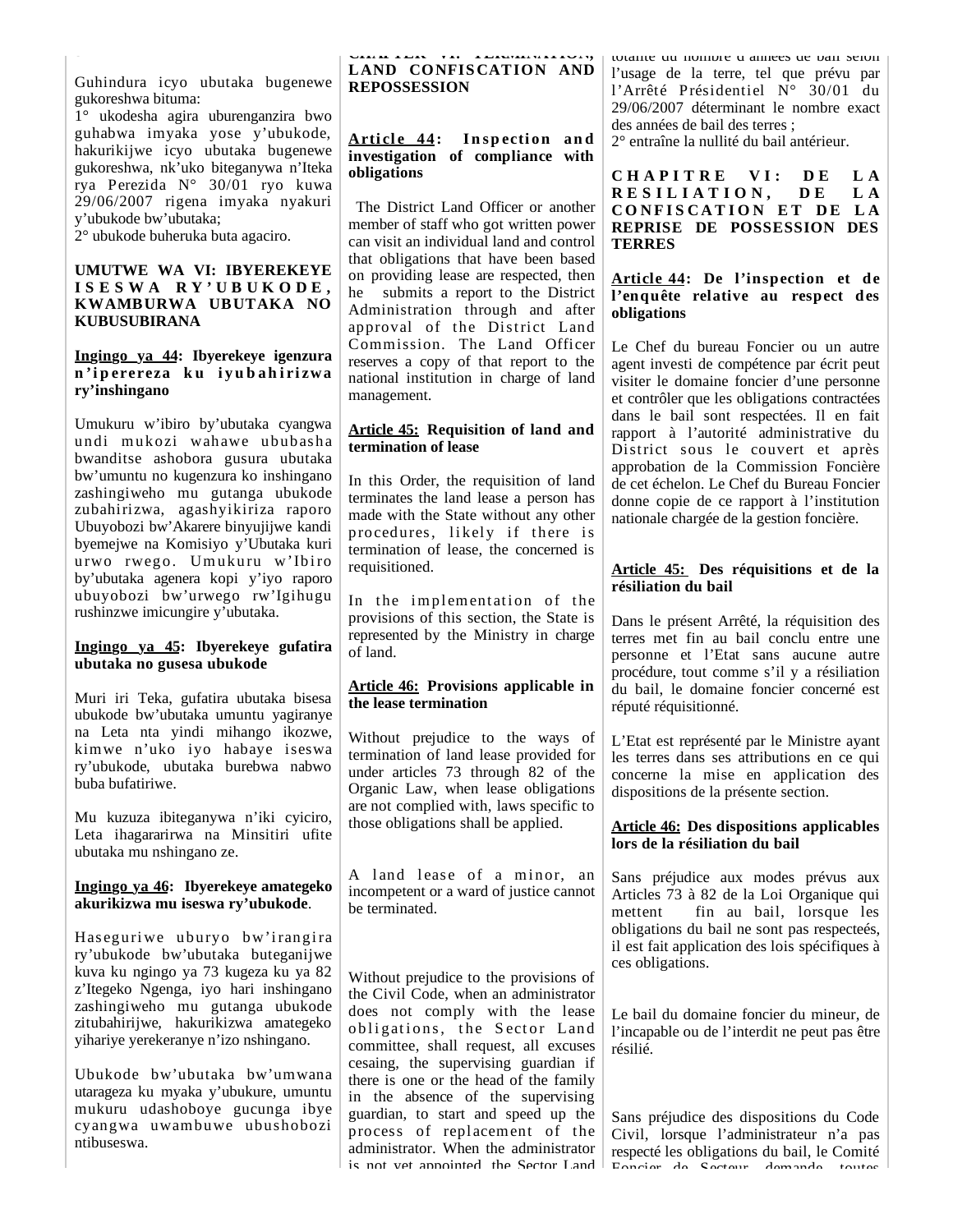| Bitabangamiye ibiteganywa n'Urwunge<br>rw'amategeko mbonezamubano, iyo<br>ucungira undi umutungo atubahirije<br>inshingano z'ubukode, Komite<br>y'Ubutaka ku rwego rw'Umurenge,<br>mbere yo kugira ikindi ikora, isaba<br>umugenzuzi w'umwishingizi mu gihe<br>ahari cyangwa umukuru w'umuryango<br>mu gihe nta mugenzuzi w'umwishingizi<br>uhari, gutangiza no kwihutisha<br>ibyerekeranye n'isimbura ry'ucunga<br>umutungo. Mu gihe ucunga umutungo<br>atarajyaho, Komite y'ubutaka ku rwego | to not jut appointed, the locate Land<br>Committee manages the patrimony of<br>the minor, the incompetent or the ward<br>of justice.<br>Article 47: Procedures for the<br>termination of lease<br>Procedures for confiscation as provided<br>for by Article 77 of the Organic Law<br>are equally valid for lease termination. | noncier de secteur, demande, toutes<br>affaires cessantes, au subrogé tuteur s'il y<br>en a un ou au chef de famille en cas<br>d'absence du subrogé tuteur de commencer<br>et d'accélérer le processus de remplacement<br>de administrateur des biens. Lorsque<br>l'administrateur n'est pas encore désigné,<br>le Comité Foncier de Secteur assure la<br>gestion du patrimoine du mineur, de<br>l'incapable ou de l'interdit. |
|------------------------------------------------------------------------------------------------------------------------------------------------------------------------------------------------------------------------------------------------------------------------------------------------------------------------------------------------------------------------------------------------------------------------------------------------------------------------------------------------|-------------------------------------------------------------------------------------------------------------------------------------------------------------------------------------------------------------------------------------------------------------------------------------------------------------------------------|--------------------------------------------------------------------------------------------------------------------------------------------------------------------------------------------------------------------------------------------------------------------------------------------------------------------------------------------------------------------------------------------------------------------------------|
| rw'Umurenge niyo ireberera umwana<br>utarageza ku myaka y'ubukure, umuntu<br>mukuru udashoboye gucunga ibye<br>cyangwa uwambuwe ubushobozi.                                                                                                                                                                                                                                                                                                                                                    | <b>Article 48: Procedures for effecting</b><br>termination of lease                                                                                                                                                                                                                                                           | Article 47: De la procédure de<br>résiliation du bail                                                                                                                                                                                                                                                                                                                                                                          |
| Ingingo ya 47: Ibyerekeye imihango<br>ikurikizwa mu iseswa ry'ubukode                                                                                                                                                                                                                                                                                                                                                                                                                          | Upon the coming into force of a notice<br>of termination;                                                                                                                                                                                                                                                                     | La procédure de confiscation prévue par<br>l'article 77 de la Loi Organique.est valable<br>aussi pour la résiliation du bail.                                                                                                                                                                                                                                                                                                  |
| Imihango ikurikizwa mu kwamburwa<br>ubutaka nk'uko biteganywa n'ingingo ya<br>77 y'Itegeko Ngenga ni nayo ikurikizwa<br>mu iseswa ry'ubukode.                                                                                                                                                                                                                                                                                                                                                  | $1^{\circ}$<br>the lease to which it refers<br>shall be terminated forthwith without<br>any other formalities;<br>$2^{\circ}$<br>all derivative rights created<br>out of the lease shall be terminated                                                                                                                        | Article 48: De la procédure d'exécution<br>de la résiliation du bail<br>Lors de l'entrée en vigueur d'un avis de                                                                                                                                                                                                                                                                                                               |
| Ingingo ya 48: Ibyerekeye<br>ibikurikizwa mu ishyirwa mu<br>bikorwa ry'iseswa ry'ubukode                                                                                                                                                                                                                                                                                                                                                                                                       | forthwith and without further action;<br>$3^\circ$<br>the land shall become vacant<br>private state land available for                                                                                                                                                                                                        | résiliation:<br>$1^{\circ}$<br>le contrat de bail concerné est                                                                                                                                                                                                                                                                                                                                                                 |
| Mu gihe cyo gushyira mu bikorwa<br>imenyesha ry'iseswa ry'ubukode:                                                                                                                                                                                                                                                                                                                                                                                                                             | allocation;                                                                                                                                                                                                                                                                                                                   | résilié sans formalités;<br>$2^{\circ}$<br>tous les droits dérivés sont                                                                                                                                                                                                                                                                                                                                                        |
| $1^{\circ}$<br>ubukode burebwa n'iseswa<br>buseswa nta yindi mihango;<br>$2^{\circ}$<br>uburenganzira bwose bukomoka                                                                                                                                                                                                                                                                                                                                                                           | $4^\circ$<br>any taxes or other dues owing<br>to the central government or a local<br>authority arising out of or attributable                                                                                                                                                                                                | résiliés sans délai et sans mesure<br>supplémentaire;                                                                                                                                                                                                                                                                                                                                                                          |
| ku bukode buseswa nta nteguza;<br>ubutaka buhinduka ubutaka<br>$3^{\circ}$                                                                                                                                                                                                                                                                                                                                                                                                                     | to the lease shall be extinguished;<br>$5^\circ$<br>all proceedings that relate to<br>the lease which were or could have<br>been commenced against the lessee and                                                                                                                                                             | $3^\circ$<br>la parcelle devient une parcelle<br>vacante du domaine privé foncier de l'Etat<br>et est disponible pour une allocation;                                                                                                                                                                                                                                                                                          |
| budafite nyirabwo bwo mu mutungo<br>bwite wa Leta kandi bugasigara<br>butegereje kongera gukodeshwa bundi<br>bushya;                                                                                                                                                                                                                                                                                                                                                                           | all such proceedings which were or<br>could have been commenced against<br>any person by the lessee shall be taken<br>over by the lessor.                                                                                                                                                                                     | $4^\circ$<br>tous les impôts ou d'autres<br>redevances dus à l'administration centrale<br>ou à une autorité locale imputables à la<br>concession du bail sont éteints;                                                                                                                                                                                                                                                         |
| $4^{\circ}$<br>imisoro yose n'andi mahoro<br>bya Leta n'inzego z'ibanze bikomoka<br>kuri ubwo bukode birahagarikwa;                                                                                                                                                                                                                                                                                                                                                                            | Where the lease has been registered, the<br>Registrar of Land Titles shall make<br>such entries in the register of title as<br>will effect the cancellation of the<br>individual register of title and the                                                                                                                    | $5^{\circ}$<br>toutes les procédures relatives au<br>bail qui étaient ou pourraient avoir été<br>intentées contre l'emphytéote et toutes les<br>procédures relatives au bail qui étaient ou                                                                                                                                                                                                                                    |
| $5^{\circ}$<br>ibirego byose byerekeranye<br>n'ubukode byatangijwe cyangwa<br>byakagombye kuba byaratangijwe                                                                                                                                                                                                                                                                                                                                                                                   | certificate of leasehold title.                                                                                                                                                                                                                                                                                               | pourraient avoir été intentées contre toute<br>personne par l'emphytéote sont reprises<br>par le bailleur.                                                                                                                                                                                                                                                                                                                     |
| n'ukodesha cyangwa ibyo yarezwe,<br>bihita bifatwa na Leta, ikabiregwa<br>cyangwa ikabiregera.                                                                                                                                                                                                                                                                                                                                                                                                 | <b>Article 49: Termination of a lease for</b><br>land not used                                                                                                                                                                                                                                                                | Lorsque le bail a été enregistré, le<br>Conservateur des Titres Fonciers fait les<br>inscriptions dans le registre des titres qui                                                                                                                                                                                                                                                                                              |
| Iyo ubukode bwanditse, Umubitsi<br>w'impapuro mpamo yuzuza muri                                                                                                                                                                                                                                                                                                                                                                                                                                | abandoned properties<br>Except<br>mentioned in Article 2, 4° of the Law<br>$n^{\circ}$ 28/2004 of 03/12/2004 relating to<br>the management of abandoned                                                                                                                                                                       | auront pour effet l'annulation du registre<br>individuel du titre et du certificat du titre<br>de bail.                                                                                                                                                                                                                                                                                                                        |
| rejisitiri y'impapurompamo<br>ibiteganyijwe kugirango ateshe agaciro<br>iyandikwa ry'ubutaka rireba uwo muntu<br>n'icyemezo cy'ubukode bwari bwanditse.                                                                                                                                                                                                                                                                                                                                        | properties managed in accordance with<br>that Law, a land lease shall be taken to<br>have been abandoned where by reason<br>of the neglegence of the land the land                                                                                                                                                            | Article 49: De la résiliation du contrat<br>de bail des terres non exploitées                                                                                                                                                                                                                                                                                                                                                  |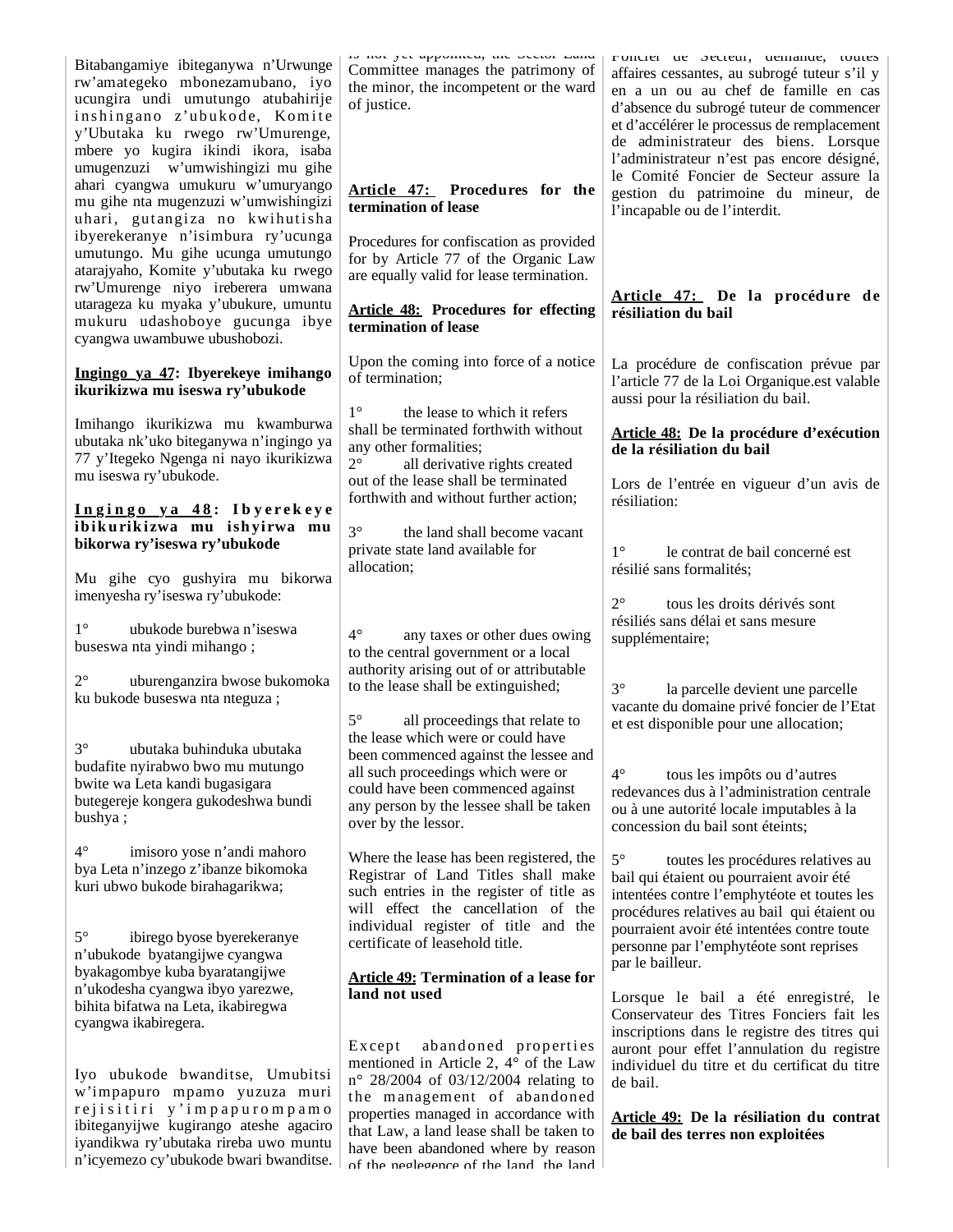#### **Ingingo ya 49: Ibyerekeye iseswa r y ' a m a s e z e r a n o y ' u b u k o d e bw'ubutaka butakoreshejwe**

Hakuwemo imitungo yatawe na bene yo ivugwa mu ngingo ya 2, 4° y'Itegeko n° 28/2004 ryo kuwa 03/12/2004 ryerekeye imicungire y'imitungo idafite bene yo icungwa hakurikijwe iryo Tegeko, ubutaka buri mu bukode bufatwa nk'ubwatawe na bene bwo iyo, ku mpamvu zo kutabwitaho cyangwa ibyabukoreweho:

1° butagishoboye kubyazwa umusaruro; cyangwa

2° ingaruka zikomeye ku iyangizwa ry'ibidukikije zigaragazwa n'urwego rwa Leta rushinzwe kubungabunga ibidukikije.

Iyo bigaragariye Umukuru w'ibiro by'ubutaka ku rwego rw'Akarere, biturutse ku iperereza yikoreye cyangwa se ku makuru yagejejweho, ko ubutaka butagikoreshwa, amenyesha Komisiyo y'ubutaka ku rwego rw'Akarere, ak am an i ka itang azo ris o banura ibikurikira ku biro by'Akagari, iby'Umurenge n'iby'Akarere ubwo butaka buherereyemo:

1° aho ubutaka buherereye ;

2° imbago z'ubwo butaka;

3° muri make impamvu ashingiraho amenyesha Komite y'ubutaka ku rwego rw'Akarere y'aho ubwo butaka buherereye ko butagikoreshwa;

4° n'igihe kidashobora kujya munsi y'iminsi mirongo itandatu (60) uhereye igihe byatangarijwe, kugirango uwariwe wese ubufiteho inyungu agaragaze icyatuma ubwo butaka butemezwa ko buri mu bwatawe na bene bwo.

Iyo Komisiyo y'ubutaka ku rwego rw'Akarere, yitaye ku biteganywa mu gika kibanziriza iki, yemeje ko ubwo butaka buri mu butakoreshwaga ihita itegeka Umukuru w'ibiro by'ubutaka kugira inama Umubitsi w'Impapuro mpamo z'ubutaka gukora inyandiko yemeza ko ubutaka bwatawe, akagenera kopi ukodesha aho yari atuye ha nyuma hazwi cyangwa abinyujije kuri aderesi ya nyuma aheruka gutanga izwi.

Ubukode bw'ubutaka butakoreshejwe buseswa hakurikijwe ibiteganywa n'iri of the neglegence of the land, the land or any buildings on the land are: 1° no longer capable of being used for productive purposes, or

2° suffering serious environmental damages determined by the public organ in charge of environment.

Where it appears to the District Land Officer, either from his or her investigations or on the basis of information submitted to him or her, that any land has been abandoned, he or she shall inform the District Land Commission and place on the notice board of the cell, sector and District Offices in the area where the land is situated which shall state;

1° the location of the land;

2° the boundaries of the land;

3° briefly the grounds on which he or she intends to inform the District Land Commission that the land has been abandoned; and

4° the time, being not less than sixty (60) working days from the date of the publication of the notice, within which a person who claims to have an interest in the land may show cause why the land should not be declared to be abandonned.

Where the District Land Commission after considering any representations received under the preceding paragraph, decides that the land has been abandoned, it shall instruct the District Land Officer to recommend to the Registrar of Land Titles to issue a declaration of abandonment and send a copy of that declaration to the lessee at his or her last place of abode or last known address.

 Lease of land that has not been utilized is terminated in accordance with the provisions of this Order.

CHAPTER VII: **M I S C E L L A N E O U S , TRANSITIONAL AND FINAL PROVISIONS**

**Section one: Miscelleneous provisions**

**Article 50: Allocation and lease of** 

Excepté les biens abandonnées mentionnés dans l'article 2,4° de la Loi N° 28/2004 du 03/12/2004 relative à la gestion des biens abandonnés qui sont gérés conformément à cette Loi, une parcelle détenue aux termes d'un bail est considérée comme abandonnée lorsque, en raison de la négligeance, la terre ou les constructions y érigées :

1° ne sont plus en mesure d'être exploitées de façon productive; ou

2° ont subi des dommages environnementaux graves déterminés par l'organe de l'Etat en charge de l'environnement.

Lorsqu'il apparaît au Chef du Bureau Foncier, soit sur base de ses enquêtes ou sur base des informations lui soumises, qu'une parcelle est abandonnée, il informe la Commission Foncière de District et affiche sur le tableau d'affichage des bureaux du Secteur et de la Cellule du lieu où la parcelle est située et affiche dans la parcelle un avis d'abandon qui indique:

1° la localisation de la parcelle;

2° les limites de la parcelle;

3° brièvement les raisons pour lesquelles il entend se fonder pour informer la Commission Foncière de District que la parcelle a été abandonnée; et

4° le délai, qui n'est pas inférieur à soixante (60) jours ouvrables à partir de la date de publication de l'avis, pendant lequel une personne qui réclame avoir un intérêt dans la parcelle peut exposer les raisons pour lesquelles la parcelle ne devrait pas être

déclarée abandonnée.

Lorsque, après avoir examiné les indications prévues à l'alinéa précédent, la Commission Foncière de District décide que la parcelle a été abandonnée, elle instruit le Chef du Bureau Foncier de recommander au Conservateur des Titres Fonciers de sortir une déclaration d'abandon et d'envoyer une copie de cette déclaration à l'emphyteote à son dernier lieu de résidence connu ou à sa dernière adresse connue.

Les procédures de résiliation d'un bail emphytéotique non exploité se fait conformément aux dispositions du présent  $A \cdot A + A$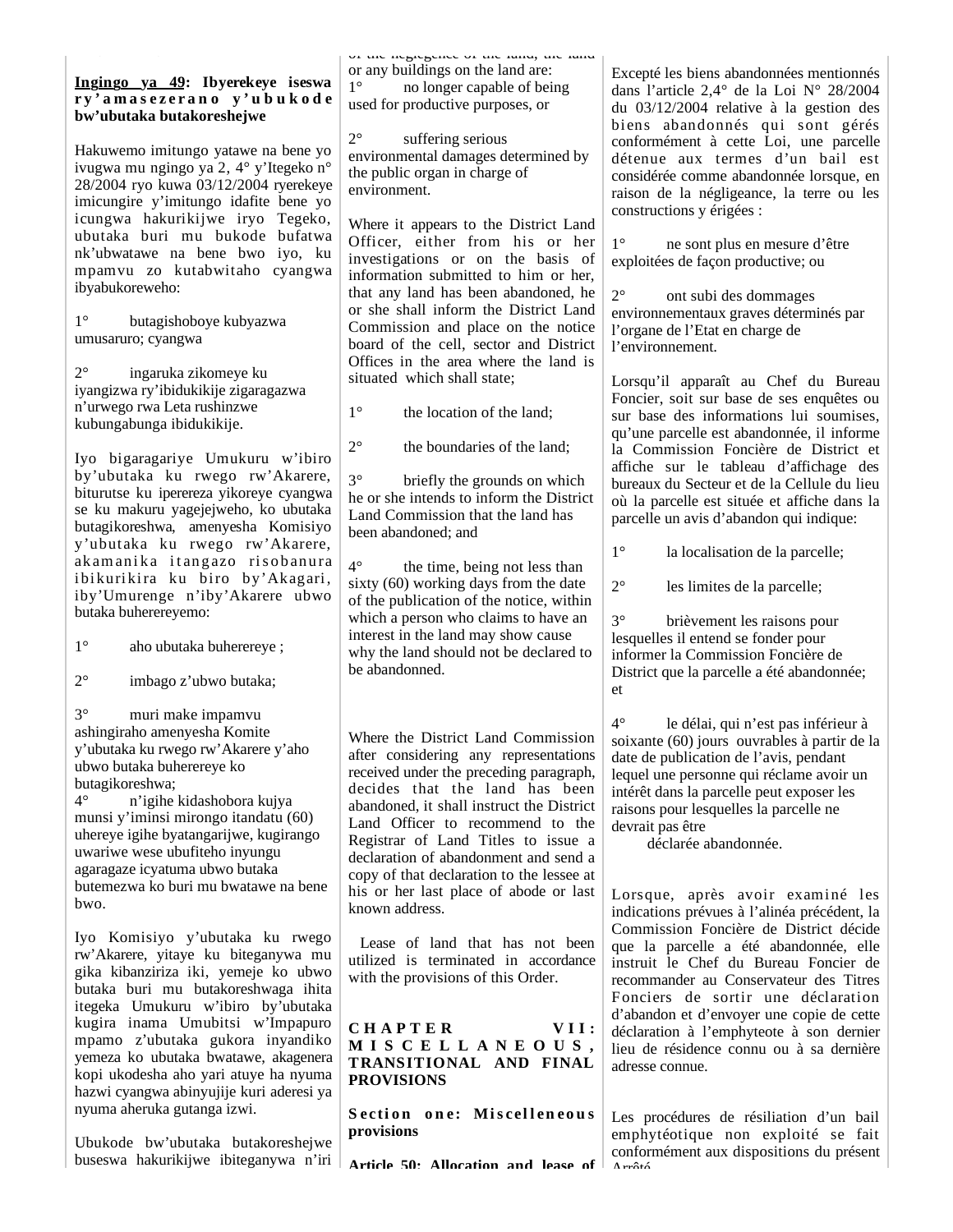Teka.

**Article 50: Allocation and lease of Mining and quarries sites land**

### **UMUTWE WA VII : IBYEREKEYE I N G I N G O Z I N Y U R A N Y E , IZ'INZIBACYUHO N'IZISOZA**

### **Igice cya mbere: Ibyerekeye ingingo zinyuranye**

### **Ingingo ya 50: Ibyerekeye itangwa n'ikodesha ry'ubutaka burimo amabuye y'agaciro na kariyeri**

Itangwa na/cyangwa ikodesha ry'ubutaka burimo amabuye y'agaciro na kariyeri bigengwa n'amategeko agenga za mine na kariyeri mu byerekeranye n'impushya n'imbago, amategeko agenga ubutaka mu byerekeranye n'uburenganzira ababukodesha babufiteho n'amategeko agenga ibyerekeranye n'ibidukikije mu byerekerajye no gucukura amabuye y'agaciro na za kariyeri.

Iyo amabuye y'agaciro cyangwa kariyeri bicukurwa imusozi, uwabyemerewe agomba gukodesha uhasanganywe igice cy'ubutaka kizacukurwaho ugereranije n'igihe cy'ubukode gisigaye ndetse n'igihe ateganya kuhacukura, ku giciro bumvikanyeho; bananiranwa, igiciro kikagenwa n'Inama Njyanama y'Akarere ubutaka buherereyemo, ishingiye ku bitekerezo byatanzwe na Komisiyo y'Ubutaka ku rwego rw'Akarere.

Icyemezo cy'Inama Njyanama kigena igiciro giha uburenganzira uwahawe uburenganzira bwo gucukura amabuye y'agaciro cyangwa kariyeri nta yindi mihango asabwe kuzuza.

Iyo gucukura amabuye y'agaciro cyangwa kariyeri bigaragara ko byakwangiza ubutaka cyangwa byagira ingaruka ku bikorwa by'usanganywe ubukode, kandi akaba yifuza kuharekura burundu, ahabwa indishyi hakurikijwe amategeko agenga ibyo kwimura abantu ku mpamvu z'inyungu rusange.

### **I n g i n g o y a 5 1 : I b y e r e k e y e uburenganzira bw'abashyingiranywe n'ubw'abandi bagize umuryango**

Iyo umuntu usaba ubutaka yashyingiwe mu buryo bw'ivangamutungo rusange c y a n g w a b w ' i v a n g a m u t u n g o w'umuhahano, agomba guhabwa amasezerano y'ubukode kandi akandikwa ku mazina y'abo bashakanye nk'abasangiye uburenganzira kuri ubwo butaka bahabwa n'amasezerano

The allocation and/or lease of mining sites and quarries shall be governed by regulations established by mining legislations in respet of permissions and concessions, land legislation in respect of land rights held by lessees and environment legislation in respect of mining and quarries exploitation.

Where the mining exploitation is carried out in open cut, the staker shall sublease the part of the concession to be exploited pro rata with the remaining lease period and the proposed operational period, at the price agreed with the lessee. If there is no agreement, the price is determined by the District Council where the land is located, based on the District Land Commission's recommendations.

The decision of the District Council determines the price and gives the beneficiary of the concession the right to start mining extraction without any other procedures.

Where a mining operation has a degrading effect on land or cause a negative impact on the lessee's activities and for that reason, he/she derires to terminate the lease, the lessee shall be compensated in accordance with the laws regulating the expropriation.

### **Article 51: Rights of spouses and other family members**

Where a person who applies for allocation of land is legally married under the regime of community of property or the regime of limited community of acquests, the lease must be issued and registered in the names of both spouses as co-owners of the real right in the land created by the lease.

Without prejudice to the law on succession, rights of relatives of the lessees who have interests in or over the land shall be annotated on the certificate of title.

This Article recognises the right of single women or men to register as sole lessees and the right of their

## **C H A P I T R E V I I : D E S DI S P O S I T I O NS DI VE RS E S , TRANSITOIRES ET FINALES**

Arrête.

**Section première: Des dispositions diverses**

**Article 50: De la cession et de la location des terres sur lesquelles se touvent des sites miniers ou de carrières**

La cession et/ou la location des sites miniers et des carrières suivent les règles établies par la législation minière en ce qui concerne les permissions et les concessions minières et les carrières, la législation foncière en ce qui concerne les droits fonciers détenus par les emphytéotes et la législation relative à l'environnement en ce qui concerne l'exploitation des mines et carrières.

Lorsque l'exploitation des mines se fait à ciel ouvert, le concessionnaire sous-loue la partie de la concession à exploiter proportionnellement à la période du bail restant à courir et à la période d'exploitation, au prix convenu avec l'emphytéote. En cas de désaccord, le prix est fixé par le Conseil du District où la terre concernée est localisée après avis de la Commission Foncière au niveau du District.

La décision du Conseil de District déterminant le prix donne au bénéficiaire de la concession minière le droit de commencer l'extraction sans aucune autre formalité.

Lorsque l'exploitation est susceptible d'affecter les œuvres de l'emphytéote et que celui-ci manifeste l'intérêt de résilier le contrat de bail, il est indemnisé conformément à la législation relative à l'expropriation pour cause d'utilité publique.

## **Article 51: Droits des époux (ses) et d'autres membres de famille**

Lorsqu'une personne qui fait une demande d'allocation de la terre est mariée sous le régime de la communauté universelle ou sous le régime de la communauté réduite aux acquêts, le contrat de bail doit être accordé et envoyéestré au nom des deux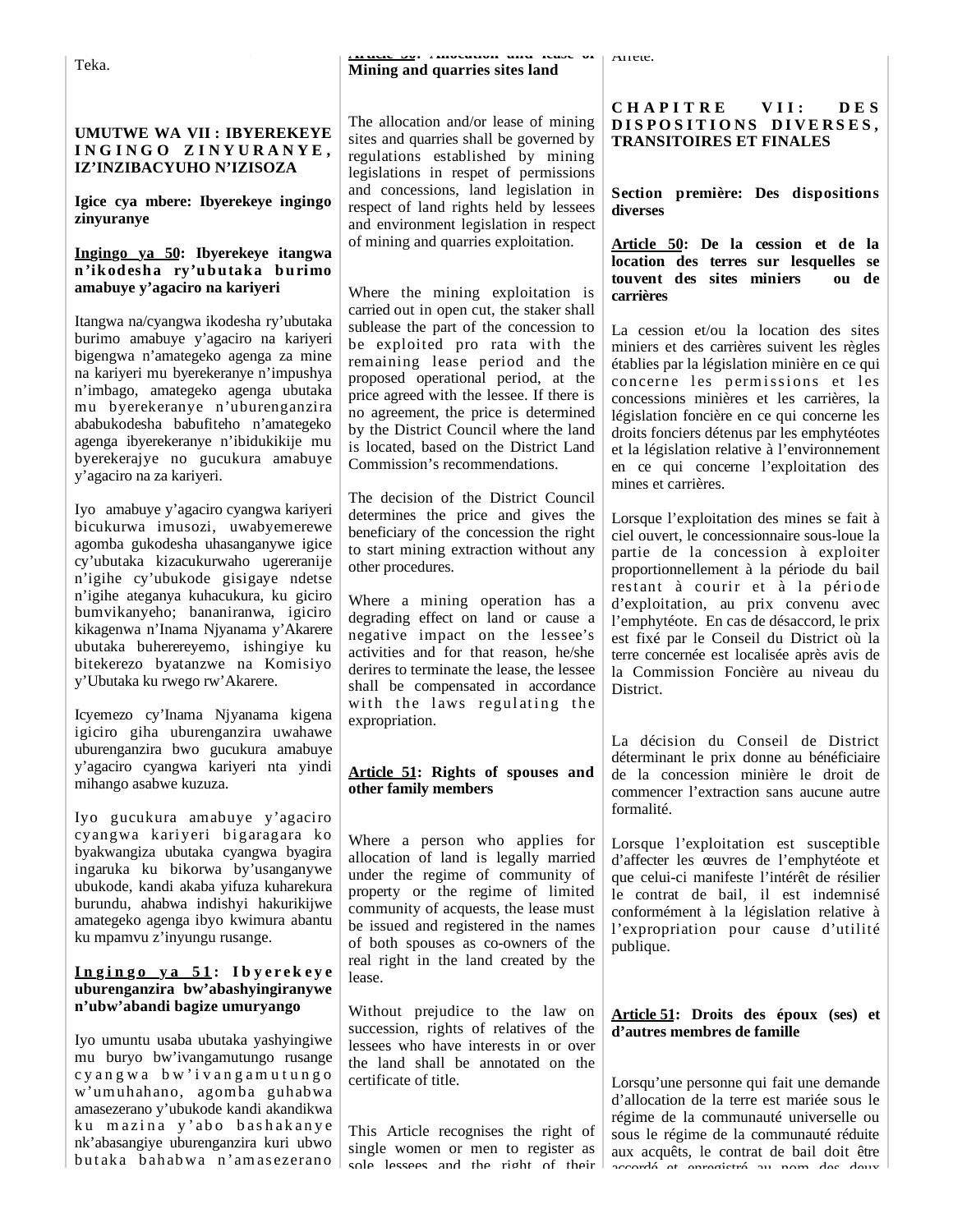y'ubukode.

Bitabangamiye ibiteganywa n'ingingo z'amategeko zerekeranye n'izungura, abantu bo mu muryango bafite uburenganzira ku mutungo w'ukodesha bandikwa ku cyemezo cy'ubukode.

Iyi ngingo yemerera ingaragu kwiyandikishaho ubukode bw'ubutaka zitunze, zikandikishaho n'abafitanye isano nazo bafite uburenganzira kuri ubwo butaka.

Abantu bacunga umutungo w'abana bataragira imyaka y'ubukure, uw'abantu bakuru badafite ubushobozi bwo kuwicungira cyangwa ababwambuwe bandikwa ku byemezo by'ubukode nk'ababacungira umutungo kandi bagomba kubahiriza inshingano zabo nk'uko biteganywa n'Amategeko Mbonezamubano.

### **Ingingo ya 52: Ibyerekeye kugera ku butaka kugirango bugenzurwe**

Umuntu wese wabiherewe ububasha n'Umuyobozi w'urwego rushinzwe imicungire n'imikoreshereze y'ubutaka ku rwego rw'Igihugu cyangwa n'Umuyobozi w'Ibiro by'ubutaka ashobora, umunsi uwo ari wo wose, kugera ku butaka hagati ya saa mbiri na saa kumi n'imwe, usibye ubwubatseho inzu igenewe guturwamo gusa, kugira ngo agenzure ibijyanye no gushyira mu bikorwa Itegeko Ngenga n'iri Teka.

Umugenzuzi uvugwa muri iyi ngingo agomba kuba yabiherewe uruhushya rwanditse n'Umuyobozi w'urwego rushinzwe imicungire n'imikoreshereze y'ubutaka ku rwego rw'Igihugu cyangwa Umuyobozi w'ibiro by'ubutaka kandi agomba kwerekana urwo ruhushya mu gihe arusabwe n'umuntu ufite inyungu cyangwa atuye kuri ubwo butaka agenzura.

## **Ingingo ya 53: Ibyerekeye gusaba amakuru**

Mu rwego rwo kubahiriza Itegeko Ngenga n'iri Teka, Umukuru w'ibiro by'ubutaka, akoresheje inyandiko, ashobora gusaba ukodesha guha Ibiro by'ubutaka mu Karere bireba amakuru yose ajyanye n'ubwo butaka ndetse n'imikoreshereze yabwo.

sole lessees and the right of their relatives to enter notices on the lease certificate.

A person who administers the patrimony of person who is a minor, mentally incompetent or a ward of the court shall only be registered as an administrator on the lease certificate and must discharge his obligations in accordance with the provisions of the Civil Code.

# **Article 52: Entry onto Land**

A person authorised in that behalf by the responsible of the authority charged with land administration and land use management or by the District Land Officer shall have power to inspect between the hours of 8.00 am and 5.00 pm any land, other than land occupied exclusively as a dwelling house, for any purpose connected with the implementation of the Organic Law and this Order.

A person authorised to enter or inspect land under this Article shall be furnished with a written authorisation signed by the responsible of the authority charged with land administration and land use management or by the District Land Officer as the case may be and if a person having an interest in or occupying the land which he or she enters and inspects, requires such authorization, he shall produce it to that person.

## **Article 53: Request for information**

A District Land Officer may, for any purpose connected with the implementation of the Organic Law and this Order, by notice in writing, require a lessee or joint lessees to send or deliver to the District Land Bureau such documents and other information about the occupation and use of that land.

Where a District Land Officer requires information from a person whom it is reasonable to assume from his or her age, circumstances, education, and location will not be able to understand or reply in writing to the written notice, the District Land Officer shall interview that person and obtain the required information by means of that interview.

accordé et emegistré au nom des deux époux comme des copropriétaires du droit réel sur la terre créé par le contrat de bail.

Sans préjudice aux dispositions légales relatives à la succession, les droits des membres de famille des emphytéotes qui sont reconnus comme ayant un intérêt sur la propriété sont inscrits sur le certificat du titre sous forme d'annotations.

Le présent Article reconnaît le droit des célibataires de se faire enregistrer comme seuls emphytéotes ainsi que le droit de leurs ayant-droits à faire porter des annotations au certificat de bail emphytéotique.

Une personne qui administre les biens des mineurs, des incapables ou des interdits judiciaires est enregistrée seulement comme administrateur sur le certificat de bail et doit s'acquitter de ses obligations conformément aux dispositions du Code Civil.

## **Article 52: De l'accès des officiels sur les propriétés foncières**

Une personne autorisée à cet effet par le Responsable de l'institution chargée de l'administration et de la gestion foncières au niveau national ou par le Chef du Bureau Foncier a le pouvoir d'entrer, entre 8 heures et 17 heures sur toute propriété foncière, autre que la propriété exclusivement occupée en tant que maison familiale, pour un objectif lié à la mise en application de la Loi Organique et du présent Arrêté.

Une personne autorisée à entrer ou à inspecter la propriété foncière précisée dans le present Article sera munie d'une autorisation écrite signée par le Responsable de l'institution chargée de l'administration et de la gestion foncière au niveau national ou par le Chef du Bureau Foncier selon le cas et, si une personne ayant un intérêt ou occupant la propriété dans laquelle elle entre pour faire l'inspection l'exige, elle la lui montre.

### Article 53: De la demande **d'informations**

Par un avis écrit, un chef de bureau foncier peut, aux fins liées à la mise en œuvre de la Loi Organique et du présent Arrêté, demander à un locataire ou locataires conjoints d'envoyer ou de livrer au Bureau Foncier du District des documents ou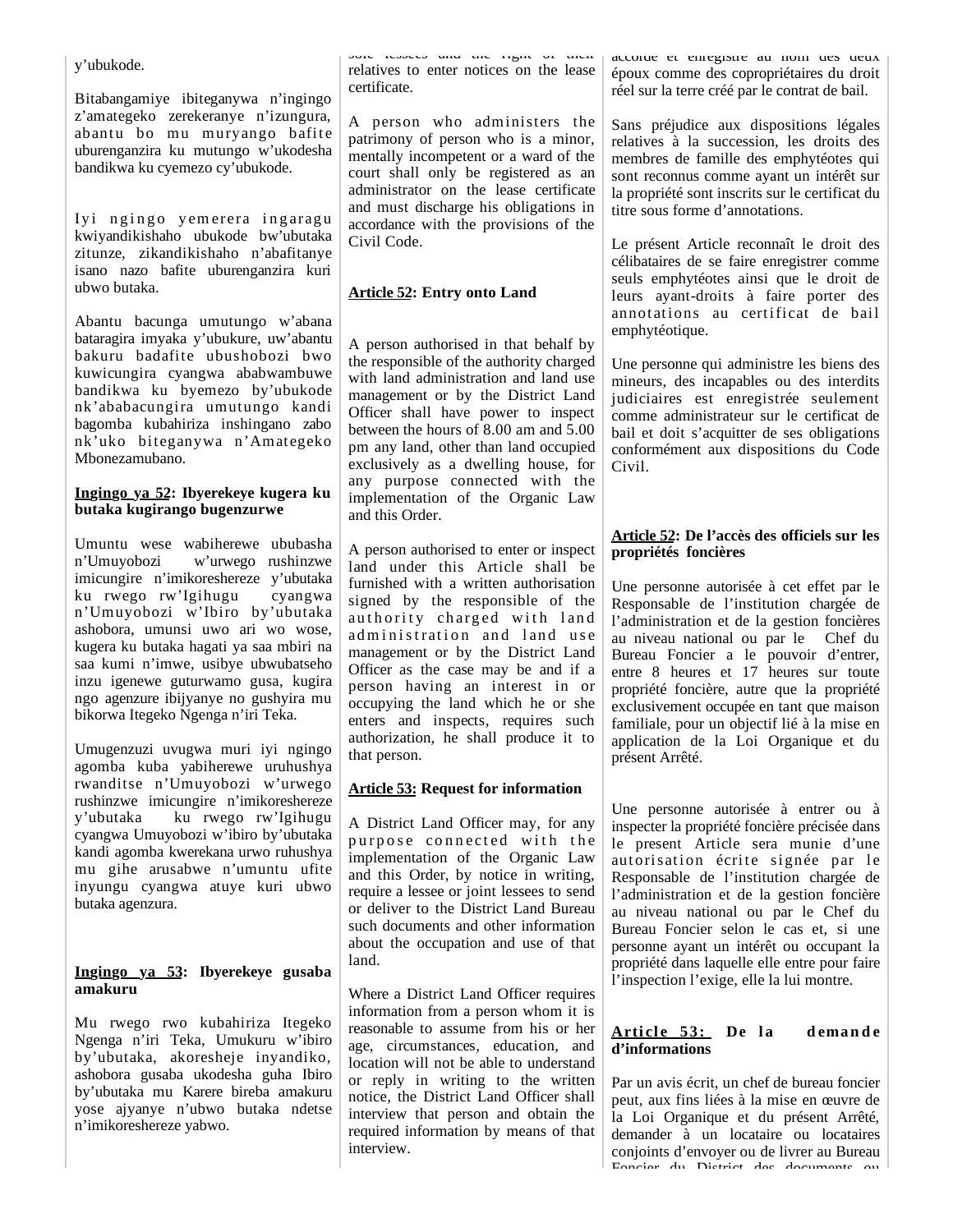Iyo umukuru w'ibiro by'ubutaka by'Akarere asabye umuntu amakuru, bishoboka ko kubera imyaka afite, ibihe arimo, uburere bwe n'aho aherereye, atabasha gusobanukirwa cyangwa gusubiza mu nyandiko ibyo yari yandikiwe, bagirana ikiganiro kugirango ashobore kubona amakuru akeneye binyuze muri icyo kiganiro.

Ushyikirana n'umukuru w'ibiro by'ubutaka ashobora gusaba ko ikiganiro kiba hari undi muntu wo mu muryango we cyangwa umuturanyi cyangwa se undi wese kandi ashobora no kwanga icyo kiganiro iyo, amaze kubisaba, nta muntu n'umwe mu bo yifuje ko baba bahari waje. Icyakora, umukuru w'ibiro by'ubutaka ashobora guhamagara undi muntu wo kubibera umuhamya kugirango nawe aze mu kiganiro. Uwo agomba kuba ari umunyamabanga nshingwabikorwa w'umurenge ubazwa atuyemo cyangwa intumwa ye.

## **I n g i n g o y a 5 4 : I b y e r e k e y e kumenyesha nyir'ubwite**

Bitabangamiye uburyo bw'imenyesha buteganywa muri zimwe mu ngingo z'iri Teka n'andi mategeko yihariye, iyo ushinzwe kumenyekanisha icyemezo kivugwa muri iri teka adashoboye kubigeraho ubwe ku giti cye cyangwa bicishijwe mu iposita kubera amananiza y'umenyeshwa cyangwa izindi mpamvu izarizo zose, ashobora gutegeka ko kopi y'imenyekanisha imanikwa ahantu hagaragara ku biro by'Akarere, iby'Umurenge n'iby'Akagari ubwo butaka buherereyemo.

### **I n g i n g o y a 5 5 : I b y e r e k e y e kumenyesha abaturage muri rusange**

Iyo, hakurikijwe ingingo y'Itegeko Ngenga cyangwa iri Teka, icyemezo cy angwa and i makuru agomba kumenyeshwa abaturage muri rusange bishobora kubagiraho ingaruka, iyo nshingano yo kumenyekanisha icyo cyemezo isobanurwa ku buryo bukurikira :

1° kopi imanikwa ahantu hagaragara ku biro by'Umurenge n'iby'Akagari ubutaka buherereyemo n'ahandi hantu hose hagaragara mu

The person being interviewed may request a member of his or her family or a neighbour or such other person as he or she may request to be with him or her during the interview and may decline to be interviewed if after making such a request, no person is present at the interview but if no such person is present then the District Land Officer may instead bring or summons a witness to be present at the interview who shall be the sector executive secretary of the sector in which the person resides or his delegate.

## **Article 54: Serving notices to individuals**

Without prejudice to the way of informing in the provisions of some Articles of this Order and other specific laws, where a person or a public authority authorised to serve a notice under this Order is satisfied that a notice cannot be served personally or by post, either because the person to be served is evading service or for any other reasons, that person or public authority shall order service to be effected by affixing a copy of the notice in a conspicuous place at the District, sector and cell offices cell where the land is located.

## **Article 55: Serving of notices to the public**

Where, by a provision of the Organic Law or this Order, a notice or other information is to be published or given such publicity as will bring it to the attention of all persons likely to be affected by it, that duty shall be construed as requiring a copy of the notice or other information to be –

1° affixed in a conspicuous position at the Sector and Cell offices of the Sector and Cell in which the land is located and in such other public places in any Cell or Village as the Sector Executive Secretary shall direct; and

2° summarised and communicated orally to the people living and working in the area where the land is located at such meetings as

Foncier du District des documents ou autres informations sur l'occupation et l'usage de cette terre

Lorsque le chef de bureau foncier du District requiert des informations de la part d'une personne dont il est raisonnable de présumer, sur base de son âge, des circonstances, de son éducation et de sa localisation qu'elle ne serait pas capable de comprendre ou de répondre par écrit à la notification écrite, le chef du bureau foncier s'entretient avec elle pour obtenir les informations requises.

La personne concernée par l'entretien peut requérir la présence d'un membre de sa famille ou d'un voisin ou d'une autre personne pendant l'entretien et elle peut décliner d'être interviewée si après avoir fait une telle demande, personne n'est présent pendant l'interview. Néanmoins, si une telle personne n'est pas présente, le chef du bureau foncier peut amener ou convoquer un témoin pour être présent pendant l'interview. Ce témoin est le secrétaire exécutif du secteur dans lequel la personne réside ou son délégué.

## Article 54: De la notification **individuelle**

Sans préjudice aux disposition relatives à la notification prévues par les Articles du présent Arrêté et d'autres lois spécifiques, lorsqu'une personne ou une autorité publique autorisée à signifier un acte aux termes du présent Arrêté est assurée qu'un acte ne peut être signifié à personne ou par la poste, soit parce que la personne qui doit être signifiée évite la signification ou pour une toute autre raison, cette personne ou autorité publique ordonne que la signification soit rendue effective en affichant une copie de l'acte dans un endroit bien en vue aux bureaux du District, du secteur et de la cellule au sein du secteur et de la cellule où la parcelle est située.

## **Article 55: De la notification au public**

Lorsque, par une disposition de la Loi Organique ou du présent Arrêté, une notification ou une autre information doit être publiée ou recevoir une telle publicité que cela la portera à l'attention de toutes les personnes qui seront probablement affectées par elle, cette obligation est interprétée comme exigeant une copie de l'acte ou de toute autre information qui  $A \cdot A + A + \cdots$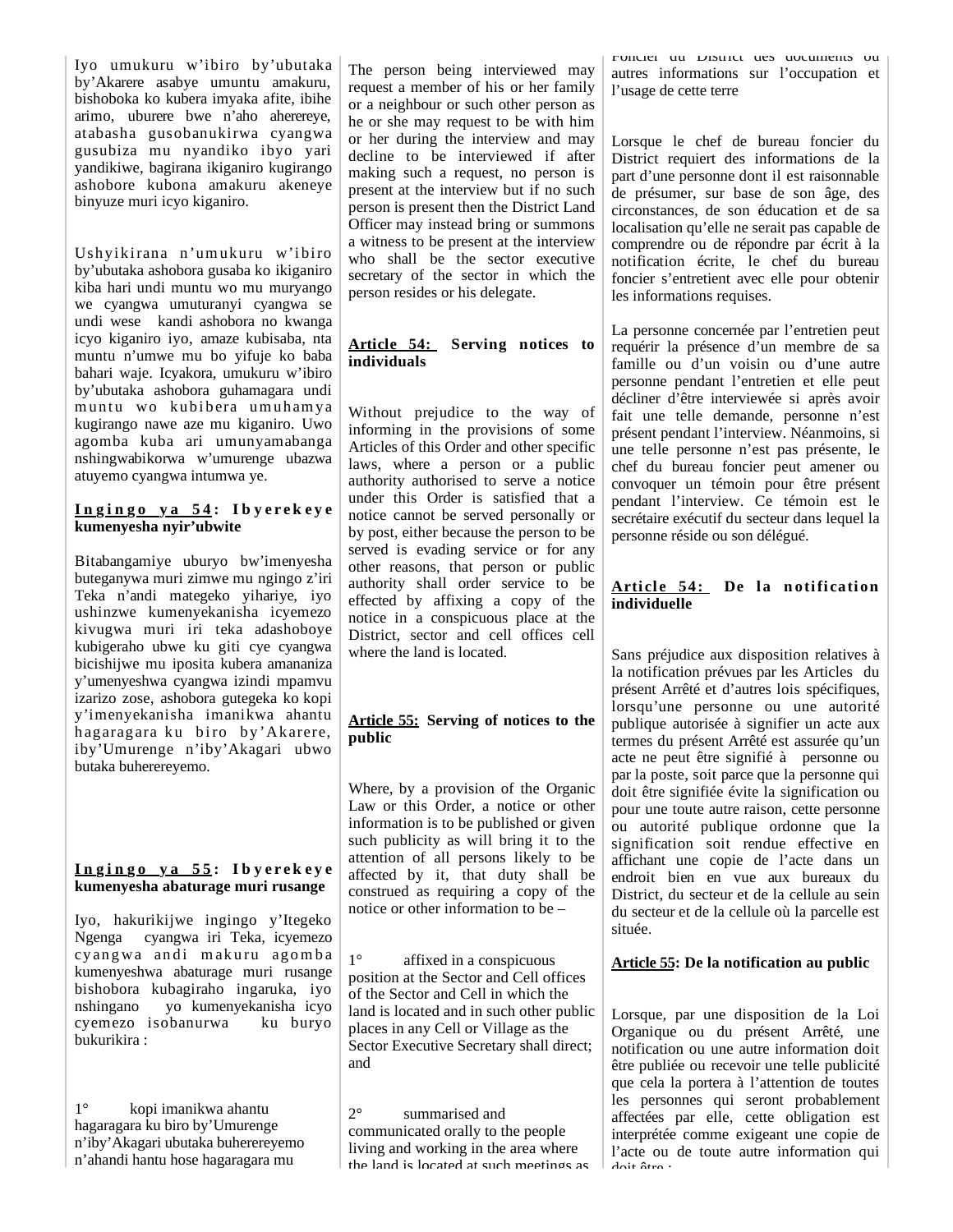Kagari cyangwa mu Mudugudu hagenwe n'amabwiriza y'Umunyamabanga Nshingwabikorwa w'Umurenge; kandi

2° ibikubiye mu cyemezo bimenyeshwa mu magambo abantu batuye kandi bakorera aho ubutaka buherereye mu nama zatumirijwe icyo n'Umunyamabanga Nshingwabikorwa w'Umurenge cyangwa w'Akagari;

### **I n g i n g o y a 5 6 : I b y e r e k e y e amafaranga yishyurwa**

Amafaranga atangwa nk'uko iri Teka ribisaba ateganywa mu mategeko yihariye cyangwa mu mabwiriza yasohotse mu Igazeti ya Leta kandi yateguwe n'abayobozi babifitiye ububasha hakurikijwe amategeko.

Umubitsi w'Impapurompamo z'ubutaka cyangwa Umubitsi w'Impapurompamo z'Ubutaka wungirije ntiyandika ubukode mu gitabo cy'impapurompamo cyangwa ngo yandike inyandiko irebana n'ubukode cyangwa ihererekanya ry'ubukode mu gihe amafaranga agomba kwishyurwa atarishyurwa, keretse, ibyo kandi bikageza aho amenyeye neza, ashingiye ku cyemezo cyanditse yeretswe kigaragaza ko habaye ubwumvikane hagati ya ba nyirubwite, ko ayo mafaranga ashobora gutangwa mu byiciro kandi ko nta bukererwe buri mu bwishyu.

Amafaranga n'ibyakoreshejwe na Leta byose mu kwishyuza amafaranga ukodesha ayibereyemo ni umwenda ukodesha aba abereyemo Leta kandi akaba agomba kuwishyura.

Komisiyo y'ubutaka ku rwego rw'Igihugu ishyiraho uburyo bwo gusuzuma ndetse no gusonera cyangwa se kugabanyiriza umukode uwo ari we wese kubera impamvu zumvikana nk'ubukene, ubumuga, cyangwa se izindi izo ari zo zose zijyanye n'ibiza udashobora kwishyura amafaranga ajyanye n'ubukode bwe k'ubutaka. Ishobora na none buri gihe bibaye ngombwa gusubira kuri icyo cyemezo iyo hari igihindutse hagati aho ikaba yafata icyemezo cyo kongera ayo mafaranga cyangwa se kuyagabanya cyane birenzeho.

## **Article 57: Ibyerekeye gukemura impaka**

Impaka zose zerekeranye n'itangwa ry'ubutaka, isubizwa ry'ubutaka, ikodeshwa ry'ubutaka, ihindurwa

the land is located at such meetings as may be convened by the Sector or Cell Executive Secretary for that purpose;

## **Article 56: Fees and Charges**

Any fees or charges payable under this Order shall be prescribed in specific laws or gazetted regulations developed by competent authorities in accordance with the law.

The Registrar of Land Titles or the Deputy Registrar of Land Titles shall refuse to make an entry in the register of title or register a document in respect of a lease or a disposition of or arising in connection with a lease in respect of which a charge has not been paid in whole or in part, unless and until he or she is satisfied on the basis of written evidence produced before him or her that it has been agreed between the payer and payee that such charge may be paid in instalments and there are no arrears in those instalments.

Unpaid fees or charges incurred by the Government in connection with any attempt to recover an unpaid charge shall constitute a civil debt owed by the payer to the Government.

The National Land Commission shall establish arrangements to review and to remit in whole or in part the charges and fees payable by any person in connection with the holding of a lease who claims that by reason of poverty, infirmity, the effects of a natural or other disaster or other similar cause, he or she cannot pay the charges or fees required to be paid under a lease and thereafter to keep such case under continuous review and, where necessary, make further adjustments, either to increase or reduce the charges or fees which are to be paid.

## **Article 57: Dispute Settlement**

All disputes related to land allocation and repossession, land lease, change of use, lease termination and consequences thereof are first referred to the authority that took the decision, and the latter shall give its reply within fifteen (15) days from the date of receipt of the request.

If the petitioner is not satisfied or no reply was given within the time doit ette.

1° affichée dans un endroit bien en vue aux bureaux du Secteur et de la Cellule dans lesquels la parcelle se situe et dans d'autres endroits publics dans n'importe quelle Cellule ou Village selon les directives du Secrétaire Exécutif du Secteur; et

2° résumée et communiquée de vive voix aux personnes vivant et travaillant dans la zone où la parcelle est située au cours des réunions qui pourraient être convoquées par le Secrétaire Exécutif du Secteur ou de la Cellule à cet effet.

## **Article 56: Des frais et des charges**

Tous les frais ou charges payables dans le cadre du présent Arrêté sont prescrits par des lois specifiques ou des règlements publiés au Journal Officiel édictés par les autorités compétentes conformément à la loi.

Le Conservateur des Titres Fonciers ou le Conservateur Adjoint des Titres Fonciers ne portera pas d'inscription au registre des titres relativement à un bail ou n'enregistrera pas un document relatif à un bail ou une aliénation en rapport ou issue d'un bail dont la charge n'a pas été payée en tout ou en partie, à moins que, et ce, jusqu'à ce qu'il soit satisfait sur base d'une preuve écrite produite devant lui et qui a été convenue entre le payeur et le bénéficiaire selon laquelle une telle charge pourrait être payée en tranches et qu'il n'y a pas d'arriérés au niveau de ces tranches.

Les frais non-payés ou les charges engagées par le Gouvernement en rapport avec toute tentative de recouvrer une charge impayée constituent une dette due par le débiteur au Gouvernement.

La Commission Foncière au niveau national établit les dispositions pour revoir et exonérer en tout ou en partie le paiement des charges et des frais relatifs à un contrat d'emphytéose par une personne qui déclare que, pour cause de pauvreté, d'infirmité, des effets d'une catastrophe naturelle ou autre ou une autre cause similaire, elle ne peut pas payer les charges ou frais requis pour un contrat d'emphytéose, et soumettre une telle décision sous un examen continu et, en cas de nécessité, faire des ajustements supplémentaires, soit pour augmenter ou réduire les charges ou les frais à payer.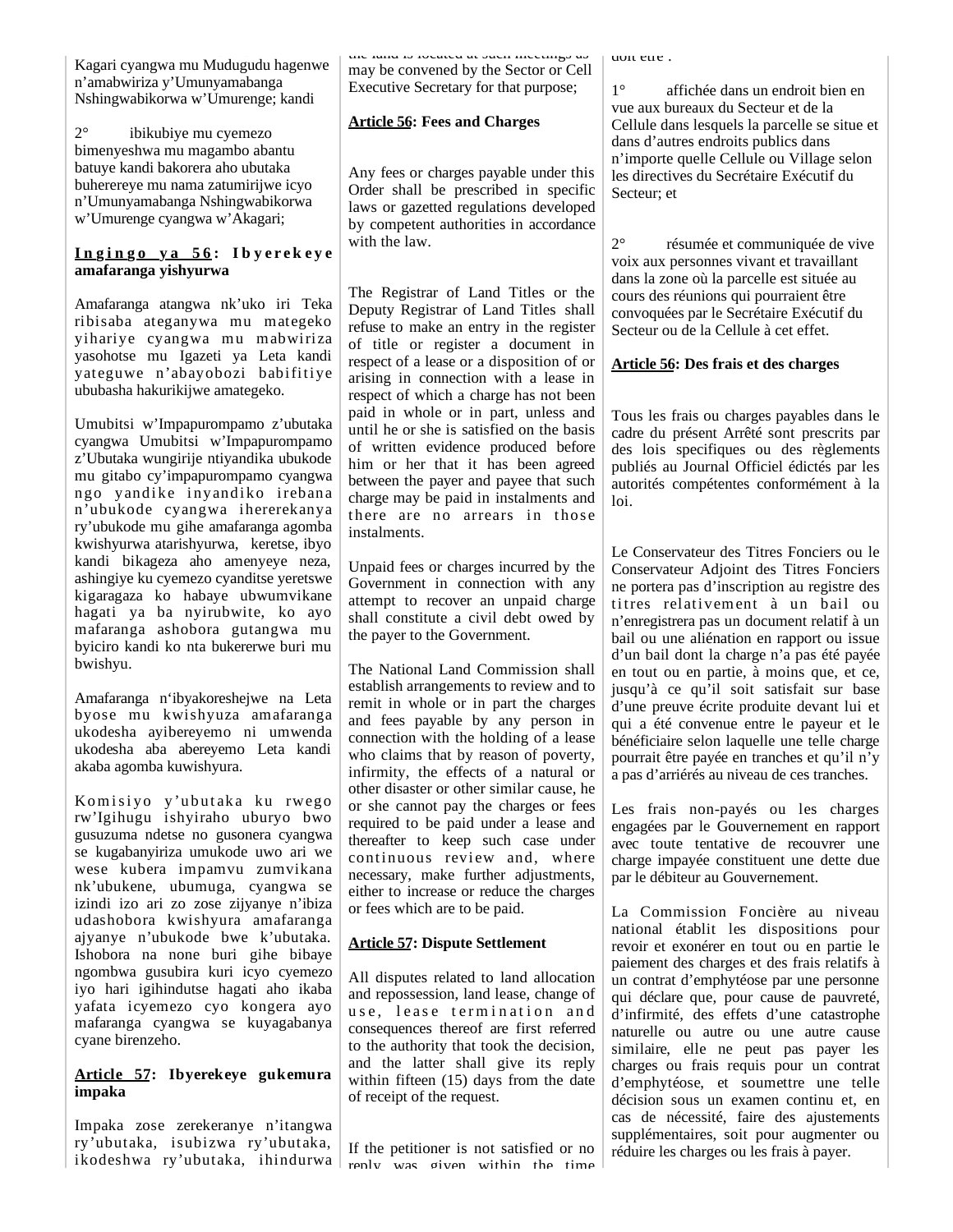| ry'ubukode n'iseswa ryabwo n'ingaruka<br>zabyo zibanza gushyikirizwa urwego                                                                                                                                                                                      | repry nas griva nauna une unie<br>specified in paragraph one of this<br>Article, the matter can be referred to                                                                           | Article 57: De la résolution des conflits                                                                                                                                                                                                                                                                    |  |  |  |
|------------------------------------------------------------------------------------------------------------------------------------------------------------------------------------------------------------------------------------------------------------------|------------------------------------------------------------------------------------------------------------------------------------------------------------------------------------------|--------------------------------------------------------------------------------------------------------------------------------------------------------------------------------------------------------------------------------------------------------------------------------------------------------------|--|--|--|
| rwafashe icyemezo. Urwo rwego<br>rugomba gusubiza mu minsi cumi<br>n'itanu (15) kuva rugejejweho ikibazo.                                                                                                                                                        | the next higher authority with<br>responsibility for land.                                                                                                                               | Tous les litiges nés à l'occasion de<br>l'allocation des terres, de leur remise, des<br>baux et de leur modification et                                                                                                                                                                                      |  |  |  |
| Iyo uwatanze ikibazo atanyuzwe,<br>cyangwa uwafashe icyemezo atarashubije<br>mu gihe cyagenwe mu gika cya mbere<br>cy'iyi ngingo, agishyikiriza urwego rwo<br>hejuru rufite inshingano ku butaka.                                                                | Such a petition must be referred to the<br>higher authority within fifteen (15)<br>days from the date of notification of<br>the decisions of the lower authority.                        | changement, de leur résiliation et des<br>conséquences qui peuvent en résulter sont<br>d'abord portés à l'autorité qui a pris la<br>décision, lequel organe dispose de quinze<br>(15) jours depuis la réception de la requête                                                                                |  |  |  |
| Utishimiye igisubizo yahawe n'urwego                                                                                                                                                                                                                             | If the petitioner is not satisfied by the<br>decision of the higher authority, he or<br>she may refer the matter to the                                                                  | pour donner la réponse.<br>Dans le cas où le requérant n'obtient pas                                                                                                                                                                                                                                         |  |  |  |
| rwafashe icyemezo ageza ikibazo cye ku<br>rwego rwo hejuru mu minsi cumi n'itanu<br>(15) kuva umunsi amenyesherejwe icyo                                                                                                                                         | competent court of law.                                                                                                                                                                  | satisfaction, ou que la requête n'a pas<br>obtenu de réponse dans le délai prescrit a                                                                                                                                                                                                                        |  |  |  |
| gisubizo n'urwego rwo hasi.                                                                                                                                                                                                                                      | Article 58: Obstruction of Land<br><b>Administration</b>                                                                                                                                 | l'alinéa premier, il fait appel devant la<br>prochaine autorité supérieure en matière<br>foncière.                                                                                                                                                                                                           |  |  |  |
| Utanyuzwe n'icyemezo cyafashwe<br>n'urwego rwo hejuru, yitabaza inkiko<br>zibifitiye ububasha.                                                                                                                                                                   | A person who wilfully and unlawfully                                                                                                                                                     | Une telle requête en appel doit être portée                                                                                                                                                                                                                                                                  |  |  |  |
| Ingingo ya 58: Ibyerekeye                                                                                                                                                                                                                                        | $1^{\circ}$<br>delays;<br>$2^{\circ}$<br>obstructs;                                                                                                                                      | devant l'autorité supérieure dans un délai<br>de quinze $(15)$ jours depuis la notification<br>de la décision par l'organe inférieur.                                                                                                                                                                        |  |  |  |
| kubangamira ubutegetsi bushinzwe<br>imicungire y'ubutaka                                                                                                                                                                                                         | $3^\circ$<br>hinders;<br>$4^{\circ}$<br>intimidates; or<br>$5^\circ$<br>assaults,                                                                                                        | Le requérant qui n'a pas été satisfait par la<br>décision de l'autorité supérieure fait appel                                                                                                                                                                                                                |  |  |  |
| Umuntu wese, yabigambiriye kandi mu<br>buryo bunyuranije n'amategeko:                                                                                                                                                                                            | a person authorised under the Organic<br>Law or this Order to enter and inspect<br>any land commits an offence and is                                                                    | devant les juridictions compétentes.<br>Article 58: De l'obstruction à<br>l'administration foncière                                                                                                                                                                                                          |  |  |  |
| $1^{\circ}$<br>uzatinza;<br>$2^{\circ}$<br>uzimira;                                                                                                                                                                                                              | liable, on conviction, to penalties                                                                                                                                                      |                                                                                                                                                                                                                                                                                                              |  |  |  |
| $3^{\circ}$<br>uzabuza;<br>$4^{\circ}$<br>uzatera ubwoba; cyangwa<br>$5^{\circ}$                                                                                                                                                                                 | provided for by the Penal Code and the<br>Organic Law.                                                                                                                                   | Une personne qui volontairement et sans<br>motif légitime:                                                                                                                                                                                                                                                   |  |  |  |
| uzatera.                                                                                                                                                                                                                                                         | <b>Section II: Transitional provisions</b>                                                                                                                                               | $1^{\circ}$<br>retarde;                                                                                                                                                                                                                                                                                      |  |  |  |
| umuntu wahawe ububasha n'Itegeko                                                                                                                                                                                                                                 |                                                                                                                                                                                          | $2^{\circ}$<br>fait obstruction;<br>$3^\circ$<br>empêche;                                                                                                                                                                                                                                                    |  |  |  |
| Ngenga cyangwa iri Teka bwo kugera ku<br>butaka no kubugenzura azaba akoze<br>icyaha gihanwa n'igitabo cy'amategeko<br>ahana n'Itegeko Ngenga.                                                                                                                   | Article 59: Validity of prior<br>dispositions of individual land                                                                                                                         | $4^{\circ}$<br>intimide; ou<br>$5^{\circ}$<br>agresse,                                                                                                                                                                                                                                                       |  |  |  |
|                                                                                                                                                                                                                                                                  | Unless the contrary is specifically<br>provided for in the Organic Law or this<br>Order, where a step had been taken                                                                     | une personne autorisée par la Loi<br>Organique ou le présent Arrêté à entrer et à                                                                                                                                                                                                                            |  |  |  |
| Icyiciro cya II: Ibyerekeye Ingingo<br>z'inzibacyuho                                                                                                                                                                                                             | before 15 September 2005 to create,<br>acquire, assign, transfer, or otherwise<br>execute a disposition in individual                                                                    | inspecter une parcelle se rend coupable de<br>contravention et est punissable<br>conformément aux dispositions prévues                                                                                                                                                                                       |  |  |  |
| Ingingo ya 59: Ibyerekeye agaciro<br>k'ubutaka bw'abantu ku giti cyabo<br>bwatanzwe mbere                                                                                                                                                                        | land, any such disposition may be<br>continued in accordance with the law                                                                                                                | par le Code Pénal et la loi Organique.<br><b>Section II: Des dispositions transitoires</b>                                                                                                                                                                                                                   |  |  |  |
| Uretse aho Itegeko Ngenga cyangwa iri<br>teka ribiteganya ukundi, ibikorwa byose<br>byakozwe mbere y'itariki ya 15 Nzeri<br>2005 bigamije gushyiraho, kubona,                                                                                                    | applicable to it immediately prior to<br>the commencement of the Organic Law<br>and this Order and shall be deemed to<br>be a valid disposition under the<br>Organic Law and this Order. | Article 59: De la validité des aliénations<br>antérieures des terres individuelles                                                                                                                                                                                                                           |  |  |  |
| gutanga by'igihe gito, kwikuraho<br>cyangwa gutanga ubukode buri mu<br>mutungo w'abantu ku giti cyabo,<br>bishobora gukomezwa, hashingiwe ku<br>mategeko abigenga yariho mbere y'uko<br>Itegeko Ngenga, n'iri Teka atangira<br>gukurikizwa kandi bikomeza kugira | <b>Article 60: Validity of Prior Rights</b><br>on Private State Land, Private<br>parastatal's land, Private City of<br>Kigali Land or Private District<br>Land                           | Sauf disposition contraire spécifiquement<br>prévue par la Loi Organique ou le présent<br>Arrêté, lorsqu'une procédure a été entamée<br>avant le 15 septembre 2005 pour créer,<br>acquérir, assigner, transférer ou autrement<br>exécuter une aliénation de terre<br>individuelle, une telle aliénation peut |  |  |  |
| agaciro hashingiwe ku Itegeko Ngenga<br>n'iri Teka.                                                                                                                                                                                                              | Unless the contrary is specifically                                                                                                                                                      | continuer conformément à la loi applicable<br>en la matière immédiatement avant la date<br>d'entrée en vigueur de la Loi Organique et                                                                                                                                                                        |  |  |  |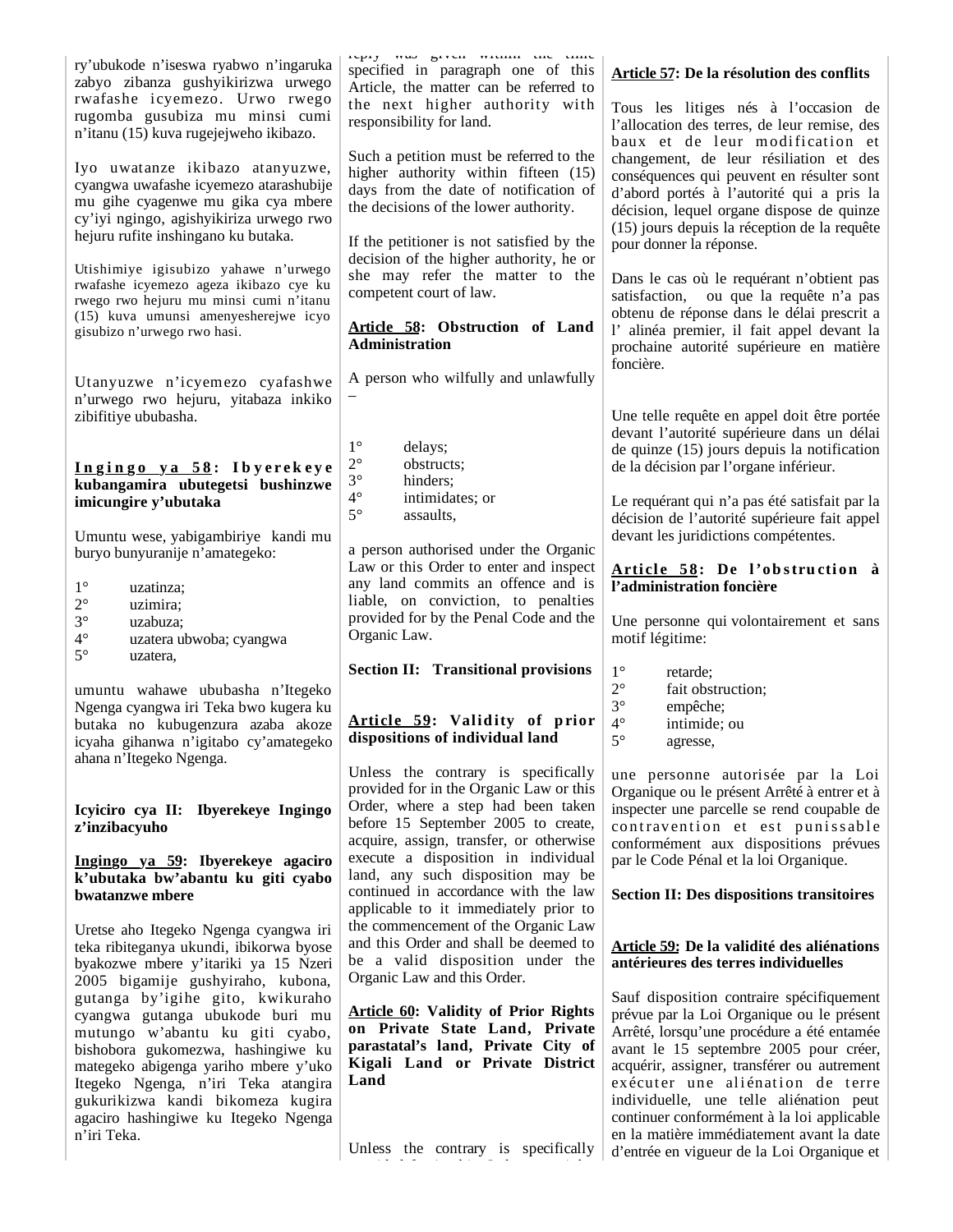| Ingingo ya 60: Ibyerekeye agaciro<br>k'uburenganzira abantu basaganywe<br>ku butaka bwite bwa Leta,<br>ubw'Ibigo bya Leta bifite ubuzima<br>gatozi, Umujyi wa Kigali cyangwa<br><b>Akarere</b><br>Uretse aho biteganyijwe ukundi mu<br>bwihariye n'iri teka,<br>buryo<br>uburenganzira ubwo ari bwo bwose,<br>inyungu, impapurompamo, ububasha<br>cyangwa inshingano byose byatanzwe,<br>byabonywe bikagira agaciro ku butaka<br>bwo mu mutungo bwite wa Leta,<br>uw'Ibigo bya Leta bifite ubuzima gatozi,<br>uw'Umujyi wa Kigali cyangwa<br>uw'Akarere mu buryo bwemewe<br>n'amategeko yariho mbere y'Itegeko<br>Ngenga cyangwa iri teka, bifite agaciro<br>kandi bikomeza gushyirwa mu bikorwa<br>hakurikijwe Itegeko Ngenga n'iri teka. | provided for in this Order, any right,<br>interest, title, power or obligation<br>lawfully agreed to, acquired, accrued,<br>established, coming into force or<br>exercisable in accordance with the laws<br>prior to the Organic Law or this Order<br>under either written law or custom in<br>any private state land, any private<br>parastatal's land, any private City of<br>Kigali land or any private District land<br>is hereby declared to be and to remain<br>valid, effective and enforceable under<br>the Organic Law and this Order.<br><b>Section III: Final provisions</b><br>Article 61: Abrogation of contrary<br>provisions<br>All previous regulations contrary to<br>this Order are hereby repealed. | conformément au présent Arrêté et est<br>réputée être une aliénation valide aux<br>termes de la Loi Organique et du présent<br>Arrêté.<br>Article 60: De la validité des droits<br>antérieurs sur le domaine privé de<br>l'Etat, d'un Etablissement Public, de la<br>Ville de Kigali ou de District<br>Sauf disposition contraire spécifiquement<br>prévue dans le présent Arrêté, tout droit,<br>intérêt, titre, pouvoir ou obligation<br>légalement consenti, acquis, accumulé,<br>établi sur une parcelle du domaine privé de<br>l'Etat, d'un Etablissement Public, de la<br>Ville de Kigali ou du District<br>conformément à la législation antérieure à<br>la Loi Organique ou au présent Arrêté, est<br>et reste valide, effectif et exécutoire aux |
|--------------------------------------------------------------------------------------------------------------------------------------------------------------------------------------------------------------------------------------------------------------------------------------------------------------------------------------------------------------------------------------------------------------------------------------------------------------------------------------------------------------------------------------------------------------------------------------------------------------------------------------------------------------------------------------------------------------------------------------------|------------------------------------------------------------------------------------------------------------------------------------------------------------------------------------------------------------------------------------------------------------------------------------------------------------------------------------------------------------------------------------------------------------------------------------------------------------------------------------------------------------------------------------------------------------------------------------------------------------------------------------------------------------------------------------------------------------------------|-----------------------------------------------------------------------------------------------------------------------------------------------------------------------------------------------------------------------------------------------------------------------------------------------------------------------------------------------------------------------------------------------------------------------------------------------------------------------------------------------------------------------------------------------------------------------------------------------------------------------------------------------------------------------------------------------------------------------------------------------------------|
| Icyiciro cya III: Ibyerekeye ingingo<br>zisoza                                                                                                                                                                                                                                                                                                                                                                                                                                                                                                                                                                                                                                                                                             | <b>Article 62: Coming into Force of this</b><br>Order                                                                                                                                                                                                                                                                                                                                                                                                                                                                                                                                                                                                                                                                  | termes de la Loi Organique et du présent<br>Arrêté.                                                                                                                                                                                                                                                                                                                                                                                                                                                                                                                                                                                                                                                                                                       |
| Ingingo ya 61: Ibyerekeye<br>kuvanwaho kw'ingingo z'amateka<br>zinyuranye n'iri Teka<br>Ingingo zose z'amateka abanziriza iri<br>kandi zinyuranye naryo zivanyweho.<br>Ingingo ya 62: Ibyerekeye igihe iteka<br>ritangira gukurikizwa<br>Iri teka ritangira gukurikizwa umunsi<br>ritangarijwe mu Igazeti ya Leta<br>ya<br>Repubulika y'u Rwanda.<br>Kigali, kuwa 01/04/2008                                                                                                                                                                                                                                                                                                                                                               | This Order comes into force on the day<br>of its publication in the Official<br>Gazette of the Republic of Rwanda.<br>Kigali, on 01/04/2008<br>The Minister of Natural Resources<br><b>KAMANZI Stanislas</b><br>$(s\acute{e})$<br>Seen and sealed with the Seal of the<br><b>Republic:</b>                                                                                                                                                                                                                                                                                                                                                                                                                             | <b>Section III: Des dispositions finales</b><br>Article 61: De l'abrogation des<br>dispositions antérieures<br>Toutes les dispositions réglementaires<br>antérieures et contraires au présent Arrêté<br>sont abrogées.<br>Article 62: De l'entrée en vigueur<br>Le présent Arrêté entre en vigueur le jour<br>de sa publication au Journal Officiel de la<br>République du Rwanda.<br>Kigali, le 01/04/2008                                                                                                                                                                                                                                                                                                                                               |
| Minisitiri w'Umutungo Kamere<br><b>KAMANZI Stanislas</b><br>(s <sub>e</sub> )<br>Bibonywe kandi bishyizweho<br>Ikirango cya Repubulika:<br>Minisitiri w'Ubutabera/Intumwa Nkuru<br>ya Leta<br><b>KARUGARAMA Tharcisse</b><br>$(s\acute{e})$                                                                                                                                                                                                                                                                                                                                                                                                                                                                                                | The Minister of Justice/Attorney<br>General<br><b>KARUGARAMA Tharcisse</b><br>$(s\acute{e})$                                                                                                                                                                                                                                                                                                                                                                                                                                                                                                                                                                                                                           | Le Ministre des Ressources Naturelles<br><b>KAMANZI Stanislas</b><br>$(s\acute{e})$<br>Vu et scellé du Sceau de la République:<br>Le Ministre de la Justice/Garde des Sceaux<br><b>KARUGARAMA Tharcisse</b><br>$(s\acute{e})$                                                                                                                                                                                                                                                                                                                                                                                                                                                                                                                             |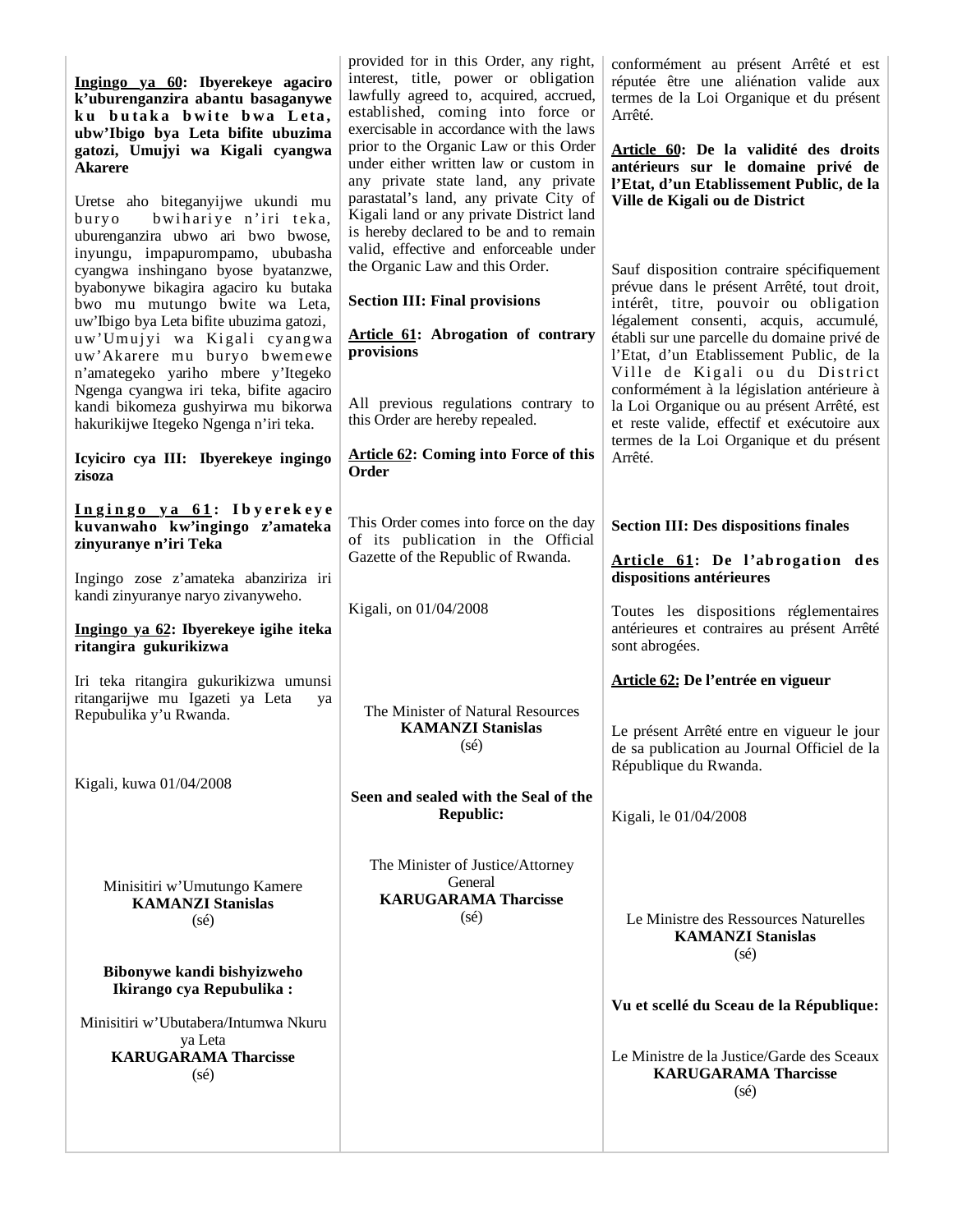**Umugereka wa mbere w' Iteka rya Minisitiri n° 001/2008 ryo ku wa 01/04/2008 rigena ibyubahirizwa n'ibikurikizwa mu gukodesha ubutaka**

### **ITANGWA RY'UBUTAKA BWO MU MUTUNGO BWITE BWA LETA, BWITE BW'UMUJYI WA KIGALI, BWITE BW'AKARERE N'UBW'IBIGO BYA LETA BIFITE UBUZIMAGATOZI**

# **Gusaba guhabwa ubutaka**

### **Amakuru areba ikibanza** *(Icyemezo cy'ishoramari ku bashoramari)*

| Inta<br>ra         | <b>Akarere</b> | <b>Umurenge</b> | Akagali | Umudugudu | Nomero<br>y'ikibanza | <b>Ubuso</b> |
|--------------------|----------------|-----------------|---------|-----------|----------------------|--------------|
|                    |                |                 |         |           |                      |              |
| $\mathcal{D}$<br>∠ |                |                 |         |           |                      |              |
| $\sim$<br>J        |                |                 |         |           |                      |              |

**Umwirondoro w'usaba cyangwa abasaba** *(ongera imigereka niba barenze abantu babiri (2))*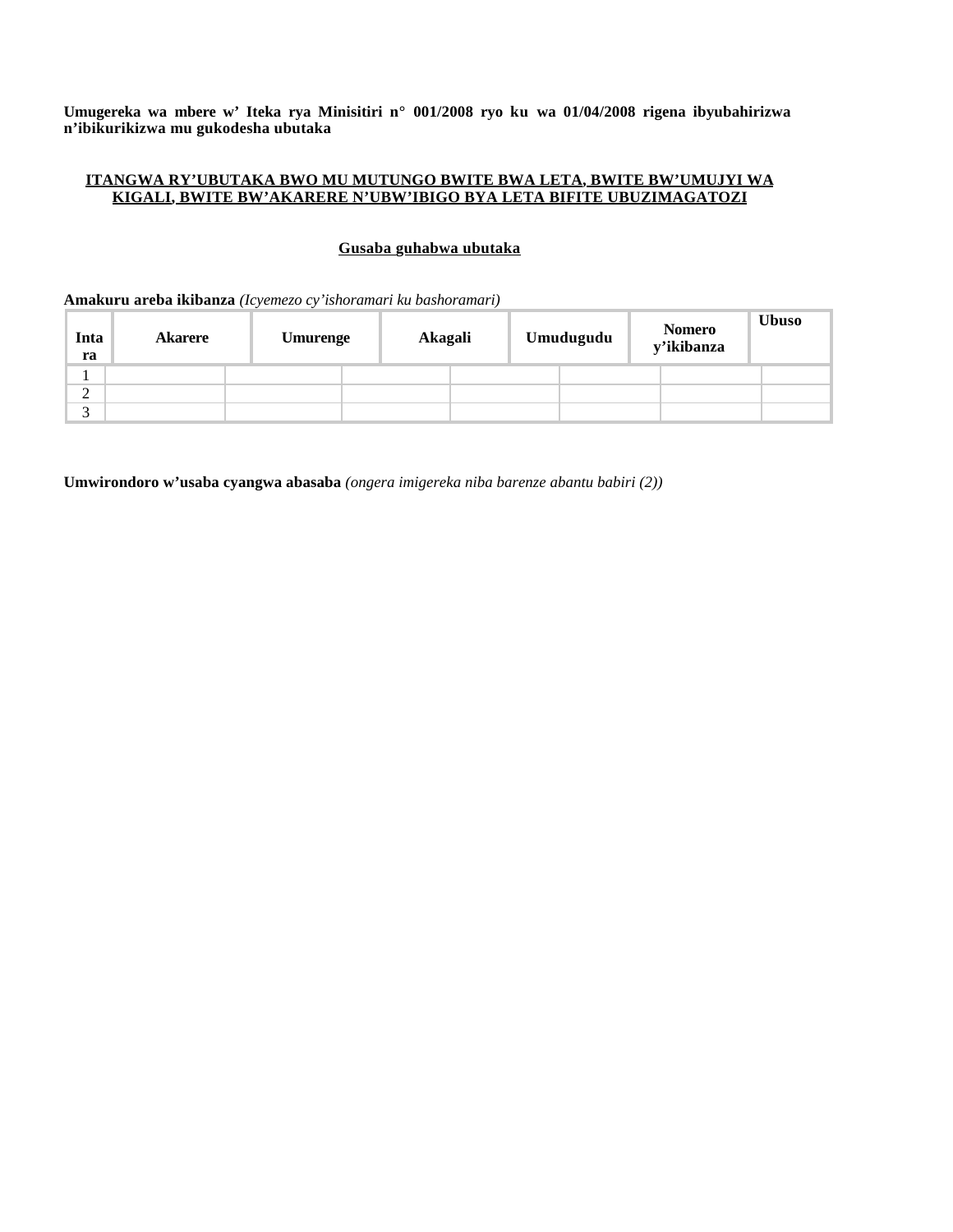| In<br>tar<br>a                                                                         | <b>Akarere</b>                                                                                                                                  | <b>Umurenge</b>                                               |         |  | Akagali                                                                    |  | Umudugudu                                           | <b>Nomero</b><br>y'ikibanza | <b>Agace</b><br><b>Icyo</b><br>ubutaka<br>bwagenewe |  |
|----------------------------------------------------------------------------------------|-------------------------------------------------------------------------------------------------------------------------------------------------|---------------------------------------------------------------|---------|--|----------------------------------------------------------------------------|--|-----------------------------------------------------|-----------------------------|-----------------------------------------------------|--|
| $\mathbf{1}$                                                                           |                                                                                                                                                 |                                                               |         |  |                                                                            |  |                                                     |                             |                                                     |  |
| $\overline{2}$<br>3                                                                    |                                                                                                                                                 |                                                               |         |  |                                                                            |  |                                                     |                             |                                                     |  |
| jj/mm/aaaa<br>Itariki:<br>jj/mm/aaaa<br>Umukono: Itariki:<br>jj/<br>Amazina<br>mm/aaaa |                                                                                                                                                 |                                                               |         |  |                                                                            |  |                                                     |                             |                                                     |  |
|                                                                                        |                                                                                                                                                 |                                                               |         |  |                                                                            |  |                                                     |                             |                                                     |  |
|                                                                                        | jj/mm/aaaa                                                                                                                                      |                                                               | Amazina |  |                                                                            |  |                                                     |                             |                                                     |  |
|                                                                                        |                                                                                                                                                 |                                                               |         |  |                                                                            |  |                                                     |                             |                                                     |  |
|                                                                                        | Kigali, kuwa 01/04/2008                                                                                                                         |                                                               |         |  |                                                                            |  |                                                     |                             |                                                     |  |
|                                                                                        | Bibonywe kugirango byomekwe ku Iteka rya Minisitiri n° 001/2008 ryo ku wa 01/4/2008 rigena<br>ibyubahirizwa n'ibikurikizwa mu gukodesha ubutaka |                                                               |         |  |                                                                            |  |                                                     |                             |                                                     |  |
|                                                                                        |                                                                                                                                                 |                                                               |         |  | Minisitiri w'Umutungo Kamere<br><b>KAMANZI Stanislas</b><br>$(s\acute{e})$ |  |                                                     |                             |                                                     |  |
|                                                                                        |                                                                                                                                                 |                                                               |         |  |                                                                            |  | Bibonywe kandi bishyizweho Ikirango cya Repubulika: |                             |                                                     |  |
|                                                                                        |                                                                                                                                                 |                                                               |         |  | <b>KARUGARAMA Tharcisse</b><br>$(s\acute{e})$                              |  | Minisitiri w'Ubutabera/Intumwa Nkuru ya Leta        |                             |                                                     |  |
|                                                                                        | Annex 1 to the Ministerial Order $n^{\circ}$ 001/2008 of 01/04/2008 determining the requirements and procedures<br>for land lease               |                                                               |         |  |                                                                            |  |                                                     |                             |                                                     |  |
|                                                                                        |                                                                                                                                                 | <b>ALLOCATION OF PRIVATE STATE LAND, CITY OF KIGALI LAND,</b> |         |  |                                                                            |  | DISTRICT LAND AND PARASTATALS' LAND                 |                             |                                                     |  |
|                                                                                        |                                                                                                                                                 |                                                               |         |  | <b>Application for emphyteutic lease</b>                                   |  |                                                     |                             |                                                     |  |

# **Amakuru y'ibindi bibanza bitunzwe n'usaba** *(ongera imigereka niba ibibanza birenze bitatu (3))*

**Details of Land** *(Investment Certificate for Investor(s))*

|            |                 |               |      |                |          | Area |
|------------|-----------------|---------------|------|----------------|----------|------|
| Pro<br>vin | <b>District</b> | <b>Sector</b> | Cell | <b>Village</b> | Plot No. |      |
|            |                 |               |      |                |          |      |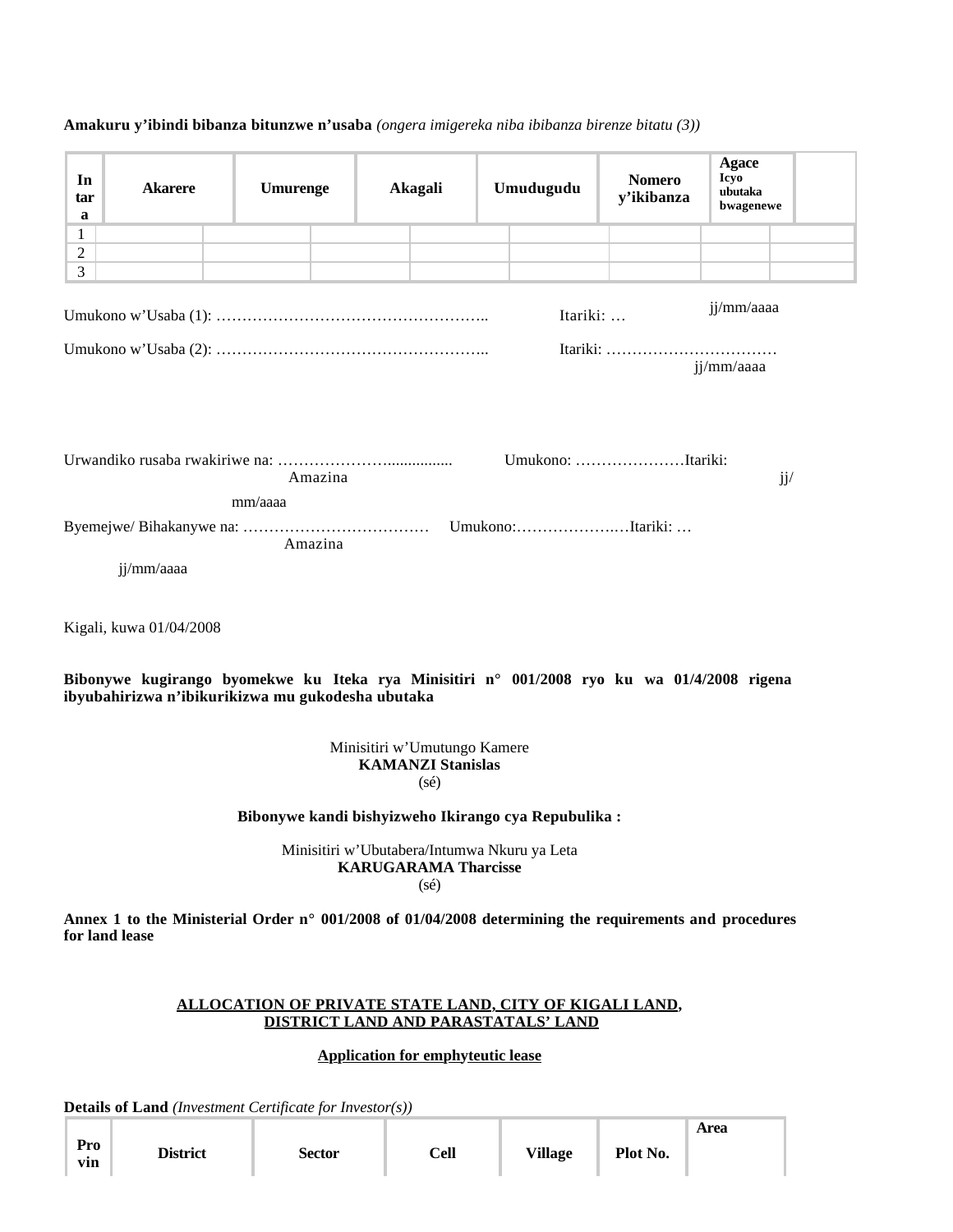| ce |  |  |  |  |
|----|--|--|--|--|
|    |  |  |  |  |
|    |  |  |  |  |
|    |  |  |  |  |

**Details of Applicant(s)** *(include attachment if more than two(2) persons)*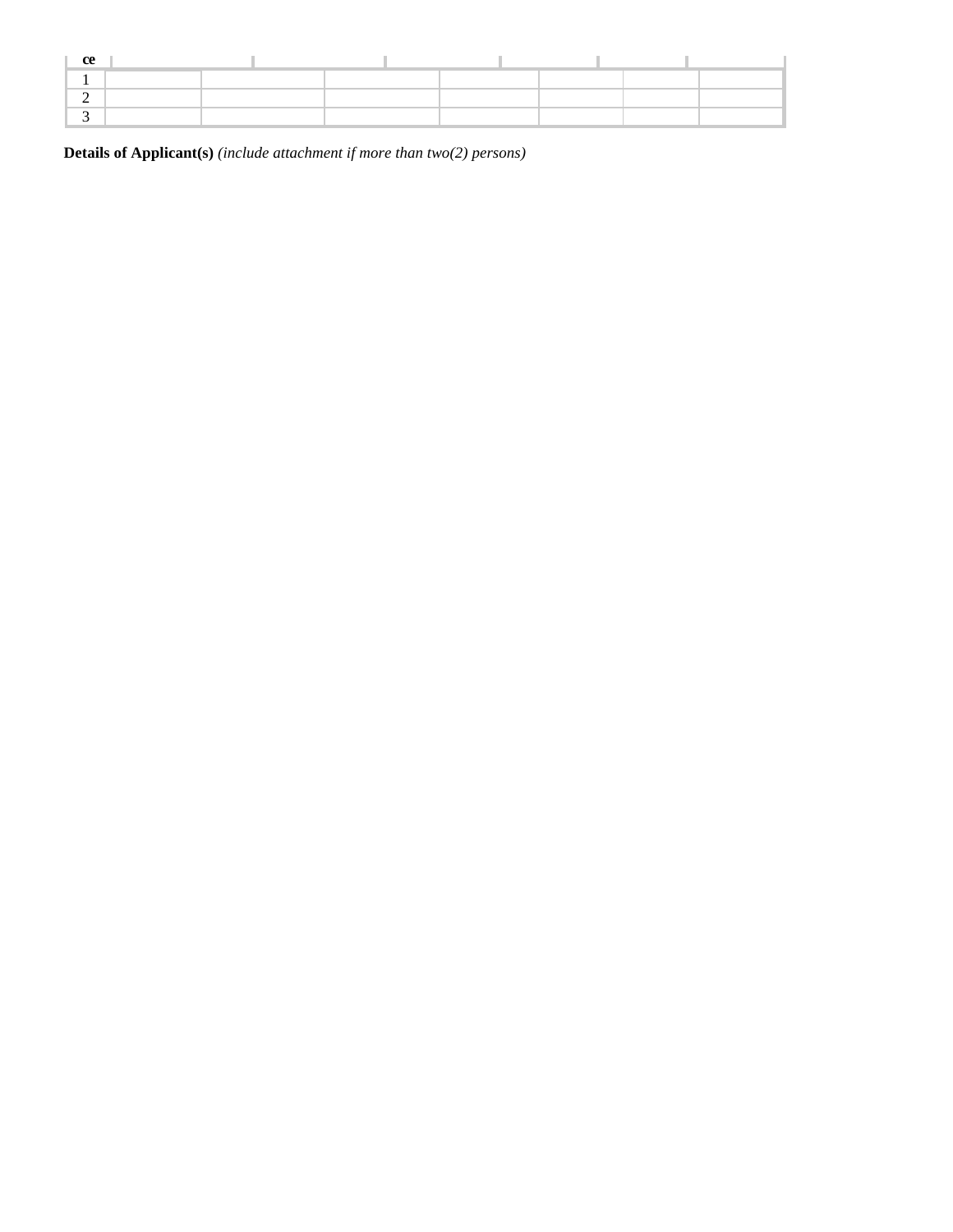|                                                                                                                                              |                                                                                 | Date:                             |  |  |  |
|----------------------------------------------------------------------------------------------------------------------------------------------|---------------------------------------------------------------------------------|-----------------------------------|--|--|--|
|                                                                                                                                              |                                                                                 | dd/mm/yyyy                        |  |  |  |
|                                                                                                                                              |                                                                                 | Date:                             |  |  |  |
|                                                                                                                                              |                                                                                 | dd/mm/yyyy                        |  |  |  |
| Name                                                                                                                                         |                                                                                 | Signature:  Date Applic Received: |  |  |  |
| dd/mm/yyyy                                                                                                                                   |                                                                                 |                                   |  |  |  |
| Name                                                                                                                                         |                                                                                 | dd/mm/yyyy                        |  |  |  |
| Kigali, on 01/04/2008                                                                                                                        |                                                                                 |                                   |  |  |  |
| Seen to be annexed to the Ministerial Order $n^{\circ}$ 001/2008 of 01/04/2008 determining the requirements and<br>procedures for land lease |                                                                                 |                                   |  |  |  |
|                                                                                                                                              | The Minister of Natural Resources<br><b>KAMANZI Stanislas</b><br>$(s\acute{e})$ |                                   |  |  |  |
|                                                                                                                                              | Seen and sealed with the Seal of the Republic:                                  |                                   |  |  |  |
|                                                                                                                                              | The Minister of Justice/Attorney General<br><b>KARUGARAMA Tharcisse</b>         |                                   |  |  |  |
| Annexe 1 à l'Arrêté Ministériel n°001/2008 du 01/4/2008 déterminant les conditions et les procédures suivies                                 | $(s\acute{e})$                                                                  |                                   |  |  |  |
|                                                                                                                                              |                                                                                 |                                   |  |  |  |

**Annexe 1 à l'Arrêté Ministériel n°001/2008 du 01/4/2008 déterminant les conditions et les procédures suivies pour le bail des terres**

#### **DEMANDE D'UN BAIL EMPHYTEOTIQUE SUR LE DOMAINE FONCIER PRIVE DE L'ETAT, DE LA VILLE DE KIGALI, DU DISTRICT ET DES ETABLISSEMENTS PUBLICS**

## **Demande de bail emphytéotique**

**Détails de la Parcelle** *(Certificat d'Investissement pour un (des) Investisseur(s))*

| Pro<br>vin<br>ce | <b>District</b> | <b>Secteur</b> | <b>Cellule</b> | <b>Village</b> | $N^{\circ}$ de<br>parcelle | Superficie |
|------------------|-----------------|----------------|----------------|----------------|----------------------------|------------|
|                  |                 |                |                |                |                            |            |
| $\overline{2}$   |                 |                |                |                |                            |            |
| 3                |                 |                |                |                |                            |            |

**Détails du (des) demandeur(s)** *(ajoutez annexes s'il s'agit de plus de deux (2) personnes)*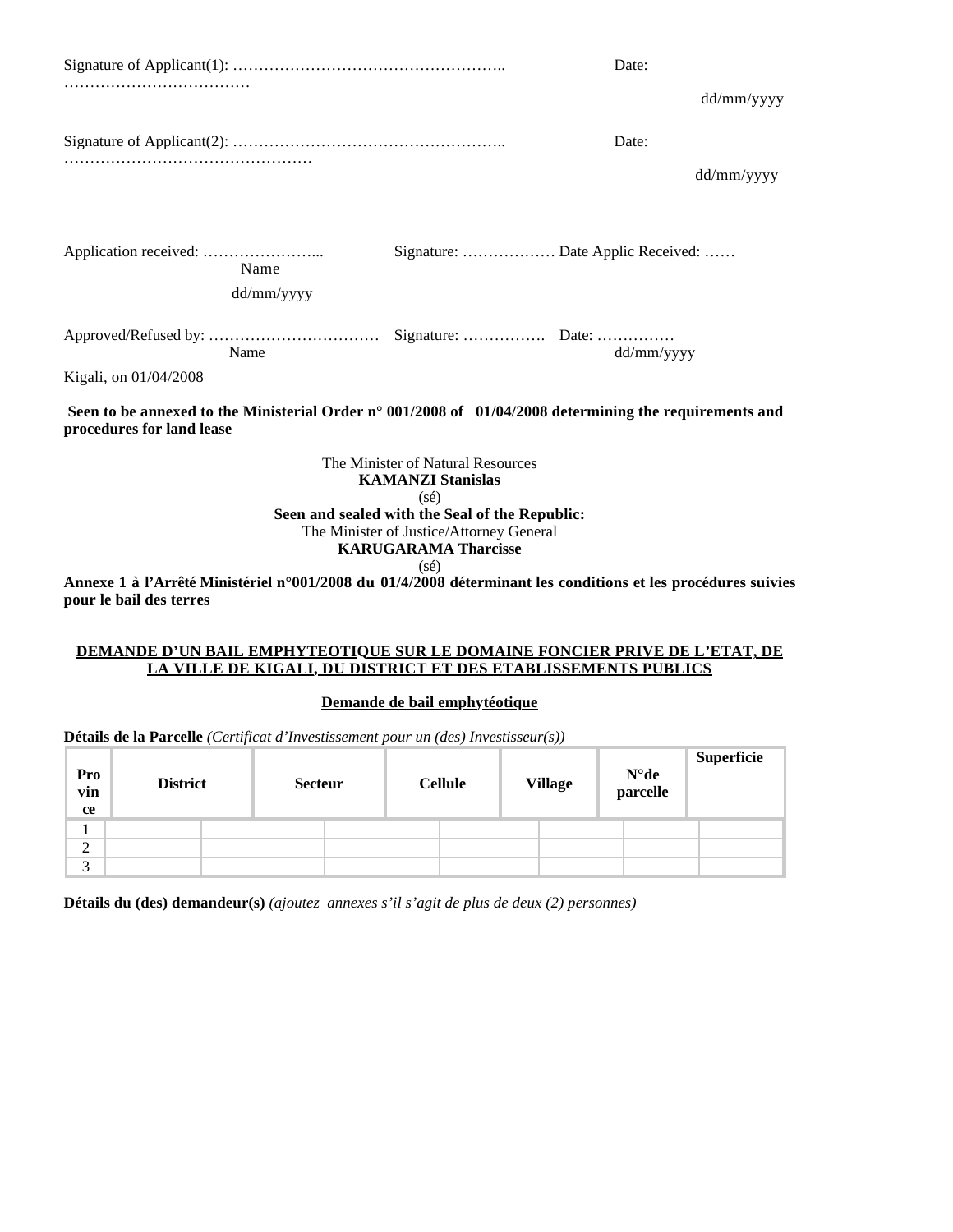|                |  |  | demandeu   u iuentite   naissance   raissance | $\mathbf{E}$ |  |
|----------------|--|--|-----------------------------------------------|--------------|--|
|                |  |  |                                               |              |  |
| $\bigcap$<br>∠ |  |  |                                               |              |  |
| $\sim$<br>◡    |  |  |                                               |              |  |
| $\overline{4}$ |  |  |                                               |              |  |
|                |  |  |                                               |              |  |

## **ype de bail**

Parcelle du domaine privé de l'Etat Parcelle du domaine privé du District et de la Ville de Kigali Parcelle du domaine privé des établissements publics

**Utilisation du terrain** (courte description de l'utilisation prévue)

## **Détails d'autres parcelles dont le demandeur est propriétaire** *(ajoutez annexes s'il s'agit de plus de trois (3) parcelles)*

| Pro<br>vinc<br>e                  | <b>District</b> | <b>Secteur</b> |  |  | <b>Cellule</b> | <b>Village</b> | $N^{\circ}$ de parcelle          | Zone<br><b>Utilisation</b><br>du terrain |     |
|-----------------------------------|-----------------|----------------|--|--|----------------|----------------|----------------------------------|------------------------------------------|-----|
| 1                                 |                 |                |  |  |                |                |                                  |                                          |     |
| 2                                 |                 |                |  |  |                |                |                                  |                                          |     |
| 3                                 |                 |                |  |  |                |                |                                  |                                          |     |
| jj/mm/aaaa<br>Date:<br>jj/mm/aaaa |                 |                |  |  |                |                |                                  |                                          |     |
|                                   |                 | Nom<br>mm/aaaa |  |  | Signature:     |                | Date de réception de la demande: |                                          | jj/ |
|                                   |                 | Nom            |  |  |                |                |                                  | jj/mm/                                   |     |
| aaaa                              |                 |                |  |  |                |                |                                  |                                          |     |

Kigali, le 01/04/2008

**Vu pour être annexé à l'Arrêté Ministériel n°001/2008 du 01/04/2008 déterminant les conditions et les**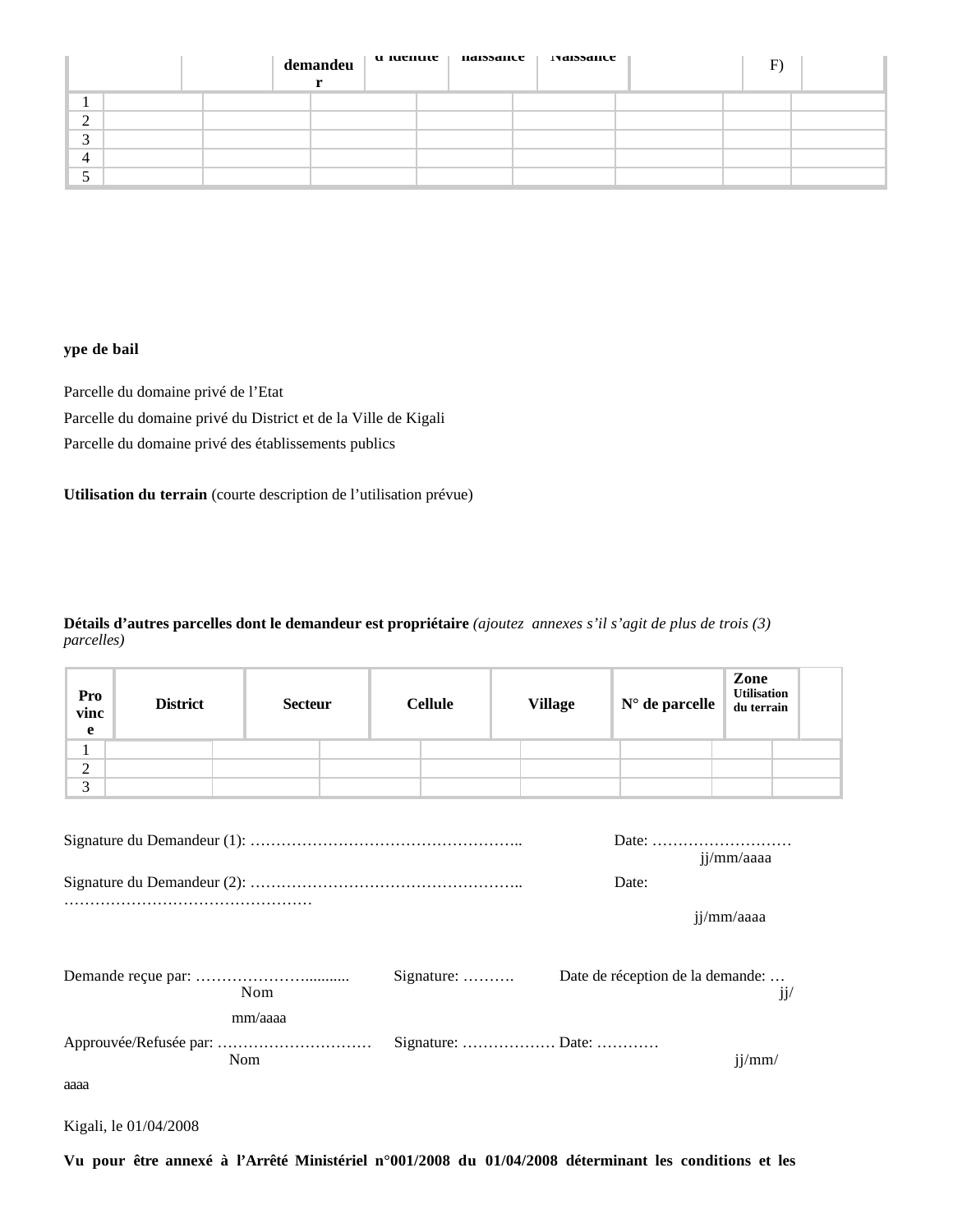#### Le Ministre des Ressources Naturelles **KAMANZI Stanislas** (sé) **Vu et scelle du Sceau de la République:** Le Ministre de la Justice/Garde des Sceaux **KARUGARAMA Tharcisse** (sé)

**Umugereka wa 2 w'Iteka rya Minisitiri no 001/2008 ryo ku wa 01/04/2008 rigena ibyubahirizwa n'ibikurikizwa mu gukodesha ubutaka**

### **ICYEMEZO CY'UBUKODE BURAMBYE**

#### **UBUKODE BURAMBYE No. …………………**

**HAKURIKIJWE ITEGEKO NGENGA No 08/2005 RYO KUWA 14/07/2005 RIGENA IMIKORESHEREZE N'IMICUNGIRE Y'UBUTAKA MU RWANDA N'ITEKA RYA MINISITIRI No 001/2008 RYO KUWA 01/04/2008 RIGENA IBYUHABIRIZWA N'IBIKURIKIZWA MU GUKODESHA UBUTAKA**

**HAGATI YA:** Repubulika y'u Rwanda ihagarariwe n'Umubitsi w'Impapurompamo z'Ubutaka (ariwe wiswe Umukode mu ngingo zikurikira) ku ruhande rumwe:

**NA**: Umuntu cyangwa abantu bakurikira (Wiswe cyangwa biswe Ukodesha mu ngingo zikurikira) ku rundi ruhande:

| Amazina y'Ukodesha cyangwa y'Abakodesha | Numero z'ibibaranga | Imigabane |
|-----------------------------------------|---------------------|-----------|
|                                         |                     |           |
| 2.                                      |                     |           |
| 3.                                      |                     |           |
| 4.                                      |                     |           |
| 5.                                      |                     |           |
| 6.                                      |                     |           |
| 7.                                      |                     |           |
| 8.                                      |                     |           |
| 9.                                      |                     |           |
| 10.                                     |                     |           |
| N'abandi                                |                     |           |

#### **Aderesi bahisemo kubarizwaho** :

| Ubahagarariye : _________   | Akarere :   |  |
|-----------------------------|-------------|--|
| Intara:<br>Umujyi wa Kigali | Akagari : _ |  |
|                             |             |  |

Umurenge : \_\_\_\_\_\_\_\_\_\_\_\_\_\_\_\_\_\_\_\_\_\_\_\_\_\_\_ Umudugudu \_\_\_\_\_\_\_\_\_\_\_\_\_\_\_\_\_\_\_\_\_\_\_\_\_\_\_\_\_\_

## **BUMVIKANYE IBI BIKURIKIRA**

#### **Ingingo ya 1 : Ibyerekeye uburenganzira bw'ubukode burambye**

Umukode ahaye Ukodesha uburenganzira bw'ubukode bw'igihe cy'imyaka ……………. ku butaka burangwa n'ibi bikurikira:

| Intara:   | Nomero y'ikibanza :                  |
|-----------|--------------------------------------|
| Akarere : | Ubuso:                               |
| Umurenge: | Igihe buzatangira n'aho buzarangira: |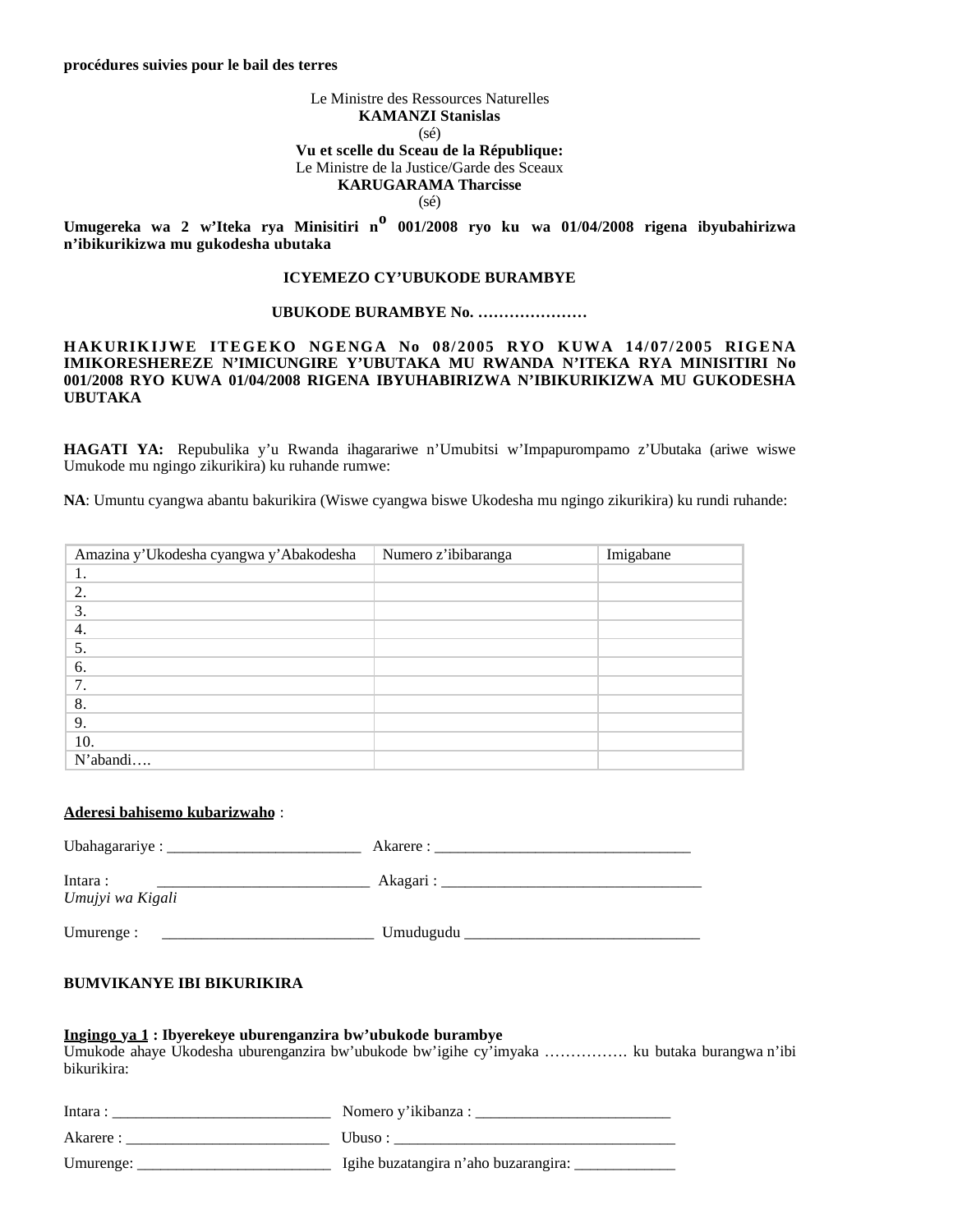| Akagari:   | Icyo ubutaka bugenewe gukoreshwa: |
|------------|-----------------------------------|
| Umudugudu: |                                   |

### **Ingingo ya 2: Ibyerekeye ingingo rusange**

Uburenganzira bw'ubukode burambye butangwa hashingiwe ku ngingo rusange ziteganywa n'Iteka rya\_Minisitiri N<sup>O</sup> 001/2008 ryo kuwa 01/04/2008 rigena ibyubahirizwa n'ibikurikizwa mu gukodesha ubutaka n'ingingo z'umwihariko zikurikira:

### **Icyiciro cya Mbere: Ibyerekeye inshingano z'ibanze z'Ukodesha**

### **Ingingo ya 3: Ibyerekeye ubwishyu bw'ubukode ku mwaka**

1. Ubukode ku mwaka ni ………Ako gaciro k'ubukode gashobora guhinduka buri mwaka. Ariko agaciro kongerewe kishyurwa ariko habanje kujyaho Iteka rya Minisitiri rihindura agaciro ka mbere.

2. Ubukode bw'umwaka bwishyurwa ……………….mbere y'itariki ya 1 Mutarama, Umubitsi w'Impapurompamo z'Ubutaka atarinze kubisaba.

3. Iyo ubukode butishyuwe ku itariki yagenwe, ukodesha agomba kwishyura inyungu yiyongereye ku bwishyu harimo n'ibirarane, hashingiwe ku bwishyu bw'umusoro bwite n'umusoro ku nyongeragaciro kandi haseguriwe ubundi burenganzira.

### **Ingingo ya 4: Ibyerekeye ubwishyu bw'imisoro ku butaka**

Ukodesha agomba kuriha imisoro n'andi mafaranga asabwa ku butaka no ku mitungo iburiho kuri buri tariki ngarukamwaka y'igihe yaboneyeho ubukode.

### **Ingingo ya 5 : Ibyerekeye gukoresha neza ubutaka n'ibihingwa**

Mu gihe cyose ubukode buzamara, ukodesha ubutaka agomba kubukoresha kandi agomba guhora abufata neza hakurikijwe amategeko n'imigenzereze isanzwe ikoreshwa. Ukodesha agomba kubahiriza amategeko n'amabwiriza yerekeye ubutaka, gukora ibishoboka byose kungira ngo imbibi yadikanije nazo zigaragare neza, kwica udukoko twakwangiza imyaka, kurwanya indwara z'ibihingwa no kurandura ibihingwa bitagenewe aho ahantu, gufata ingamba za ngombwa zo kurwanya isuri, ibihumanya ibidukikije cyangwa ibituma ubutaka budakoreshwa cyangwa bukoreshwa nabi; agomba kutabangamira imitembere y'amazi y'imigezi kandi agakosora icyangiritse cyose k'ubutaka.

#### **Ingingo ya 6: Ibyerekeye imikoreshereze y'ubutaka**

Ukodesha ntagomba guhindura icyo ubutaka bwagenewe gukoreshwa atabiboneye uruhushya rwanditse nk'uko

biteganywa n'Iteka rya Minisitiri N<sup>o</sup> 001/2008 ryo kuwa 01/04/2008 rigena ibyubahirizwa n'ibikurikizwa mu gukodesha ubutaka. Iyi ngingo itubahirijwe, ukodesha agomba kwishyura Umukode indishyi zingana n'inshuro ebyiri ubwishyu bw'ubukode bw'umwaka buteganyijwe muri aya masezerano, haseguriwe ubundi burenganzira bwose kandi Umukode atarinze kugaragaza ibyangiritse.

#### **Ingingo ya 7: Ibyerekeye kwemera ihererekanya**

Iyo hari uburenganzira ku mutungo w'ubutaka bufitwe n'abandi bagize umuryango, uwuhagarariye ntashobora gutanga ubwo burenganzira abugurishije, abutanze nk'impano cyangwa kubugurana ubundi, kubugwatiriza, kubukodesha cyangwa kubwatira, cyangwa kububangikanyaho ubundi, bitabanje kwemezwa mu buryo bwanditse

n'abagize umuryango bose nk'uko biteganyijwe mu ngingo ya 35 y'Itegeko Ngenga n<sup>o</sup> 08/2005 ryo kuwa 14/07/2005 rigena imikoreshereze n'imicungire y'ubutaka mu Rwanda.

#### **Ingingo ya 8: Ibyerekeye impushya zisabwa mbere yo kubaka**

Impushya za ngombwa zisabwa mbere y'uko inyubako zitangira kubakwa zigomba kubanza kuboneka, nta nyubako n'imwe izemererwa kubakwa izo mpushya zitaraboneka.

#### **Ingingo ya 9**: **Ibyerekeye kugenzura imikoreshereze y'ubutaka**

Ukodesha ntashobora kubuza umukozi w'ibiro by'ubutaka cyangwa undi muntu wese wabiherewe ububasha n'Ikigo cy'Igihugu gishinzwe imikoreshereze n'imicungire y'ubutaka kwinjira ku butaka buri mu bukode mu gihe cyabugenewe kugirango agenzure niba imikoreshereze yabwo ijyanye n'inshinganozashingiweho mu itangwa ry'ubukode.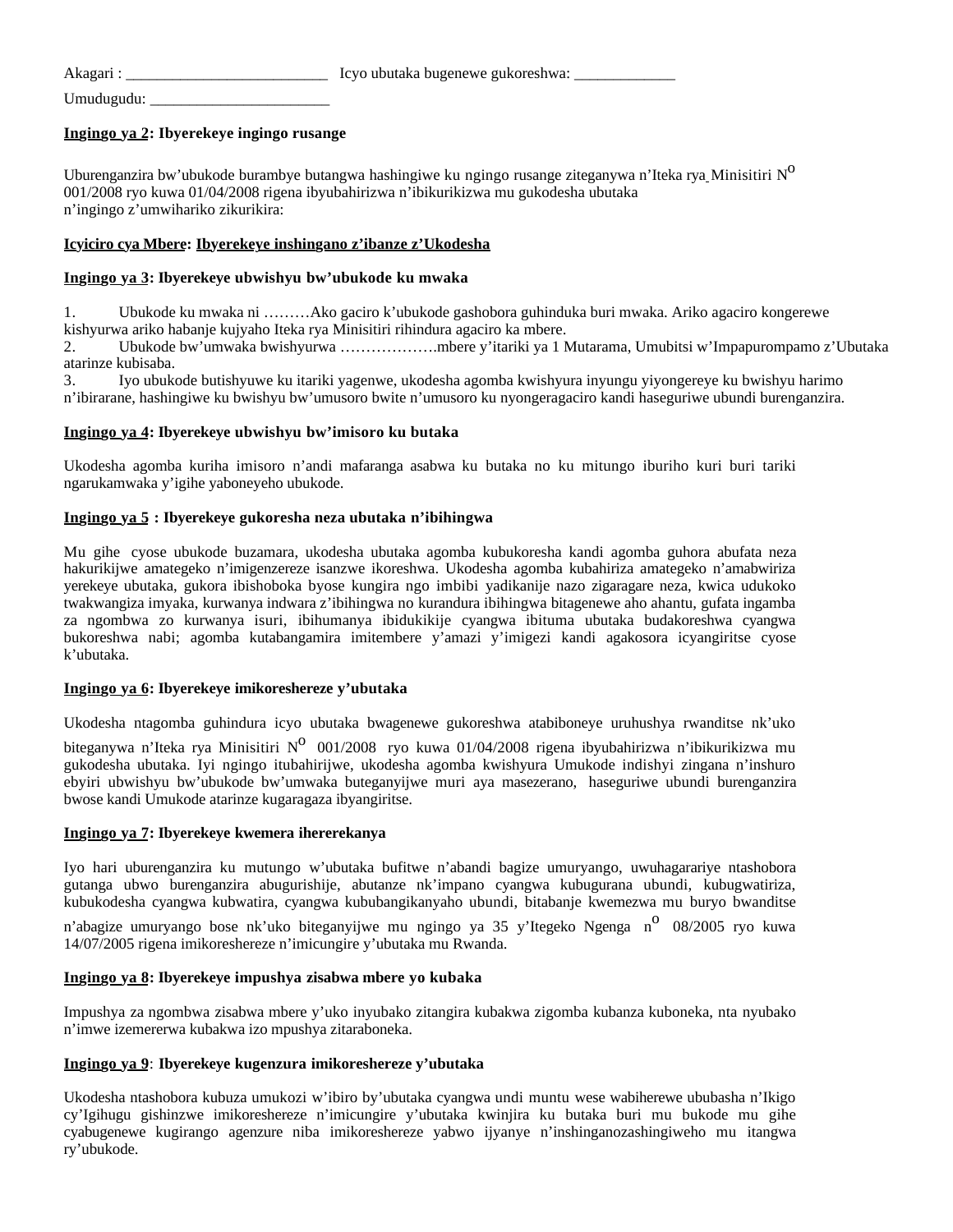# **Icyiciro cya 2: Ibyerekeye uburenganzira bw'ibanze bw'ukodesha**

# **Inginjgo ya 10**: **Ibyerekey**e **kutabangamirwa n'umukode cyangwa uwo ariwe wese**

Igihe cyose ukodesha ariha ubukode, imisoro, mu gihe byateganijwe, akubahiriza kandi akuzuza inshingano zikubiye mu bukode, atunga ubutaka bwe mu mudendezo n'ibiburiho (keretse amabuye y'agaciro) igihe cyose cy'ubukode atabangamiwe n'umukode cyangwa se undi wese waba afite icyo asaba umukode kuri ubwo butaka.

# **Ingingo ya 11: Ibyerekeye Ihererekanya ry'ubutaka**

1. Haseguriwe iyandikishwa ry'ihererekanya ry'ubutaka hakuirikijwe ibiteganywa n'Iteka rya Minisitiri

N<sup>o</sup> 002/2008 ryo kuwa 01/04/2008 rigena ibikurikizwa mw'iyandikishwa ry'ubutaka, Ukodesha ashobora-

1) gutanga uburenganzira bukomoka ku bukode burambye afite ku butaka haba mu kubugurisha, kubugurana cyangwa mu bundi buryo bwose bwemewe n'amategeko;

2) kuraga uburenganzira bw'ubukode burambye mu gihe yitabye Imana yaraburaze cyangwa ataraburaze hakurikijwe ibiteganywa n'itegeko ry'izungura;

- 3) kugwatiriza ubutaka mu gihe giteganyijwe ku bukode burambye; cyangwa
- 4) guteganya uburenganzira abandi bafite kuri ubwo butaka mu gihe cy'ubukode burambye; kandi
- 2. Ashobora gukodesha uburenganzira bwose afite ku bukode, cyangwa bumwe muri bwo, hatagize igihinduka mu mikoreshereze y'ubutaka. Uhawe ubutaka muri ubwo buryo ategetswe kubufata neza kandi akabukoresha abubyaza umusaruro hakurikijwe icyo bugenewe gukoreshwa.

# **Ingingo ya 12: Ibyerekeye uburenganzira bwo kongera igihe cy'ubukode**

Iyo amasezerano y'ubukode atasheshwe nk'uko biteganywa mu ngingo ya 17 iri hasi cyangwa n'amategeko yanditse**,**  Ukodesha amaze kubimenyesha Umukode imbere y'amezi atatu ashobora kongera amasezerano mu gihe cy'inyongera cy'imyaka …………..hakurikijwe ibisabwa mu bukode buherutse kandi haseguriwe ibivugwa muri iyi ngingo.

# **Ingingo ya 13**: **Ibyerekeye ubutaka burimo amabuye y'agaciro**

Nta burenganzira ku mabuye y'agaciro ubukode bugenera ukodesha, kandi ukodesha ntiyemerewe kubangamira umuntu wahawe ububasha bwo kwinjira ku butaka cyangwa igice cyabwo kugirango akore ubushakashatsi cyangwa kugira ngo acukure amabuye y'agaciro, gusa ukodesha agomba guhabwa indishyi hakurikijwe amategeko, ku bikorwa bye byakwangizwa.

# **Icyiciro cya 3: Ibyerekeye uburenganzira bw'ibanze bw'umukode**

# **Ingingo ya 14: Ibyerekeye kutabangamirwa n'ubundi butaka**

Umukode ntiyemerewe gukoresha cyangwa ngo yemere ko ubutaka bwe cyangwa ubwo agenzura bwegeranye n'ubukodeshwa mu buryo bububangamira cyangwa se bubangamira inyubako ziburiho cyangwa se ko butabyazwa umusaruro hakurikijwe icyo bugenewe gukoreshwa, hashingiwe ku nshingano z'ubukode.

# **Ingingo ya 15: Ibyerekeye indishyi**

Nk'uko biteganywa n'Itegeko Ngenga cyangwa Itegeko rigena uburyo indishyi itangwa ku butaka bukodeshejwa cyangwa bwataye agaciro, Leta igomba guha Ukodesha indishyi ikwiye mu gihe cya vuba. Ukodesha ntabwo ahabwa indishyi igihe ubutaka bufatiriwe hakurikijwe ibiteganywa n'umutwe wa VI w'Itegeko Ngenga.

# **Icyiciro cya 4: Ibyerekeye uburenganzira bw'Umukode mu gufatira ubutaka**

# **Ingingo ya 16: Ibyerekeye gufatira ubutaka mu nyungu rusange**

Umukode afite uburenganzira bwo gufatira kugeza kuri 5% by'ubutaka bukodeshejwe kugira ngo hubakwe umuhanda, uruganda rw'amashanyarazi, umuyoboro w'insinga z'amashanyarazi, ibyuma by'itumanaho cyangwa ku bw'indi mpamvu y'inyungu rusange, atarinze kwishyura indishyi kuri ubwo butaka bufatiriwe. Iyo igice cyangwa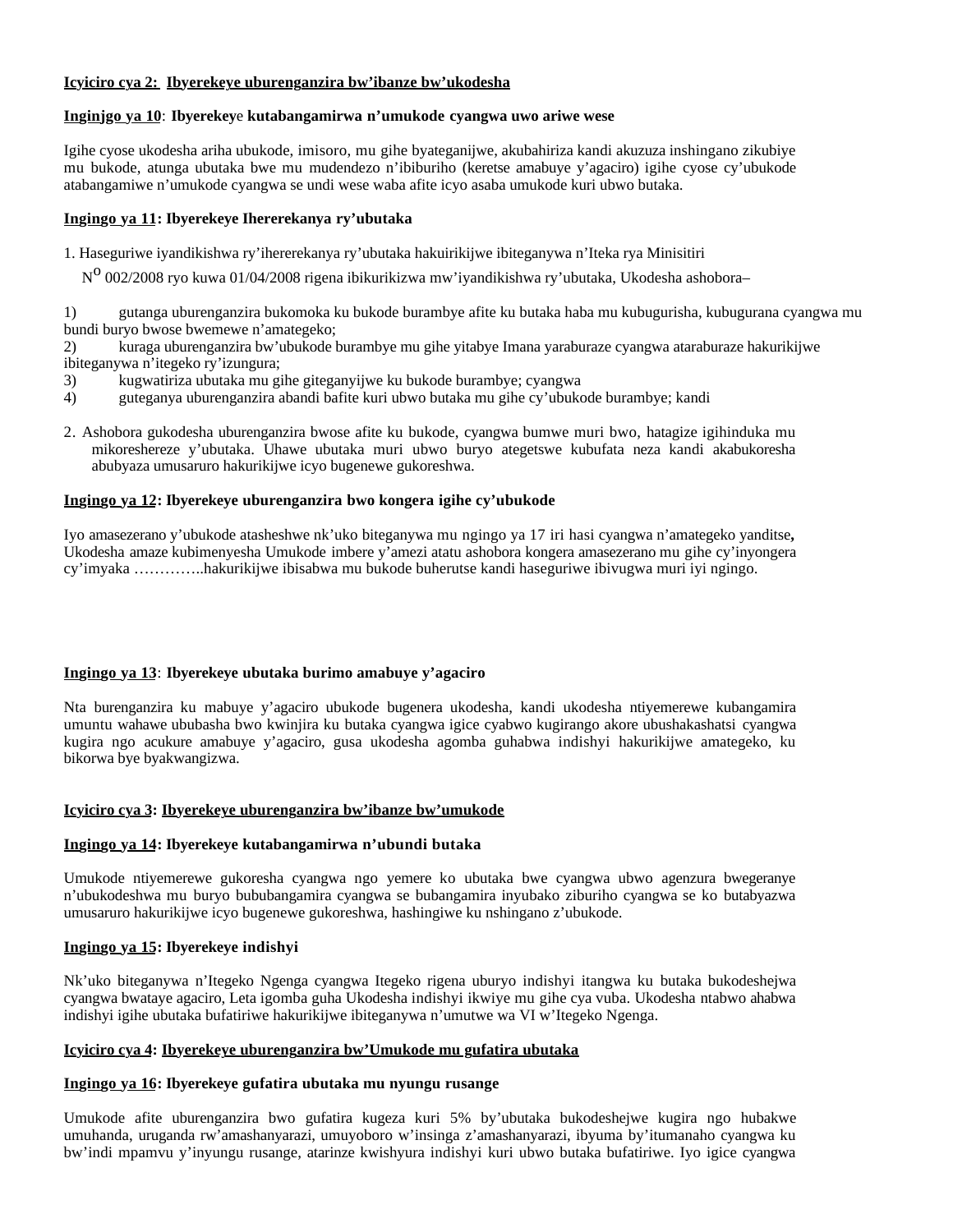ibice by'ubutaka bukodeshejwe bifatiriwe, amasezerano y'ubukode ahita asubirwamo kugira ngo agaragaze ibyahindutse n'ubukode bukagabanywa muri ubwo buryo nyine.

## **Icyiciro cya 5: Ibyerekeye gusesa amasezerano**

#### **Ingingo ya 17: Ibyerekeye Iseswa ry'amasezerano y'ubukode rikozwe n'Umukode**

Nk'uko biteganywa n'Urwunge rw'Amategeko Mbonezamubano, umukode ashobora gusesa amasezerano y'ubukode akishyura indishyi iyo hari impamvu yumvikana:

- 1) Iyo ukodesha amaze imyaka itatu ikurikirana atishyura ubukode, cyangwa mu gihe cyose ubukode
- 2) butishyuwe, cyangwa iyo ukodesha yahombye cyangwa nta bushobozi bwo kwishyura afite;
- 3) Iyo ukodesha yarangaye bikabije mu kuzuza inshingano zo kubyaza ubutaka umusaruro;
- 4) Iyo hagaragaye kwangiza ubutaka mu buryo bukabije.

Kandi, umukode ashobora gusesa aya masezerano igihe Ukodesha atubahirije ibiteganywa n'aya masezerano amaze kumwihanangiriza rimwe mu nyandiko akanamuha integuza. Igihe bibaye ngombwa ko ubutaka bufatirwa, hakurikizwa ibiteganywa n'amategeko, kandi Ukodesha arabimenyeshwa kugira ngo ajuririre icyo cyemezo kandi ubujurire bwe bugasuzumwa mu gihe kitarenze amezi atandatu mbere y'uko icyemezo gishirwa mu bikorwa.

Ibyo ari byo byose, abo Ukodesha abereyemo umwenda bashobora kugoboka bagirango barangere inyungu zabo bakiyemeza kwishyura ubukode cyangwa ibindi birarane, kwishyura indishyi zijyanye n'ibyangijwe ndetse bakanamwishingira mu gihe kizaza.

## **Ingingo ya 18 : Ibyerekeye iseswa ry'amasezerano y'ubukode rikozwe n'Ukodesha**

Amasezerano y'ubukode na none ashobora guseswa n'Ukodesha amaze guha Umukode integuza y'amezi atatu. Gutakaza uburenganzira buvugwa muri aya masezerano bitewe n'integuza yahawe Umukode bituma ubutaka bushobora gutangwa bundi bushya nyuma ya ya nteguza y'amezi atatu.

Bikorewe i ………………….kuwa……………………ukwezi kwa ……………………………………….…

Mu Biro by'Umubitsi w'Impapurompamo z'Ubutaka.

# BISHYIZWEHO UMUKONO NA:

1. Ukodesha wa 1: 3. Umubitsi/Umubitsi Wungirije:

2. Ukodesha wa 2:

Itariki : …………………….. Itariki : …………………………

Kigali, kuwa 01/04/2008

**Bibonywe kugirango byomekwe ku Iteka rya Minisitiri no 001/2008 ryo ku wa 01/04/2008 rigena ibyubahirizwa n'ibikurikizwa mu gukodesha ubutaka.**

Minisitiri w'Umutungo Kamere

**KAMANZI Stanislas (sé)**

#### **Bibonywe kandi bishyizweho Ikirango cya Repubulika :**

Minisitiri w'Ubutabera/Intumwa nkuru ya Leta **KARUGARAMA Tharcisse (sé)**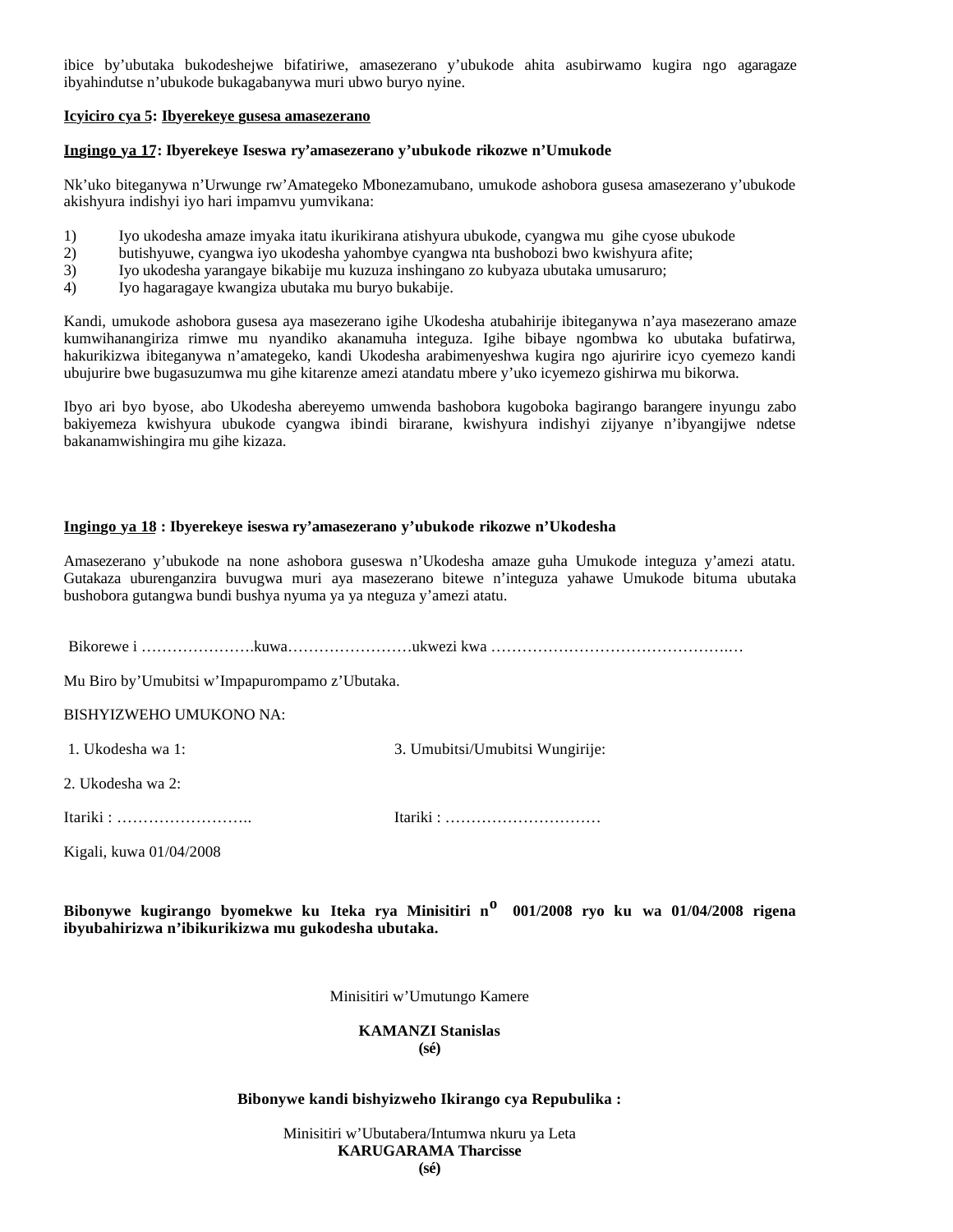**Annex 2 to the Ministerial Order n° 001/2008 determining the requirements and procedures for land lease**

## **STANDARD FORM OF EMPHYTEUTIC LEASE**

# **EMPHYTEUTIC LEASE No…..........**

## **IN ACCORDANCE WITH THE ORGANIC LAW N°08/2005 OF 14/7/2008 DETERMINING THE USE AND MANAGEMENT OF LAND IN RWANDA AND THE MINISTERIAL ORDER N°001/2008 OF 01/04/2008 DETERMINING THE REQUIREMENTS AND PROCEDURES FOR THE LAND LEASE**.

**BETWEEN**: The Republic of Rwanda, here represented by the registrar of Land Titles (hereinafter referred to as ˝the Landowner˝) of one part:

**AND:** The following person/s (hereinafter together referred to as ˝the Lessee˝) of the other part:

| Lessee(s) Name(s)         | <b>Share</b> |
|---------------------------|--------------|
| <b>Identity Number(s)</b> |              |
| 1.                        |              |
| 2.                        |              |
| 3.                        |              |
| 4.                        |              |
| 5.                        |              |
| 6.                        |              |
| 7.                        |              |
| 8.                        |              |
| 9.                        |              |
| 10.                       |              |
| Etc.                      |              |

# **Elected Address:**

**R**epresentative: \_\_\_\_\_\_\_\_\_\_\_\_\_\_\_\_\_\_\_ District: \_\_\_\_\_\_\_\_\_\_\_\_\_\_\_\_\_\_\_\_\_\_\_\_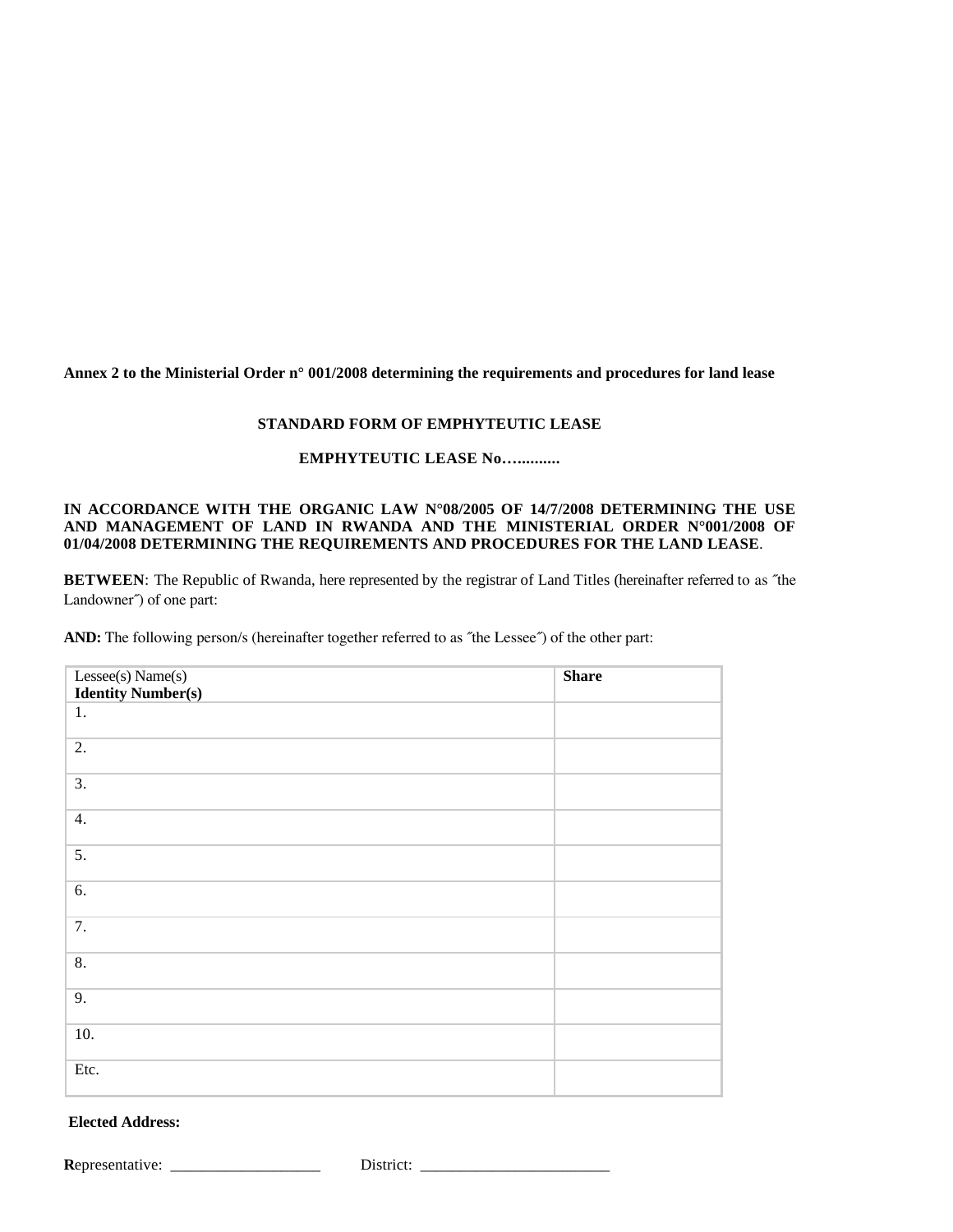| Province:      | Cell:      |  |
|----------------|------------|--|
| City of Kigali |            |  |
| Sectort:       | Umudugudu: |  |

# **IT IS AGREED AS FOLLOWS**-

Article 1: Right of emphyteusis

The Landowner grants to the Lessee, who accepts, the right of emphyteusis for a term of...…years on the parcel of land described as follows:

| $Province: ____________$ |                         |
|--------------------------|-------------------------|
| $Distribt: \_$           |                         |
|                          |                         |
|                          | Land Use: $\frac{1}{2}$ |
| Umudugudu:               |                         |

## **Article2 General Conditions**

The right of emphyteusis is granted to the Lessee on the general conditions of the Ministerial Order  $N^{\circ}$  001/2008 of 01/04/2008 determining the requirements and procedures for land lease and on the special conditions listed below:

#### **Section One Basic Obligations Of the Lessee**:

#### **Article3: Payment of annual rent**

1. The annual rent is fixed at the sum of ……The rentable value is liable to be revised each year. However, the increase would not be applicable until after there is a ministerial order rectifying and adjusting the increase in the annual rent.

2. The annual rent is payable to…………………in advance of 1 January, without the need for any request by the Registrar.

3. In default of payment by the fixed expiry date, the Lessee must pay interest on the sums due, calculated in arrears, at the same rate that is applicable for personal taxes and taxes on revenues etc, without prejudice to all other rights.

#### **Article 4: Liability for Property taxes**

The Lessee must pay the taxes and other charges, if any, payable with respect to the land and/or immoveable property incorporated into the land when they fall due.

#### **Article 5: Beneficial occupancy**

The Lessee must beneficially occupy the land within the term of the lease and is bound at all times to maintain good standards and practices, so as to maintain and improve the land and any immoveable property incorporated with or attached to the land. the Lessee shall comply with the rules and regulations applicable to the land, take all necessary steps to keep the boundary to neighboring land visible, control pests, diseases and weeds on the land, take all reasonable steps to prevent soil erosion, pollution or waste, or obstruct the flow of water in any river, stream or channel and shall remedy any defect therein, during the continuance of this lease.

#### **Article 6 : Land Use**

The Lessee may not change the land from the prescribed use without obtaining written authorization in accordance with the Ministerial order N° 001/2008 of 01/04/2008 determining the requirements and procedures for land lease. In case of non-compliance with this article, the Lessee must pay to the Landowner, by way of a penalty, a sum double the annual rent fixed by the present contract, without prejudice to all other rights and without the Landowner having proved any kind of damages.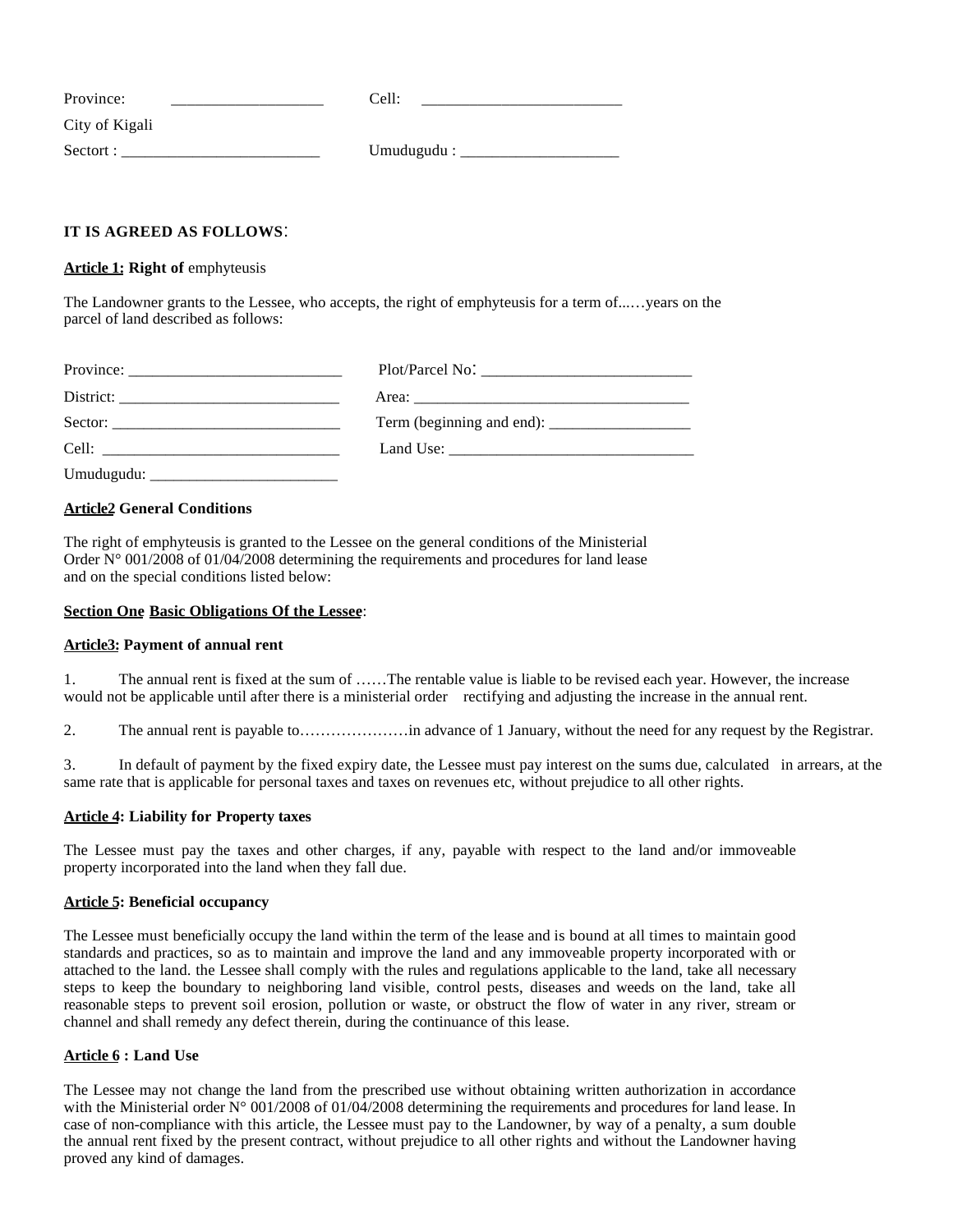#### **Article 7**: **Consent for transactions**

If real rights to the land are shared by the members of a family, the representative of the family may not grant such rights, by sale, donation or exchange, nor enter into any mortgage, emphyteutic lease or contract of tenancy, nor establish any conventional real servitude, without obtaining the written consent of all the members of the family as specified in article 36 of the Organic Law No. 08/2005 of 14/07/2005 Determining the use and management of Land in Rwanda.

## **Article 8: Building control**

The Lessee must obtain any permission that is required before any buildings are erected and must not erect such buildings until such permissions have been so obtained.

## **Article 9: Inspection**

The Lessee must allow any officer or District Land Bureau or person duly authorized by the National Land Centre to enter upon the land at such time as may be reasonable to inspect the use of the land to ensure compliance with the obligations under which this lease is held.

## **Section Two: Basic Rights of the Lessee**

## **Article 10: Right to possession and full enjoyment**

So long as the Lessee pays the rent, taxes and other charges payable, and observes and performs his/her obligations contained or implied in this lease, the Lessee has the right to possession and full enjoyment of the land and to all the products (except minerals) of the land during the term of the lease**,** without any disturbance from or by the Landowner or person rightfully claiming through the Landowner.

## **Article 11: Dispositions**

- 1. Subject to the registration of such transactions in accordance with the provisions of the Ministerial Order  $N^0$ 002/2008 of 01/04/2008 determining the modalities of land registration, the Lessee may-
- (1) Alienate the right of emphyteusis, by sale, gift, exchange or any other lawful means.
- (2) Transmit the right of emphyteusis upon death, by will or upon intestacy in accordance with the law of succession;
- (3) Hypothecate the land for the duration of the emphyteusis; or
- (4) Burden the land with servitudes for the duration of the emphyteusis; and
- 2. Subject the provision of Articles 39 to 53 of the Organic Law, the Lessees may sublet the leased lands or any part of the lands, whether under an emphyteutic lease or a simple contract of tenancy for any term shorter than the remainder of the term under this lease, provided that there is no change in use.

# **Article 12: Right to renewal**

Unless this lease is previously terminated in accordance with the provisions of article 17 below or any the provisions of any written law, the Lessee may upon expiry of the term, by giving three months prior written notice to the Landowner, renew the lease for a further period of ……….. years upon the same terms and conditions, with the exception of this article.

#### **Section Three**

## **Article 13: Mining Land**

The Lessee has no rights to mines on or under ground and shall not act against the person who is entitled to enter in his/her land or the part of it for research purpose or extraction of mines, however, in accordance with laws, the Lessee shall obtain compensation for his work that can be damaged.

#### **Basic Obligations of the Landowner**

**Article 14: Land to be materially fit**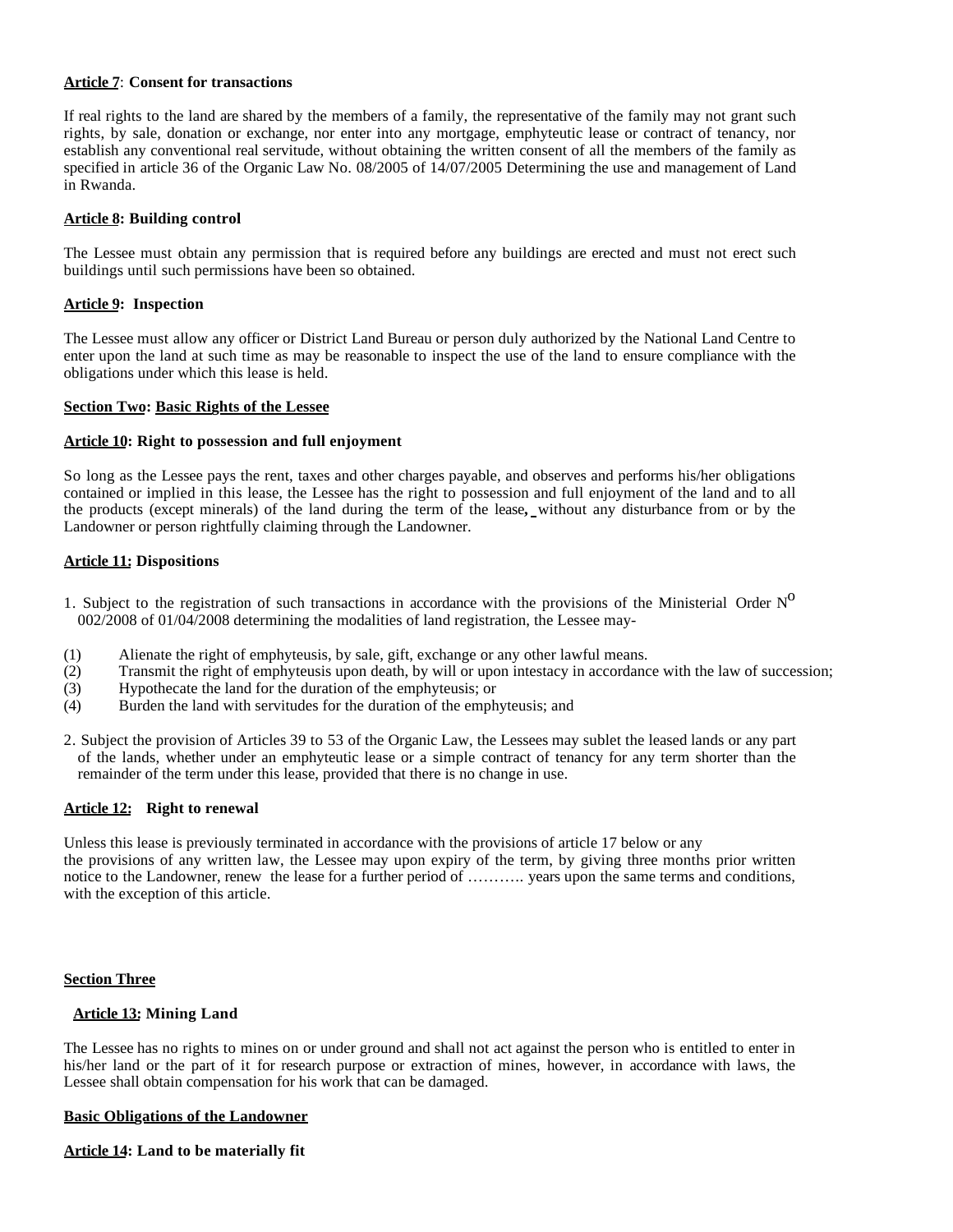The Landowner will not use or permit any adjoining or neighboring land which it is the owner or occupier or which is under its control to be used in any way which would render the leased land or any buildings on that land unfit or materially less fit for any purpose for which they were leased or for which they may be used under the lease.

# **Article 15: Compensation**

Where in accordance with the provisions of the Organic Law or any other law dealing with compensation for the loss of the leased land or diminution in the value of the leased land, fair compensation is payable to the Lessee by the State, that compensation must be paid promptly. No compensation will be paid on repossession of the land if it is requisitioned in accordance with the provisions of chapter VI of the Organic Law.

# **Section Four: Reservation of Landowner's Rights**

# **Article 16 Resumption of portion of land for public purposes**

The Landowner reserves the right to resume up to five percent (5%) of the land leased for any roadway, canal, power station or transmission line, telecommunications station or antenna, or for any other public purpose, without payment of any compensation for the land resumed. Where any part or parts of the land hereby leased is or are disposed of or repossess, the lease shall immediately be revised to reflect the change and the rents shall be proportionately reduced.

# **Section Four: Termination of Agreement**

# **Article 17: Termination by the Landowner**

In accordance with the provisions of Article 71 of the Civil Code, Book 2, the Landowner may terminate the lease, with damages, if there is good reason:

<sup>1</sup> for default in payment of three consecutive annual rents, or the same for all defaults of payments, or

if the Lessee becomes bankrupt or insolvent;

- $2<sup>0</sup>$  for serious negligence in the execution of the duty to maintain and increase the value of the land;
- 3<sup>o</sup> for all serious abuses of possession.

In addition, the Landowner may terminate this agreement for non-compliance with any of the terms of the agreement by the Lessee following at least one written warning with notice. In the event repossession of land becomes necessary, repossession will comply with proper standards of due process. A notice for the Lessee to contest the ruling and a review of the appeal will be undertaken within a six-month period before the decision comes into effect.

In all such cases, the Lessee's creditors may intervene to protect their rights, by offering to pay the rent or other payments in arrears, pay reparations for the abuses committed and offer guarantees for the future.

# **Article 18: Termination by the Lessee**

The lease agreement can also be terminated by the Lessee with three months written notice to the Landowner. Forfeiting the rights set out in this agreement through submission of notice to the landlord will render the lands subject to reallocation after the three month notice period.

Done at…………………………on the …………………………….of ……………

At the office of the registrar

# SIGNED BY:

1. 1  $1^{\rm o}$  Lessee:

3. Registrar/Deputy Registrar: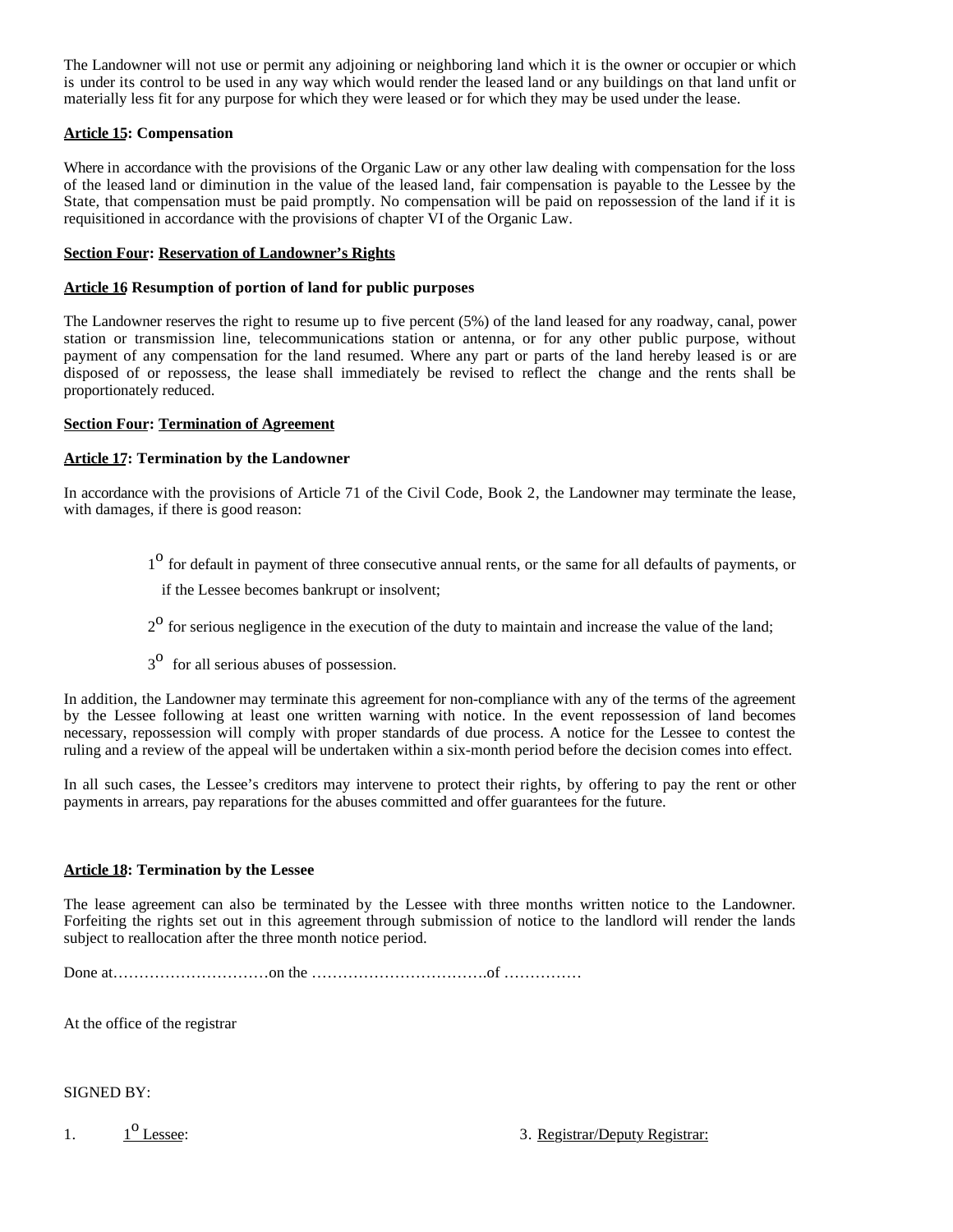#### $2.$  $2^{\rm o}$  Lessee:

Date: ……………………… Date: ………………

Kigali, on 01/04/2008

**Seen to be annexed to the Ministerial Order no 001/2008 of 01/04/2008 determining the requirements and procedures for land lease**

#### The Minister of Natural Resources **KAMANZI Stanislas** (sé)

#### **Seen and sealed with the Seal of the Republic :**

The Minister of Justice/Attorney General **KARUGARAMA Tharcisse** (sé)

**Annexe 2 à l'arrêté Ministériel no 001/2008 du 01/04/2008 déterminant les conditions et les procédures suivies pour le bail des terres**

#### **FORMULAIRE STANDARD DU BAIL EMPTHYTEOTIQUE**

# **BAIL EMPHYTEOTHIQUE No. ………**

CONFORMEMENT à la Loi Organique N<sup>o</sup> 08/2005 du 14/07/2005 portant régime foncier au Rwanda et à **l'Arrêté Ministériel no 001/2008 du 01/04/2008 déterminant les conditions et les procédures suivies pour le bail des terres.**

**Entre :** La république du Rwanda, représenté ici par le Conservateur des Titres Fonciers (ci-après dénommé « le propriétaire foncier ») d'une part :

**ET :** la (les) personne(s) suivante(s) (ci-après dénommée « l'emphytéote ») d'autre part :

| Nom et Prénom de l'emphytéote | part |
|-------------------------------|------|
| Numéro de la pièce d'identité |      |
| 1.                            |      |
| 2.                            |      |
| 3.                            |      |
| 4.                            |      |
| 5.                            |      |
| 6.                            |      |
| 7.                            |      |
| 8.                            |      |
| 9.                            |      |
| 10.                           |      |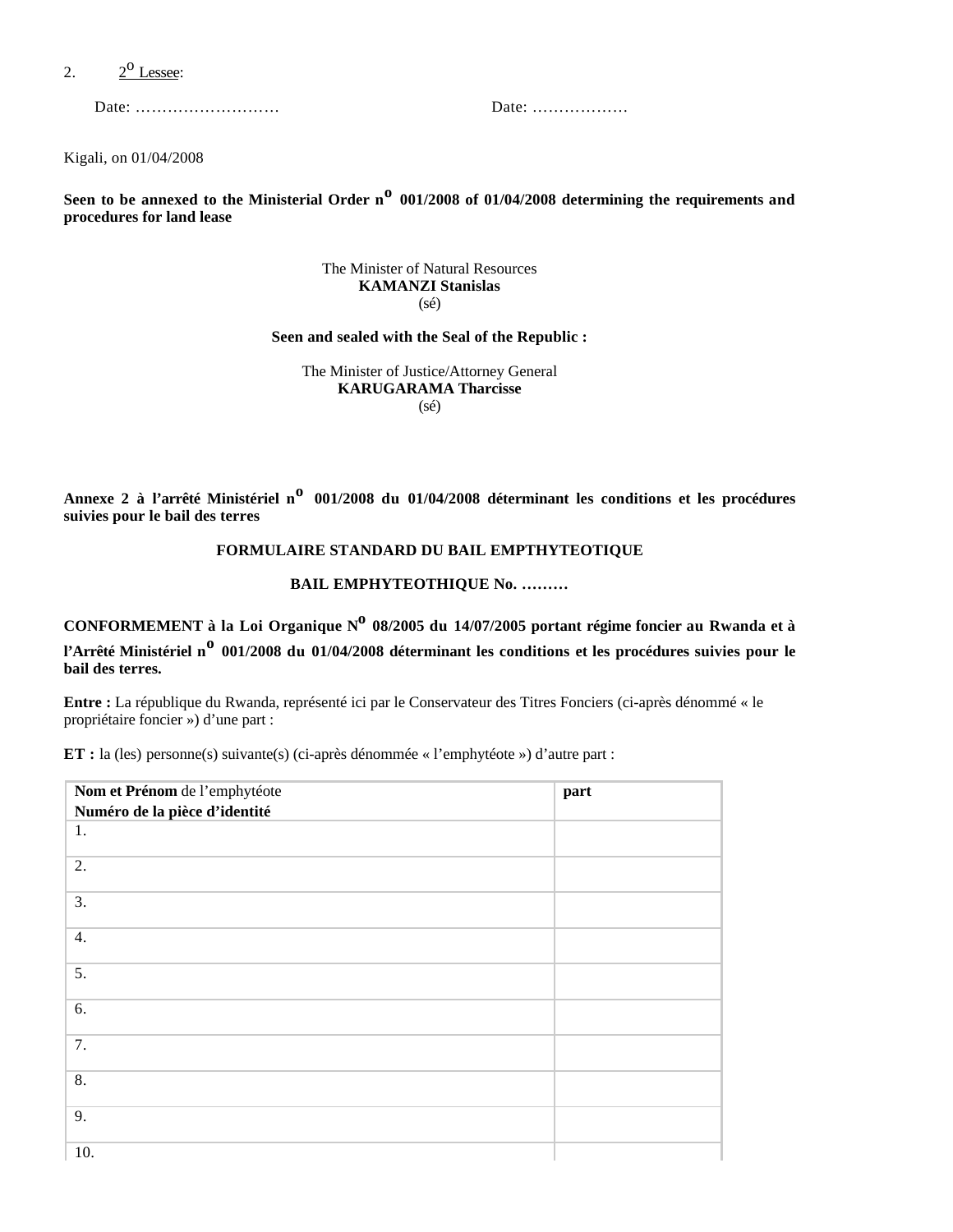| Etc. |  |
|------|--|
|      |  |

# **Domicile élu :**

| Repreesentant:                            |                           |  |
|-------------------------------------------|---------------------------|--|
| Province:                                 |                           |  |
| Ville de Kigali                           |                           |  |
| Secteur :<br>IL EST CONVENU CE QUI SUIT : | Umudugudu : $\frac{1}{2}$ |  |

# **Article 1 : Droit d'emphytéose**

Le propriétaire foncier accorde à l'emphytéote, qui accepte le droit d'emphytéose pour une durée de………… ans sur la parcelle décrite ci-après :

| Province : | No Parcelle :            |
|------------|--------------------------|
| District : | Superficie : $\_\_$      |
| Secteur :  | Durée (début et fin) :   |
| Cellule :  | Utilisation du terrain : |
| Village :  |                          |

## **Article 2 : Des conditions générales**

Le droit d'emphytéose est accordé à l'emphytéote sur base des conditions générales de l'Arrêté Ministériel No 001/2008 du 01/04/2008 déterminant les conditions et les procédures suivies pour le bail des terres et des conditions spécifiques ci-dessous :

## **Section Première : Des obligations de base de l'emphytéote**

# **Article 3 : Du paiement de loyer annuel**

- 1. Le loyer annuel est fixé à ………….. La valeur de location est susceptible d'être révisée chaque année. Cependant, l'augmentation ne serait applicable qu'après qu'il y ait un Arrêté Ministériel rectifiant et ajustant l'augmentation du loyer annuel.
- 2. Le loyer annuel est payable à ……………………… avant le 1<sup>er</sup> Janvier, sans que le Conservateur doive le demander ;

3. En cas de non-paiement à la date d'expiration fixée, l'Emphytéote doit payer l'intérêt en plus des sommes dues, calculé dans les arriérés, au même taux applicables pour l'impôt personnel et l'impôt sur le revenu, etc., sous réserve de tous les autres droits.

# **Article 4 : Du paiement de l'impôt foncier**

 L'emphytéote est tenu de payer les impôts et d'autres charges, s'il y en a, payables par rapport à la terre et/ou aux biens immeubles incorporés à la terre lorsqu'ils arrivent à échéance.

# **Article 5 : De la remise de la parcelle à l'Emphytéote**

Durant toute la durée de bail, l'emphytéote est tenu en tout temps d'assurer la bonne conservation de la terre conformément aux lois et aux usages, afin de maintenir et d'exploiter de façon productive la terre et tout bien immeuble incorporé à la terre. L'emphytéote doit respecter les lois et les règlements régissant le domaine foncier. Il doit tout faire pour souligner les limites qui séparent des propriétés voisines**,** détruire les insectes nocifs aux cultures, lutter contre les maladies des cultures, et enlever les cultures qui ne sont pas destinées à cet endroit**,** prendre des stratégies nécessaires pour lutter contre l'érosion, la pollution de l'environnement ou tout ce qui entrave le bon usage de la terre. Il ne doit pas empêcher l'écoulement des eaux de rivière et il doit remédier ce qui a été détruit sur la terre.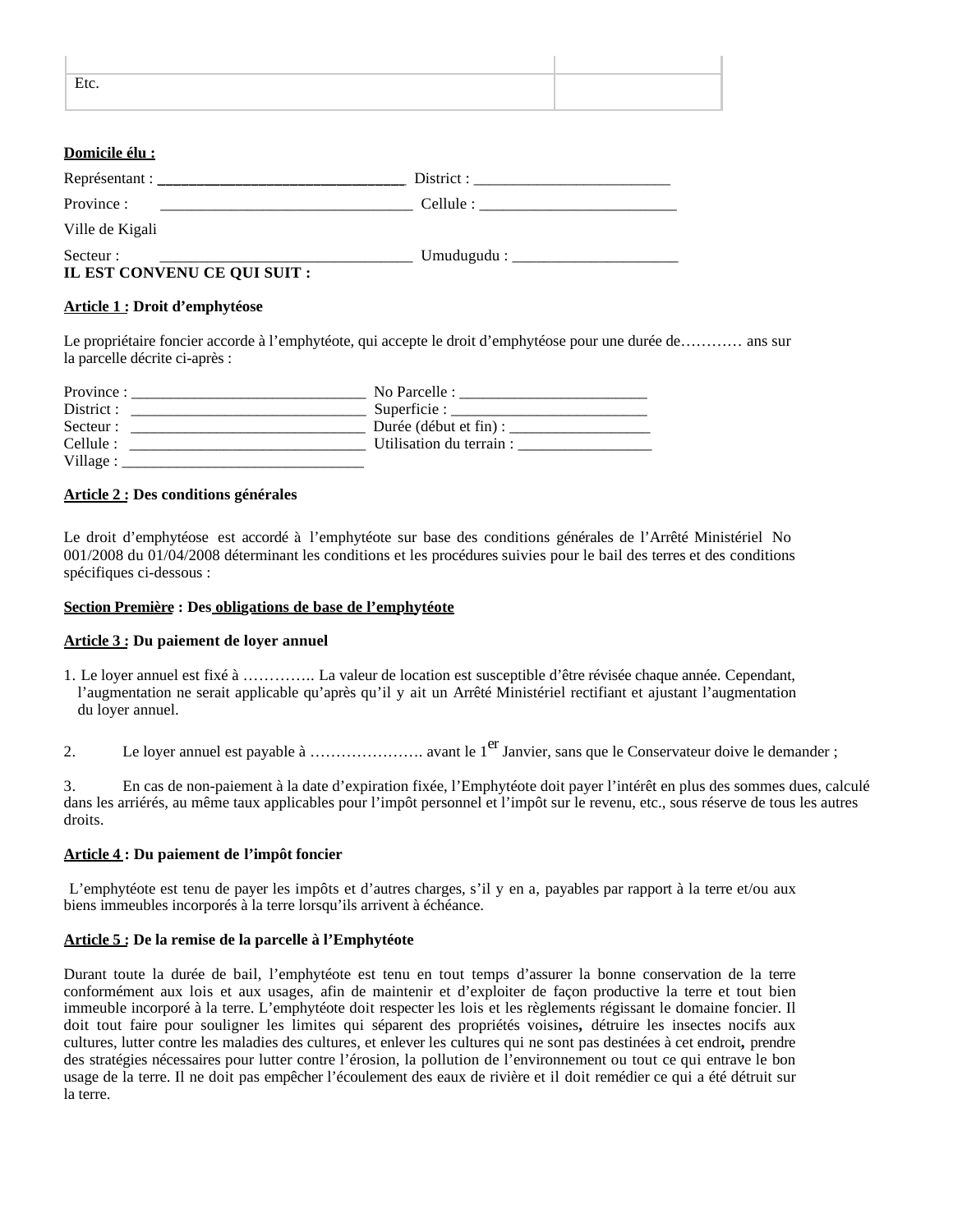# **Article 6 : De l'utilisation des terres**

L'emphytéote ne doit pas changer l'utilisation indiquée sans en obtenir une autorisation écrite conformément à

l'Arrêté Ministériel Nº 001/2008 du 01/04/2008 déterminant les conditions et les procédures suivies pour le bail de terre. En cas de non-respect du présent article, l'emphytéote doit payer au propriétaire foncier, en guise de dommageintérêts contractuels, un montant équivalent au double du loyer annuel fixé par le présent contrat, sous réserve de tous les autres droits et sans que le propriétaire foncier ait à prouver quelque dommage que ce soit.

# **Article 7 : Du consentement requis pour les transactions**

Si les membres de la famille ont des droits réels fonciers, le représentant de la famille ne peut céder ces droits, ni par vente, donation ou échange, ni contracter une hypothèque, un bail emphytéotique ou une location, ni établir une servitude réelle conventionnelle, sans avoir obtenu

le consentement écrit de tout les membres de la famille tel que stipulé par l'Article 35 de la Loi Organique no 08/2005 du 14/07/2005 portant régime foncier au Rwanda.

# **Article 8 : Des autorisations de bâtir**

Les autorisations requises doivent être obtenues par l'emphytéote avant de commencer les constructions. Aucune construction ne sera commencée avant que ces autorisations n'aient été délivrées.

# **Article 9 : De l'inspection de l'utilisation des terres**

L'emphytéote ne peut pas empêcher l'agent du Bureau Foncier ou toute personne habilitée par l'organe chargé de la gestion foncière d'entrer dans le domaine foncier en location pour observer que l'usage de la terre est conforme aux obligations contractées à l'acquisition.

# **Section Deux : Des Droits de base de l'Emphytéote**

# **Article 10** : **Du droit de Jouissance et de Possession paisibles**

Aussi longtemps que l'emphytéote paie le loyer, l'impôt et d'autres charges payables, s'il y en a, et observe et s'acquitte de ses obligations contenues ou découlant de ce bail, l'emphytéote a le droit de jouissance et de possession paisibles de la terre et des produits (sauf les mines) de la terre pendant la durée du bail, sans être gêné par le propriétaire foncier ou toute autre personne qui a une revendication légitime à travers le propriétaire foncier.

# **Article 11** : **Des cessions**

- 1. Sous réserve de l'enregistrement de telles transactions conformément aux dispositions de l'Arrêté Ministériel No 002/2008 du 01/04/2008 déterminant les modalités de l'enregistrement des terres, l'emphytéote peut :
- 1) Aliéner le droit d'emphytéose par la vente, le don, l'échange ou par tout autre moyen légal ;

2) Transmettre le droit d'emphytéose lors d'un décès ou testament ou par succession non-testamentaire conformément à la loi sur la succession

- 3) Donner en hypothèque la terre pour la durée d'emphytéose ; ou
- 4) Grever la terre de servitudes pour la durée de l'emphytéose ; et

2. Sans changer la destination de la terre, l'emphytéote peut sous-louer tout ou une partie des droits liés au bail. Le souslocataire est tenu d'assurer la conservation de la terre acquise et son utilisation rationnelle

# **Article 12 : Du droit de renouvellement du bail**

A moins que le bail ne soit résilié conformément aux dispositions de l'article 17 ci-dessous ou aux dispositions d'une loi écrite, l'emphytéote peut, après avoir donné un préavis de trois mois au propriétaire foncier, renouveler le bail pour une période supplémentaire de…...ans selon les mêmes modalités, avec l'exception du présent Article.

# **Article 13 : Du domaine foncier contenant les ressources minières**

Le bail ne donne aucun droit à l'Emphytéote sur les ressources minières qui se trouvent sur ou dans le fonds loué. L'Emphytéote ne peut pas faire obstacle à une personne qui est autorisée à entrer dans le domaine foncier ou dans une partie pour y faire des recherches ou extraire les ressources minières. L'emphytéote a seulement droit à une indemnisation conformément à la loi pour ses œuvres qui pourraient être endommagées.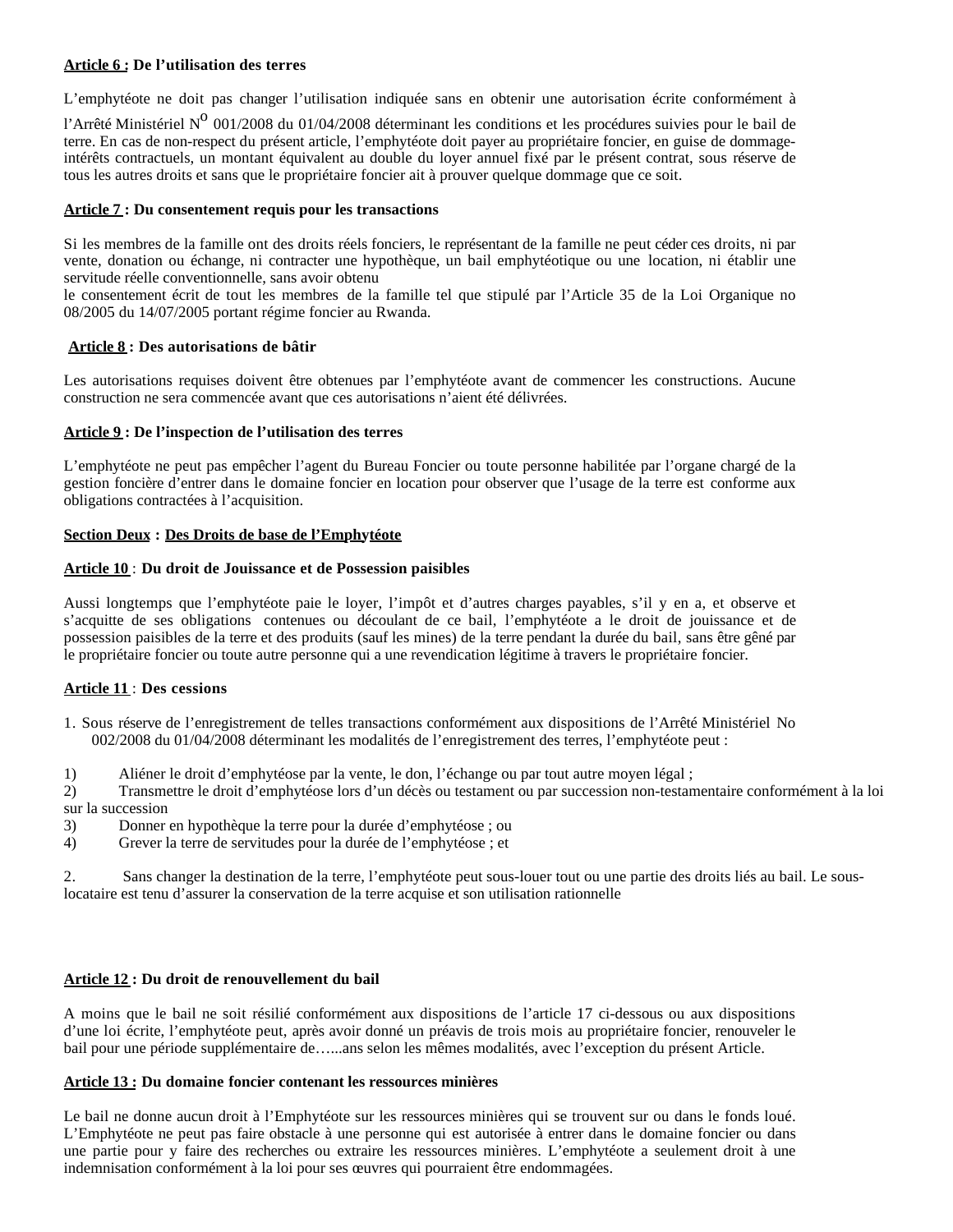# **Section Trois : Des Obligations de base de l'emphytéote**

#### **Article 14 : De l'interdiction de perturber les Propriétés foncières voisines**

En utilisant sa Propriété foncière ou celle qui est sous sa garde ou en acceptant que cette propriété soit utilisée, l'emphytéote n'est pas autorisé à gêner la terre avoisinante en bail. Il ne doit pas non plus obstruer les constructions se trouvant sur le terrain ou faire une utilisation non rationnelle de la terre compte tenu de sa finalité.

# **Article 15** : **De l'indemnisation**

Lorsque, selon les dispositions de la Loi Organique ou d'une autre loi relative à l'indemnisation des pertes de la terre en location ou de sa dévaluation, une indemnisation juste doit être octroyée à l'emphytéote par l'Etat et dans les meilleurs délais. L'Emphytéote n'est pas indemnisé en cas restitution des terres réquisitionnées, conformément aux dispositions du Chapitre VI de la Loi Organique.

## **Section Quatre : De la réserve des droits de l'Etat**

## **Article 16 : De la réquisition des terres pour cause d'utilité publique**

L'Etat se réserve le droit de réquisitionner jusqu'à cinq pourcent (5%) de la terre louée pour une route, un canal, une centrale électrique ou une ligne de transport d'énergie, une station ou une antenne de télécommunications, ou pour toute autre cause d'utilité publique, sans paiement de compensation des terres réquisitionnées. Lorsqu'une partie ou des parties de parcelle sous location sont réquisitionnées, le bail est immédiatement révisé afin de refléter le changement et le loyer réduit de manière proportionnelle.

# **Section Cinq : De la résiliation de l'accord**

## **Article 17 : De La résiliation du bail par le bailleur**

Conformément aux dispositions du Code Civil, le bailleur peut résilier le bail en payant les intérêts, s'il y a un motif valable :

1. Pour cause de non-paiement du loyer annuel trois fois consécutives, ou pour tous les cas de non-paiement, ou si l'emphytéote est en état de faillite ou est insolvable ;

- 2. Pour cause de négligence grave de l'exécution de la tâche de maintenir et d'accroître la valeur de la terre ;
- 3. Pour tous les abus graves de possession.

En plus, le propriétaire foncier peut résilier cet accord pour cause de non-respect des modalités de cet accord par l'Emphytéote après au moins un avertissement écrit avec un préavis. Au cas où la réquisition de la terre devient nécessaire, la reprise se conforme aux normes appropriées de la procédure établie. Une notification à l'Emphytéote pour lui permettre de contester la décision et un examen de l'appel sont entrepris dans un délai de six mois avant que la décision n'entre en vigueur.

Dans tous ces cas, les créanciers de l'emphytéote peuvent intervenir pour protéger leurs droits en offrant de payer le loyer ou d'autres arriérés, payer les réparations pour les abus commis et offrir des garanties pour le futur.

# **Article 18 : De la résiliation du bail par l'emphytéote**

La convention de bail peut aussi être résiliée par l'emphytéote moyennant un préavis de trois mois au propriétaire foncier. La perte des droits indiqués dans cet accord par la présentation d'un préavis au propriétaire foncier fait de la parcelle l'objet d'une réallocation après le préavis de trois mois .

Fait à ………………………le ………………du mois de………………….Année……

Au Bureau du Conservateur des Titres Fonciers.

SIGNE PAR :

1. Emphytéote 1 : 3. Conservateur/ Conservateur –adjoint :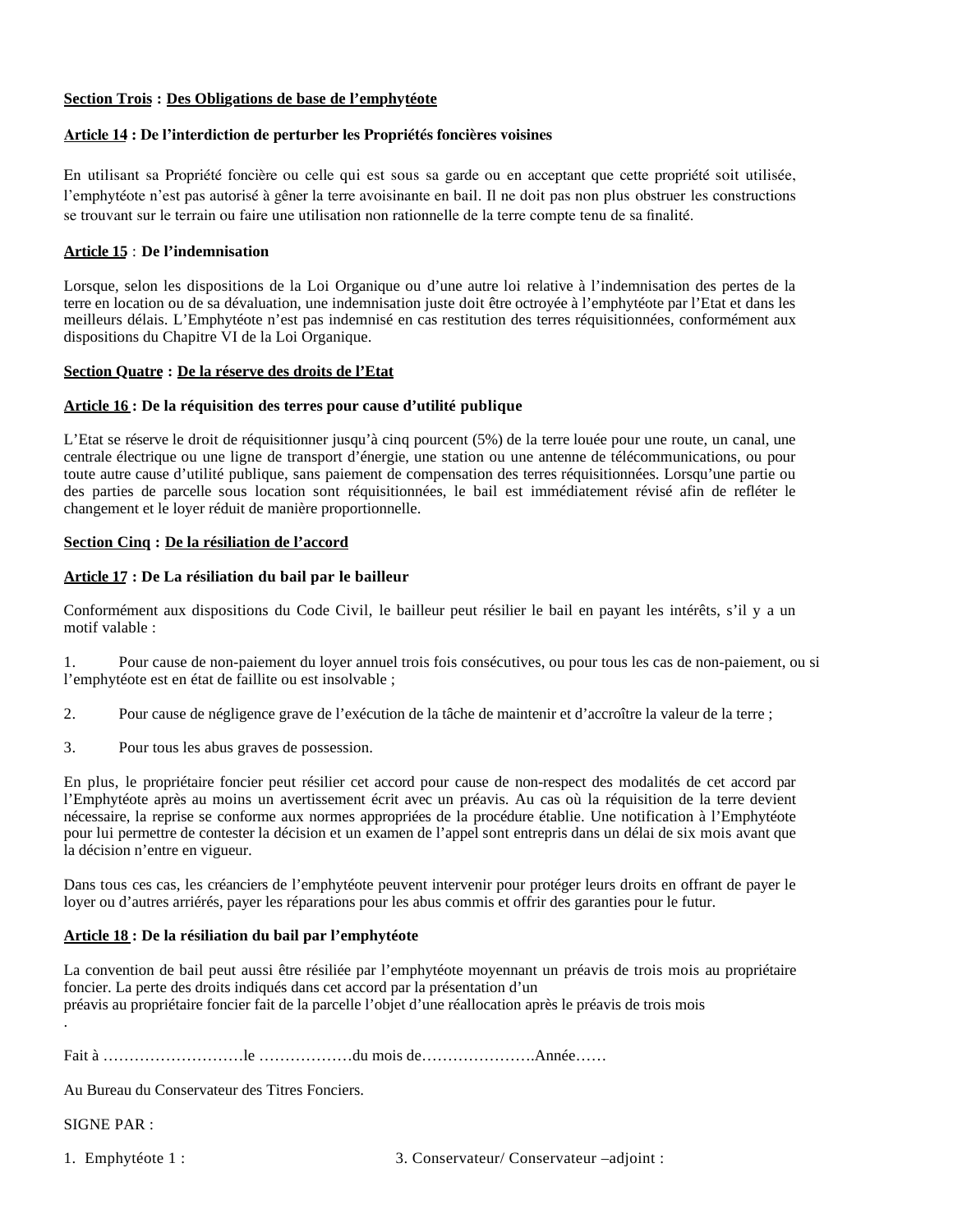2. Emphytéote 2 :

Date : …………………………….. Date : ………………………………………

**Vu pour être annexé à l'arrêtée Ministériel no 001/2008 du 01/04/2008 déterminant les conditions et les procédures suivies pour le bail des terres** 

> Le Ministre des Ressources Naturelles **KAMANZI Stanislas (sé)**

**Vu et Scellé du Sceau de la République :**

Le Ministre de la Justice/Garde des Sceaux **KARUGARAMA Tharcisse (sé)**

**Umugereka wa 3 w'Iteka rya Minisitiri no 001/2008 ryo ku wa 01/04/2008 rigena ibyubahirizwa n'ibikurikizwa mu gukodesha ubutaka**

#### **ICYEMEZO CY'UBUKODE BURAMBYE KU BUTAKA BWO MU BISHANGA**

**UBUKODE BURAMBYE No. …………………**

**HAKURIKLIWE ITEGEKO NGENGA No 08/2005 RYO KUWA 14/07/2008 RIGENA IMIKORESHEREZE N'IMICUNGIRE Y'UBUTAKA MU RWANDA N'ITEKA RYA MINISITIRI No 001/2008 RYO KUWA 01/04/2008 RIGENA IBYUHABIRIZWA N'IBIKURIKIZWA MU GUKODESHA UBUTAKA**

**HAGATI YA** : Repubulika y'u Rwanda ihagarariwe n'Umubitsi w'Impapurompamo z'Ubutaka (ariwe wiswe Umukode mu Ngingo zikurikira) ku ruhande rumwe :

**NA** : Umuntu cyangwa abantu bakurikira (Wiswe cyangwa biswe Ukodesha mu ngingo zikurikira) ku rundi ruhande :

| Amazina y'Ukodesha cyangwa y'Abakodesha | Numero z'ibibaranga | Imigabane |
|-----------------------------------------|---------------------|-----------|
| 1.                                      |                     |           |
| 2.                                      |                     |           |
| 3.                                      |                     |           |
| 4.                                      |                     |           |
| 5.                                      |                     |           |
| 6.                                      |                     |           |
| 7.                                      |                     |           |
| 8.                                      |                     |           |
| 9.                                      |                     |           |
| 10.                                     |                     |           |
| N'abandi                                |                     |           |

#### **Aderesi bahisemo kubarizwaho** :

Ubahagarariye : \_\_\_\_\_\_\_\_\_\_\_\_\_\_\_\_\_\_\_\_\_\_\_\_\_\_ Akarere : \_\_\_\_\_\_\_\_\_\_\_\_\_\_\_\_\_\_\_\_\_\_\_\_\_\_\_\_\_\_\_\_\_\_

Intara : \_\_\_\_\_\_\_\_\_\_\_\_\_\_\_\_\_\_\_\_\_\_\_\_\_\_\_ Akagari : \_\_\_\_\_\_\_\_\_\_\_\_\_\_\_\_\_\_\_\_\_\_\_\_\_\_\_\_\_\_\_\_\_\_\_ *Umujyi wa Kigali*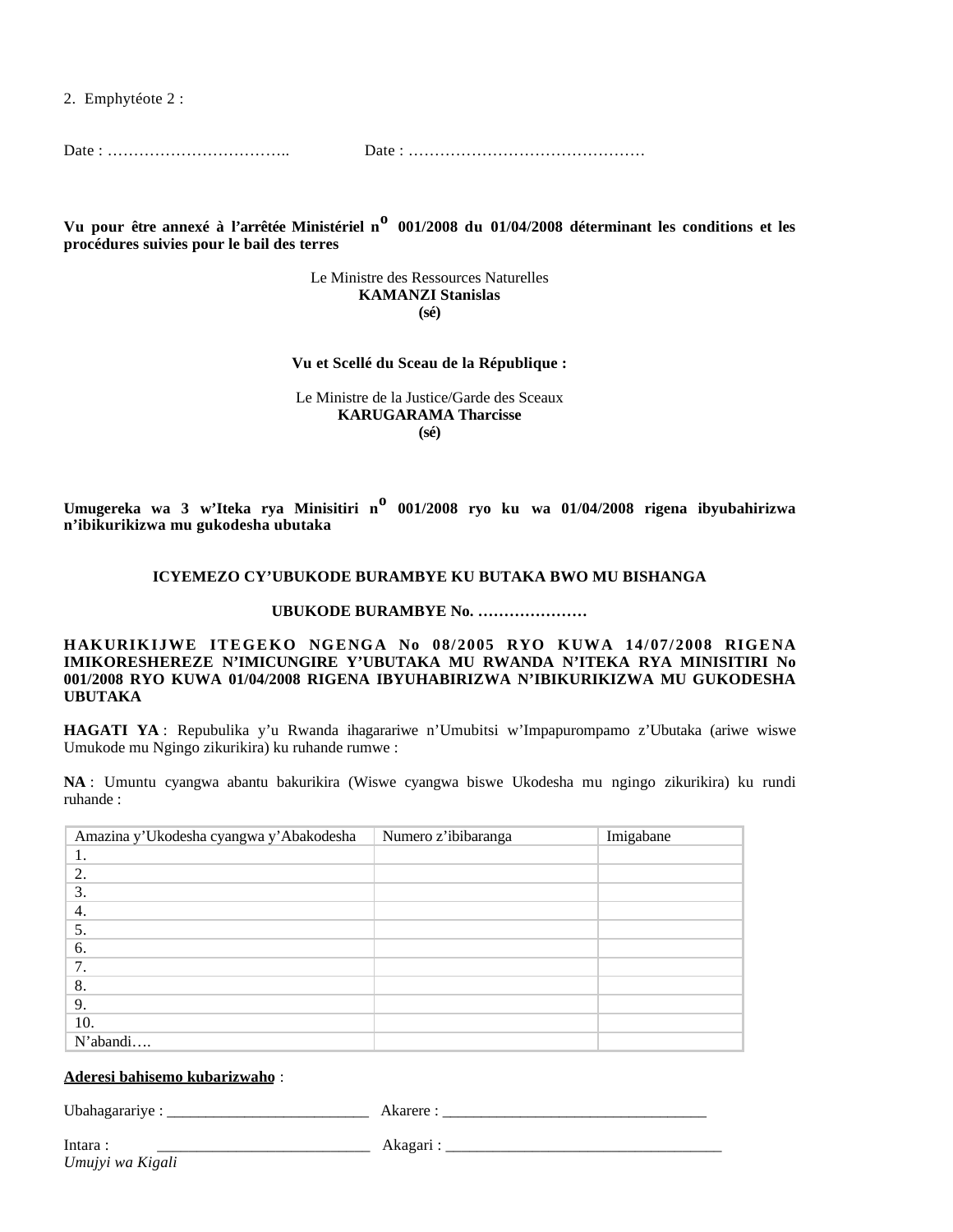Umurenge : \_\_\_\_\_\_\_\_\_\_\_\_\_\_\_\_\_\_\_\_\_\_\_\_\_\_ Umudugudu \_\_\_\_\_\_\_\_\_\_\_\_\_\_\_\_\_\_\_\_\_\_\_\_\_\_\_\_\_\_\_\_

# **BUMVIKANYE IBI BIKURIKIRA**

# **Ingingo ya 1 : Ibyerekeye Uburenganzira bw'ubukode burambye**

Umukode ahaye Ukodesha uburenganzira bw'ubukode bw'igihe cy'imyaka makumyabiri (20) ku butaka burangwa n'ibi bikurikira:

| Umurenge: $\frac{1}{\sqrt{1-\frac{1}{2}} \cdot \frac{1}{2}}$ |  |
|--------------------------------------------------------------|--|
|                                                              |  |
|                                                              |  |

# **Ingingo ya 2: Ibyerekeye Ingingo rusange**

Uburenganzira bw'ubukode buramye butangwa hashingiwe ku ngingo rusange ziteganywa n'Iteka rya Minisitiri N<sup>O</sup> 001/2008 ryo kuwa 01/04/2008 rigena ibyubahirizwa n'ibikurikizwa mu gukodesha ubutaka n'ingingo z'umwihariko zikurikira:

# **Icyiciro cya Mbere: Ibyerekeye inshingano z'ibanze z'Ukodesha**

# **Ngingo ya 3: Ibyerekeye ubwishyu bw'ubukode ku mwaka**

1. Ubukode ku mwaka ni …………ako gaciro k'ubukode gashobora guhinduka buri mwaka. Ariko agaciro kongerewe kishyurwa ariko habanje kujyaho Iteka rya Minisitiri rihindura agaciro ka mbere.

2. Ubukode bw'umwaka bwishyurwa ………………… mbere y'itariki ya 1 Mutarama Umubitsi w'Impapurompamo z'Ubutaka atarinze kubisaba;

3. Iyo ubukode butishyuwe ku itariki yagenewe, ukodesha agomba kwishyura inyungu yiyongereye ku bwishyu harimo n'ibirarane, hashingiwe ku bwishyu bw'umusoro bwite n'umusoro ku nyongeragaciro kandi haseguriwe ubundi burenganzira.

# **Ingingo ya 4: Ibyerekeye ubwishyu bw'imisoro ku butaka**

Ukodesha agomba agomba kuriha imisoro n'andi mafaranga asabwa ku butaka no ku mitungo iburiho kuri buri tariki ngarukamwaka y'igihe yaboneyeho ubukode.

# **Ingingo ya 5 : Ibyerekeye gukoresha neza ubutaka n'ibihingwa**

Mu gihe cyose ubukode buzamara, ukodesha ubutaka agomba kubukoresha abufata neza hakurikijwe amategeko n'imigenzereze isanzwe ikoreshwa. Ukodesha agomba kubahiriza amategeko n'amabwiriza yerekeye ubutaka, gukora ibishoka byose kungira ngo imbibi yadikanije nazo zigaragare neza, kwica udukoko twakwangiza imyaka, kurwanya indwara z'ibihingwa no kurandura ibihingwa bitagenewe aho ahantu, gufata ingamba za ngombwa zo kurwanya isuri, ibihumanya ibidukikije cyangwa ibituma ubutaka budakoreshwa cyangwa bukoreshwa nabi; agomba kutabangamira imitembere y'amazi y'imigezi kandi agakosora icyangiritse cyose ku butaka.

# **Ingingo ya 6: Ibyerekeye imikoreshereze y'ubutaka**

Ukodesha ntagomba guhindura icyo ubutaka bwagenewe gukoreshwa atabiboneye uruhushya rwanditse nk'uko

biteganywa n'Iteka rya Minisitiri N<sup>o</sup> 001/2008 ryo kuwa 01/04/2008 rigena ibyubahirizwa n'ibikurikizwa mu gukodesha ubutaka. Iyi ngingo itubahirijwe, ukodesha agomba kwishyura Umukode indishyi zingana n'inshuro ebyiri ubwishyu bw'ubukode bw'umwaka buteganyijwe muri aya masezerano haseguriwe ubundi burenganzira bwose kandi Umukode atarinze kugaragaza ibyangiritse.

# **Ingingo ya 7: Ibyerekeye kwemera ihererekanya**

Iyo hari uburenganzira ku mutungo w'ubutaka bufitwe n'abandi bagize umuryango, uwuhagarariye ntashobora gutanga ubwo burenganzira abugurishije, abutanze nk'impano cyangwa kubugurana ubundi, kubugwatiriza,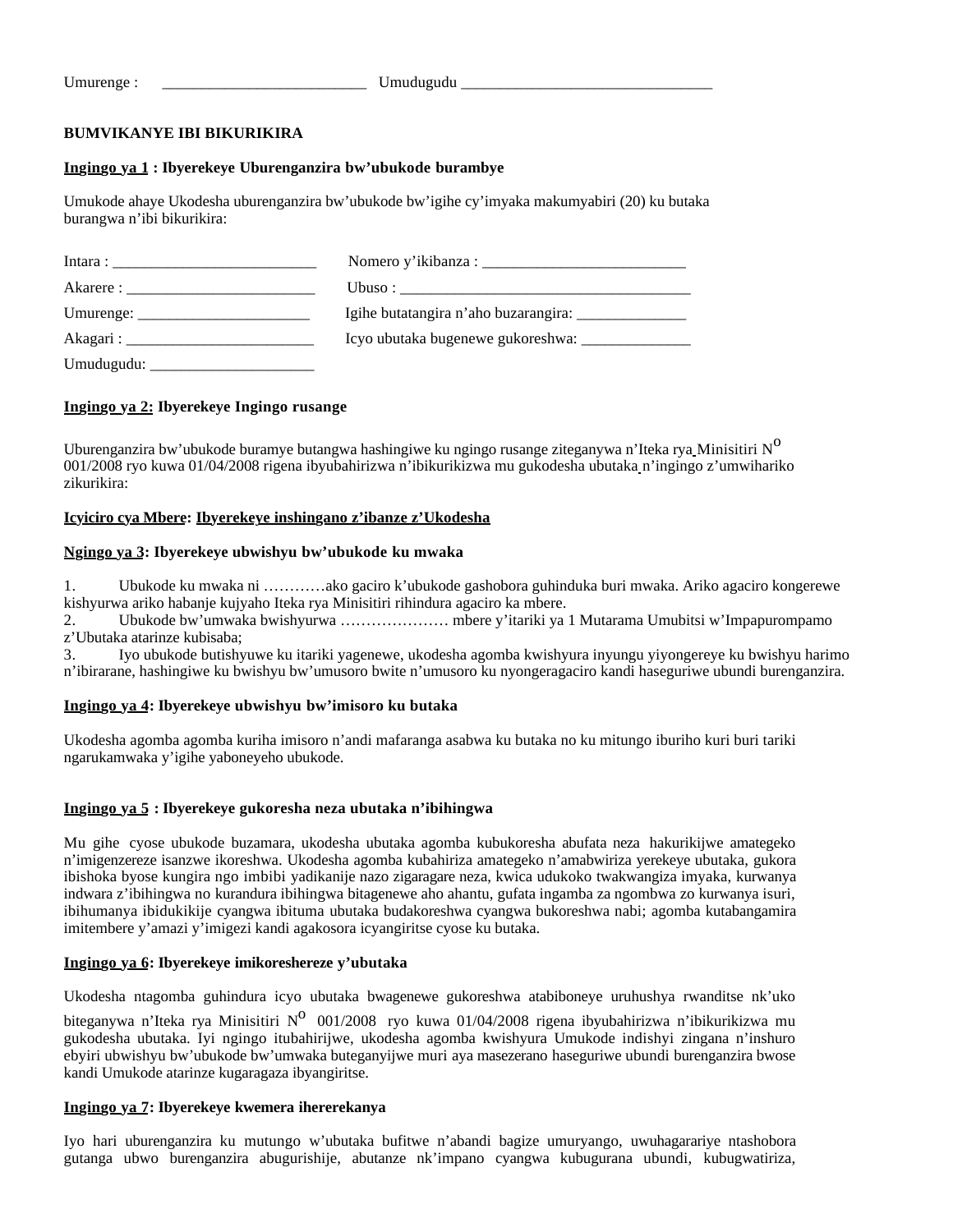kubukodesha cyangwa kubwatira, cyangwa kububangikanyaho ubundi, bitabanje kwemezwa mu buryo bwanditse

n'abagize umuryango bose nk'uko biteganyijwe mu ngingo ya 35 y'Itegeko Ngenga n<sup>o</sup> 08/2005 ryo kuwa 14/07/2005 rigena imikoreshereze n'imicungire y'ubutaka mu Rwanda.

# **Ingingo ya 8: Ibyerekeye amategeko arengera ibidukikije**

Ukodesha agomba gukora gusa ibikorwa birambye byemewe mu bishanga nk'uko biteganywa n'Iteka rya Minisitiri rigena uburyo ibishanga bigomba gucungwa, gutunganywa no gukoreshwa. Iyo habayeho kutumvikana ku buryo Ukodesha agomba kubahiriza iyi nshingano, Ikigo cy'igihugu gishinzwe kurengera no kubungabunga ibidukikije (REMA) ni cyo gifata icyemezo kidasubirwaho.

## **Ingingo ya 9: Ibyerekeye impushya zisabwa mbere yo kubaka**

Impushya za ngombwa zisabwa mbere y'uko inyubako zitangira kubakwa zigomba kubanza kuboneka, nta nyubako n'imwe izemererwa kubakwa izo mpushya zitaraboneka.

## **Ingingo ya 10**: **Ibyerekeye kugenzura imikoreshereze y'ubutaka**

Ukodesha ntashobora kubuza umukozi w'ibiro by'ubutaka cyangwa undi mukozi wese wabiherewe ububasha n'Ikigo cy'igihugu gishinzwe imikoreshereze n'imicungire y'ubutaka kwinjira ku butaka buri mu bukode mu gihe cyabugenewe kugira ngo agenzure niba imikoreshereze yabwo ijyanye n'inshingano zashingiweho mu itangwa ry'ubukode.

## **Icyiciro cya 2 : Ibyerekeye uburenganzira bw'ibanze bw'Ukodesha**

## **Inginjgo ya 11: Ibyerekey**e **kutabangamirwa n'umukode cyangwa uwo we wese**

 Igihe cyose ukodesha ariha ubukode, imisoro, mu gihe byateganyijwe, akubahiriza kandi akuzuza inshingano zikubiye mu bukode, atunga ubutaka bwe mu mudendezo n'ibiburiho (keretse amabuye y'agaciro) igihe cyose cy'ubukode atabangamiwe n'umukode cyangwa se undi wese waba afite icyo asaba umukode kuri ubwo butaka.

## **Ingingo ya 12: Ibyerekeye ihererekanya ry'ubutaka**

1. Hasenguriwe iyandikishwa ry'ihererekanya ry'ubutaka hakurikijwe ibiteganywa n'Iteka rya Minisitiri

 $N^0$  002/2008 ryo kuwa 01/04/2008 rigena ibikurikizwa mw'iyandikishwa ry'ubutaka, Ukodesha ashobora –

5) Gutanga uburenganzira bukomoka ku bukode burambye afite ku butaka haba mu kubugurisha, kubugurana cyangwa mu bundi buryo bwose bwemewe n'amategeko;

6) Kuraga uburenganzira bw'ubukode burambye mu gihe yitabye Imana yaraburaze cyangwa ataraburaze hakurikijwe ibiteganywa n'itegeko ry'izungura;

- 7) Kugwatiriza ubutaka mu gihe giteganyijwe ku bukode burambye; cyangwa
- 8) Guteganya uburenganzira abandi bafite kuri ubwo butaka mu gihe cy'ubukode burambye kandi
- 2. Ashobora gukodesha uburenganzira bwose afite ku bukode, cyangwa bumwe muri bwo, hatagize igihinduka mu mikoreshereze y'ubutaka. Uhawe ubutaka muri ubwo buryo ategetswe kubufata neza kandi akabukoresha abubyaza umusaruro hakurikijwe icyo bugenewe gukoreshwa.

#### **Ingingo ya 13: Ibyerekeye uburenganzira bwo kongera igihe cy'ubukode**

Iyo amasezerano y'ubukode atasheshwe nk'uko biteganywa mu ngingo ya 18 iri hasi cyangwa n'amategeko yanditse**,**  Ukodesha amaze kubimenyesha umukode imbere y'amezi atatu ashobora kongera amasezerano mu gihe cy'inyongera cy'imyaka …………hakurikijwe ibisabwa mu bukode buherutse kandi haseguriwe ibivugwa muri iyi ngingo.

# **Ingingo ya 14**: **Ibyerekeye ubutaka burimo amabuye y'agaciro**

Nta burenganzira ku mabuye y'agaciro ubukode bugenera ukodesha, kandi ukodesha ntiyemerewe kubangamira umuntu wahawe ububasha bwo kwinjira ku butaka cyangwa igice cyabwo kugirango akore ubushakashatsi cyangwa kugira ngo acukure amabuye y'agaciro, gusa ukodesha agomba guhabwa indishyi, hakurikijwe amategeko, ku bikorwa bye byakwangizwa.

# **Icyiciro cya 3: Ibyerekeye uburenganzira bw'ibanze bw'Umukode**

# **Ingingo ya 15: Ibyerekeye kutabangamirwa n'ubundi butaka**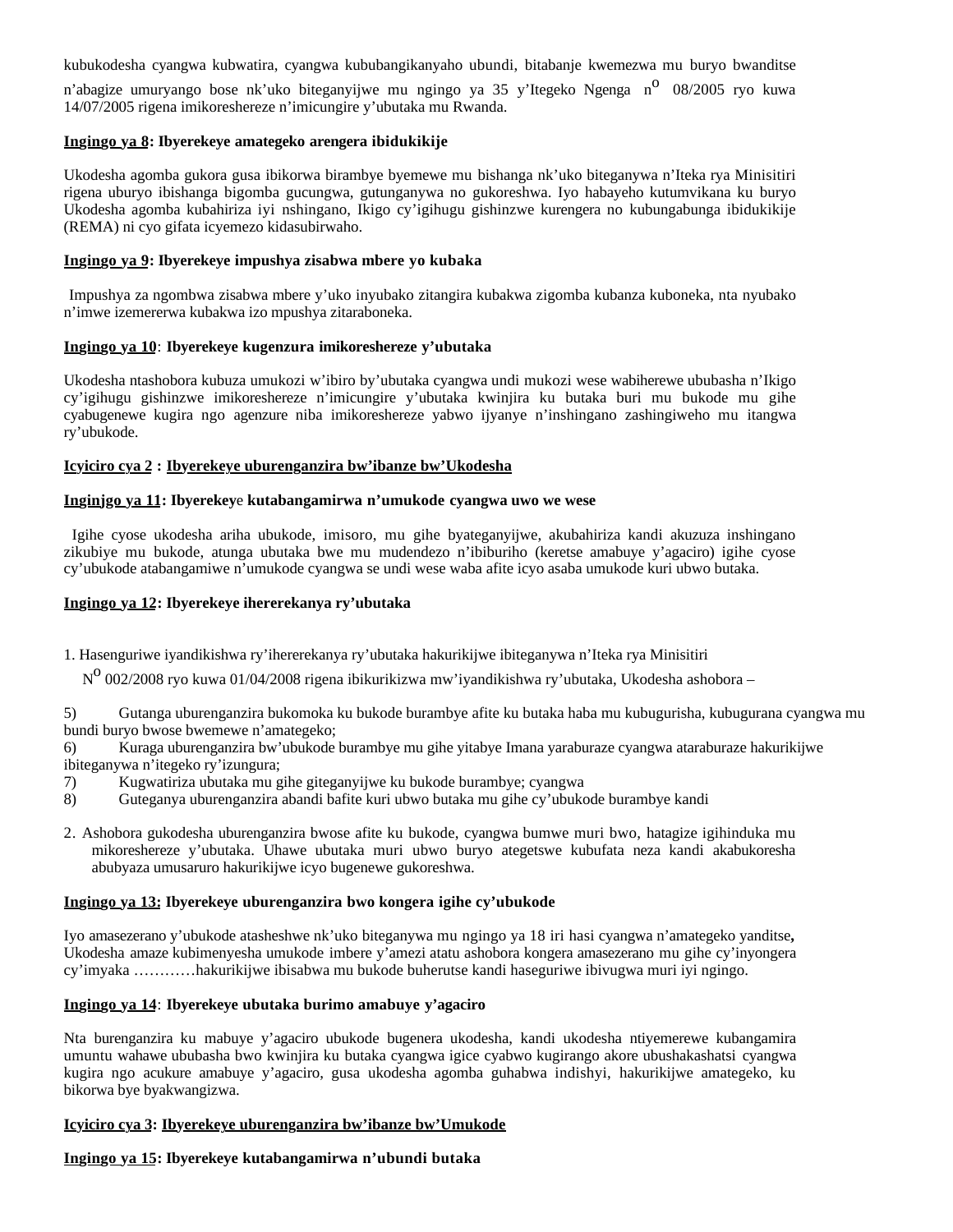Umukode ntiyemerewe gukoresha cyangwa ngo yemere ko ubutaka bwe cyangwa ubwo agenzura bwegeranye n'ubukodeshwa bukorehswa mu buryo bububangamira cyangwa se bubangamira inyubako ziburiho cyangwa se ko butabyazwa umusaruro hakurikijwe icyo bwagenewe gukoreshwa, hashingiwe ku nshingano z'ubukode.

# **Ingingo ya 16: Ibyerekeye Indishyi**

Nkuko biteganywa n'itegeko Ngenga cyangwa Itegeko rigena uburyo indishyi itangwa ku butaka bukodeshejwe cyangwa bwataye agaciro, Leta igomba guha Ukodesha indishyi ikwiye mu gihe cya vuba. Ukodesha ntabwo ahabwa indishyi igihe ubutaka bufatiriwe hakurikijwe ibiteganywa n'umutwe wa VI w'Itegeko Ngenga.

# **Icyiciro cya 4: Ibyerekeye uburenganzira bw'Umukode mu gufatira ubutaka**

# **Ingingo ya 17: Ibyerekeye gufatira ubutaka mu nyungu rusange**

Umukode afite uburenganzira bwo gufatira kugeza kuri 5% by'ubutaka bukodeshejwe kugira ngo hubakwe umuhanda, uruganda rw'amashanyarazi, umuyoboro w'insinga z'amashanyarazi, ibyuma by'itumanaho cyangwa ku bw'indi mpamvu y'inyungu rusange, atarinze kwishyura indishyi kuri ubwo butaka bufatiriwe. Iyo igice cyangwa ibice by'ubutaka bukodeshejwe bufatiriwe, amasezerano y'ubukode ahita asubirwamo kugira ngo agaragaze ibyahindutse n'ubukode bukagabanywa muri ubwo buryo.

## **Icyiciro cya 5: Ibyerekeye gusesa amasezerano**

## **Ingingo ya 18: Ibyerekeye iseswa ry'amasezerano y'ubukode rikozwe n'Umukode**

Nk'uko biteganywa n'Ingingo ya 71 y'igitabo cya 2 cy'Urwunge rw'Amategeko Mbonezamubano umukode ashobora gusesa amasezerano y'ubukode cyangwa akishyura indishyi iyo hari impamvu yumvikana:

1) Iyo ukodesha amaze imyaka itatu ikurikirana atishyura ubukode, cyangwa mu gihe cyose ubukode butishyuwe, cyangwa iyo ukodesha yahombye cyangwa nta bushobozi bwo kwishyura afite;

- 2) Iyo Ukodesha yarangaye bikabije mu kuzuza inshingano zo kubyaza umusaruro ubutaka;
- 3) Iyo hagaragaye kwangiza ubutaka mu buryo bukabije.

Kandi, umukode ashobora gusesa aya masezerano igihe Ukodesha atubahirije ibiteganywa n'aya masezerano amaze kumwihanangiriza rimwe mu nyandiko akanamuha integuza. Igihe bibaye ngombwa ko ubutaka bufatirwa, hakurikizwa ibiteganywa n'amategeko. Ukodesha arabimenyeshwa kugira ngo ajuririre icyo cyemezo kandi ubujurire bwe bugasuzumwa mu gihe kitarenze amezi atandatu mbere y'uko icyemezo gishirwa mu bikorwa.

Ibyo ari byo byose, abo Ukodesha abereyemo umwenda bashobora kugoboka bagirango barangere inyungu zabo bakiyemeza kwishyura ubukode cyangwa ibindi birarane, kwishyura indishyi zijyanye n'ibyangijwe ndetse bakanamwishingira mu gihe kizaza.

#### **Ingingo ya 19 : Ibyerekeye iseswa ry'amasezerano y'ubukode rikozwe n'Ukodesha**

amasezerano y'ubukode na none ashobora guseswa n'Ukodesha amaze guha Umukode integuza y'amezi atatu. Gutakaza uburenganzira buvugwa muri aya masezerano bitewe n'integuza yahawe Umukode bituma ubutaka bushobora gutangwa bundi bushya nyuma ya ya nteguza y'amezi atatu.

Bikorewe i ………………….kuwa …………ukwezi kwa ………………………..

Mu biro by'Umubitsi w'Impapurompamo z'Ubutaka.

#### BISHYIZWEHO UMUKONO NA:

- 
- 1. Ukodesha wa 1: 3. Umubitsi/Umubitsi Wungirije:
- 2. Ukodesha wa 2:

Itariki : …………………….. itariki : ………………….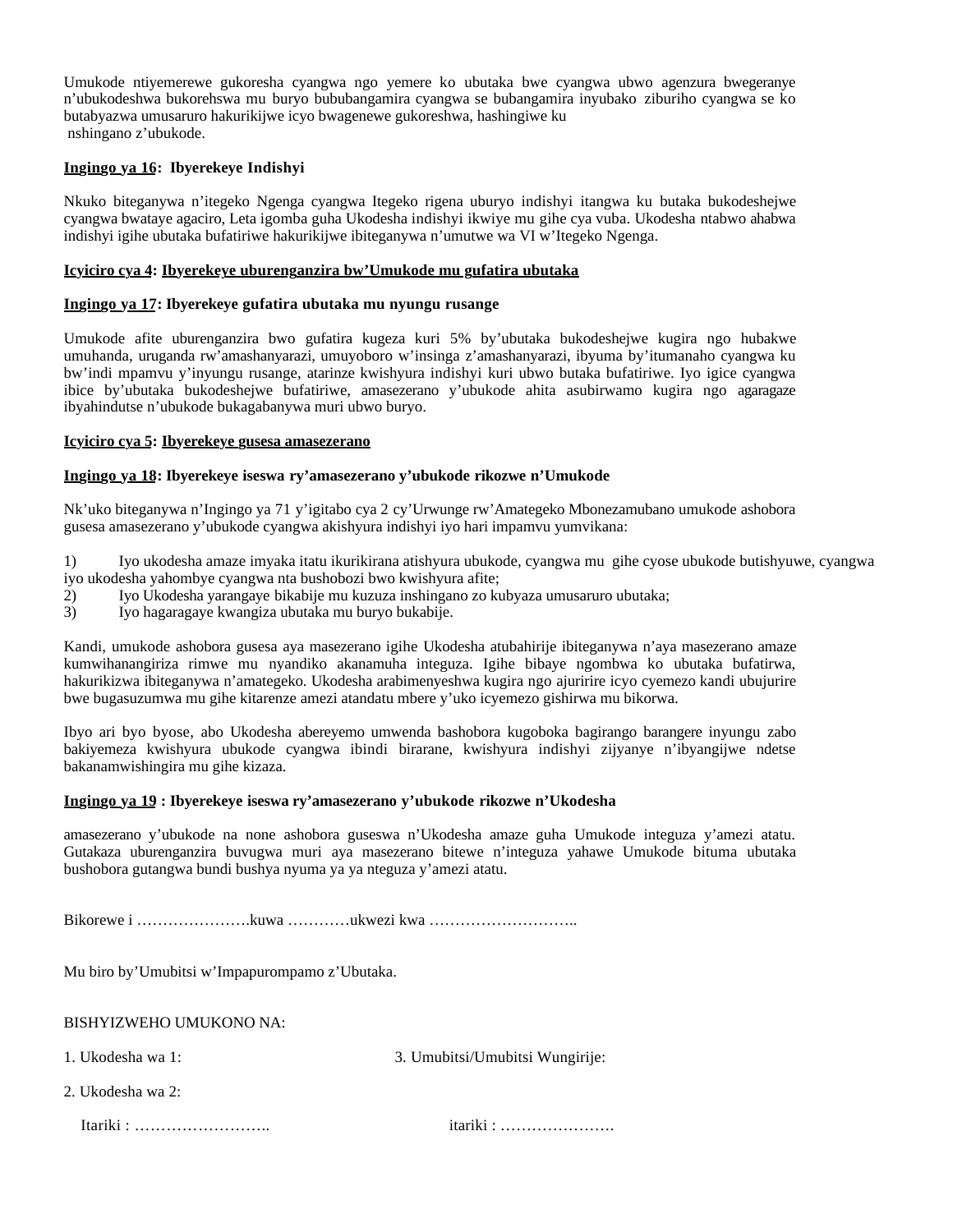Kigali, kuwa 01/04/2008

**Bibonywe kugirango byomekwe ku Iteka rya Minisitiri no 001/2008 ryo ku wa 01/04/2008 rigena ibyubahirizwa n'ibikurikizwa mu gukodesha ubutaka**

#### Minisitiri w'Umutungo Kamere **KAMANZI Stanislas (sé)**

#### **Bibonywe kandi bishyizweho ikirango cya Repubulika :**

Minisitiri w'Ubutabera/Intumwa Nkuru ya Leta **KARUGARAMA Tharcisse (sé)**

## **Annex 3 to the Ministerial Order n° 001/2008 of 001/04/2008 determining the requirements and procedures**

# **STANDARD FORM OF EMPHYTEUTIC LEASE FOR SWAMP LAND**

# **EMPHYTEUTIC LEASE No…..........**

**BETWEEN**: The Republic of Rwanda, here represented by the Registrar of Land Titles (hereinafter referred to as ˝the Landowner˝) of one part:

**AND:** The following person/s (hereinafter together referred to as ˝the Lessee˝) of the other part:

| Lessee(s) Name(s)         | <b>Share</b> |
|---------------------------|--------------|
| <b>Identity Number(s)</b> |              |
| 1.                        |              |
| 2.                        |              |
| $\overline{3}$ .          |              |
| 4.                        |              |
| 5.                        |              |
| 6.                        |              |
| 7.                        |              |
| 8.                        |              |
| 9.                        |              |
| 10.                       |              |
| Etc.                      |              |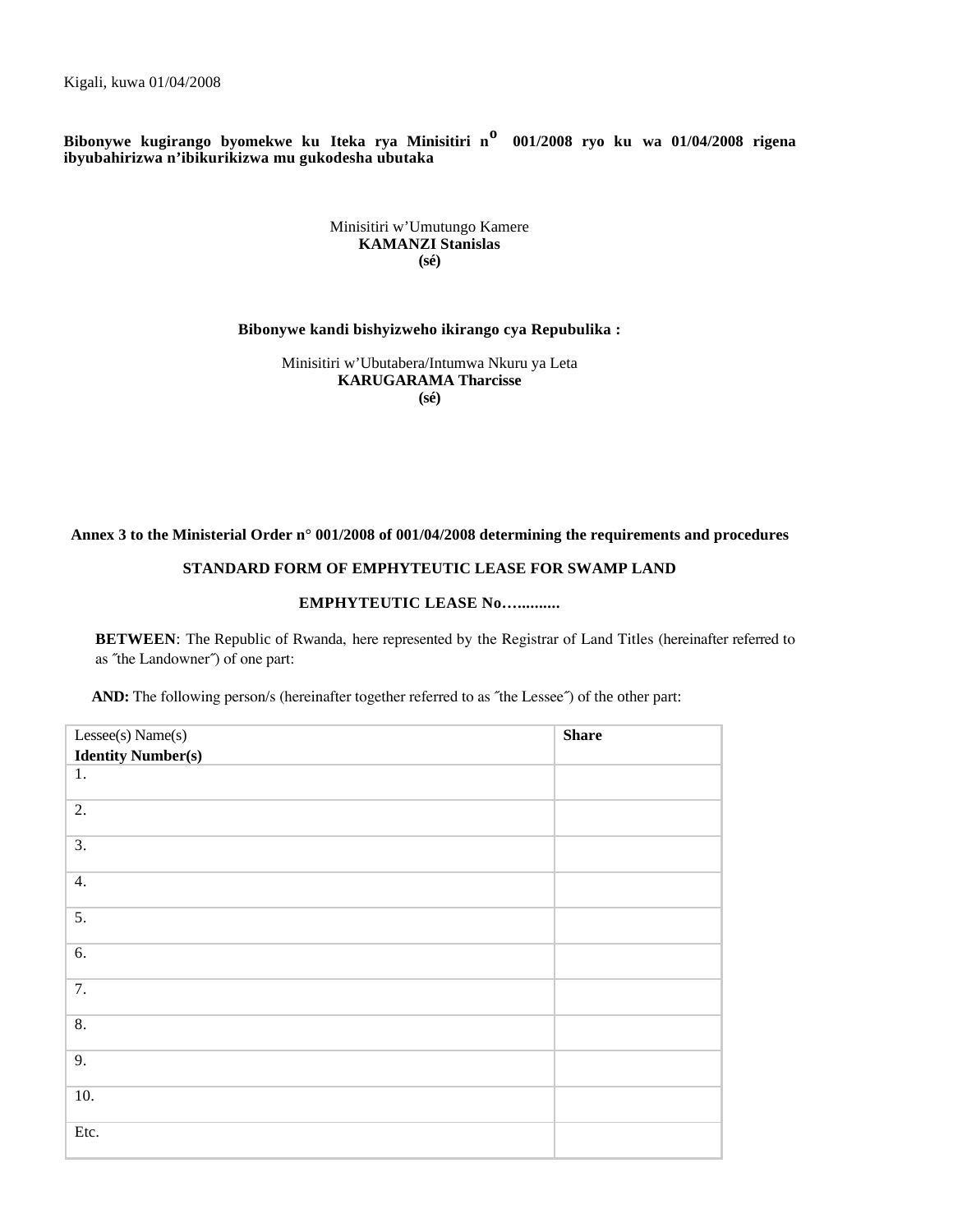# **Elected Address:**

| Representative:             | District:          |
|-----------------------------|--------------------|
| Province:<br>City of Kigali | Cell:              |
| Sector:                     | Umudugudu : $\_\_$ |

# **IT IS AGREED AS FOLLOWS**-

## **Article 1**: **Right of Emphyteusis**

The Landowner grants to the Lessee, who accepts, the right of emphyteusis for a term of twenty (20) years on the parcel of land described as follows:

| $Province: \_$ |                                    |
|----------------|------------------------------------|
|                |                                    |
|                | Term (beginning and end): ________ |
|                | Land Use: $\frac{1}{2}$            |
| Umudugudu:     |                                    |

# **Article2**- **General Conditions**

The right of emphyteusis is granted to the Lessee on the general conditions of the Ministerial Order  $N^{\circ}001/2008$  of 01/04/2008 determining the requirements and procedures for land lease and on the special conditions listed below:

#### **Section One Basic Obligation Of the Lessee**:

#### **Article3: Payment of annual rent**

1. The annual rent is fixed at the sum of the rentable value is liable to be revised each year. However, the increase would not be applicable until after there is a Ministerial Order rectifying and adjusting the increase in the annual rent.

2. The annual rent is payable to…………………in advance of 1 January, without the need for any request by the Registrar;

3. In default of payment by the fixed expiry date, the Lessee must pay interest on the sums due, calculated in arrears, at the same rate that is applicable for personal taxes and taxes on revenues etc, without prejudice to all other rights.

# **Article 4**: **Liability for Property Taxes**

The Lessee must pay the taxes and other charges, if any, payable with respect to the land and/or immoveable property incorporated into the land when they fall due.

#### **Article 5**: **Beneficial occupancy**

The Lessee must beneficially occupy the land within the term of the lease and is bound at all times to maintain good standards and practices, so as to maintain and improve the land and any immoveable property incorporated with or attached to the land. the Lessee shall comply with the rules and regulations applicable to the land, take all necessary steps to keep the boundary to neighboring land visible, control pests, diseases and weeds on the land, take all reasonable steps to prevent soil erosion, pollution or waste, or obstruct the flow of water in any river, stream or channel and shall remedy any defect therein, during the continuance of this lease

#### . **Article 6: Land Use**

The Lessee may not change the land from the prescribed use without obtaining written authorization in accordance with the Ministerial order N°001/2008 of 01/04/2008 determining the requirements and procedures for land lease. In case of non-compliance with this Article, the Lessee must pay to the Landowner, by way of a penalty, a sum double the annual rent fixed by the present contract, without prejudice to all other rights and without the Landowner having proved any kind of damages.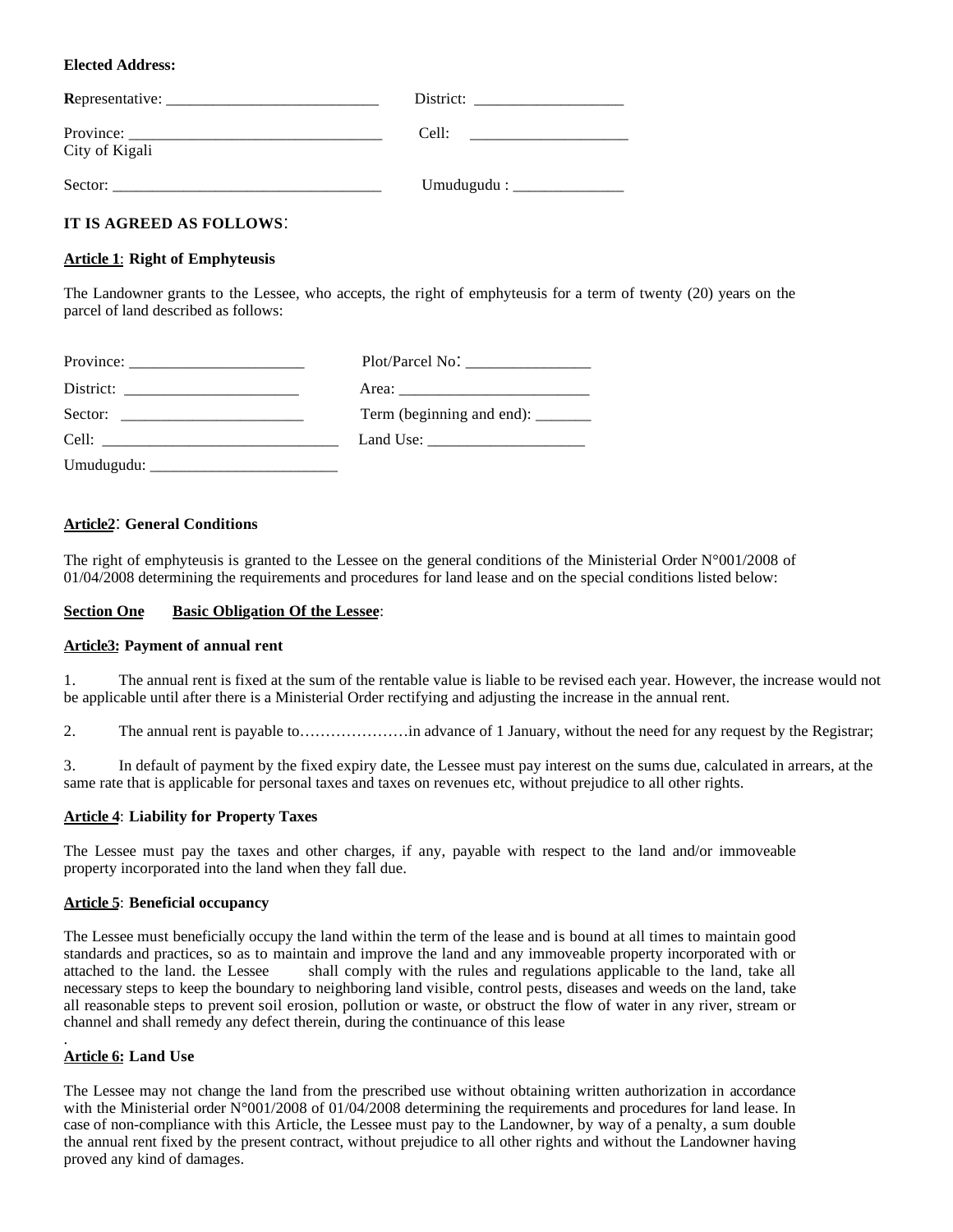#### **Article 7**: **Consent for transactions**

If real rights to the land are shared by the members of a family, the representative of the family may not grant such rights, by sale, donation or exchange, nor enter into any mortgage, emphyteutic lease or contract of tenancy, nor establish any conventional real servitude, without obtaining the written consent of all the members of the family as

specified in Article 36 of the Organic Law  $N^O$  08/2005 of 14/07/2005 Determining the use and management of Land in Rwanda.

#### **Article 8: Environmental Regulations**

The Lessee must carry out only sustainable activities approved in wetlands in accordance with the Ministerial Order determining the modalities of how swampland is to be managed, organised and utilised. In any case of disagreement about compliance of the Lessee with this obligation, the decision of the Rwanda Environmental Management Authority (REMA) is final.

## **Article 9: Building Control**

The Lessee must obtain any permission that is required before any buildings are erected and must not erect such buildings until such permissions have been so obtained.

## **Article 10: Inspection**

The Lessee must allow any officer or District Land Bureau or person duly authorized by the National Land Centre to enter upon the land at such time as may be reasonable to inspect the use of the land to ensure compliance with the obligations under which this lease is held.

## **Section Two: Basic Rights of the Lessee**

#### **Article 11: Right to possession and full enjoyment**

So long as the Lessee pays the rent, taxes and other charges payable, if any, and observes and performs his/her obligations contained or implied in this lease, the Lessee has the right to possession and full enjoyment of the land and to all the products (except minerals) of the land during the term of the lease, without any disturbance from or by the Landowner or any person rightfully claiming through the Landowner.

# **Article 12: Dispositions**

- 1. Subject to the registration of such transactions in accordance with the provisions of the Ministerial Order  $N^O$ 002/2008 of 01/04/2008 determining the modalities of land registration, the Lessee may
- $\sim$   $\sim$   $\sim$   $\sim$ (5) Alienate the right of emphyteusis, by sale, gift, exchange or any other lawful means.
- (6) Transmit the right of emphyteusis upon death, by will or upon intestacy in accordance with the law of succession;
- (7) Hypothecate the land or the duration of the emphyteusis; or
- (8) Burden the land with servitudes for the duration of the emphyteusis; and
- 2. Subject the provisions of Articles 39 to 53 of the Organic Law, the Lessees may sub-let the leased lands or any part of the lands, whether under an emphyteutic lease or a simple contract of tenancy for any term shorter than the remainder of the term under this lease, provided that there is no change in use.

#### **Article 13: Right to renewal**

Unless this lease is previously terminated in accordance with the provisions of article 18 below or the provisions of any written law, the Lessee may upon expiry of the term, by giving three months prior written notice to the Landowner, renew the lease for a further period of years upon the same terms and conditions, with the exception of this article.

#### **Article 14: Mining Land**

The Lessee has no rights to mines on or under ground and shall not act against the person who is entitled to enter in his/her land or the part of it for research purpose or extraction of mines, however, in accordance with laws, the Lessee shall obtain compensation for his work that can be damaged.

#### **Section Three : Basic Obligations of the Landowner**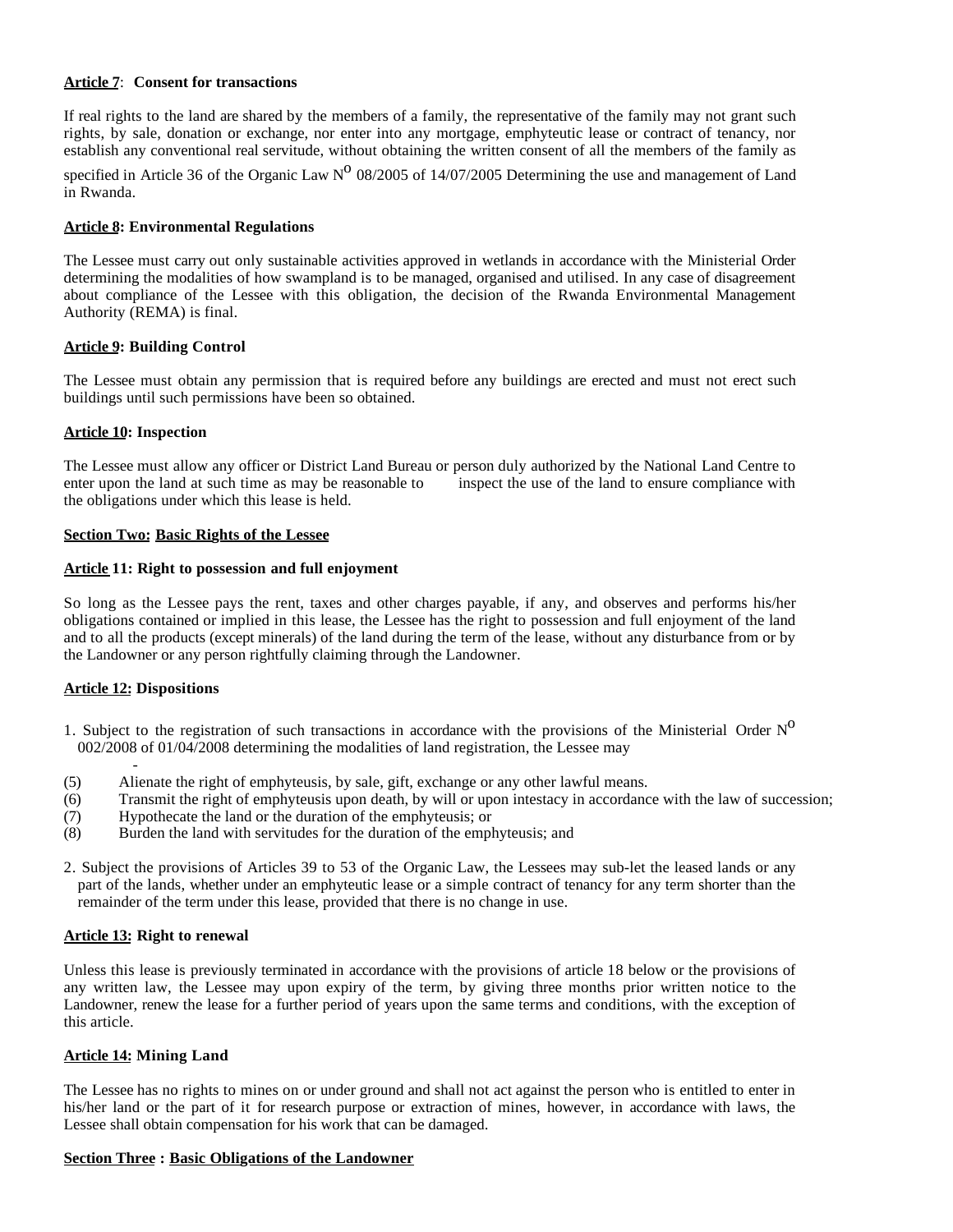# **Article 15: Land to be materially fit**

The Landowner will not use or permit any adjoining or neighboring land which it is the owner or occupier or which is under its control to be used in any way which would render the leased land or any buildings on that land unfit or materially less fit for any purpose for which they were leased or for which they may be used under the lease.

#### **Article 16: Compensation**

Where in accordance with the provisions of the Organic Law or any other law dealing with compensation for the loss of the leased land or diminution in the value of the leased land, fair compensation is payable to the Lessee by the State, that compensation must be paid promptly. No compensation will be paid on repossession of the land if it is requisitioned in accordance with the provisions of Chapter VI of the Organic Law.

## **Section Four: Reservation of Landowner's Rights**

# **Article 17: Resumption of portion of land for public purposes**

The Landowner reserves the right to resume up to five percent (5%) of the land leased for any roadway, canal, power station or transmission line, telecommunications station or antenna, or for any other public purpose, without payment of any compensation for the land resumed. Where any part or parts of the land hereby leased is or are disposed of or repossess, the lease shall immediately be revised to reflect the change and the rents shall be proportionately reduced.

## **Section Five: Termination of Agreement**

## **Article 18: Termination by the Landowner**

In accordance with the provisions the Civil Code, the Landowner may terminate the lease, with damages, if there is good reason:

- <sup>10</sup> for default in payment of three consecutive annual rents, or the same for all defaults of payments, or if the Lessee becomes bankrupt or insolvent;
- $2<sup>o</sup>$  for serious negligence in the execution of the duty to maintain and increase the value of the land;
- $3<sup>o</sup>$  for all serious abuses of possession.

In addition, the landowner may terminate this agreement for non-compliance with any of the terms of the agreement by the Lessee following at least one written warning with notice. In the event repossession of land becomes necessary, repossession will comply with proper standards of due process. A notice for the Lessee to contest the ruling and a review of the appeal will be undertaken within a six-month period before the decision comes into effect.

In all such cases, the Lessee's creditors may intervene to protect their rights, by offering to pay the rent or other payments in arrears, pay reparations for the abuses committed and offer guarantees for the future.

#### **Article 19: Termination by the Lessee**

The lease agreement can also be terminated by the Lessee with three months written notice to the landowner. Forfeiting the rights set out in this agreement through submission of notice to the landlord will render the lands subject to reallocation after the three month notice period.

Done at ……………………… on the …………….. of ……………..…………

At the Office of the Registrar

SIGNED BY: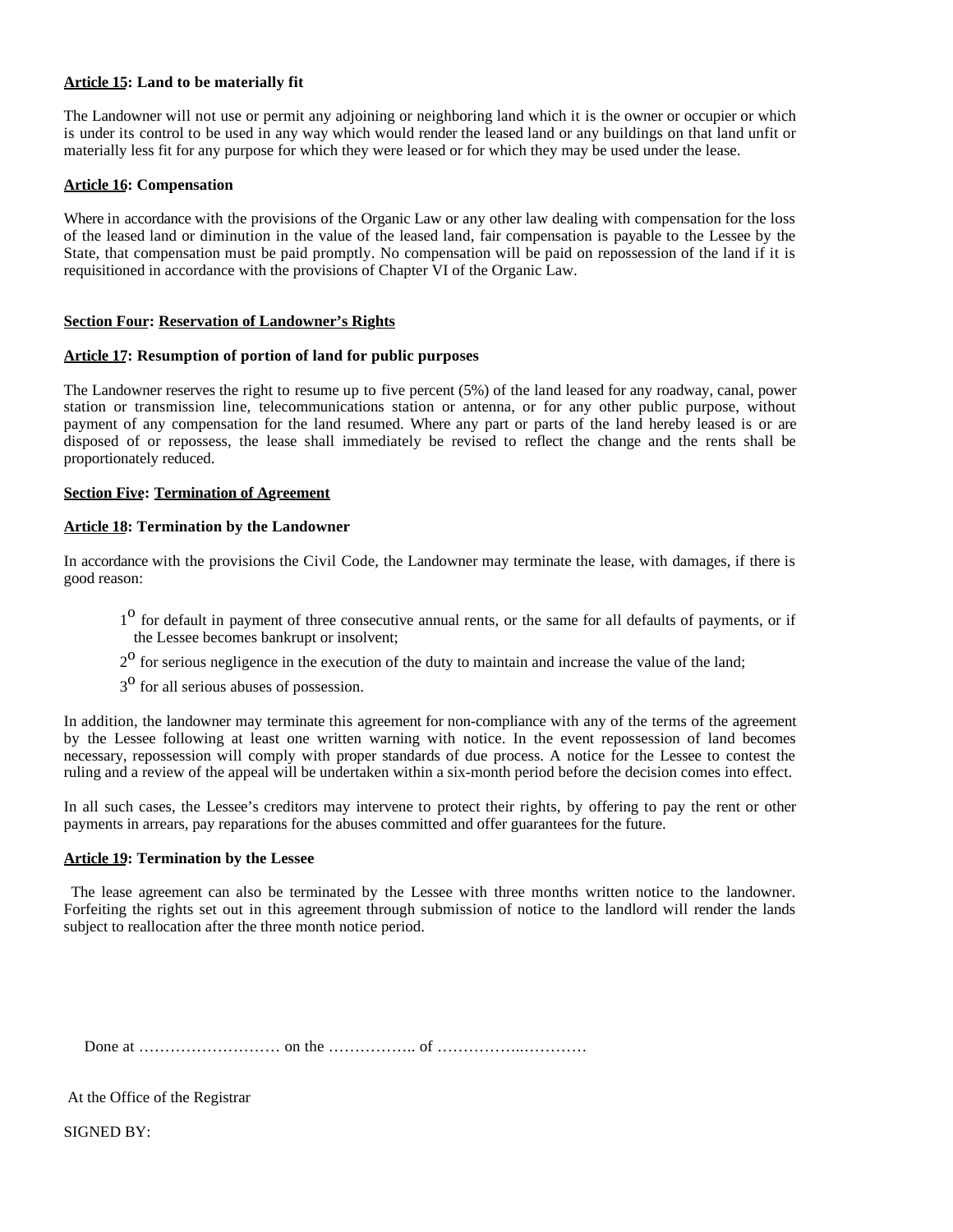1. 1<sup>o</sup> Lessee: 3. Registrar/Deputy Registrar:

2.  $2^{\circ}$  Lessee:

Date: ……………. Date: …………………

Kigali, on 01/04/2008

**Seen to be annexed to the Ministerial Order n° 001/2008 of 001/4/2008 determining the requirements and procedures for land lease**

> The Minister of Natural Resources **KAMANZI Stanislas (sé)**

#### **Seen and sealed with the Seal of the Republic:**

The Minister of Justice/Attorney General **KARUGARAMA Tharcisse (sé)**

**Annexe 3 à l'arrêté Ministériel no 001/2008 du 01/04/2008 déterminant les conditions et les procédures suivies pour le bail des terres**

# **FORMULAIRE STANDARD DU BAIL EMPTHYTEOTIQUE POUR LES TERRES MARECAGEUSES**

# **BAIL EMPHYTEOTHIQUE No. ………**

CONFORMEMENT à la Loi Organique N<sup>o</sup> 08/2005 du 14/07/2005 portant régime foncier au Rwanda et à **l'Arrêté Ministériel no 001/2008 du 01/04/2008 déterminant les conditions et les procédures suivies pour le bail des terres.**

**ENTRE :** La république du Rwanda, représenté ici par le conservateur des titres Fonciers (ci-après dénommé « le propriétaire foncier ») d'une part :

**ET :** la (les) personne(s) suivante(s) (ci-après dénommée « l'emphytéote ») d'autre part :

| Nom et Prénom de l'emphytéote | part |
|-------------------------------|------|
| Numéro de la pièce d'identité |      |
| 1.                            |      |
| 2.                            |      |
| 3.                            |      |
| 4.                            |      |
| 5.                            |      |
| 6.                            |      |
| 7.                            |      |
| 8.                            |      |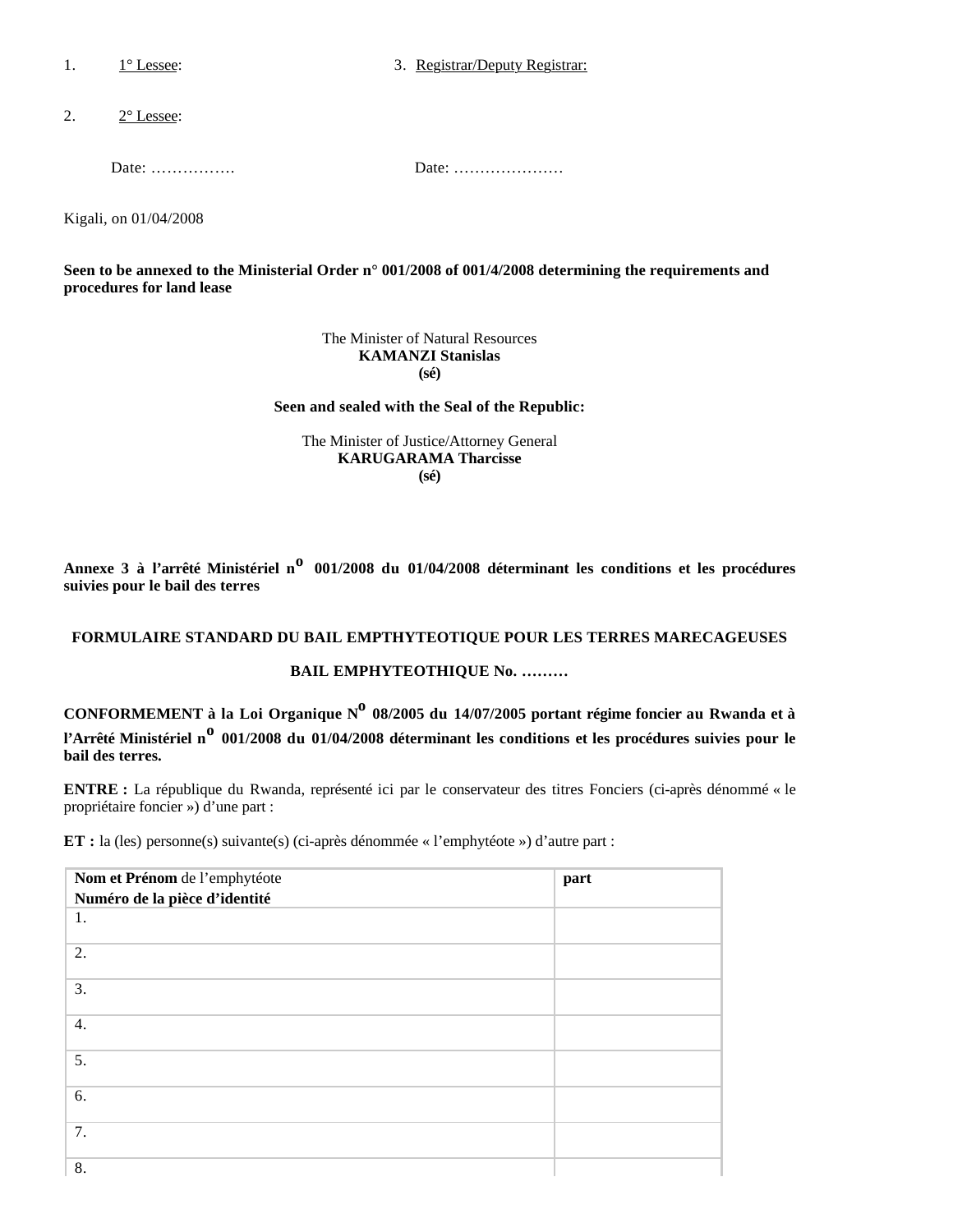| 9.   |  |
|------|--|
|      |  |
| 10.  |  |
|      |  |
| Etc. |  |
|      |  |

# **Domicile élu :**

| Représentant :  | District : |
|-----------------|------------|
| Province :      | Cellule :  |
| Ville de Kigali |            |
| Secteur :       | Umudugudu: |

# **IL EST CONVENU CE QUI SUIT :**

## **Article 1 : Droit d'emphytéose**

Le propriétaire foncier accorde à l'emphytéote, qui accepte le droit d'emphytéose pour une durée de vingt (20) ans sur la parcelle décrite ci-après :

| District :<br><u> 1980 - Jan Barbarat, manazarta da ant</u> era (h. 1920).<br>1901 - Jan Barbarat, manazarta da antzera (h. 1920). |                          |
|------------------------------------------------------------------------------------------------------------------------------------|--------------------------|
| Secteur :                                                                                                                          |                          |
| Cellule :<br>Village :                                                                                                             | Utilisation du terrain : |

# **Article 2 : Des conditions générales**

Le droit d'emphytéose est accordé à l'emphytéote sur base des conditions générales de l'Arrêté Ministériel

N<sup>o</sup> 001/2008 du 01/04/2008 déterminant les conditions et les procédures suivies pour le bail des terres et des conditions spécifiques ci-dessous :

# **Section Première : Des obligations de base de l'emphytéote**

#### **Article 3 : Du paiement de loyer annuel**

1. Le loyer annuel est fixé à ………….. La valeur de la location est susceptible d'être révisée chaque année. 1. Cependant, l'augmentation ne serait applicable qu'après qu'il y ait un Arrêté Ministériel rectifiant et ajustant l'augmentation du loyer annuel.

2. Le loyer annuel est payable à ……………. avant le  $1<sup>er</sup>$  Janvier, sans que le Conservateur doive le demander ;

3. En cas de non-paiement à la date d'expiration fixée, l'Emphytéote doit payer l'intérêt en plus des sommes dues, calculés dans les arriérés, au même taux applicables pour l'impôt personnel et l'impôt sur le revenu, etc., sous réserve de tous les autres droits.

## **Article 4 : Du paiement de l'impôt foncier**

L'emphytéote est tenu de payer les impôts et d'autres charges, s'il y en a, payables par rapport à la terre et/ou aux biens immeubles incorporés à la terre lorsqu'ils arrivent à échéance.

# **Article 5 : De la remise de la parcelle à l'Emphytéote**

Durant toute la durée de bail, l'emphytéote est tenu en tout temps d'assurer la bonne conservation de la terre conformément aux lois et aux usages, afin de maintenir et d'exploiter de façon productive la terre et tout bien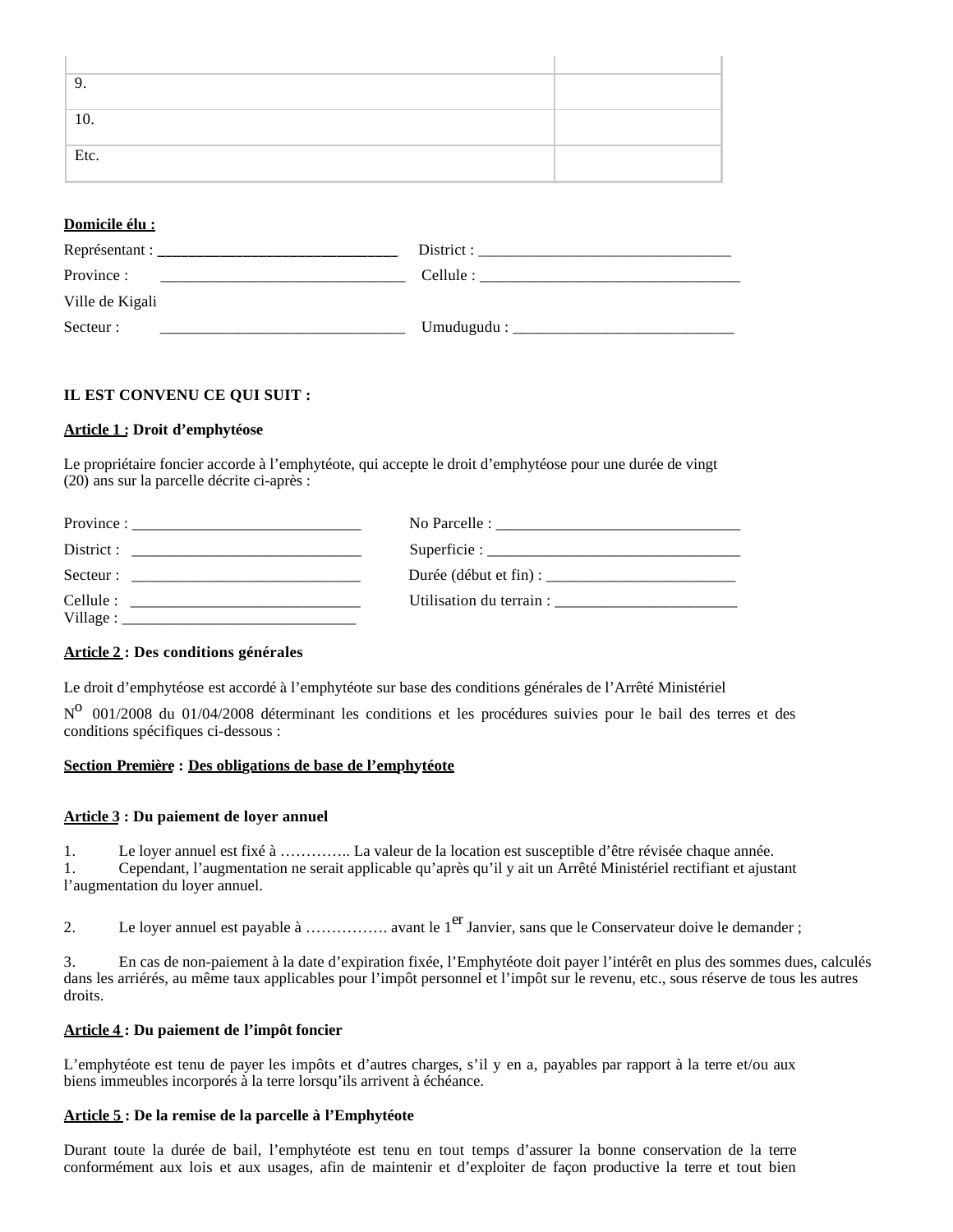immeuble incorporé à la terre. L'emphytéote doit respecter les lois et les règlements régissant le domaine foncier. Il doit tout faire pour souligner les limites qui séparent des propriétés voisines**,** détruire les insectes nocifs aux cultures, lutter contre les maladies des cultures, et enlever les cultures qui ne sont pas destinées à cet endroits**,**  prendre des stratégies nécessaires pour lutter contre l'érosion, la pollution de l'environnement ou tout ce qui entrave le bon usage de la terre. Il ne doit pas empêcher l'écoulement des eaux de rivière et il doit remédier ce qui a été détruit sur la terre.

# **Article 6 : De l'utilisation des terres**

L'emphytéote ne doit pas changer l'utilisation indiquée sans en obtenir une autorisation écrite conformément à

l'Arrêté Ministériel N<sup>o</sup> 001/2008 du 01/04/2008 déterminant les conditions et les procédures suivies pour le bail de terre. En cas de non-respect du présent article, l'emphytéote doit payer au propriétaire foncier, en guise de dommageintérêts contractuels, un montant équivalent au double du loyer annuel fixé par le présent contrat, sous réserve de tous les autres droits et sans que le propriétaire foncier ait à prouver quelque dommage que ce soit.

# **Article 7 : Du consentement Requis pour les transactions**

Si les membres de la famille ont des droits réels fonciers, le représentant de la famille ne peut céder ces droits, ni par vente, donation ou échange, ni contracter une hypothèque, un bail emphytéotique ou une location, ni établir une servitude réelle conventionnelle, sans avoir obtenu le consentement écrit de tout les membres de la famille tel que stipulé par l'Article 35 de la Loi Organique no 08/2005 du 14/07/2005 portant régime foncier au Rwanda.

# **Article 8 : De la Réglementation relative à l'environnement**

L'emphytéote doit entreprendre seulement les activités durables approuvées pour les marais conformément à l'Arrêté Ministériel déterminant les modalités de gestion, d'organisation et d'utilisation des marais. En cas de désaccord sur le respect de cette obligation par l'emphytéote, la décision de l'office Rwandais pour la gestion de l'environnement (REMA) est sans appel.

## **Article 9 : Des autorisations de bâtir**

Les autorisations requises doivent être obtenues par l'emphytéote avant de commencer les constructions. Aucune construction ne sera commencée avant que ces autorisations n'aient été délivrées.

# **Article 10 : De l'inspection de l'utilisation**

L'emphytéote ne peut pas empêcher l'agent du Bureau Foncier ou toute personne habilitée par le centre national de la gestion foncière d'entrer dans le domaine foncier en location pour observer que l'usage de la terre est conforme aux obligations contractées à l'acquisition.

#### **Article 11** : **Du droit de jouissance et de possession paisibles**

Aussi longtemps que l'emphytéote paie le loyer, l'impôt et d'autres charges payables, s'il y en a, et observe et s'acquitte des obligations contenues ou découlant de ce bail, l'emphytéote a le droit de jouissance et de possession paisibles de la terre et des produits (sauf les mines) de la terre pendant la durée du bail, sans être gêné par le propriétaire foncier ou toute autre personne qui a une revendication légitime à travers le propriétaire foncier.

# **Article 12 Des dispositions**

1. Sous réserve de l'enregistrement de telles transactions conformément aux dispositions de l'Arrêté Ministériel

<sup>N</sup>**<sup>o</sup>** 002/2008 du 01/04/2008 déterminant les modalités de l'enregistrement des terres, l'emphytéote peut –

- 5) Aliéner le droit d'emphytéose par la vente, le don, l'échange ou par tout autre moyen légal ;
- 6) Transmettre le droit d'emphytéose lors d'un décès ou testament ou par succession non-testamentaire conformément à la loi sur la succession
- 7) Donner en hypothèque la terre pour la durée d'emphytéose ; ou
- 8) Grever la terre de servitudes pour la durée de l'emphytéose ; et

3. Sans changer la destination de la terre et sous réserve des articles 39 à 53 de la Loi Organique, l'emphytéote Peut souslouer tout ou une partie des droits liés au bail, que ce soit aux termes du bail, que ce soit aux termes du bail emphytéotique ou un simple contrat de location pour une période plus courte que la période restante du présent bail, pourvu qu'il n' y ait pas de changement d'utilisation.

# **Article 13** : **Du droit de renouvellement du bail**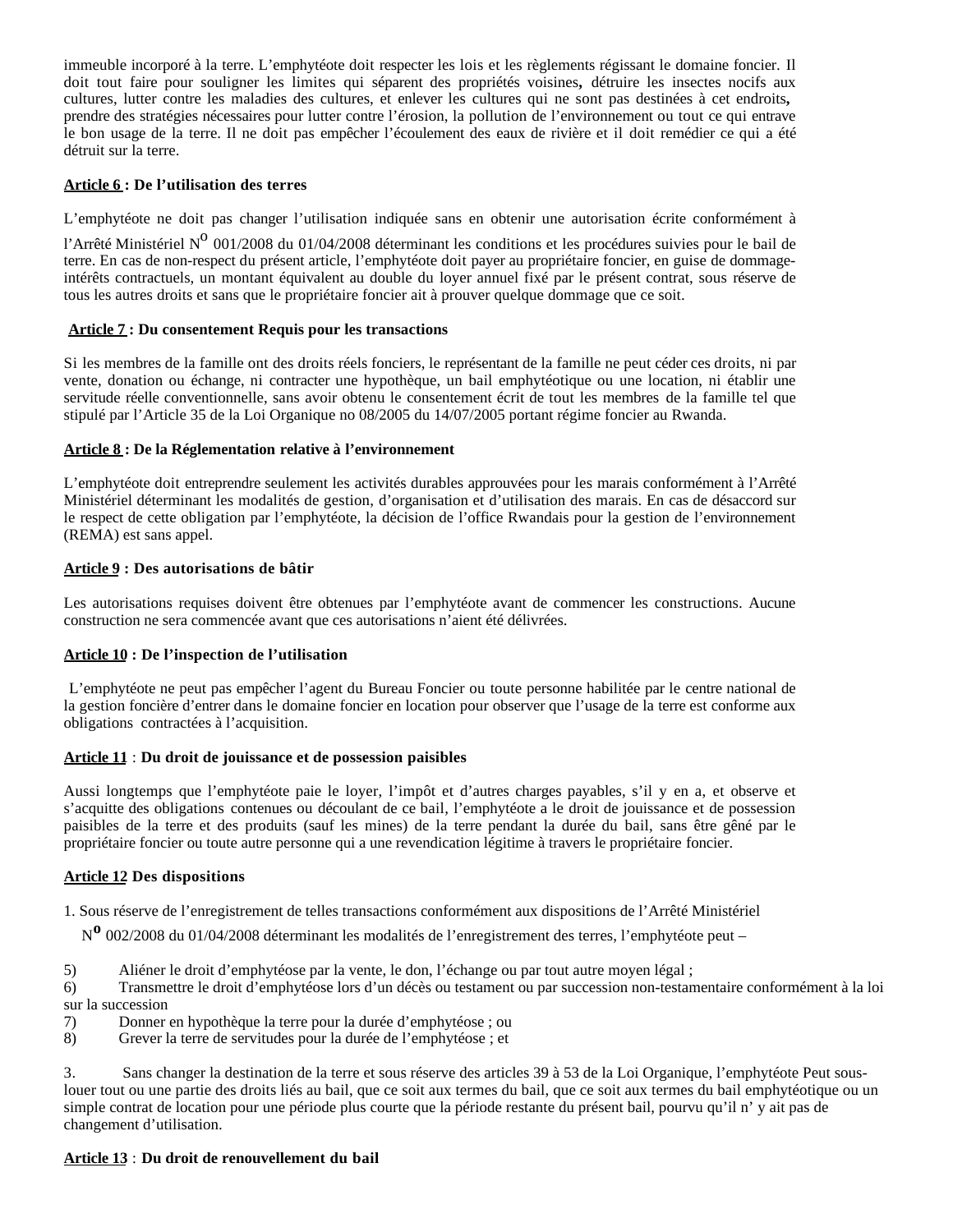A moins que ce bail ne soit annulé conformément aux dispositions de l'article 18 ci-dessous ou aux dispositions ou aux dispositions d'une loi écrite, l'emphytéote peut, après avoir donné un préavis de trois m ois au propriétaire foncier, renouveler le bail pour une période supplémentaire de ………..ans selon les mêmes modalités, avec l'exception du présent Article.

## **Article 14 : Du domaine foncier contenant les ressources minières**

Le bail ne donne aucun droit à l'Emphytéote sur les ressources minières qui se trouvent sur ou dans le fonds loué. L'Emphytéote ne peut pas faire obstacle à une personne qui est autorisée à entrer dans le domaine foncier ou dans une partie pour y faire des recherches ou extraire les ressources minières. L'emphytéote a seulement droit à une indemnisation conformément à la loi pour ses œuvres qui pourraient être endommagées.

# **Section Trois Des Obligations de base du propriétaire**

## **Article 15 : De l'interdiction de perturber les Propriétés foncières voisines**

En utilisant sa Propriété foncière ou celle qui est sous sa garde ou en acceptant que cette propriété soit utilisée, le propriétaire foncier n'est pas autorisé à gêner la terre avoisinante en bail. Il ne doit pas non plus obstruer les constructions se trouvant sur le terrain ou faire une utilisation non rationnelle de la terre compte tenu de sa finalité.

## **Article 16** : **De l'indemnisation**

Lorsque, selon les dispositions de la Loi Organique ou d'une autre loi relative à l'indemnisation des pertes de la terre en location ou de sa dévaluation, une indemnisation juste doit être octroyée à l'emphytéote par l'Etat et dans les meilleurs délais. L'Emphytéote n'est pas indemnisé en cas restitution des terres réquisitionnées conformément aux dispositions du Chapitre VI de la Loi Organique.

#### **Section Quatre : De la réserve de droits du propriétaire foncier**

## **Article 17 : De la réquisition des terres pour cause d'utilité publique**

Le propriétaire foncier se réserve le droit de réquisitionner jusqu'à cinq pourcent (5%) de la terre louée pour une route, un canal, une centrale électrique ou une ligne de transport d'énergie, une station ou une antenne de télécommunications, ou pour toute autre cause d'utilité publique, sans paiement de compensation des terres réquisitionnées. Lorsqu'une partie ou des parties de parcelle sous location sont réquisitionnées, le bail est immédiatement révisé afin de refléter le changement et le loyer réduit de manière proportionnelle.

#### **Section Cinq : De la résiliation de l'accord**

#### **Article 18** : **De La résiliation du bail par le propriétaire**

Conformément aux dispositions du Code Civil, le propriétaire foncier peut résilier le bail en payant les intérêts, s'il y a un motif valable :

1) pour cause de non-paiement du loyer annuel trois fois consécutives, ou pour tous les cas de non-paiement, ou si l'emphytéote est en état de faillite ou est insolvable ;

2) pour cause de négligence grave de l'exécution de la tâche de maintenir et d'accroître la valeur de la terre ;

3) pour tous les abus graves de possession.

En plus, le propriétaire foncier peut résilier cet accord pour cause de non-respect des modalités de cet accord par l'Emphytéote après au moins un avertissement écrit avec un préavis. Au cas ou la réquisition de la terre devient nécessaire, la reprise se conforme aux normes appropriées de la procédure établie. Une notification à l'Emphytéote pour lui permettre de contester la décision et un examen de l'appel sont entrepris dans un délais de six mois avant que la décision n'entre en vigueur.

Dans tous les cas, les créanciers de l'emphytéote peuvent intervenir pour protéger leurs droits en offrant de payer le loyer ou d'autres arriérés, payer les réparations pour les abus commis et offrir des garanties pour le futur.

#### **Article 19 : De la résiliation du bail par l'emphytéote**

La convention de bail peut aussi être résiliée par l'emphytéote moyennant un préavis de trois mois au propriétaire foncier. La perte des droits indiqués dans cet accord par la présentation d'un préavis au propriétaire foncier fait de la parcelle l'objet d'une réallocation après le préavis de trois mois.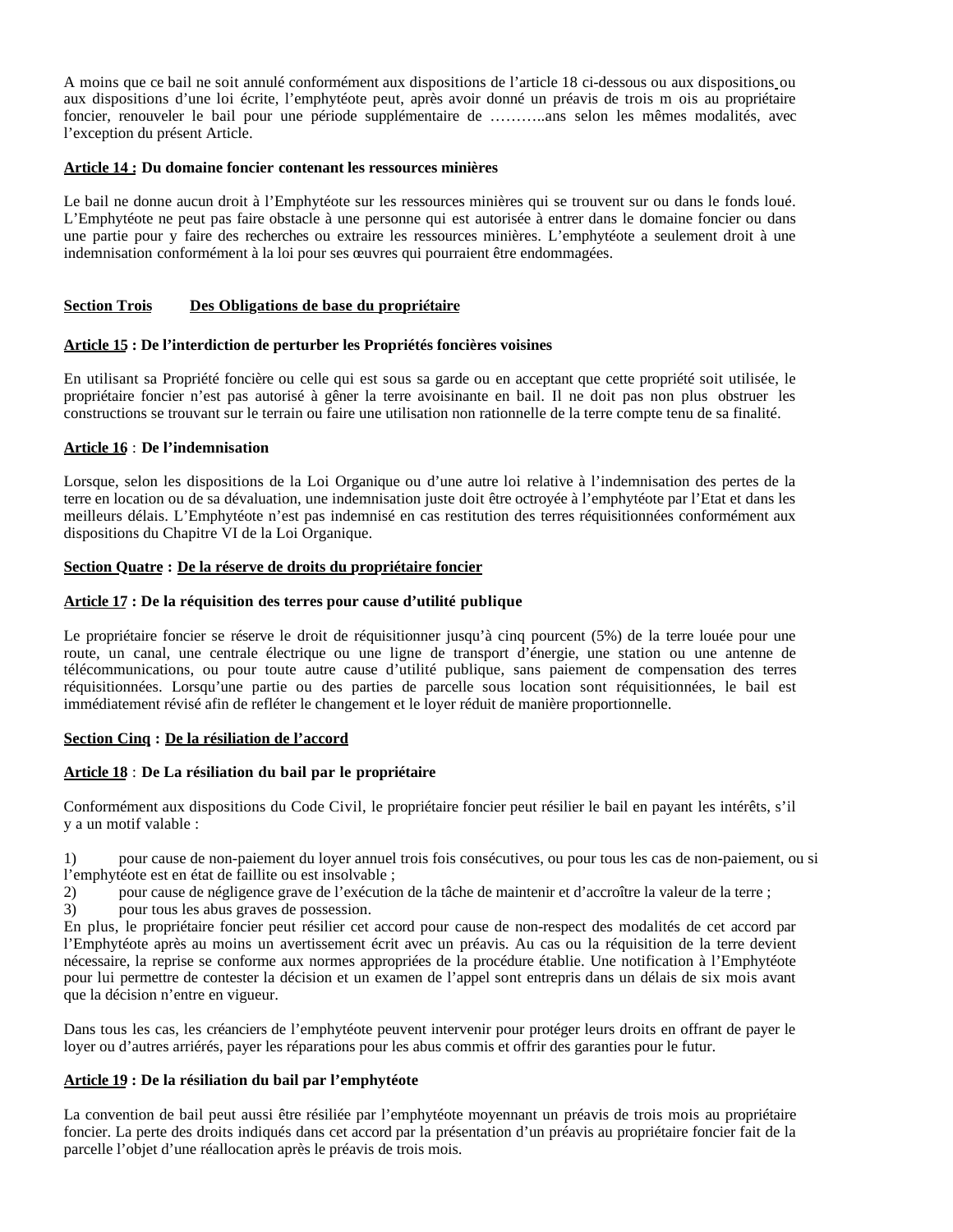Fait à …………….…………le…………du mois de ……………….Année………………. Au Bureau du Conservateur des Titres Fonciers. SIGNE PAR : 1. Emphytéote 1 : 3. Conservateur/ Conservateur - adjoint :

2. Emphytéote 2 :

Date : …………………………….. Date : ………………………………………

**Vu pour être annexé à l'arrêté Ministériel no 001/2008 du 01/04/2008 déterminant les conditions et les procédures suivies pour le bail des terres** 

> Le Ministre des Ressources Naturelles **KAMANZI Stanislas (sé)**

# **Vu et Scellé du Sceau de la République :**

Le Ministre de la Justice/Garde des Sceaux **KARUGARAMA Tharcisse (sé)**

**Umugereka wa 4 w' Iteka rya Minisitiri n° 001/2008 ryo ku wa 01/4/2008 rigena ibyubahirizwa n'ibikurikizwa mu gukodesha ubutaka**

# **GUHINDURA ICYO UBUTAKA BUGENEWE GUKORESHWA**

# **Gusaba guhindura icyo ubutaka bugenewe gukoreshwa**

**Amakuru areba ikibanza** 

| Int<br>ara  | <b>Akarere</b> | <b>Umurenge</b> | Akagari | Umudugudu | <b>Nomero</b><br>y'ikibanza | <b>Ubuso</b> |
|-------------|----------------|-----------------|---------|-----------|-----------------------------|--------------|
|             |                |                 |         |           |                             |              |
| $\sim$<br>∠ |                |                 |         |           |                             |              |
| $\sim$      |                |                 |         |           |                             |              |

**Umwirondoro w'ukodesha cyangwa abakodesha** *(ongera imigereka niba barenze abakodesha babiri (2))*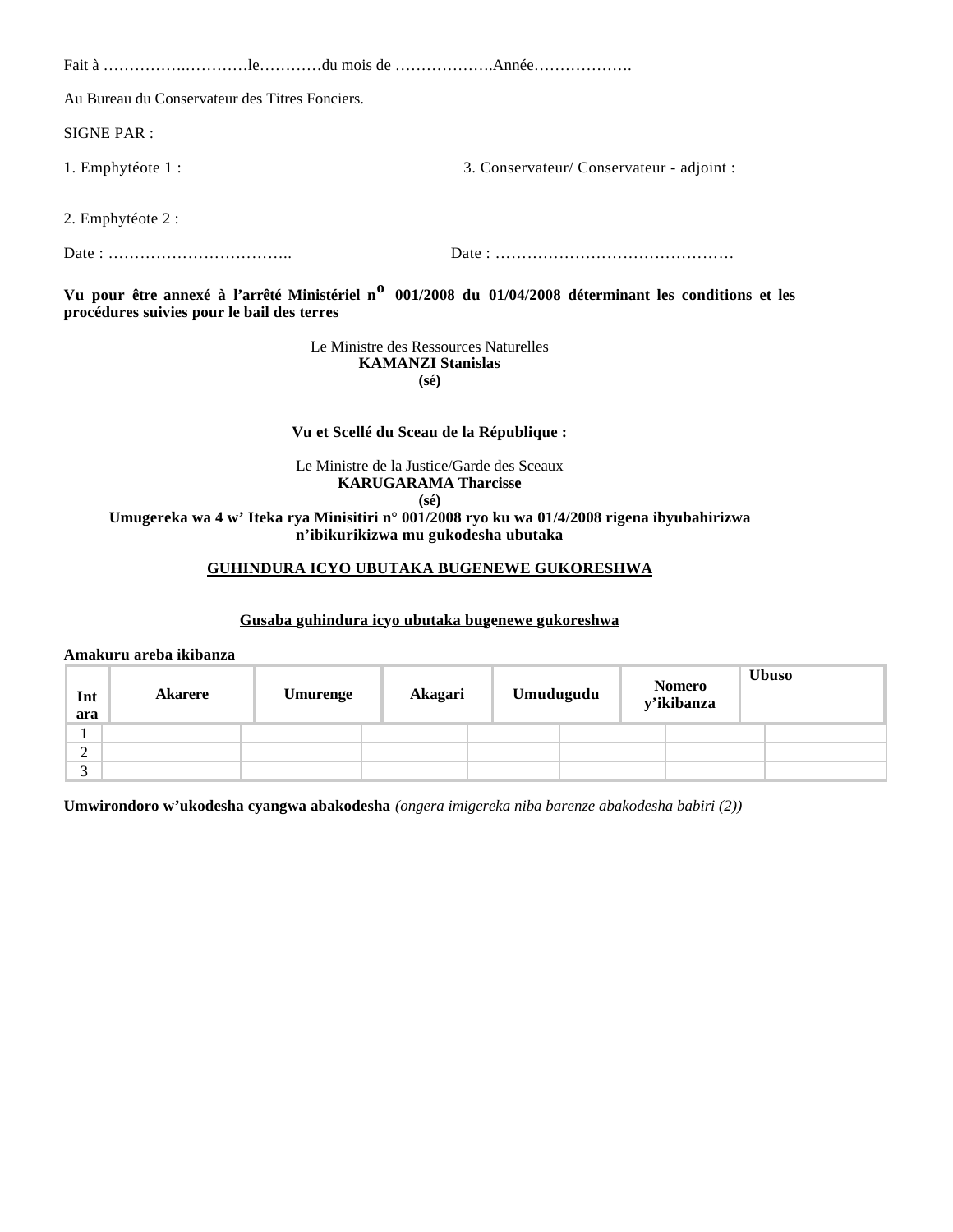wa Kigali Ubutaka bwo mu mutungo bwite w'abantu ku giti cyabo Ubutaka bwo mu mutungo w'ibigo bya Leta bifite ubuzimagatozi

| Icyo ubutaka bukoreshwa:<br>Impamvu zo guhindura icyo ubutaka bugenewe gukoreshwa: | None                  | Igiteganywa            |
|------------------------------------------------------------------------------------|-----------------------|------------------------|
|                                                                                    |                       | Itariki:<br>jj/mm/aaaa |
|                                                                                    |                       | Itariki:<br>jj/mm/aaaa |
|                                                                                    | Amazina<br>jj/mm/aaaa | Itariki:               |
| Itariki byemejweho:<br>ji/mm/aaaa                                                  | Amazina               | Umukono:               |

Kigali, kuwa 01/04/2008

**Bibonywe kugirango byomekwe ku Iteka rya Minisitiri n° 001/2008 ryo ku wa 01/4/2008 rigena ibyubahirizwa n'ibikurikizwa mu gukodesha ubutaka**

> Minisitiri w'Umutungo Kamere **KAMANZI Stanislas (sé)**

## **Bibonywe kandi bishyizweho Ikirango cya Repubulika :**

Minisitiri w'Ubutabera/Intumwa Nkuru ya Leta **KARUGARAMA THARCISSE (sé)**

**Annex 4 to the Ministerial Order n° 001/2008 of 01/4/2008 determining the requirements and procedures for land lease**

**CHANGE OF USE OF THE LAND**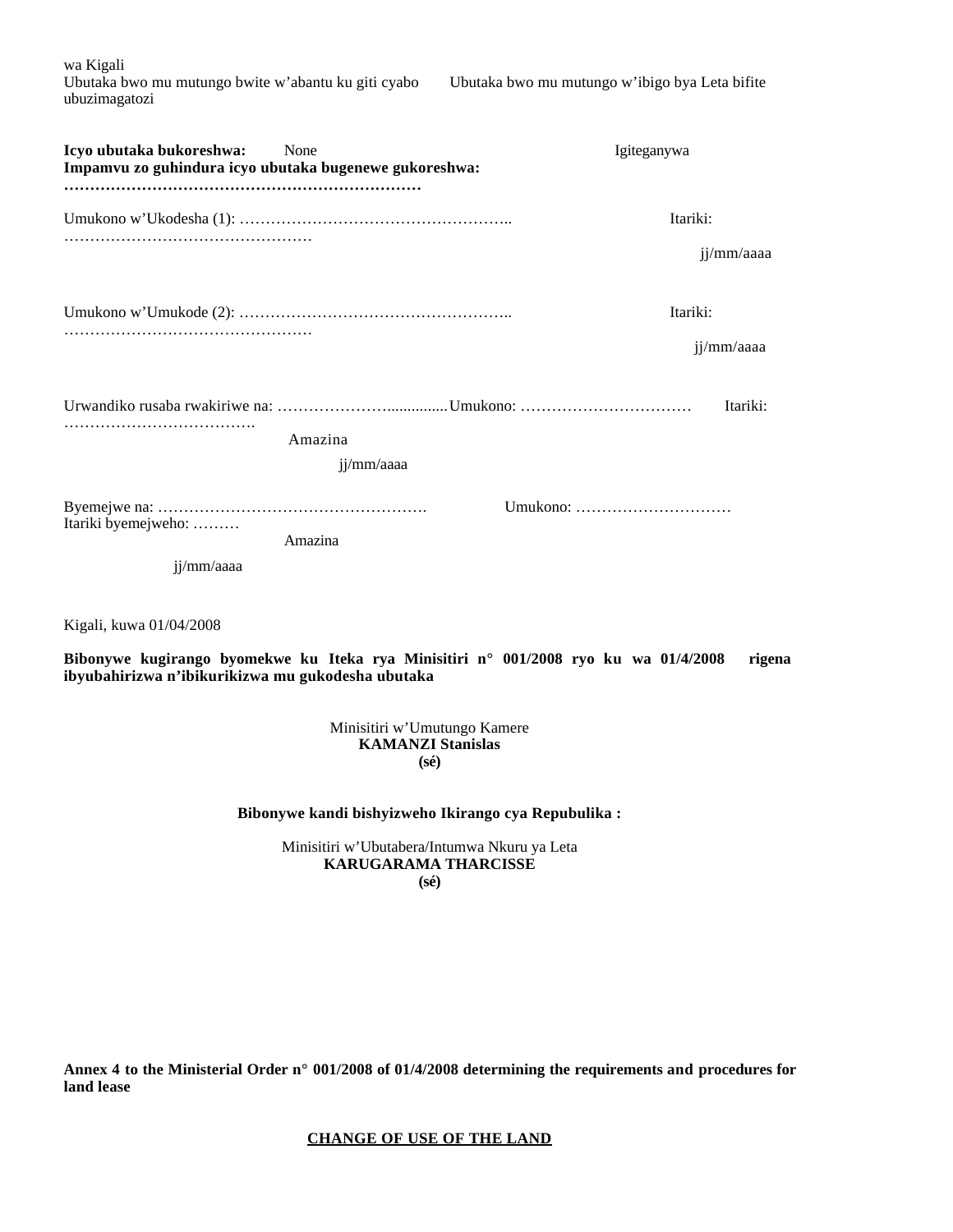# **Application for Change of Use**

# **Details of Land**

| Pr<br>ovi<br>nce | <b>District</b> | <b>Sector</b> | <b>Cell</b> | Umudugudu | Plot No. | Area |
|------------------|-----------------|---------------|-------------|-----------|----------|------|
|                  |                 |               |             |           |          |      |
| $\sim$<br>∠      |                 |               |             |           |          |      |
| $\sim$           |                 |               |             |           |          |      |

**Details of Lessee(s)** *(include attachment if more than two(2) leaseholders.)*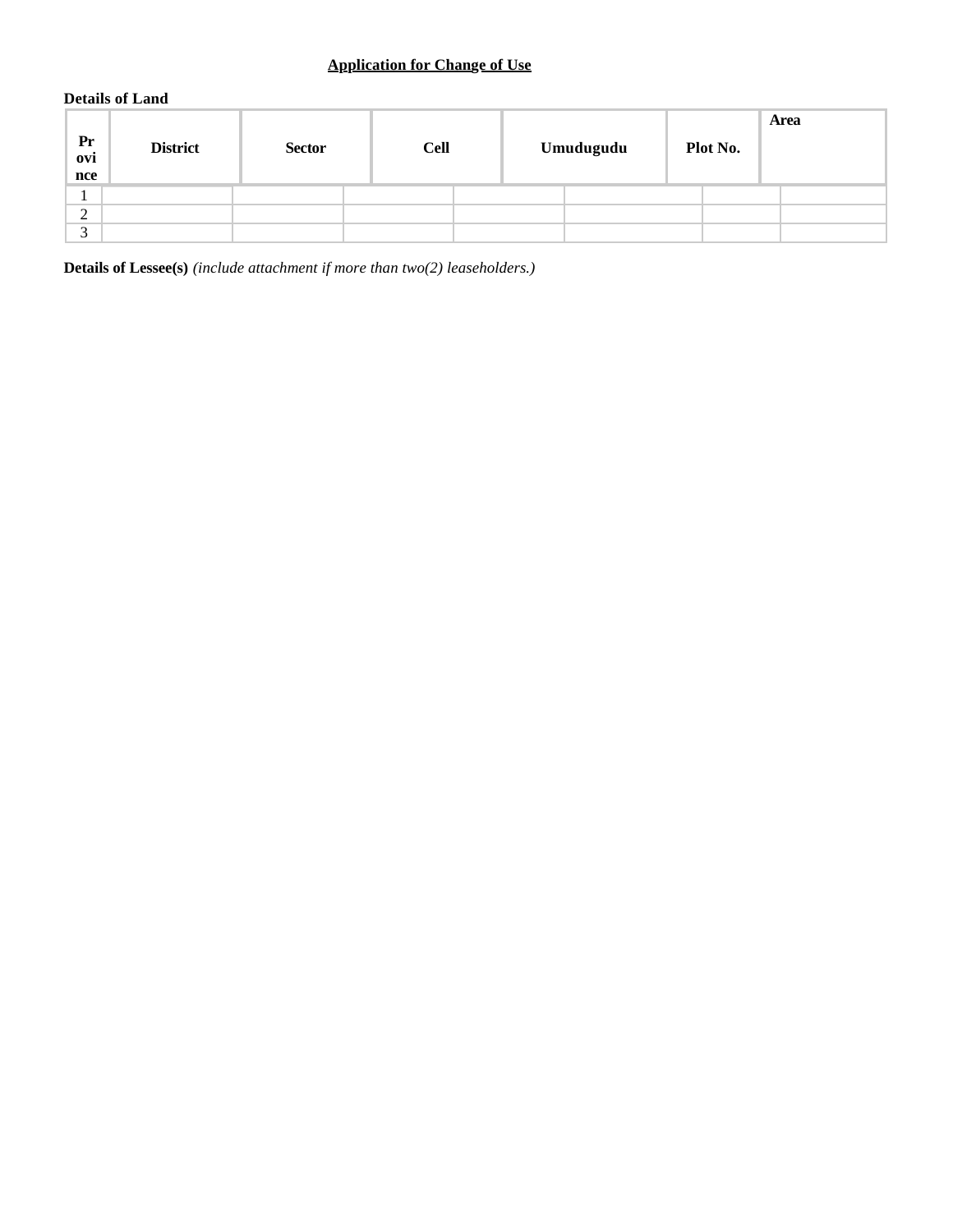| Name                    | dd/mm/yyyy |                   |  |  |
|-------------------------|------------|-------------------|--|--|
|                         |            | Date of Approval: |  |  |
| .<br>Name<br>dd/mm/yyyy |            |                   |  |  |
|                         |            |                   |  |  |

**Seen to be annexed to the Ministerial Order n° 001/2008 of 01/4/2008 determining the requirements and procedures for land lease**

> The Minister of Natural Resources **KAMANZI Stanislas (sé)**

#### **Seen and sealed with the Seal of the Republic:**

The Minister of Justice/Attorney General **KARUGARAMA Tharcisse (sé)**

**Annexe 4 à l'Arrêté Ministériel n° 001/2008 du 01/4/2008 déterminant les conditions et les procédures suivies pour le bail des terres**

# **CHANGEMENT DE L'UTILISATION DES TERRES**

## **Demande de changement de l'utilisation**

**Détails de la Parcelle** 

Kigali, on 01/04/2008

| Pro<br>vin<br>ce | <b>District</b> | <b>Secteur</b> | <b>Cellule</b> | <b>Village</b> | <b>No. de Parcelle</b> | Superficie |
|------------------|-----------------|----------------|----------------|----------------|------------------------|------------|
|                  |                 |                |                |                |                        |            |
| $\sim$<br>∠      |                 |                |                |                |                        |            |
| $\sim$<br>◡      |                 |                |                |                |                        |            |

**Détails du (des) Locataire(s)** *(ajoutez annexes s'il s'agit de plus de deux (2) locataires.)*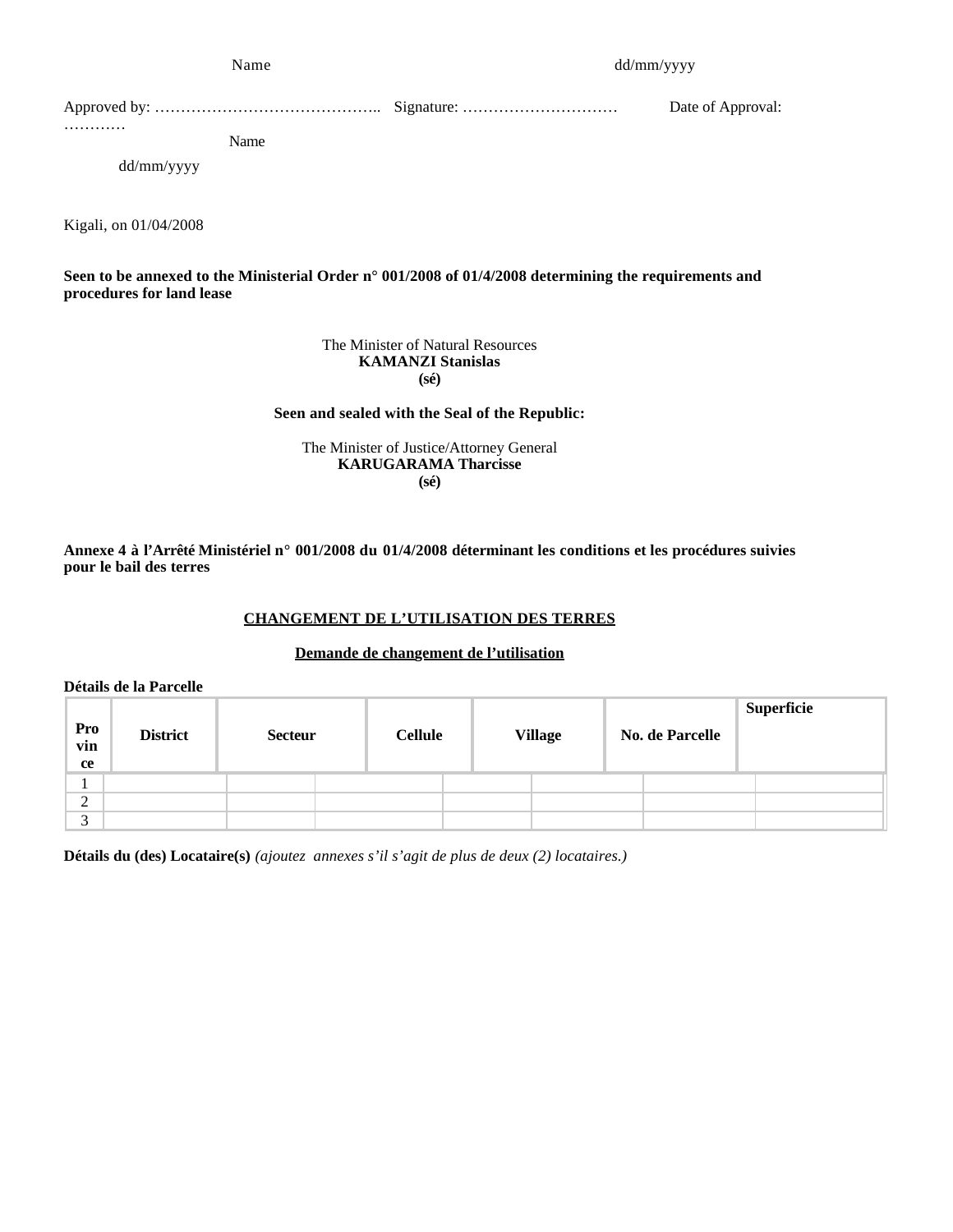|                                            |          | vigueur                                                             |                                               | J. <i>mars</i> mun | Duree uu van muuar                                   |                   | couvrir |
|--------------------------------------------|----------|---------------------------------------------------------------------|-----------------------------------------------|--------------------|------------------------------------------------------|-------------------|---------|
|                                            |          |                                                                     |                                               |                    |                                                      |                   |         |
| Type de bail:                              |          | Terre du domaine privé de l'Etat                                    |                                               |                    | Terre du domaine privé du District et de la Ville de |                   |         |
| Kigali                                     |          | Terre du domaine privé des particuliers                             |                                               |                    | Terre des établissements publics                     |                   |         |
| <b>Utilisation du terrain:</b>             | Actuelle |                                                                     |                                               |                    | Proposée                                             |                   |         |
| Motif du changement de l'utilisation:      |          |                                                                     |                                               |                    |                                                      |                   |         |
|                                            |          |                                                                     |                                               |                    |                                                      |                   |         |
|                                            |          |                                                                     |                                               |                    |                                                      |                   |         |
|                                            |          |                                                                     |                                               |                    |                                                      |                   |         |
|                                            |          |                                                                     |                                               |                    |                                                      | Date:             |         |
|                                            |          |                                                                     |                                               |                    |                                                      | jj/mm/aaaa        |         |
|                                            |          |                                                                     |                                               |                    |                                                      | Date:             |         |
|                                            |          |                                                                     |                                               |                    |                                                      | jj/mm/aaaa        |         |
|                                            |          |                                                                     |                                               |                    |                                                      |                   |         |
|                                            |          |                                                                     |                                               |                    |                                                      | Date de réception |         |
| de la demande:                             | Nom      |                                                                     |                                               |                    |                                                      |                   |         |
|                                            |          | jj/mm/aaaa                                                          |                                               |                    |                                                      |                   |         |
|                                            |          |                                                                     |                                               |                    |                                                      | Date              |         |
| jj/mm/aaaa                                 | Nom      |                                                                     |                                               |                    |                                                      |                   |         |
|                                            |          |                                                                     |                                               |                    |                                                      |                   |         |
| Kigali, le 01/04/2008                      |          |                                                                     |                                               |                    |                                                      |                   |         |
| procédures suivies pour le bail des terres |          | Vu pour être annexé à l'Arrêté Ministériel n° 001/2008 du 01/4/2008 |                                               |                    | déterminant les conditions et les                    |                   |         |
|                                            |          | Le Ministre des Ressources Naturelles                               | <b>KAMANZI Stanislas</b><br>$(s\acute{e})$    |                    |                                                      |                   |         |
|                                            |          | Vu et Scellé du Sceau de la République:                             |                                               |                    |                                                      |                   |         |
|                                            |          | Le Ministre de la Justice/Garde des Sceaux                          | <b>KARUGARAMA Tharcisse</b><br>$(s\acute{e})$ |                    |                                                      |                   |         |
| <b>INSERTIONS</b>                          |          | TARIF DES ABONNEMENTS ET DES                                        |                                               | ZIYITANGARIZWAMO   | IBICIRO BY'IGAZETI YA LETA N'INYANDIKO               |                   |         |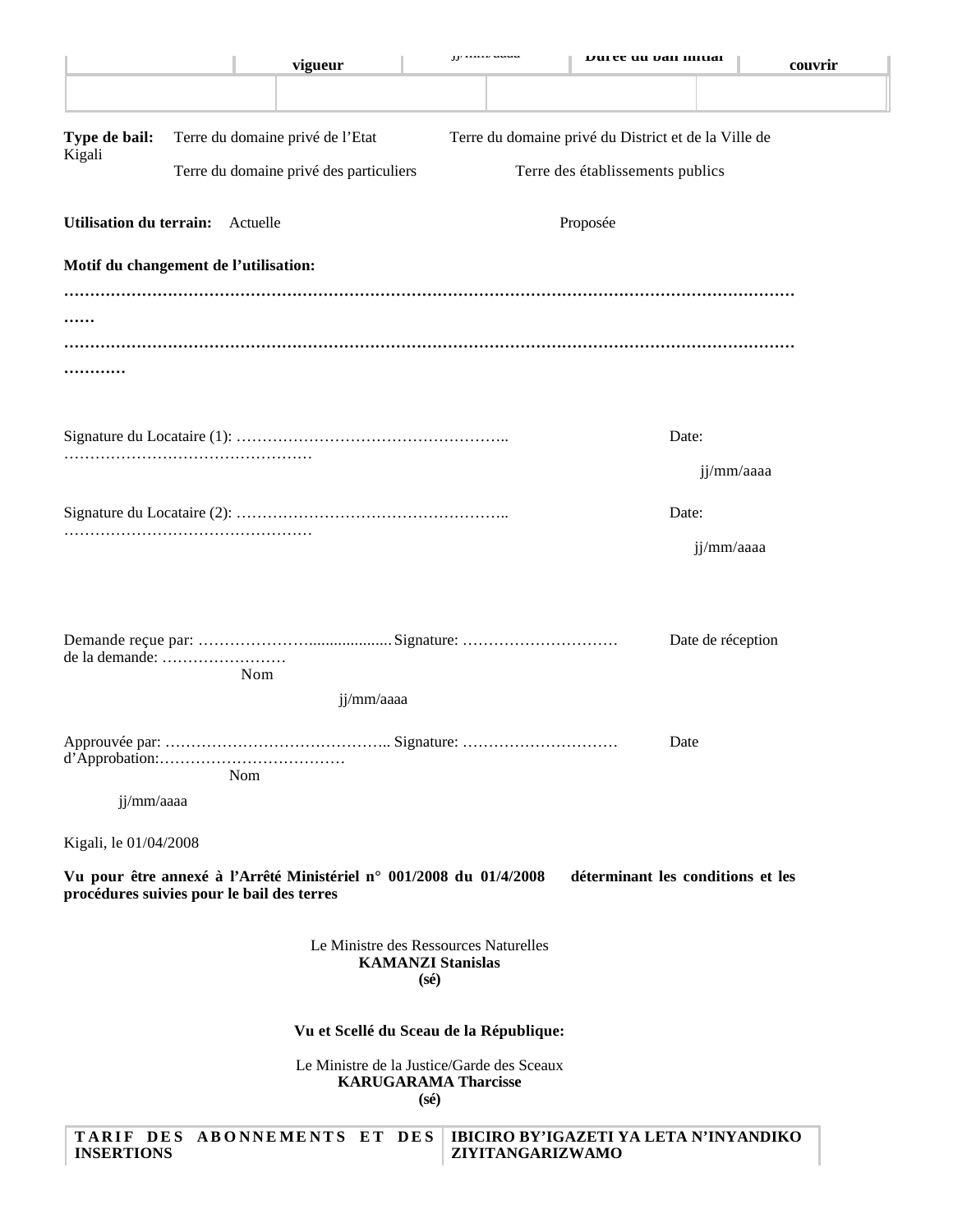Référence faite à l'Arrêté présidentiel n° 19/01 du 01/10/2001 portant révision de l'Arrêté Présidentiel n° 02/01 du 02/02/1996 portant fixation du tarif des abonnements et d'insertions au Journal Officiel de la République Rwandaise, le tarif est modifié comme suit à partir du 1<sup>er</sup> janvier 2002 :

# *A. A. Abonnement annuel*

- Rwanda 21.000 Frs -Pays limitrophes 25.200 Frs

 -Autres Pays d'Afrique 25.500 Frs -Europe 27.000 Frs -Amérique et Asie 28.500 Frs -Océanie

30.000 Frs

# *B. B. Prix de détail au numéro*

- Rwanda 700 Frs -Pays limitrophes 840 Frs -Autres Pays d'Afrique 850 Frs -Europe 900 Frs -Amérique et Asie 950 Frs -Océanie 1.000 Frs

# *C. C. Prix des insertions*

**525 Frw** pour chaque ligne de texte dactylographié ou écrit à l'ordinateur. Le Journal Officiel de la République Rwandaise paraît le premier et le quinzième jour de chaque mois. Les sommes dues pour les abonnements, les numéros séparés ou pour les insertions sont à verser à l'Office Rwandais des Recettes-Recettes non Fiscales, en indiquant le motif du versement.

Les abonnements sont annuels et prennent cours le premier janvier. Les demandes d'abonnement ou de renouvellement d'abonnement doivent être adressées au Secrétariat Général du Gouvernement, Services du Premier Ministre B.P. 1334 à Kigali, au plus tard le 31 décembre de l'année précédant celle à laquelle l'abonnement se rapporte.

A l'avenir, il ne sera plus procédé au renouvellement, d'office, des abonnements antérieurs.

Les demandes d'insertion doivent être

Hakurikijwe Iteka rya Perezida n° 19/01 ryo ku wa 01/10/2001 rivugurura Iteka rya Perezida n° 02/01 ryo ku wa 02/02/1996 rishyiraho ikiguzi cy'Igazeti ya Leta ya Repubulika y'u Rwanda n'inyandiko zitangarizwamo, ibiciro byahinduwe ku buryo bukurikira kuva ku wa 1 Mutarama 2002:

## *Ikiguzi cy'umwaka wose*

-Mu Rwanda 21.000 Frs -Mu bihugu bidukikije 25.200 Frs -Mu bindi bihugu by'Afurika 25.500 Frs -Mu Burayi 27.000 Frs -Muri Amerika na Aziya 28.500 Frs -Muri Oseyaniya

30.000 Frs

#### *Ikiguzi cya buri numero* -Mu Rwanda 700 Frs -Mu bihugu bidukikije 840 Frs -Mu bindi bihugu by'Afurika 850 Frs -Mu Burayi 900 Frs -Muri Amerika na Aziya 950 Frs -Muri Oseyaniya 1000 Frs

# *Ikiguzi cy'inyandiko ziyitangarizwamo*

Amafaranga **525** kuri buri murongo wandikishije imashini cyangwa orudinateri. Igazeti ya Leta ya Repubulika y'u Rwanda iboneka ku munsi wa mbere no ku wa cumi n'itanu wa buri kwezi. Amafaranga agenewe igazeti, buri numero ukwayo cyangwa inzandiko zijyana nayo ashyirwa mu Kigo cy'Imisoro n'Amahoro bakerekana icyo atangiwe.

Ifatabuguzi ni buri mwaka kandi ritangira ku ya mbere y'ukwezi kwa Mutarama.

Abasaba kugura Igazeti ya Leta mu gihe cy'umwaka, bagomba kubimenyesha Ubunyamabanga Bukuru bwa Guverinoma muri Serivisi za Minisitiri w'Intebe B.P. 1334 i Kigali, bitarenze itariki ya 31 Ukuboza y'umwaka ubanziriza uwo bifuzaho iyo gazeti. Abazaza batinze bazabakira, gusa ntawishingiye kuzabaha inumero zizaba zarahise.

Kuva ubu, ntawe uzohererezwa Igazeti atongeye kubisaba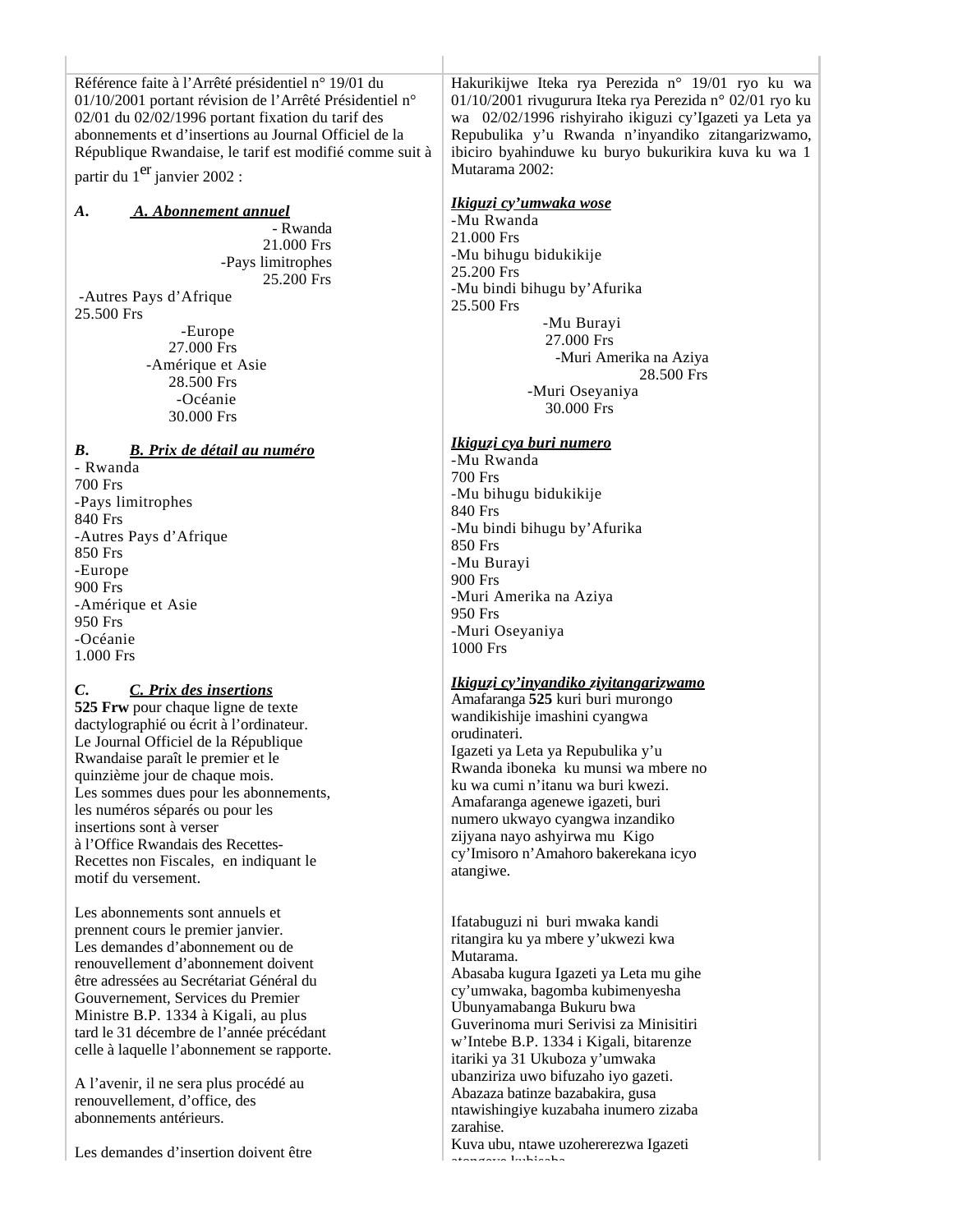**Edité par le Secrétariat Général du Gouvernement Services du Premier Ministre www.primature.gov.rw**

atongeye kubisaba.

Abifuza kugira icyo bayandikamo babinyuza muri ibyo biro.

#### **Tirage : 1 000 exemplaires**

# **SUBSCRIPTION AND ADVERTISING RATES**

By presidential order n° 19/01 of 01/10/2001 relating to review of presidential order n°02/01 of 02/02/1996 concerning subscription and advertising rates for the Official Gazette of the Republic of Rwanda, those rates are modified as follows as from  $1<sup>st</sup>$  January 2002:

#### **A. Annual Subscription B. Retail per copy**

| -Rwanda                                         | 21,000 Frs | $: 700$ Frs   |
|-------------------------------------------------|------------|---------------|
| -Bordering countries                            | 25,200 Frs | $: 840$ Frs   |
| -Other Countries in Africa                      | 25.500 Frs | $: 850$ Frs   |
| -European Countries                             | 27.000 Frs | $: 900$ Frs   |
| -American and Asian countries                   | 28.500 Frs | $: 950$ Frs   |
| -Central and South Pacific Countries 30,000 Frs |            | $: 1,000$ Frs |
|                                                 |            |               |

## **C. Advertising Rates**

Insert per line by offset or computer is at 525 Frs.

The Official Gazette of the Republic of Rwanda is a bimonthly coming out on  $1<sup>st</sup>$  and  $15<sup>th</sup>$  of each month.

Dues for subscription, separate copies or advertisement are to be credited in Rwanda Revenue Authority with mention of the item purchased.

Subscription is for the whole year and takes effect on first January of the year subscribed for.

Request for subscription or renewal of subscription is to be addressed to General Secretariat of Government Office of the Prime Minister, P.O.Box 1334, Kigali, latest on  $31<sup>st</sup>$  December of the year preceding the one subscribed for.

Late subscriptions are accepted but with no guarantee of securing previously published copies of the year(s).

**Published by General Secretariat of Government Office of the Prime Minister www.primature.gov.rw**